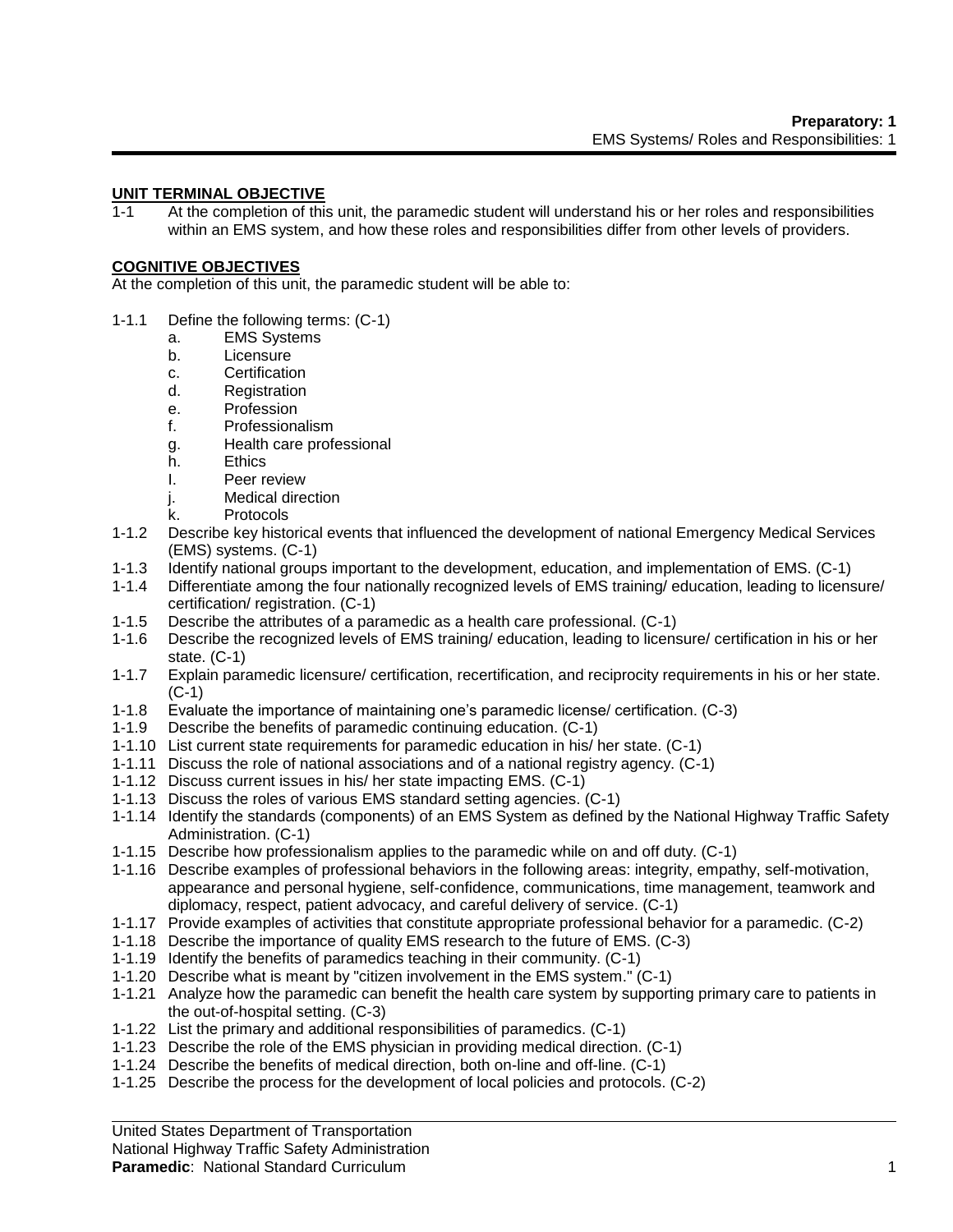- 1-1.26 Provide examples of local protocols. (C-1)
- 1-1.27 Discuss prehospital and out-of-hospital care as an extension of the physician. (C-1)
- 1-1.28 Describe the relationship between a physician on the scene, the paramedic on the scene, and the EMS physician providing on-line medical direction. (C-1)
- 1-1.29 Describe the components of continuous quality improvement. (C-1)
- 1-1.30 Analyze the role of continuous quality improvement with respect to continuing medical education and research. (C-3)
- 1-1.31 Define the role of the paramedic relative to the safety of the crew, the patient, and bystanders. (C-1)
- 1-1.32 Identify local health care agencies and transportation resources for patients with special needs. (C-1)
- 1-1.33 Describe the role of the paramedic in health education activities related to illness and injury prevention. (C-1)
- 1-1.34 Describe the importance and benefits of research. (C-2)
- 1-1.35 Explain the EMS provider's role in data collection. (C-1)
- 1-1.36 Explain the basic principles of research. (C-1)

1-1.37 Describe a process of evaluating and interpreting research. (C-3)

# **AFFECTIVE OBJECTIVES**

At the completion of this unit, the paramedic student will be able to:

- 1-1.38 Assess personal practices relative to the responsibility for personal safety, the safety of the crew, the patient, and bystanders. (A-3)
- 1-1.39 Serve as a role model for others relative to professionalism in EMS. (A-3)
- 1-1.40 Value the need to serve as the patient advocate inclusive of those with special needs, alternate life styles and cultural diversity. (A-3)
- 1-1.41 Defend the importance of continuing medical education and skills retention. (A-3)
- 1-1.42 Advocate the need for supporting and participating in research efforts aimed at improving EMS systems. (A-3)
- 1-1.43 Assess personal attitudes and demeanor that may distract from professionalism. (A-3)
- 1-1.44 Value the role that family dynamics plays in the total care of patients. (A-3)
- 1-1.45 Advocate the need for injury prevention, including abusive situations. (A-1)
- 1-1.46 Exhibit professional behaviors in the following areas: integrity, empathy, self-motivation, appearance and personal hygiene, self-confidence, communications, time management, teamwork and diplomacy, respect, patient advocacy, and careful delivery of service. (A-2)

## **PSYCHOMOTOR OBJECTIVES**

None identified for this unit.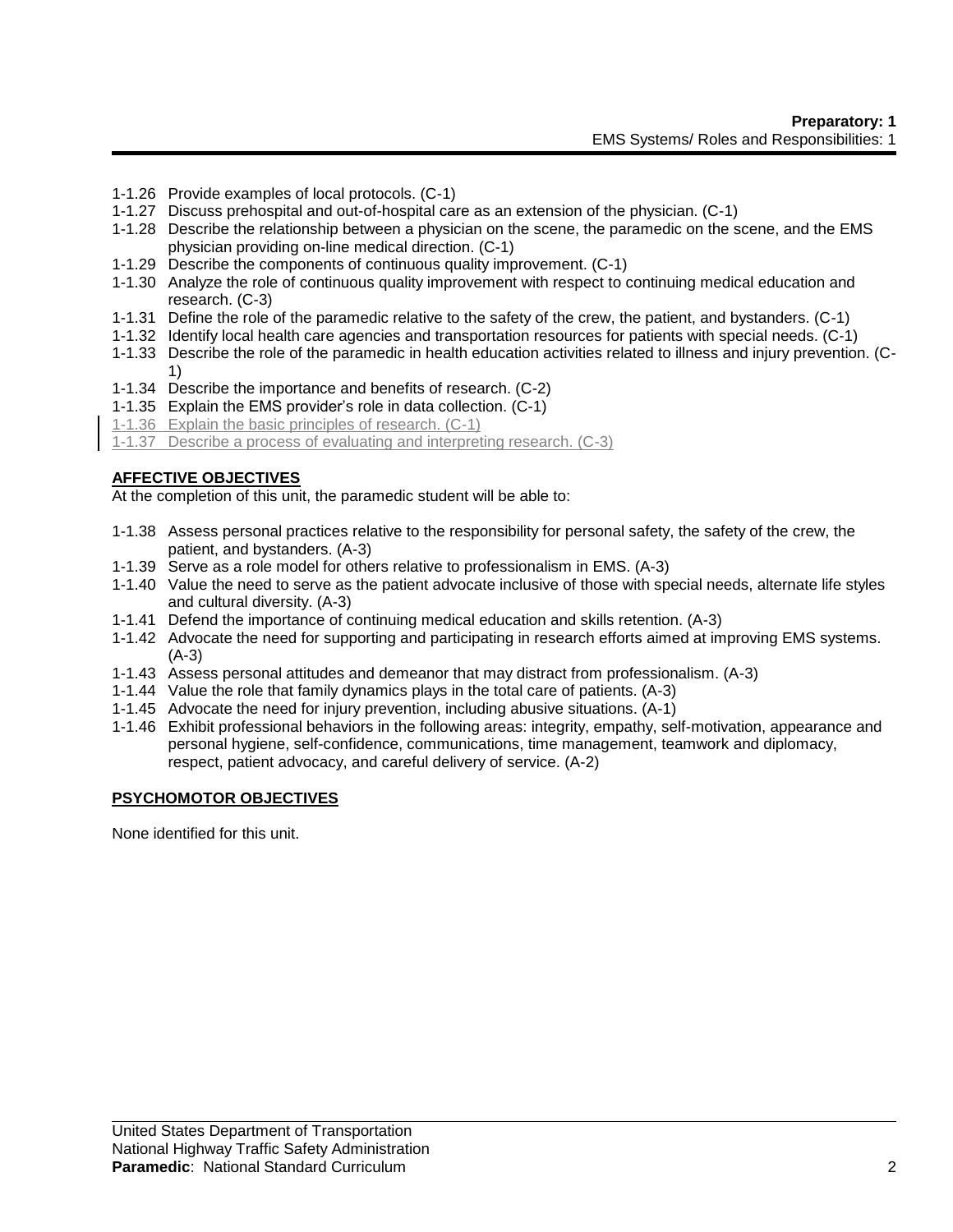#### **DECLARATIVE**

- I. Introduction
	- A. Role of the paramedic quite different today from the "ambulance driver" of yesterday
	- B. Paramedics engage in a variety of professional activities
		- 1. Enhance their ability to provide quality service
- II. EMS system development
	- A. Pre-20th century
		- 1. Biblical
		- 2. Edwin Smith papyrus (1500 B.C.)
		- 3. Code of Hammurabi
		- 4. Jean Larrey, physician Napoleonic Wars ambulances volantes (1790s)
		- 5. American Civil War
			- a. Clara Barton, nurse
			- b. Coordinated service for wounded
		- 6. New York City Health Department Ambulance Service 1869
	- B. 20th Century
		- 1. WWI and WWII developments
			- a. Battlefield ambulance corps developed
		- 2. 1950s and 1960s
			- a. Urban, hospital-based systems develop into municipal services
			- b. Rural funeral homes develop into volunteer fire and freestanding services
			- c. 1966 National Academy of Sciences National Research Council report
				- (1) "Accidental Death and Disability: The Neglected Disease of Modern Society" (the White Paper)
				- (2) Defined 10 critical points
			- d. Highway Safety Act of 1966
				- (1) Created USDOT as a cabinet-level department
				- (2) Provided legislative authority and finance to improve EMS
				- (3) More than \$142 million between 1968 and 1979
				- (4) Early advanced life support pilot programs
			- e. Mortality comparisons WWI to Vietnam
				- (1) Advances in field care emerged for trauma patients
				- (2) Reduced deaths from similar trauma
		- 3. 1970s
			- a. 1973 Emergency Medical Service Systems Act
				- (1) Defined 15 required components
				- (2) Regional approach, trauma focus
			- b. Regional system development 1974 1981
			- c. 1977 national educational standards for paramedics first developed
		- 4. 1980s-90s
			- a. Omnibus Budget Reconciliation Act of 1981
			- b. "Preventive Health and Health Services Block Grant" consolidation
			- c. National Highway Traffic Safety Administration (NHTSA) effort to sustain the DHHS effort with reduced funding and staff
			- d. NHTSA's "10 System Elements"
			- e. Responsibility for system development, funding, etc., returned to states (1) Funding reduced, efforts diminish, and momentum lost
			- f. Health care reform
				- (1) Managed care, expanded scope of practice, etc.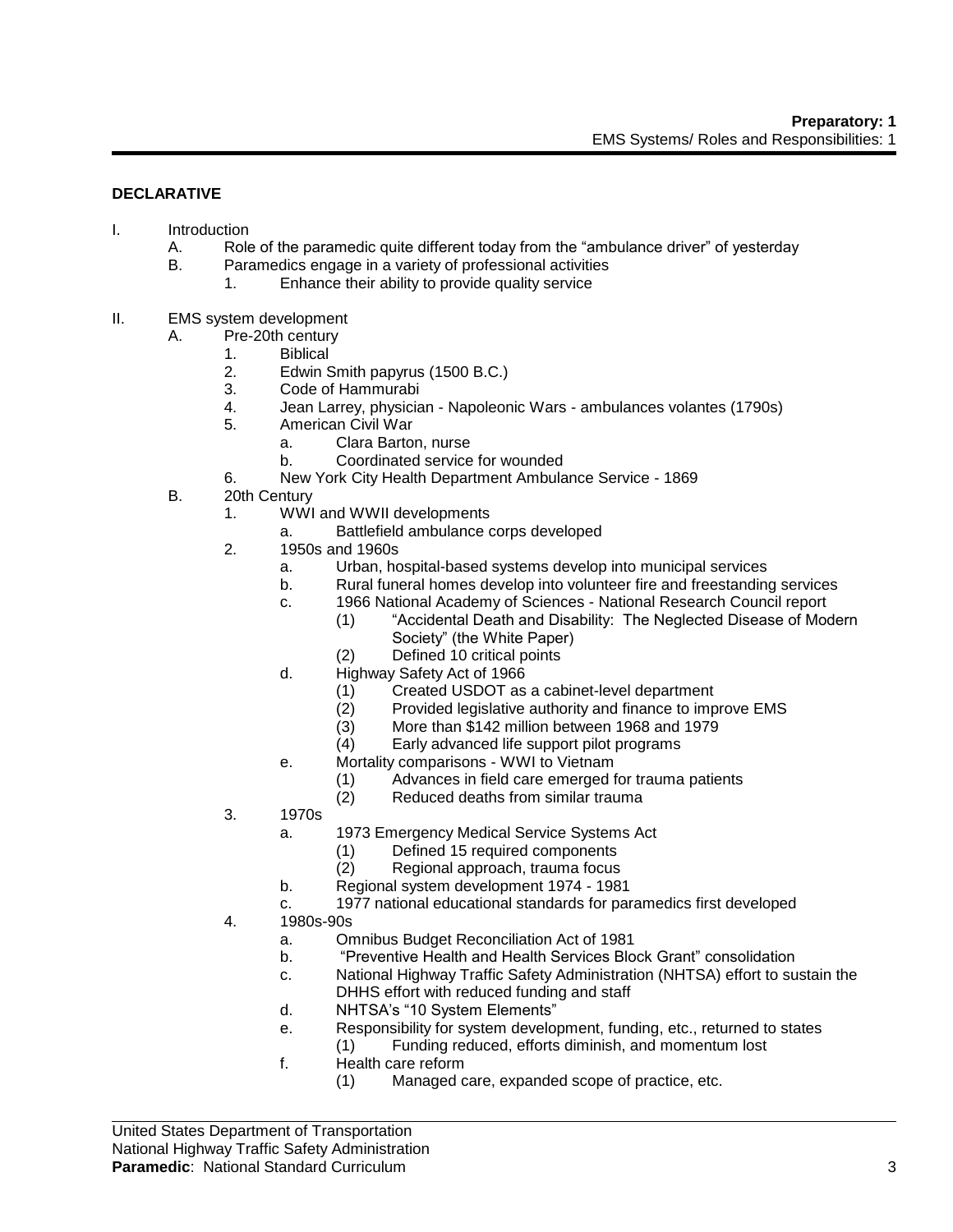- III. Current EMS system
	- A. Network of coordinated services that provide aid and medical care to the community
	- B. Work as a unified whole, to meet the emergency care needs of a community
	- C. Standards (components) of an EMS System
		- 1. Defined by the National Highway Traffic Safety Administration
			- a. Regulation and policy
			- b. Resource management
			- c. Human resources and training
			- d. Transportation
			- e. Facilities
			- f. Communications
			- g. Trauma systems
			- h. Public information and education
			- i. Medical direction
			- j. Evaluation
	- D. EMS system operation
		- 1. Citizen activation
		- 2. Dispatch
		- 3. Out-of-hospital care
		- 4. Hospital care
		- 5. Rehabilitation
	- E. EMS provider levels
		- 1. Dispatchers
			- 2. First Responder
		- 3. EMT-Basic
		- 4. EMT-Intermediate
		- 5. Paramedic
- IV. National EMS group involvement
	- A. Involved in the development, education, and implementation of EMS
		- 1. National organizations
		- 2. State organizations<br>3. Regional organizations
		- Regional organizations
		- 4. Local organizations
	- B. Benefits of involvement
		- 1. National associations
			- a. Information sharing
			- b. Promotes the profession
			- c. Enhances the status of the profession
			- d. Provides a means for a unified voice
		- 2. Joint Review Committee on Educational Programs for the EMT-Paramedic
		- 3. National Registry of EMTs
			- a. Contributes to the development of professional standards
			- b. Verifies competency by preparing and conducting examinations
			- c. Vehicle for simplifying the process of state-to-state mobility (reciprocity)
			- d. Spreads costs of exam development, validation, across large user base
	- C. Roles of various EMS standard setting groups
		- 1. Establishes standards with input from the profession and the public
		- 2. Ensures public interest is served in standards development and implementation
		- 3. Protects the public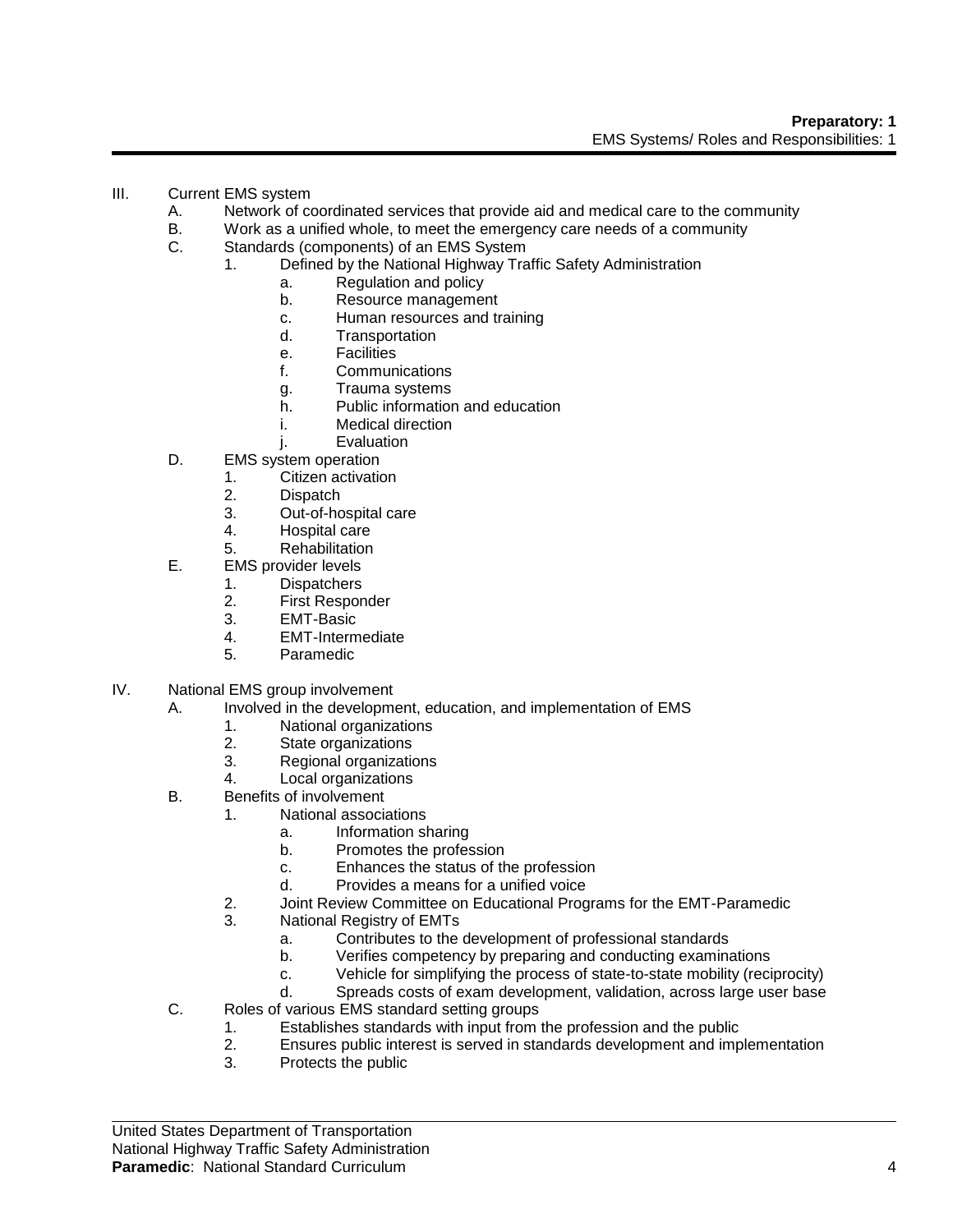- a. Prevents individuals who do not meet professional standards from licensure/ certification
- V. Paramedic education
	- A. Initial education
		- 1. National standard curriculum
			- a. Competencies
			- b. Pre- or co-requisites
			- c. Provided minimum content for a standardized program of study
			- d. Includes cognitive, psychomotor, affective objectives
			- e. Clinical requirements
			- f. Length
				- (1) Minimum hours commitment
		- 2. Educational resources
			- a. Facilities
			- b. Instructors
			- c. Equipment
			- d. Clinical experiences
			- e. References
			- f. Texts
			- g. Other instructional materials
		- 3. Enhancement
			- a. Meets additional state or local needs
			- b. Needs to change to reflect current practice
	- B. Continuing education
		- 1. Benefits
			- a. Maintenance of core or minimal levels of knowledge
			- b. Maintenance of fundamental technical/ professional skills
			- c. Expansion of skills and knowledge
			- d. Cognizance of advances in the profession
- VI. Licensure/ certification/ registration
	- A. Licensure
		- 1. Granting of a license to practice a profession
		- 2. A process of occupational regulation
		- 3. Permission granted by competent authority to engage in a business, profession, or activity otherwise unlawful
		- 4. Involves governmental activity
		- 5. May be required by state or local authorities to practice as a paramedic
	- B. Certification
		- 1. Grants authority to an individual who has met predetermined qualifications to participate in an activity
		- 2. A document certifying fulfillment of requirements for practice in a field
		- 3. Usually refers to action of a non-governmental entity
		- 4. May be required by state or local authorities to practice as a paramedic
		- 5. Unfounded general belief that "licensed professionals" have greater status than those that are "certified"or "registered"
		- 6. A "certification" granted by a state, conferring a right to engage in a trade or profession, is in fact a "license"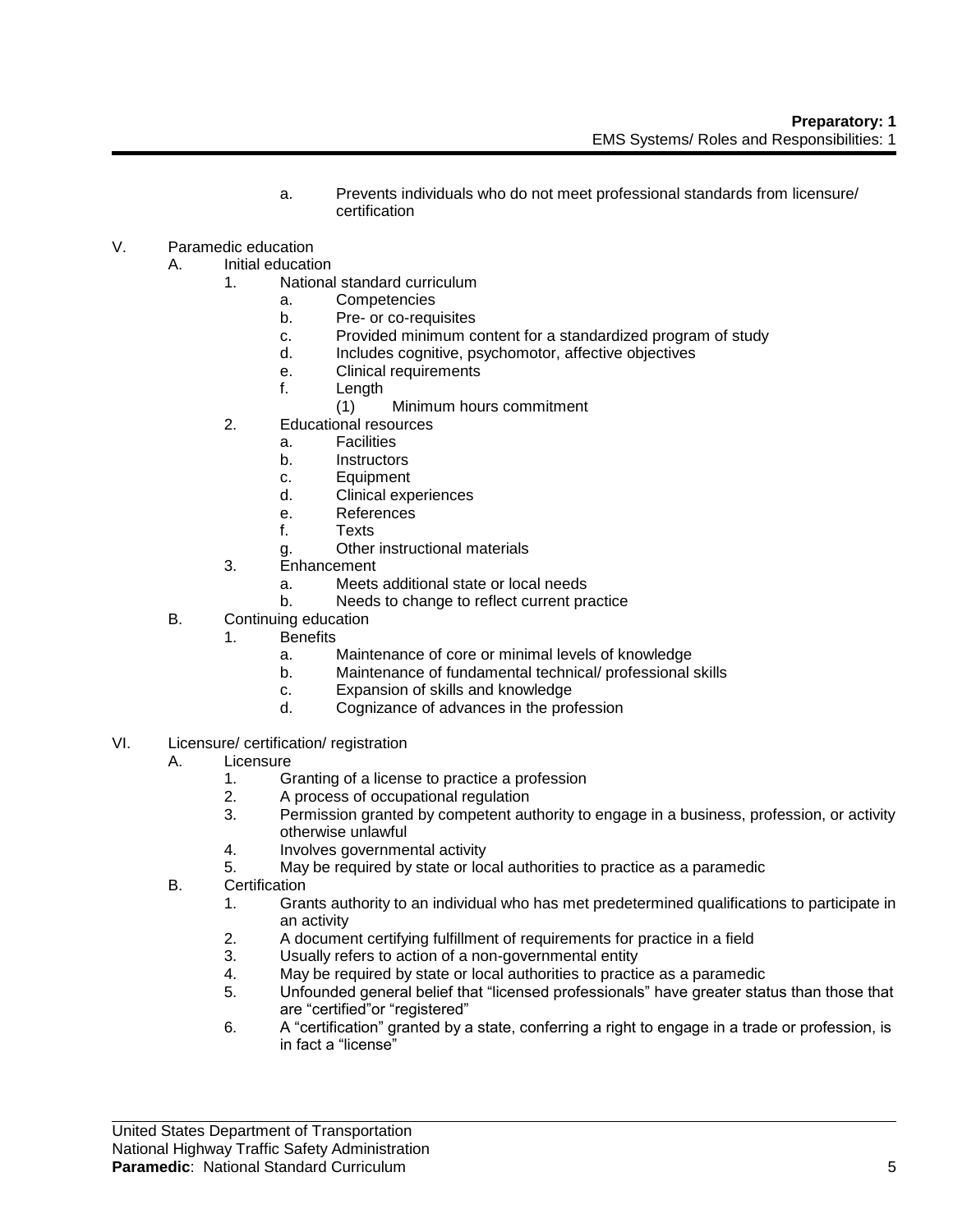- C. Registration
	- 1. The act of registering
	- 2. To enroll one's name in a "register" or book of record
- D. State and national certification/ recertification requirements
- VII. Professionalism
	- A. Education should help produce a paramedic professional
	- B. Profession
		- 1. The existence of a specialized body of knowledge or expertise
		- 2. Generally, self regulating through licensure or certification verifying competence
		- 3. Maintains standards including initial and continuing educational requirements
	- C. Professionalism
		- 1. Professionals follow standards of conduct and performance for the profession
		- 2. Adherence to a code of ethics approved by the profession
	- D. Health care professional
		- 1. Conforms to the standards of health care professions
		- 2. Provides quality patient care
		- 3. Instills pride in the profession
		- 4. Strives for high standards
		- 5. Earns respect of others
		- 6. There are high societal expectations of professionals while on and off duty
		- 7. EMS personnel occupy positions of public trust
		- 8. Unprofessional conduct hurts the image of the profession
		- 9. Commitment to excellence is a daily activity
		- 10. Image and behavior
			- a. How you appear to others and to yourself is important
			- b. Vital to establishing credibility and instilling confidence
			- c. Highly visible role model
			- d. Paramedics represent a variety of persons
				- (1) Self
				- (2) EMS agency
				- (3) State/ county/ city/ district EMS office
				- Peers
	- E. Attributes of professionalism applied to the role of the paramedic
		- 1. Integrity
			- a. Single, most important behavior
			- b. Honesty in all actions
			- c. Assumed by public in the role of a paramedic
			- d. Examples of behavior demonstrating integrity
				- (1) Tells the truth
				- (2) Does not steal
				- (3) Complete and accurate documentation
		- 2. Empathy
			- a. Identification with and understanding of the feelings, situations, and motives of others
			- b. Empathy must be demonstrated to patients, families, and other health care professionals
			- c. Examples of behavior demonstrating empathy
				- (1) Showing caring and compassion for others<br>(2) Demonstrating an understanding of patient
				- Demonstrating an understanding of patient and family feelings
				- (3) Demonstrating respect for others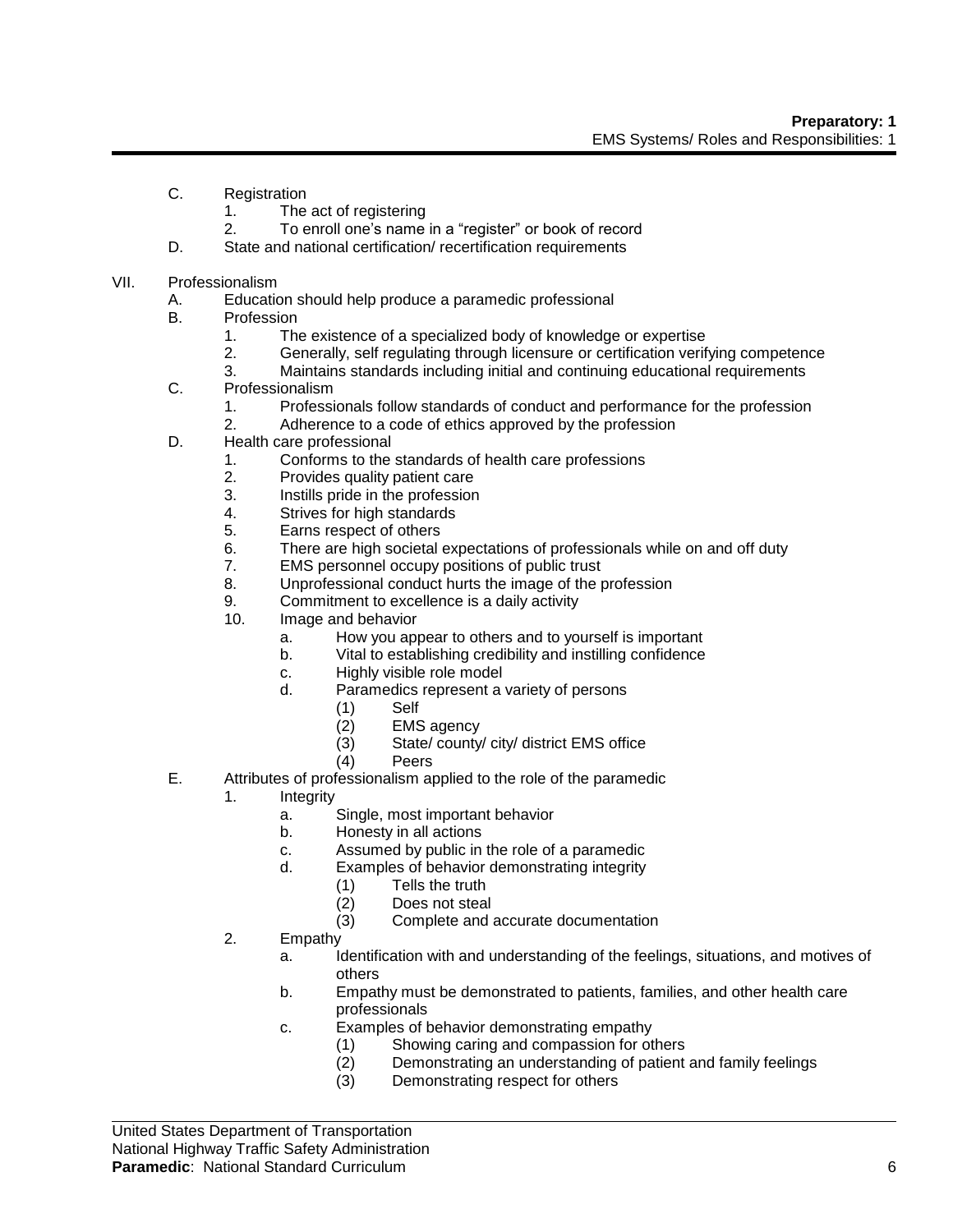- (4) Exhibiting a calm, compassionate and helpful demeanor toward those in need
- (5) Being supportive and reassuring of others
- 3. Self motivation
	- a. Internal drive for excellence
	- b. Demonstrating self direction
	- c. Examples of behavior demonstrating motivation
		- (1) Taking initiative to complete assignments<br>(2) Taking initiative to improve and/ or correc
		- (2) Taking initiative to improve and/ or correct behavior
		- Taking on and following through on tasks without constant supervision
		- (4) Showing enthusiasm for learning and improvement
		- (5) Demonstrating a commitment to continuous quality improvement
		- (6) Accepting constructive feedback in a positive manner
		- (7) Taking advantage of learning opportunities
- 4. Appearance and personal hygiene
	- a. A person's manner of carrying and presenting oneself
	- b. Examples of behavior demonstrating good appearance and personal hygiene
		- (1) Clothing and uniform is neat, clean and in good repair
		- (2) Demonstrates good personal grooming
- 5. Self confidence
	- a. Trust or reliance on yourself
	- b. Having an accurate assessment of your personal and professional strengths and limitations
	- c. Examples of behavior demonstrating self confidence
		- (1) Demonstrates the ability to trust personal judgement
		- (2) Demonstrates an awareness of strengths and limitations
- 6. Communications
	- a. The exchange of thoughts, messages and information
	- b. Ability to convey information to others verbally and in writing
	- c. The ability to understand and interpret verbal and written messages
	- d. Examples of behavior demonstrating good communications
		-
		- (1) Speaking clearly<br>(2) Writing legibly (2) Writing legibly<br>(3) Listening active
		- (3) Listening actively<br>(4) Adjusting commun
		- Adjusting communication strategies to various situations
- 7. Time management
	- a. Organizing tasks to make maximum use of time
	- b. Prioritizing tasks
	- c. Examples of behavior demonstrating good time management
		- (1) Is punctual
		- (2) Completes tasks and assignments on time
- 8. Teamwork and diplomacy
	- a. Teamwork is the ability to work with others to achieve a common goal
	- b. Diplomacy is tact and skill in dealing with people
	- c. Examples of behavior demonstrating teamwork and diplomacy
		- (1) Places the success of the team above self interest
			- (2) Does not undermine the team
		- (3) Helps and supports other team members<br>(4) Shows respect for all team members
		- Shows respect for all team members
		- (5) Remains flexible and open to change
		- (6) Communicates with co-workers in an effort to resolve problems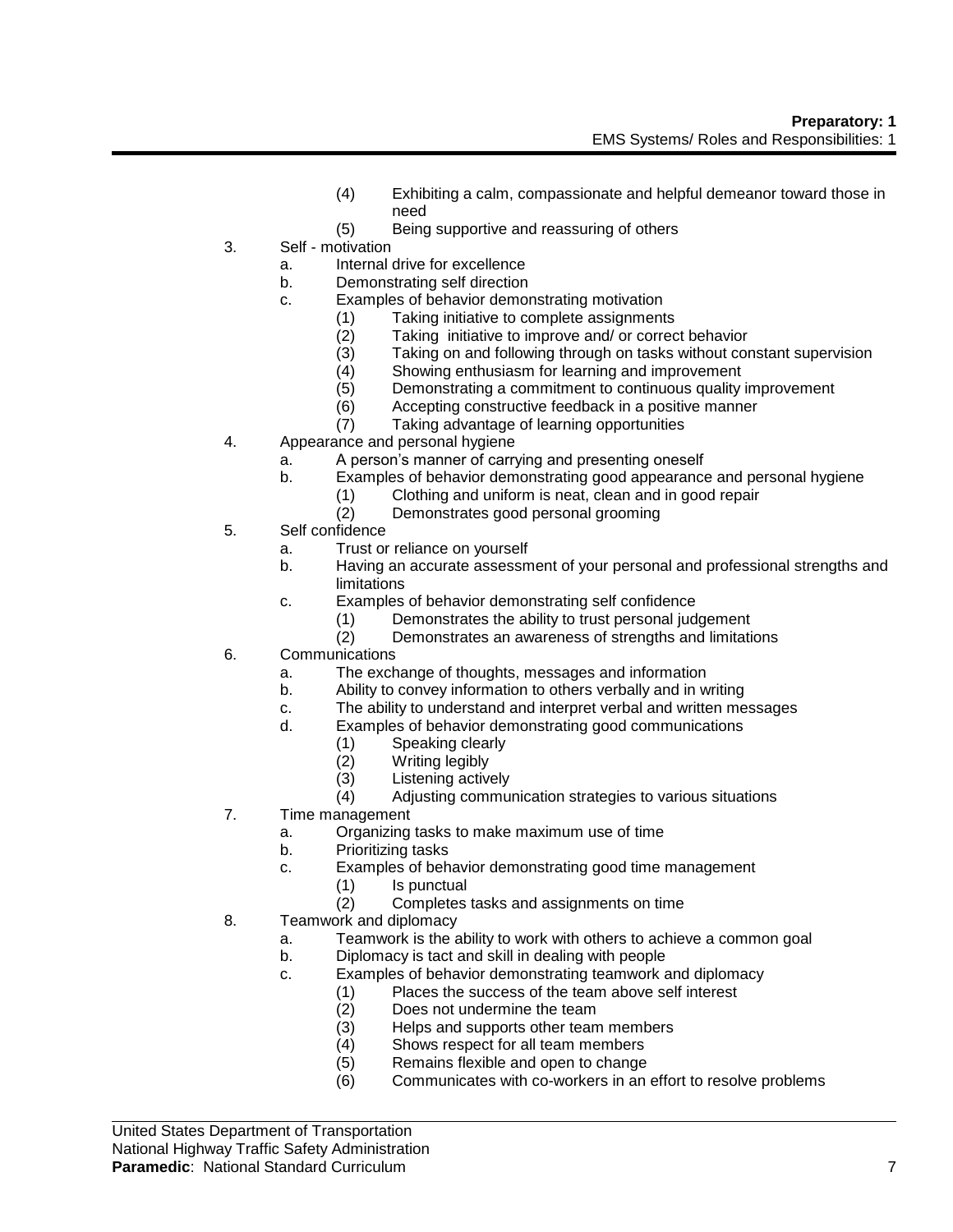- 9. Respect
	- a. To feel and show deferential regard for others
	- b. Showing consideration and appreciation
	- c. Examples of behavior demonstrating respect
		- (1) Being polite to others
		- (2) Not using derogatory or demeaning terms
		- (3) Behavior in a manner to bring credit to yourself, your associations, and your profession
- 10. Patient advocacy
	- a. Acting in the best interest of the patient
	- b. Accepting other's right to differ
	- c. Not imposing your beliefs on others
	- d. Examples of behavior demonstrating patient advocacy
		- (1) Not allowing personal (religious, ethical, political, social, legal) biases to impact patient care
		- (2) Placing the needs of patients above own self interest
		- (3) Protecting patient confidentiality
- 11. Careful delivery of service
	- a. Delivers the highest quality of patient care with careful attention to detail
	- b. Critically evaluates performance and attitude
	- c. Examples of behavior demonstrating a careful deliver of service
		- (1) Mastering and refreshing skills
		- (2) Performing complete equipment checks
		- (3) Careful and safe ambulance operations<br>(4) Following policies, procedures, and prote
		- Following policies, procedures, and protocols
		- (5) Following orders of superiors
- VIII The roles and responsibilities of the paramedic
	- A0 Primary responsibilities
		- 1 Preparation
			- a0 Physical, mental, emotional
				- (1) Positive health practices
			- b0 Appropriate equipment and supplies
			- c0 Adequate knowledge and skill maintenance
		- 2 Response
			- a0 Safety
				- b0 Timeliness
		- 3 Scene assessment
			- a0 Safety
			- b0 Mechanism
		- 4 Patient assessment
		- 5 Recognition of injury or illness
			- a0 Prioritization
		- 6 Management
			- a0 Following protocols
			- b0 Interacting with medical direction physician, as needed
		- 7 Appropriate disposition
			- a0 Treat and transport
				- (1) Ground
				- (2) Air
			- b0 Selection of the proper receiving facility

United States Department of Transportation National Highway Traffic Safety Administration **Paramedic**: National Standard Curriculum 8 (8) 8 and 8 and 8 and 8 and 8 and 8 and 8 and 8 and 8 and 8 and 8 and 8 and 8 and 8 and 8 and 8 and 8 and 8 and 8 and 8 and 8 and 8 and 8 and 8 and 8 and 8 and 8 and 8 and 8 and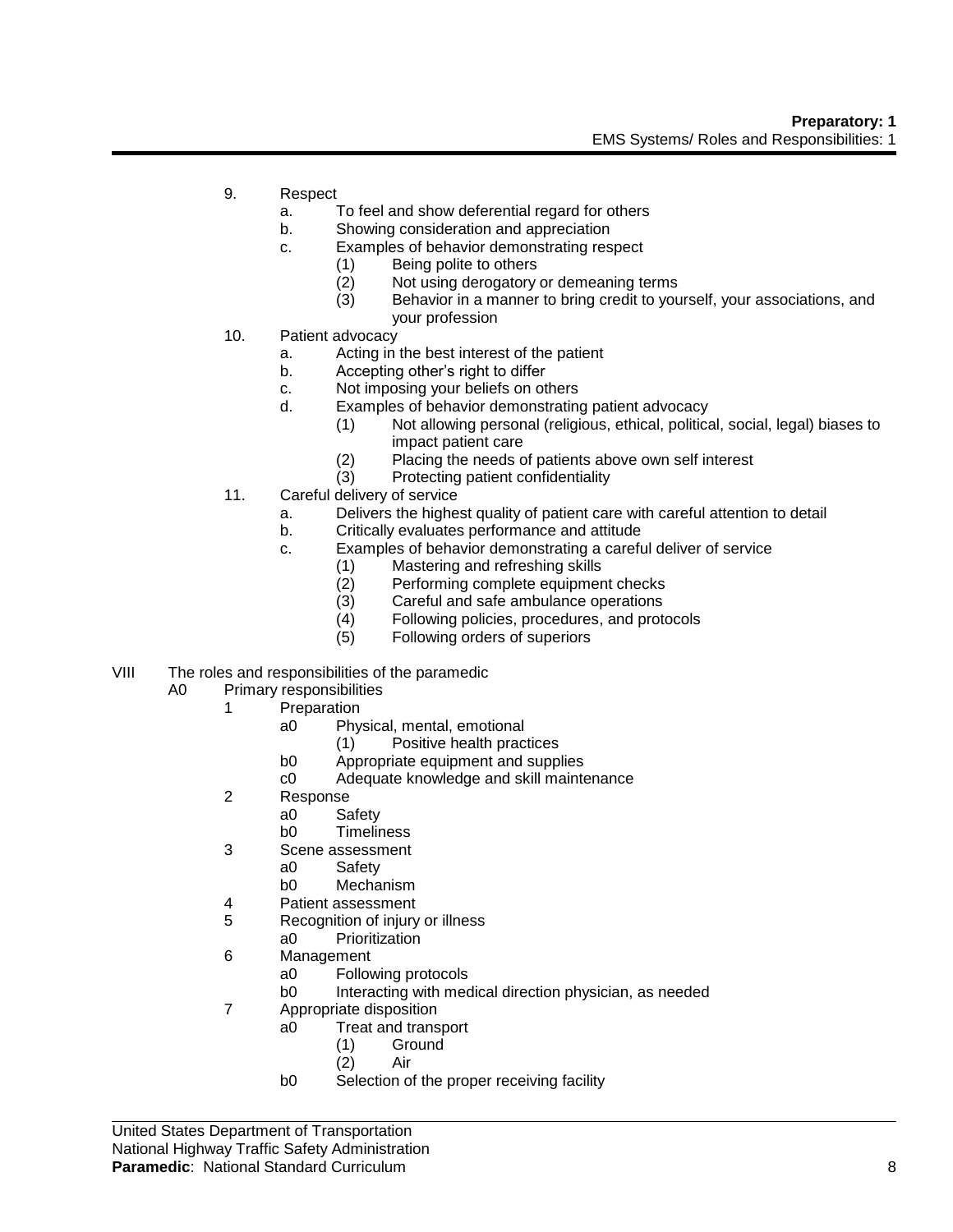#### **Preparatory: 1** EMS Systems/ Roles and Responsibilities: 1

- (1) Requires knowledge of the receiving facilities
- (2) Hospital designation/ categorization
- (3) Based on hospital resource capabilities with regard to optimal patient care
- (4) Clinical capabilities and specialty availability
	- (a) Emergency department
	- (b) Operating suite
	- (c) Post-anesthesia recovery room or surgical intensive care unit
	- Intensive care units for trauma patients
	- (e) Cardiac
	- (f) Neurology
	- (g) Acute hemodialysis capability
	- (h) Burn specialization
	- (i) Acute spinal cord/ head injury management capability
	- (j) Radiological special capability
	- (k) Rehabilitation
	- (l) Clinical laboratory service
	- (m) Toxicology
		- i Hazmat/ decontamination
	- (n) Hyperbarics
	- (o) Reperfusion
	- (p) Pediatrics
	- (q) Psychiatric facilities
	- (r) Trauma centers
	- (s) High risk delivery
	- (t) Other
- (5) Transfer agreements
- (6) Payers and insurance systems
- c0 Treat and transfer with medical direction
- d0 Treat and refer with medical direction
- 8 Patient transfer
	- a0 Acting as patient advocate
	- b0 Briefing hospital staff
- 9 Documentation
	- a0 Thorough, accurate patient care reports
	- b0 Completed in timely manner
- 10 Returning to service
	- a0 Preparation of equipment and supplies
	- b0 Preparing crew
		- (1) Debriefing
- B0 Additional responsibilities
	- 1 Community involvement
		- a0 Role modeling
		- b0 Leader activities
		- c0 Community activities
		- d0 Prevention activities
		- e0 Teaching in the community
			- (1) Helps improve health of the community
				- (a) Injury and illness prevention
					- (b) Enhances compliance with treatment regimes, etc.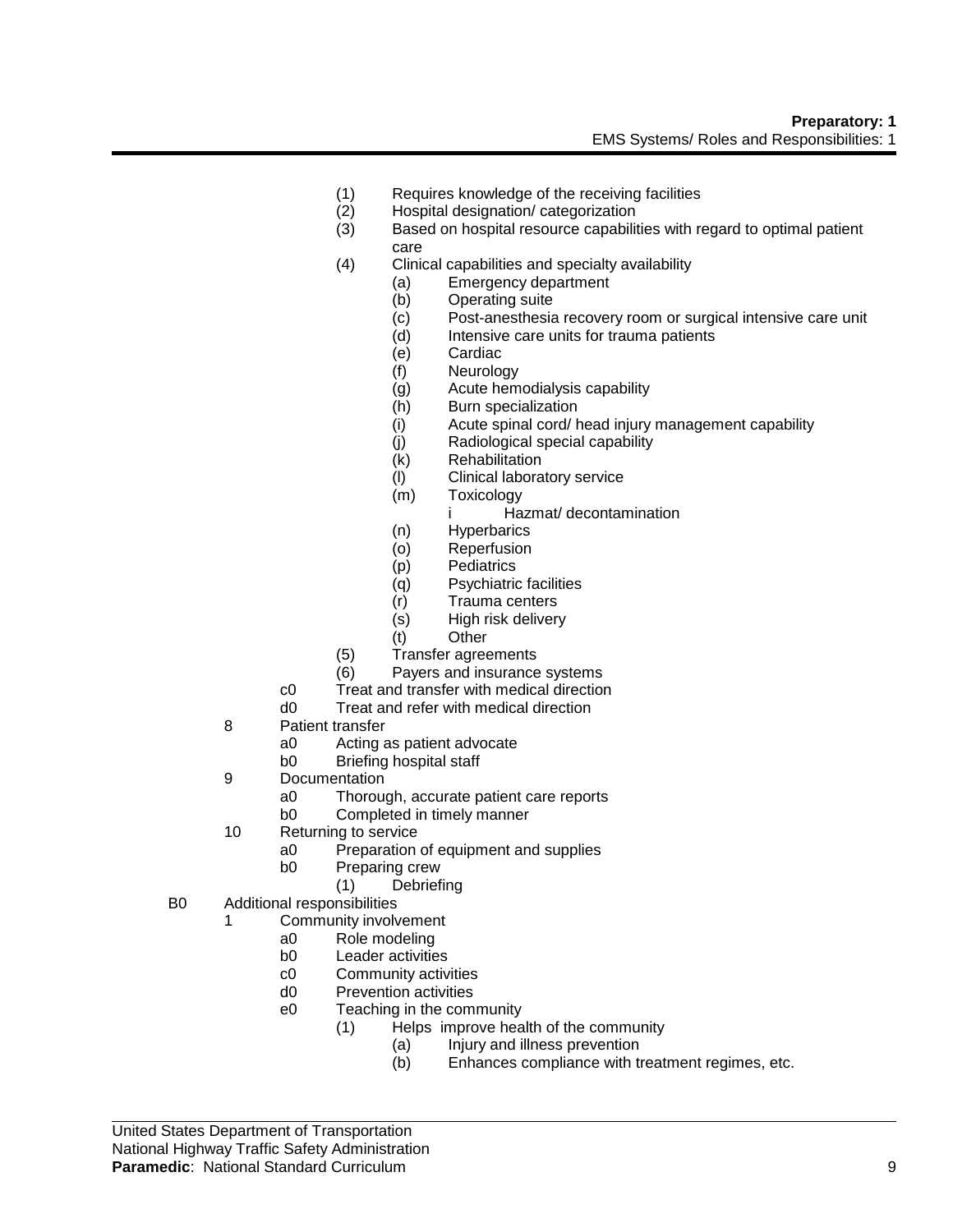- (2) Ensures appropriate utilization of resources through public education (a) When, where, how to use EMS
- (3) Improves integration of EMS with other health care and public safety agencies
	- (a) Creates cooperative public education efforts
- (4) Enhances visibility and positive image of EMS providers
- 2 Supporting primary care efforts
	- a0 Some systems may find it beneficial to utilize paramedics in a limited role
	- b0 Can help improve the health of the community
	- c0 Prevent injuries and illnesses
	- d0 Enhance compliance with treatment regimes
	- e0 Ensure more appropriate utilization of resources through public education
		- (1) When, where, how to use EMS, or need hospitalization
	- f0 Reduce costs of overall system operation
		- (1) Ensure appropriate utilization of out-of-hospital and other non-EMS health care resources
			- (a) Less expensive transportation alternatives
			- (b) Non-hospital ED clinical providers, free standing emergency clinics, etc.
- 3 Advocating citizen involvement in the EMS system
	- a0 Improves EMS system
		- (1) Involvement in establishing needs, parameters
		- (2) Outside, objective view into quality improvement and problem resolution
		- (3) Creates informed, independent advocates for the EMS system
- 4 Participate in leadership activities
	- a0 Advocate/ conduct primary illness and injury prevention initiatives
	- b0 Advocate media campaigns to promote EMS issues
	- c0 Identify, develop as necessary, and distribute informational materials
	- d0 Assist agency with sponsoring prevention activities
	- e0 Organize formal and informal illness and injury risk surveys
- 5 Personal professional development
	- a0 Explore alternative career paths
	- b0 Continuing education
	- c0 Mentoring
	- d0 Professional organization involvement
	- e0 Work-related issues impacting career growth
	- f0 Conducting/ supporting research initiatives
- IX Medical direction
	- A0 Many services provided by paramedics are derived from medical practices
	- B0 Paramedics operate as "physician extension"
	- C0 Physicians regarded as the authorities on issues of medical care
	- D0 Physicians, properly educated and motivated, are a vital component of EMS
	- E0 Role of the EMS physician in providing medical direction
		- 1 Education and training of personnel
		- 2 Participation in personnel selection process<br>3 Participation in equipment selection
		- Participation in equipment selection
		- 4 Development of clinical protocols, in cooperation with expert EMS personnel<br>5 Participation in quality improvement and problem resolution
		- Participation in quality improvement and problem resolution
		- 6 Provides direct input into patient care
		- 7 Interfaces between EMS systems and other health care agencies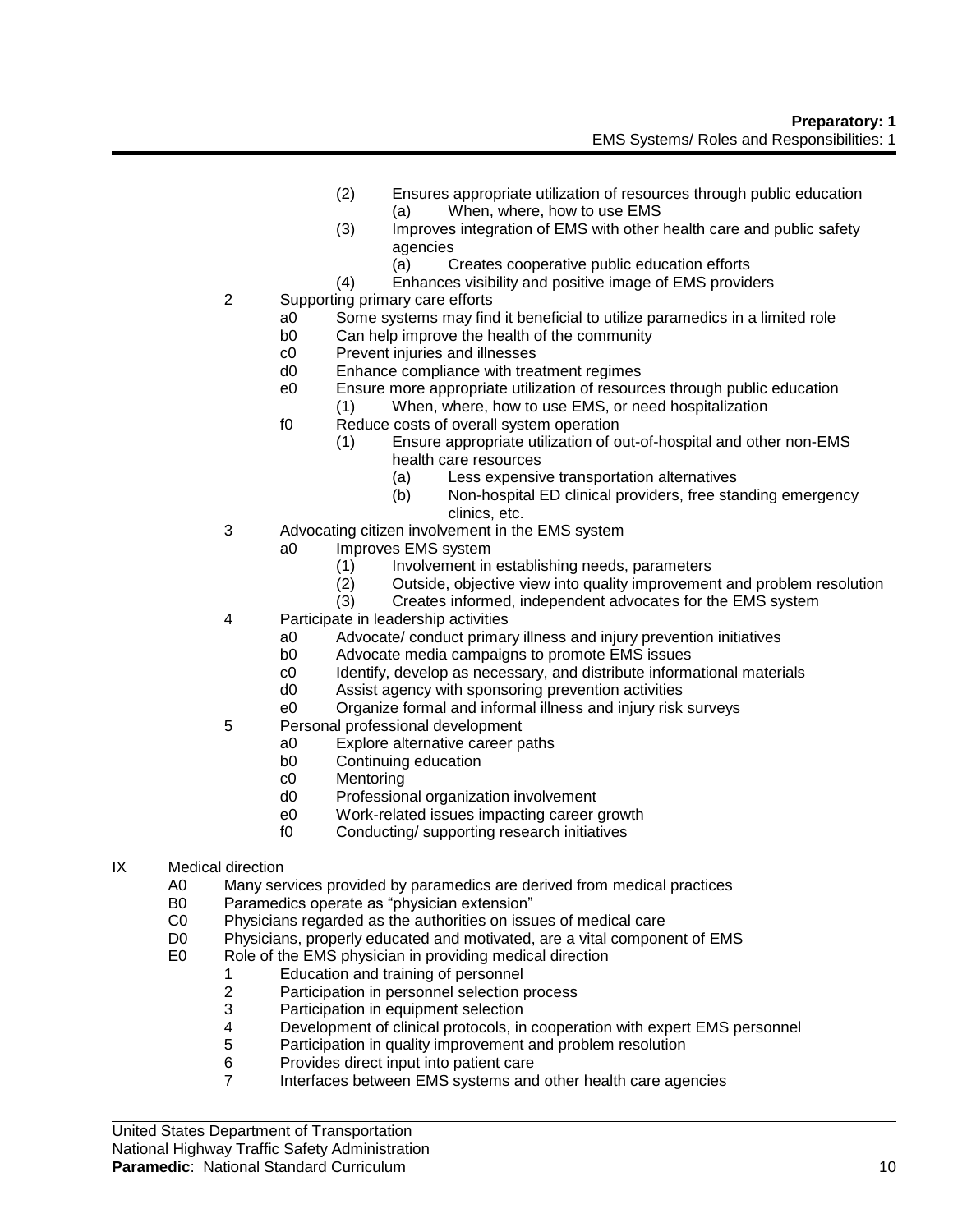- 8 Advocacy within the medical community
- 9 Serve as the "medical conscience" of the EMS system
- a0 Advocate for quality patient care
- 10 Types of medical direction
	- a0 On-line/ direct
	- b0 Off-line/ indirect
- F0 Benefits of medical direction
	- 1 On-line
		- a0 Immediate and patient specific care
		- b0 Telemetry
		- c0 Continuous quality improvement
		- d0 On-scene
		- 2 Off-line
			- a0 Prospective
				- (1) Development of protocols/ standing orders, training
				- (2) Selection of equipment, supplies and personnel
			- b0 Retrospective
				- (1) Patient care report review, continuous quality improvement
- G0 Interacting with a physician on the scene
	- 1 Origins of medical direction
	- 2 Use of standing orders<br>3 Direct field supervision
	- Direct field supervision
	- 4 The non affiliated on-scene physician
- X Improving system quality

A0 Develop a system for continually evaluating and improving care

- 1 Continuous quality improvement (CQI)
	- a0 Focus on the system and not an individual
	- b0 Fix system problems in areas such as
		- (1) Medical direction
			- (2) Financing
			- (3) Training
			- (4) Communication
			- Prehospital treatment and transport
			- (6) Inter-facility transport
			- (7) Receiving facilities
		- (8) Specialty care units
		- (9) Dispatch
		- (10) Public information and education
		- (11) Audit and quality assurance
		- (12) Disaster planning
		- (13) Mutual aid
- 2 Dynamic process
	- a0 Delineate system-wide problems identified
	- b0 Elaborate on the cause(s) of the problem
	- c0 Aid the problem and develop remedy(ies)
	- d0 Lay out plan to correct the problem
	- e0 Enforce the plan of correction
	- f0 Reexamine the problem
- 3 Appropriate EMS research can help enhance quality improvement efforts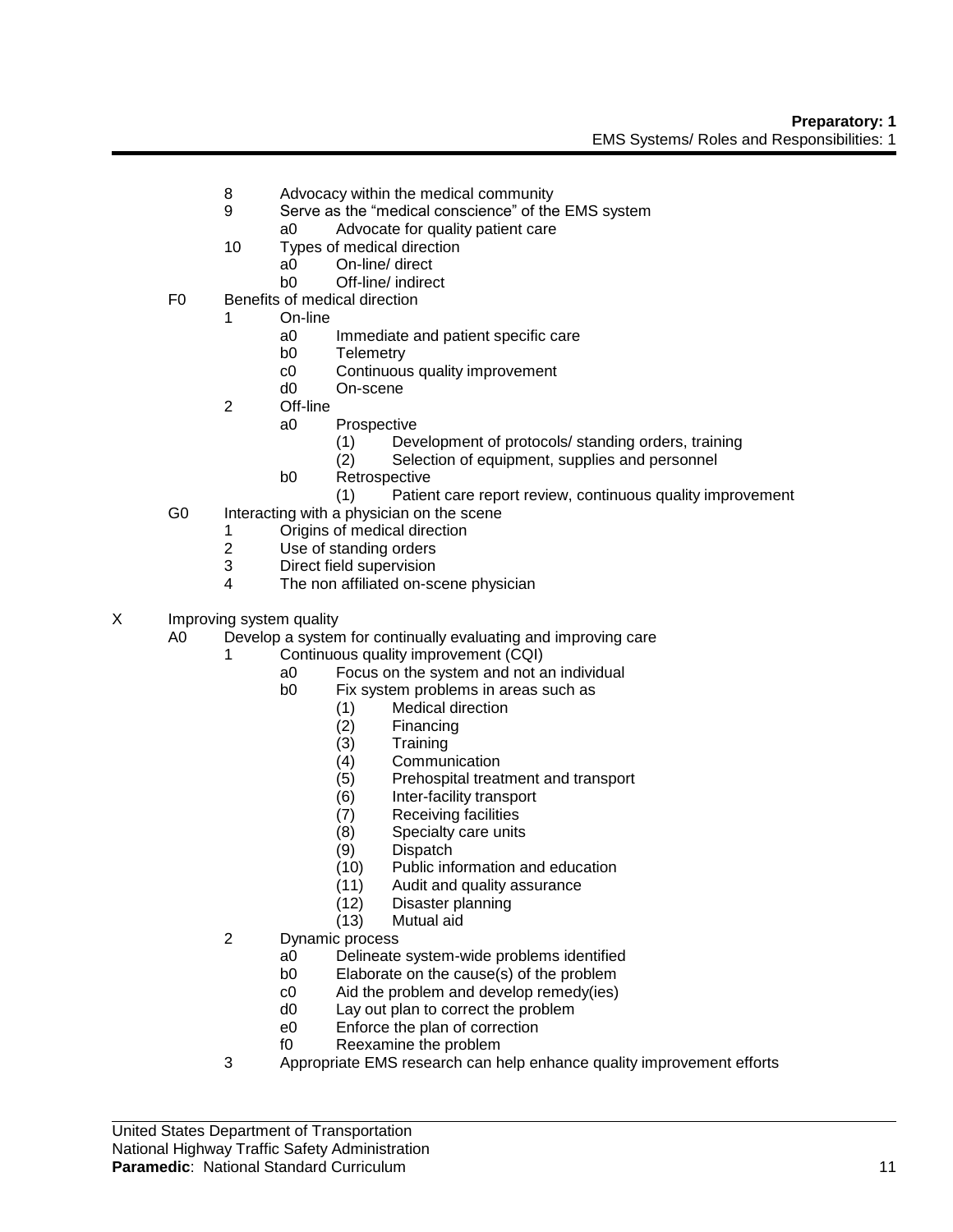## XI EMS research

- A0 Benefits of research
	- 1 Quality EMS research is beneficial to the future of EMS
		- a0 Changes in professional standards, training, equipment, procedures
		- b0 Based on empirical data, rather than "great ideas" or "new gadget" models
	- 2 EMS funding dependent on scientifically proving the value of EMS services
		- a0 Anecdotes will not suffice
		- b0 Reduced spending by managed care and governmental bodies
		- c0 Outcome studies are needed to assure the continued funding for EMS
	- 3 Enhances recognition and respect for EMS professionals
- B0 Basic principles
	- 1 Peer review and publication of research<br>2 Finding research
	- Finding research
	- 3 Types of research
		- a0 Descriptive
		- **b0** Experimental
		- c0 Prospective
		- d0 Retrospective
		- e0 Cross sectional
	- 4 Population
	- 5 Randomization and control
		- a0 Sample
			- (1) Systematic sampling
			- (2) Alternative time sampling
			- (3) Convenience sampling
			- **b0** Sampling error
			- c0 Selection bias
	- 6 Parameter
		- a0 Nuisance variables
	- 7 Blinding
		- a0 Unblinded
		- **b0** Single blinded
		- c0 Double blinded<br>d0 Triple blinded
		- Triple blinded
	- 8 Basic statistics
	- a0 Descriptive
		- (1) Qualitative
		- (2) Quantitative
			- (a) Mean
			- (b) Median
			- (c) Mode
		- (d) Standard deviation
		- b0 Inferential
			- (1) Null hypothesis
			- (2) Research hypothesis
	- 9 Research ethics
	- a0 Consent 10 Research format<br>a0 Introduct
	- a0\_\_\_\_\_ Introduction<br>b0 Methods Methods
		- c0 Results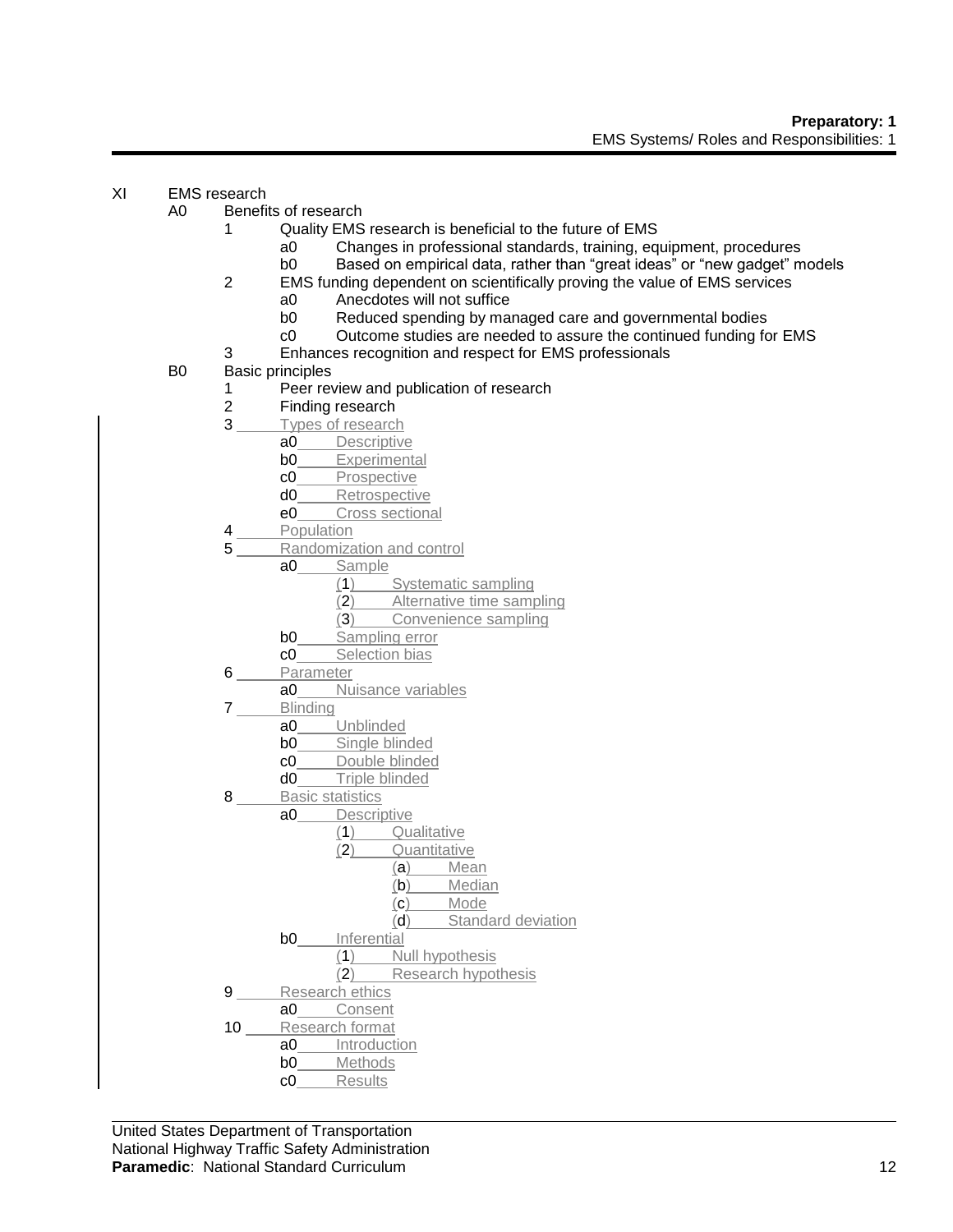- d0 Discussion
- e0 Conclusion C0 Conducting research
	- 1 Prepare a question
		- 2 Write a hypothesis
		- 3 Decide what to measure and the best method to measure it
		- 4 Define the population
		- 5 Identify study limitations
		- 6 Seek study approval
		- 7 Obtain informed consent
		- 8 Gather data
			- a0 Conduct pilot trials first
		- **9** Analyze the data
			- a0 Understand the pitfalls of interpreting data
		- 10 Determine what to do with the research product
			- a0 Publish
			- b0 Present
			- c0 Follow-up studies
- D0 Examples of research
	- 1 Conclusions based on scientifically sound procedures, techniques, and equipment
	- 2 Answering a clinically important question
	- 3 Results leading to system improvements
- E0 EMS providers role in data collection<br>F0 Evaluating and interpreting research

# Evaluating and interpreting research

- 1 Was the research peer reviewed?
- 2 What was the research hypothesis?
- 3 Was the study approved by an institutional review board and conducted ethically?
- 4 What was the population being studies?
- 5 What were the entry/ exclusion criteria for the study?
- 6 What method was used to draw a sample of patients?
- 7 How many groups were the patients divided into?
- 8 How were patients assigned into the groups?
- 9 What type of data were gathered?
- 10 Does it appear that the study had enough patients enrolled?
- 11 Do there appear to be any potential confounding variables that are not accounted for?
- 12 Were the data properly analyzed?
- 13 Is the author's conclusion logical based on the data?
- 14 Does it apply in local EMS systems?
- 15 Are patients in the study similar to those in the local EMS system?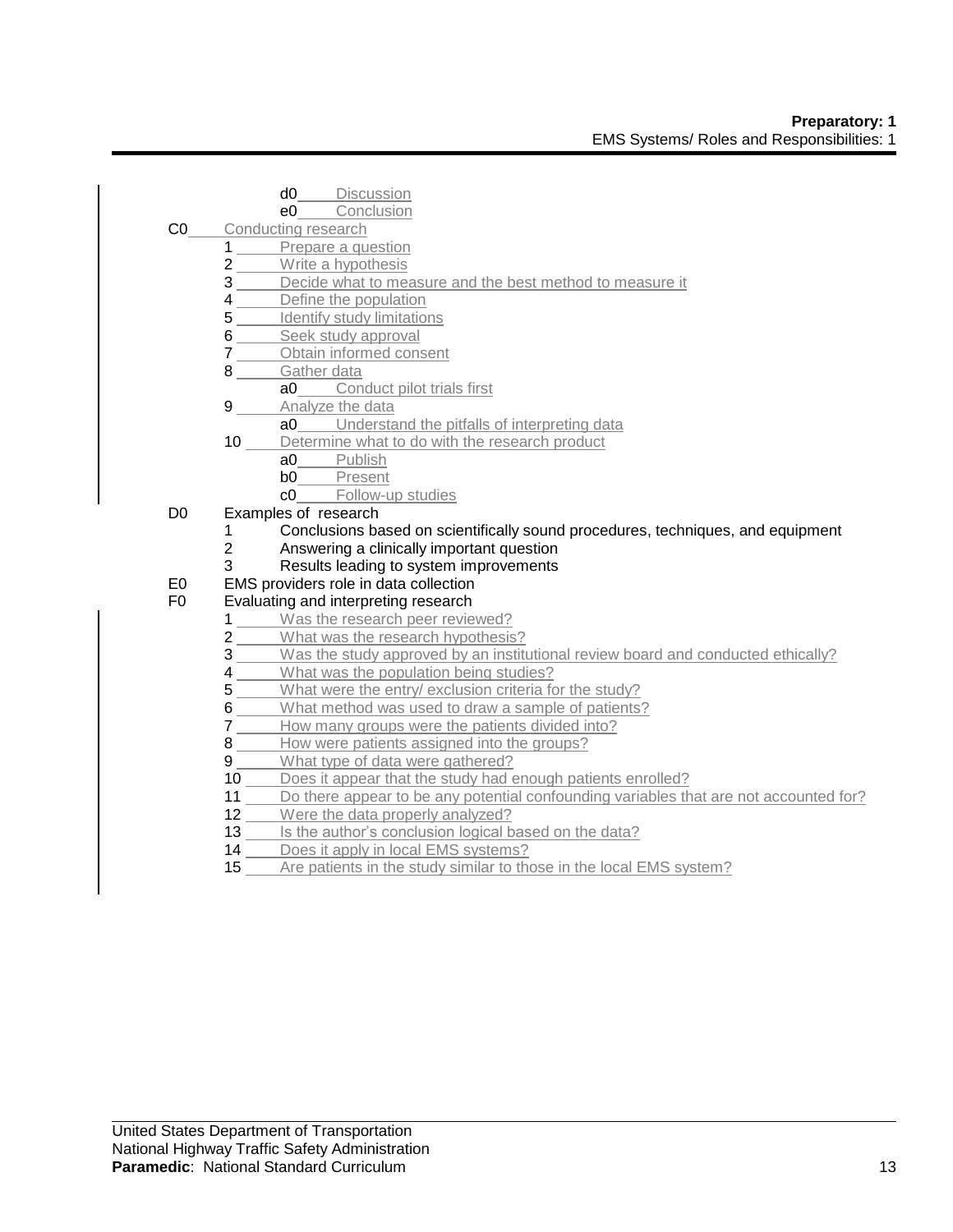## **REFERENCES**

Keuhl, S, *1994,Prehospital Systems and Medical Oversight,* 2nd edition, NAEMSP.

Bledsoe, Bryan E., *Paramedic Emergency Care,* 2nd edition, Prentice-Hall Inc.

S. Scott Polsky, MD, FACEP, *Continuous Quality Improvement in EMS*, 1992, ACEP.

Committee on Trauma America College, *Resource for Optimal Care of the Injured Patient: 1993.*

Steering Committee Project, *Consensus Statement on The Role of Emergency Medical Services in Primary Injury Prevention*, 1993, NHTSA/ MCHB/ NAEMSP.

*NHTSA'sAir Medical Crew National Standard Curriculum,* 1988, ASHBEAMS

*Emergency Medical Technician EMT-Intermediate Course Curriculum and Reference Guide, 2nd edition, Oregon* Health Division - Emergency Medical Services and Systems.

Menegazzi, J. J. (1993). *Research: The Who, What, Why, When, and How.* Ferno-Washington, Inc.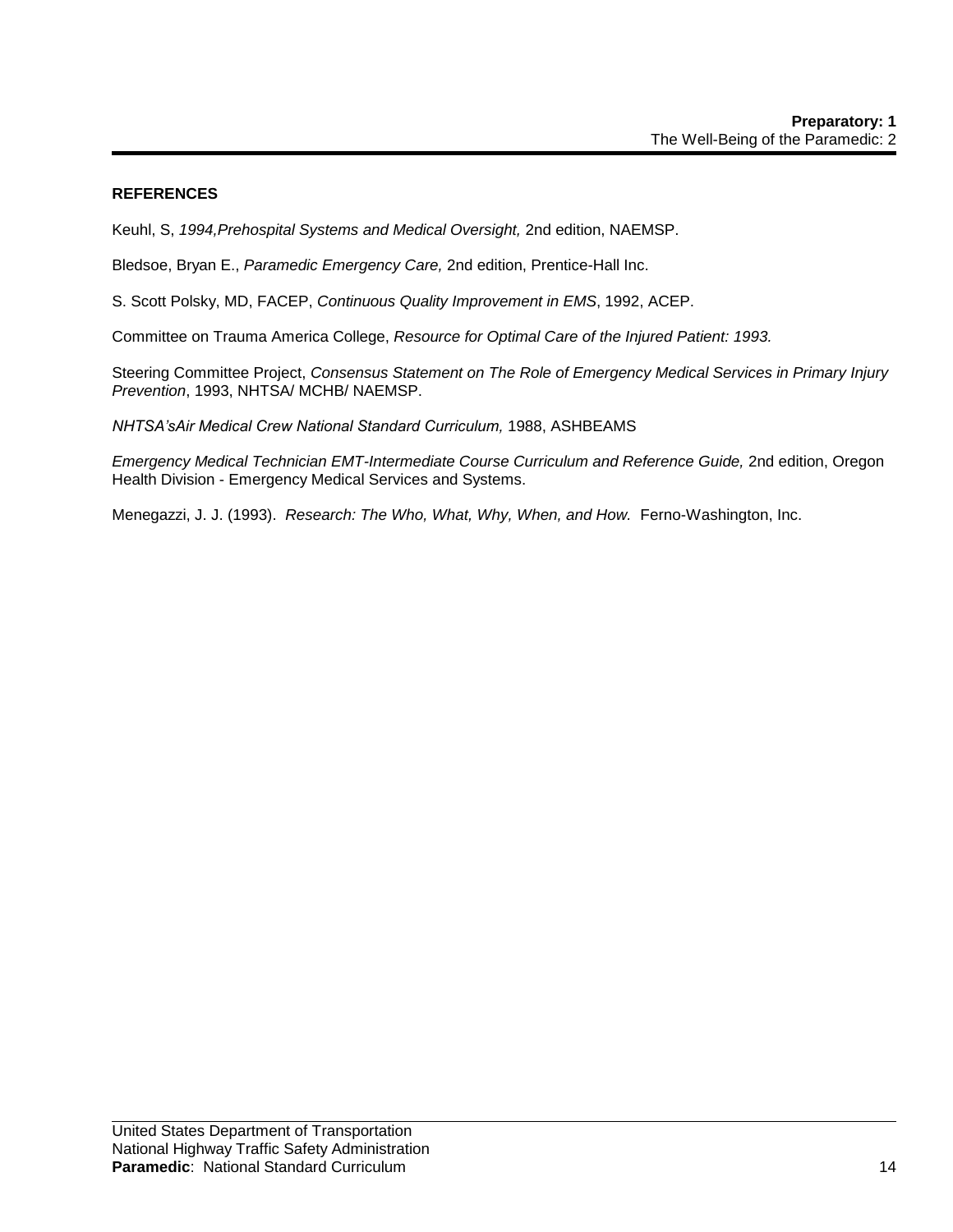## **UNIT TERMINAL OBJECTIVE**

1-2 At the completion of this unit, the paramedic student will understand and value the importance of personal wellness in EMS and serve as a healthy role model for peers.

#### **COGNITIVE OBJECTIVES**

At the completion of this unit, the paramedic student will be able to:

- 1-2.1 Discuss the concept of wellness and its benefits. (C-1)
- 1-2.2 Define the components of wellness. (C-1)
- 1-2.3 Describe the role of the paramedic in promoting wellness. (C-1)
- 1-2.4 Discuss the components of wellness associated with proper nutrition. (C-1)
- 1-2.5 List principles of weight control. (C-1)
- 1-2.6 Discuss how cardiovascular endurance, muscle strength, and flexibility contribute to physical fitness. (C-2)
- 1-2.7 Describe the impact of shift work on circadian rhythms. (C-1)
- 1-2.8 Discuss how periodic risk assessments and knowledge of warning signs contribute to cancer and cardiovascular disease prevention. (C-1)
- 1-2.9 Differentiate proper from improper body mechanics for lifting and moving patients in emergency and nonemergency situations. (C-3)
- 1-2.10 Describe the problems that a paramedic might encounter in a hostile situation and the techniques used to manage the situation. (C-1)
- 1-2.11 Given a scenario involving arrival at the scene of a motor vehicle collision, assess the safety of the scene and propose ways to make the scene safer. (C-3)
- 1-2.12 List factors that contribute to safe vehicle operations. (C-1)
- 1-2.13 Describe the considerations that should be given to: (C-1)
	- a. Using escorts
	- b. Adverse environmental conditions
	- c. Using lights and siren
	- d. Proceeding through intersections
	- e. Parking at an emergency scene
- 1-2.14 Discuss the concept of "due regard for the safety of all others" while operating an emergency vehicle. (C-1)
- 1-2.15 Describe the equipment available for self-protection when confronted with a variety of adverse situations. (C-1)
- 1-2.16 Describe the benefits and methods of smoking cessation. (C-1)
- 1-2.17 Describe the three phases of the stress response. (C-1)
- 1-2.18 List factors that trigger the stress response. (C-1)
- 1-2.19 Differentiate between normal/ healthy and detrimental reactions to anxiety and stress. (C-3)
- 1-2.20 Describe the common physiological and psychological effects of stress. (C-1)
- 1-2.21 Identify causes of stress in EMS. (C-1)
- 1-2.22 Describe behavior that is a manifestation of stress in patients and those close to them and how these relate to paramedic stress. (C-1)
- 1-2.23 Identify and describe the defense mechanisms and management techniques commonly used to deal with stress. (C-1)
- 1-2.24 Describe the components of critical incident stress management (CISM). (C-1)
- 1-2.25 Provide examples of situations in which CISM would likely be beneficial to paramedics. (C-1)
- 1-2.26 Given a scenario involving a stressful situation, formulate a strategy to help cope with the stress. (C-3)
- 1-2.27 Describe the stages of the grieving process (Kubler-Ross). (C-1)
- 1-2.28 Describe the needs of the paramedic when dealing with death and dying. (C-1)
- 1-2.29 Describe the unique challenges for paramedics in dealing with the needs of children and other special populations related to their understanding or experience of death and dying. (C-1)
- 1-2.30 Discuss the importance of universal precautions and body substance isolation practices. (C-1)
- 1-2.31 Describe the steps to take for personal protection from airborne and bloodborne pathogens. (C-1)

#### National Highway Traffic Safety Administration

#### **Paramedic**: National Standard Curriculum 15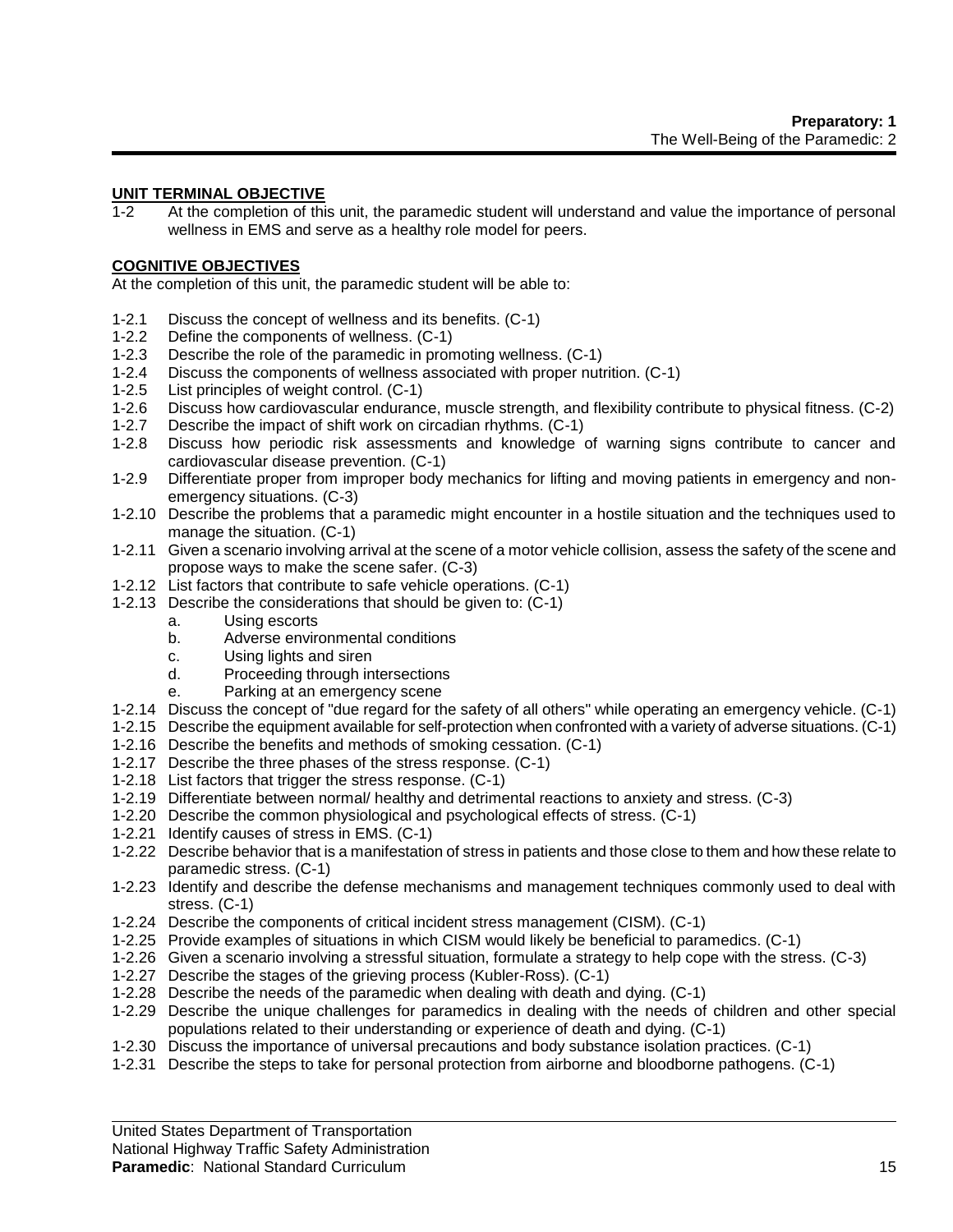- 1-2.32 Given a scenario in which equipment and supplies have been exposed to body substances, plan for the proper cleaning, disinfection, and disposal of the items. (C-3)
- 1-2.33 Explain what is meant by an exposure and describe principles for management. (C-1)

# **AFFECTIVE OBJECTIVES**

At the completion of this unit, the paramedic student will be able to:

- 1-2.34 Advocate the benefits of working toward the goal of total personal wellness. (A-2)
- 1-2.35 Serve as a role model for other EMS providers in regard to a total wellness lifestyle. (A-3)
- 1-2.36 Value the need to assess his/ her own lifestyle. (A-2)
- 1-2.37 Challenge his/ herself to each wellness concept in his/ her role as a paramedic. (A-3)
- 1-2.38 Defend the need to treat each patient as an individual, with respect and dignity. (A-2)
- 1-2.39 Assess his/ her own prejudices related to the various aspects of cultural diversity. (A-3)
- 1-2.40 Improve personal physical well-being through achieving and maintaining proper body weight, regular exercise and proper nutrition. (A-3)
- 1-2.41 Promote and practice stress management techniques. (A-3)
- 1-2.42 Defend the need to respect the emotional needs of dying patients and their families. (A-3)
- 1-2.43 Advocate and practice the use of personal safety precautions in all scene situations. (A-3)
- 1-2.44 Advocate and serve as a role model for other EMS providers relative to body substance isolation practices. (A-3)

## **PSYCHOMOTOR OBJECTIVES**

At the completion of this unit, the paramedic student will be able to:

- 1-2.45 Demonstrate safe methods for lifting and moving patients in emergency and non-emergency situations. (P-2)
- 1-2.46 Demonstrate the proper procedures to take for personal protection from disease. (P-2)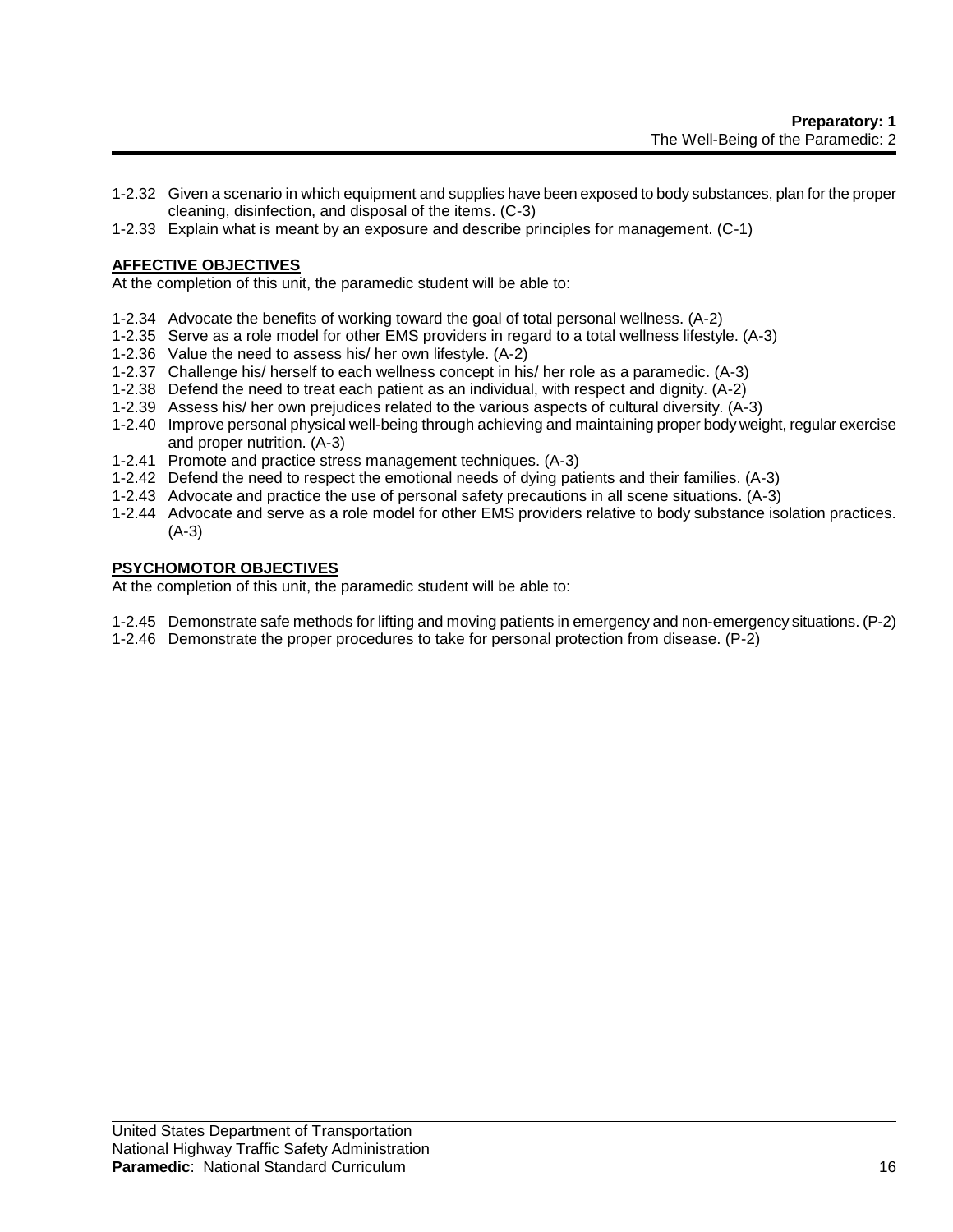#### **DECLARATIVE**

- I. Introduction
	- A. Wellness has three components
		- 1. Physical well-being
		- 2. Mental and emotional well-being
	- B. Implementing lifestyle changes can enhance personal wellness
	- C. Enhancing personal wellness can serve as a role model/ coach for others
- II. Wellness components
	- A. Physical well-being
		- 1. Nutrition
			- a. Nutrients
				- (1) Carbohydrates
				- (2) Fats
				- (3) Proteins
				- (4) Vitamins
				- (5) Minerals
				- (6) Water
				- b. Food groups
					- $(1)$  Sugar<br> $(2)$  Fats
					- Fats
					- (3) Proteins<br>(4) Dairy pro
					- Dairy products
					- (5) Vegetables
					- (6) Fruits
					- (7) Grains
			- c. Principles of weight control
				- (1) Eat in moderation
				- (2) Limit fat consumption
				- (3) Exercise
			- d. Tips to change behavior
				- (1) Realistic goal
					- (2) Commitment to change
					-
					- (3) Exercise<br>(4) Healthy e
					- (4) Healthy eating<br>(5) Analyzing prog (5) Analyzing progress
			- 2. Physical fitness
				- a. Benefits
					- (1) Decrease in resting heart rate and blood pressure
					- (2) Increase oxygen carrying capacity
					- (3) Enhanced quality of life
					- (4) Increase muscle mass and metabolism
					- (5) Increased resistance to injury<br>(6) Improved personal appearanc
					- Improved personal appearance and self image
					- (7) Facilitate maintenance of motor skills throughout life
				- b. Cardiovascular endurance<br>
				(1) Fitness assessme
					- Fitness assessment
					- (2) Heart rate target zone
				- c. Muscular strength
					- (1) Strength & endurance assessment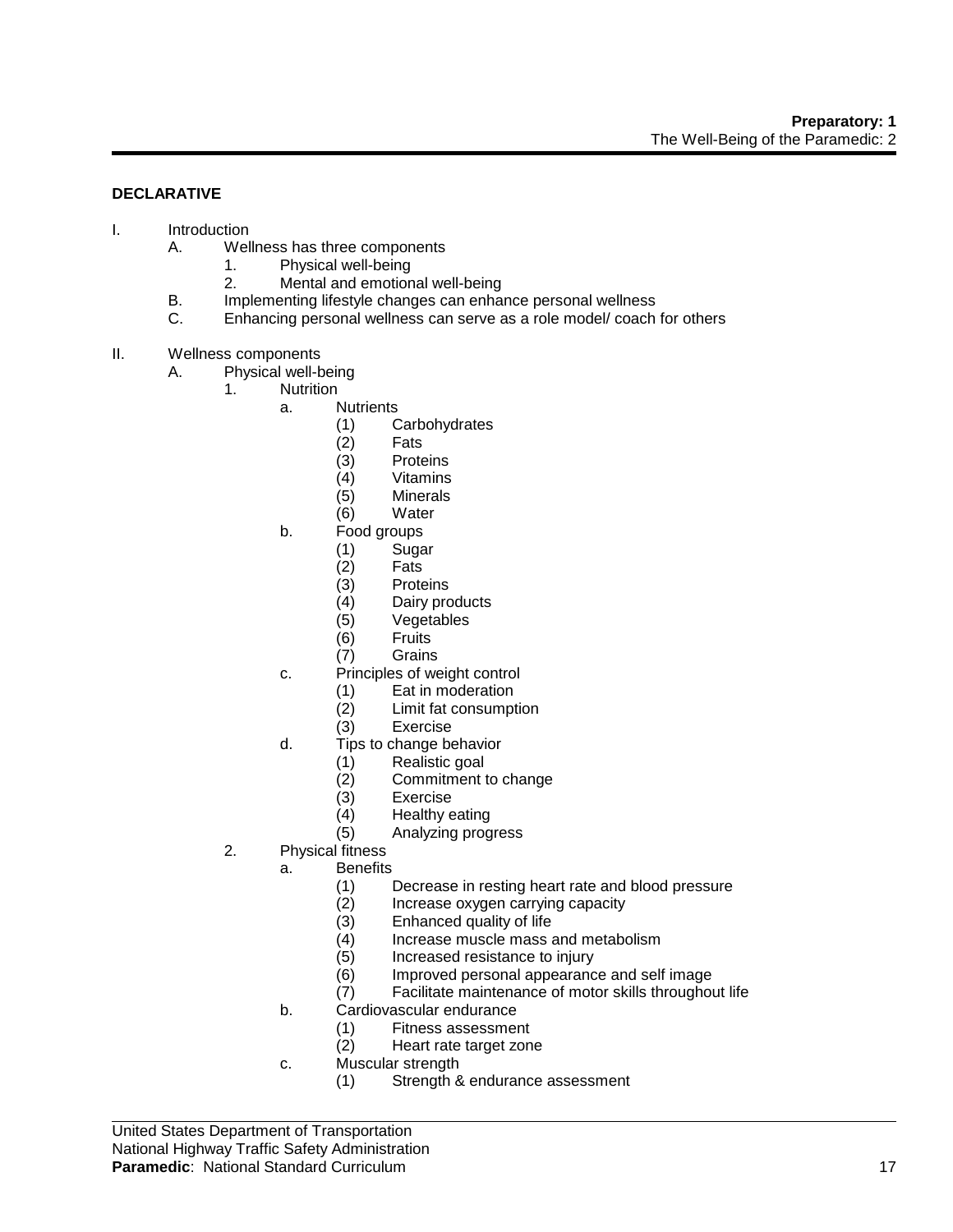- (2) Principles of training
	- (a) Isometric versus isotonic
	- (b) Resistance
	- (c) Sets
	- (d) Frequency
- d. Muscular flexibility
	- (1) Flexibility assessment<br>(2) Principles of muscular
	- Principles of muscular flexibility
		- (a) Intensity of exercise
		- (b) Repetitions
		- (c) Frequency
	- (3) Prevention and rehabilitation of low back pain
- 3. Sleep
	- a. Sleep deprivation
	- b. Disruption of circadian timing system
- 4. Disease prevention
	- a. Cardiovascular disease
		- (1) Cardiovascular endurance
		- (2) Blood pressure
		- (3) Body composition
		- (4) Total cholesterol/ HDL ratio
		- (5) Triglycerides
		- (6) Estrogen use
		- **Stress**
		- (8) Periodic risk assessment
	- b. Cancer
		- (1) Dietary changes
		- Sun exposure
		- (3) Regular examinations
		- (4) Warning signs
		- (5) Periodic risk assessment
	- c. Infectious disease
		- (1) Hygiene<br>(2) Utilize er
		- $(2)$  Utilize engineering and work practices<br> $(3)$  Report exposure promptly
		- Report exposure promptly
		- (4) Periodic risk assessment
- 5. Injury prevention
	- a. Body mechanics during lifting and moving
		- (1) Only move a patient you can safely handle<br>(2) Look where you're walking/ crawling
		- Look where you're walking/ crawling
		- (3) Move forward rather than backward when possible
		- (4) Take short steps, if walking
		- (5) Bend at hips and knees
		- (6) Lift with legs, not back
		- (7) Keep load close to body
		- (8) Keep patient's body in-line when moving
	- b. Hostile environments
		- (1) Avoidance
		- (2) Management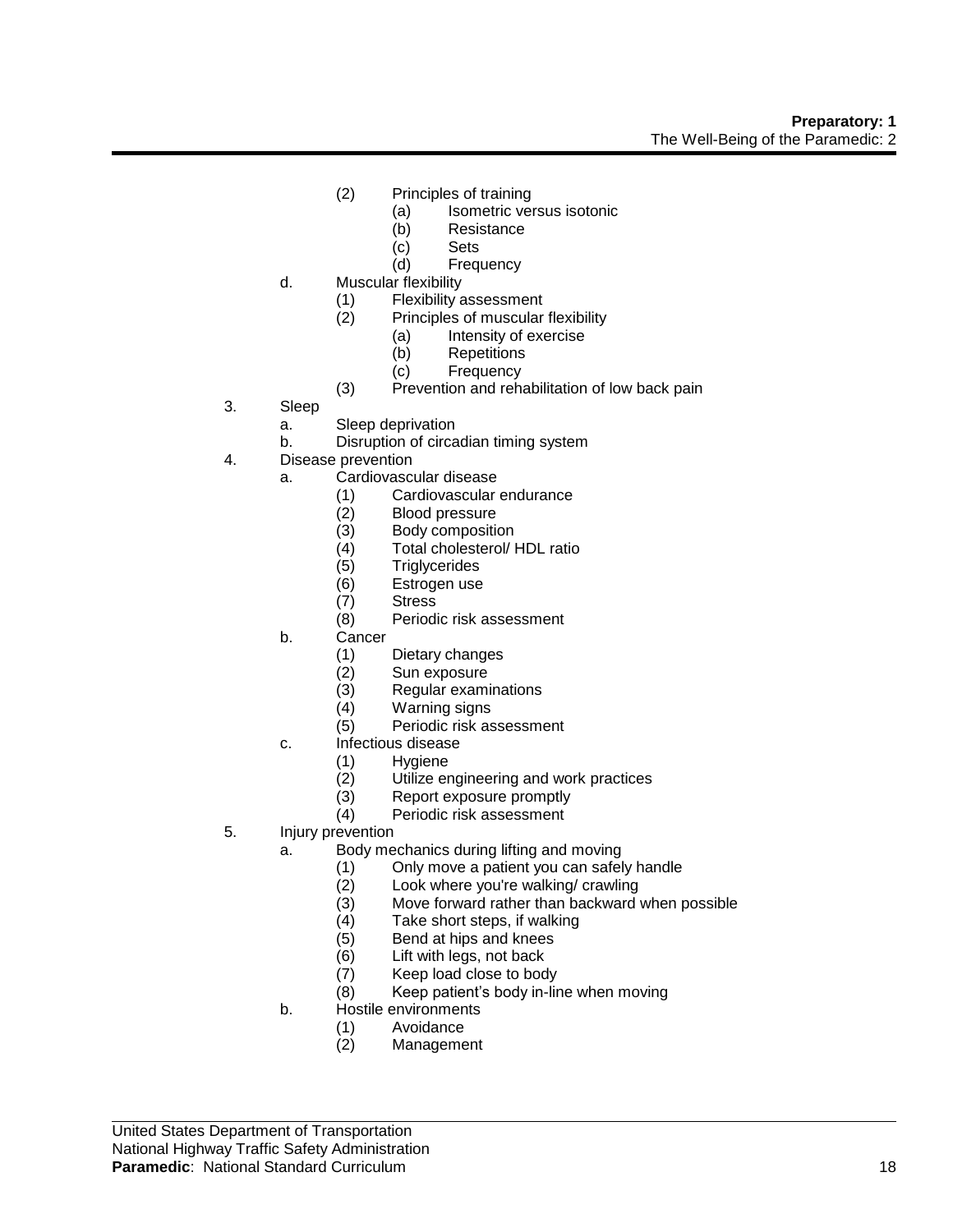- c. Rescue situations
	- (1) Use protective gear
	- (2) Appropriate training
	- (3) Safe rescue practices
- d. Safe vehicle operation
	- (1) Factors in safe driving
	- (2) Using escorts<br>(3) Adverse envire
	- (3) Adverse environmental conditions<br>(4) Using lights and sirens
	- Using lights and sirens
	- (5) Proceeding through intersections
	- (6) Parking at an emergency scene
	- (7) "Due regard for the safety of all others"
- e. Safety equipment and supplies
	- (1) Body substance isolation equipment
	- (2) Head protection
	- (3) Eye protection
	- (4) Hearing protection
	- (5) Respiratory protection
	- (6) Gloves
	- (7) Boots
	- (8) Coveralls
	- (9) Turnout coat/ pants<br>(10) Specialty equipment
	- Specialty equipment
- B. Mental and emotional health
	- 1. Substance misuse/ abuse control
		- a. Addiction
			- (1) Addictive behaviors
			- (2) Methods of management
		- b. Smoking cessation
			- (1) Health ramifications of smoking
			- (2) Why people smoke
			- (3) Techniques
	- 2. Anxiety and stress
		- a. Stress results from the interaction of events (environmental stimuli) and the adjustive capabilities of the individual
			- $(1)$  Usually seen as generating negative affect (fear, depression, guilt, etc.)<br> $(2)$  Also experienced with positive events
			- Also experienced with positive events
		- b. Anxiety is uneasiness or dread about future uncertainties
		- c. Eustress is "good stress"--response to positive stimuli
		- d. Distress is "bad stress"--a negative response to an environmental stimulus
	- 3. Personal time/ meditation/ contemplation
	- 4. Family, peer, community connections
	- 5. Freedom from prejudice
		- a. Acceptance of cultural differences
			- (1) Learn about other cultures
			- (2) Recognize most variations among cultures as positive
			- (3) Affirm the value of differences
			- b. Acceptance of individual differences
				- (1) Recognize existence of differences<br>(2) Listen until you can tell the other pe
				- Listen until you can tell the other person's story
				- (3) Work toward win-win solution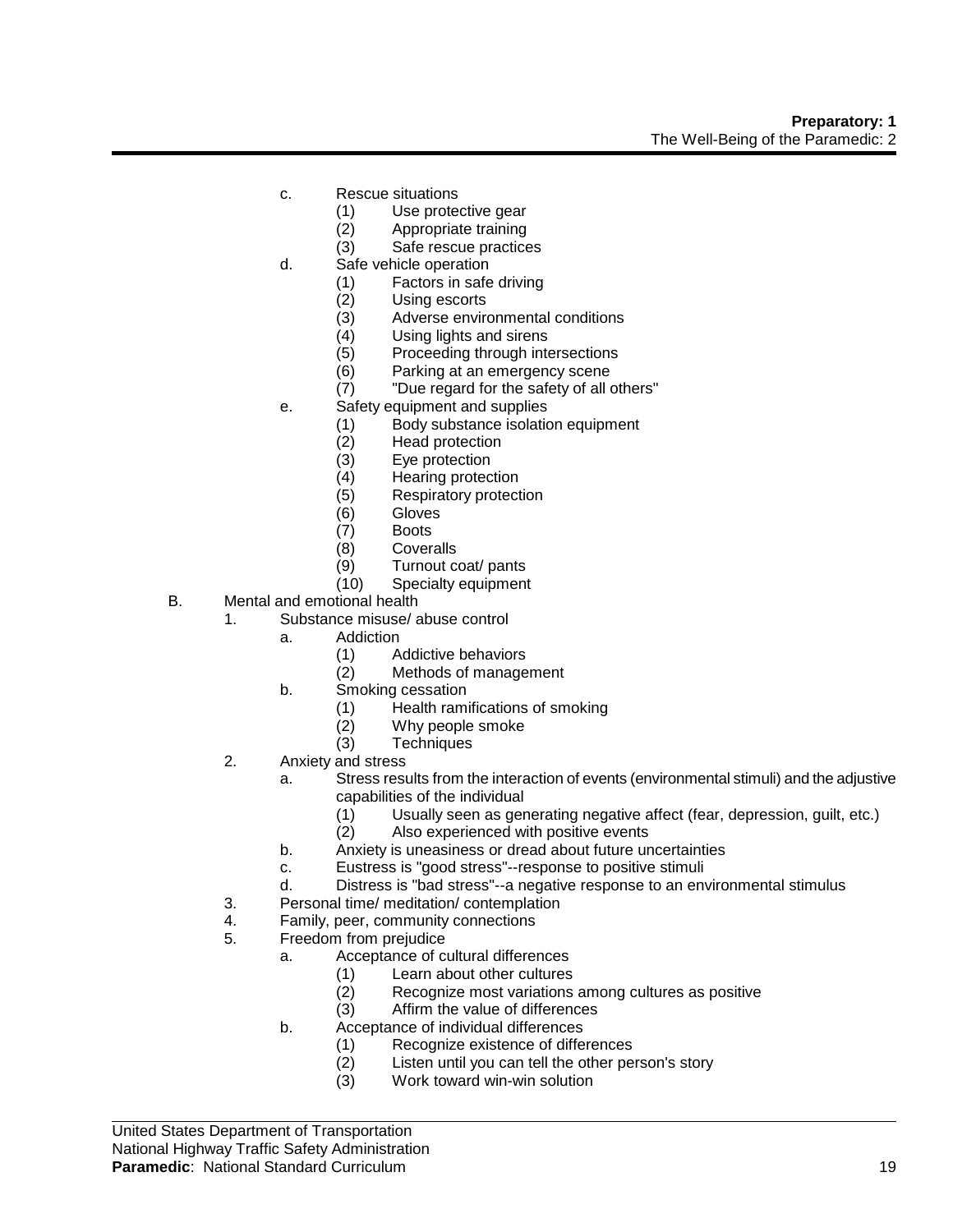## III. Stress

- A. Three phases of the stress response
	- 1. Alarm reaction
		- a. Fight or flight phenomenon
			- b. Considered to be positive; takes only seconds
			- c. Prepares individual for action/ self-defense
			- d. Mediated by the autonomic nervous system, coordinated by hypothalamus
			- e. Pituitary gland releases adrenocorticotropic (stress) hormones
			- f. Stimulates glucose production
			- g. Sympathetic response
				- (1) Adrenal gland releases epinephrine and norepinephrine
			- h. Physiological response
				- (1) Increased heart rate
				- (2) Increased blood pressure
				- (3) Dilated pupils
				- (4) Relaxation of bronchial tree
				- (5) Increased blood sugar
				- (6) Slowed digestion
			- i. The reaction ends when the body realizes the event is not dangerous
	- 2. Resistance
		- a. Increased level of resistance to stressor
		- b. Reaction to stressor may change with time
	- 3. Exhaustion
		- a. As stress continues, coping mechanisms are exhausted
		- b. Adaptive resources utilized
		- c. Resistance to all stressors declines
		- d. Increased susceptibility to physical and psychological ailments
		- e. Rest and recovery are needed
- B. Factors that trigger the stress response
	- 1. Loss of something that is of value to the individual
	- 2. Injury or threat of injury to the body
	- 3. Poor health, nutrition
	- 4. Frustration of drives
	- 5. Ineffective coping
- C. Physiological and psychological effects of stress
	- 1. Normal/ healthy responses to stress
	- 2. Detrimental/ unhealthy responses to stress
	- 3. Signs and symptoms of stress
		- a. Physical
			- (1) Chest tightness/ pain, heart palpitations, cardiac rhythm disturbances
			- (2) Difficult/ rapid breathing
			- (3) Nausea, vomiting
			- (4) Profuse sweating, flushed skin, diaphoresis
			- (5) Sleep disturbances
			- (6) Aching muscles and joints
			- (7) Headache
		- b. Emotional
			- (1) Panic reactions
			- (2) Fear
			- (3) Anger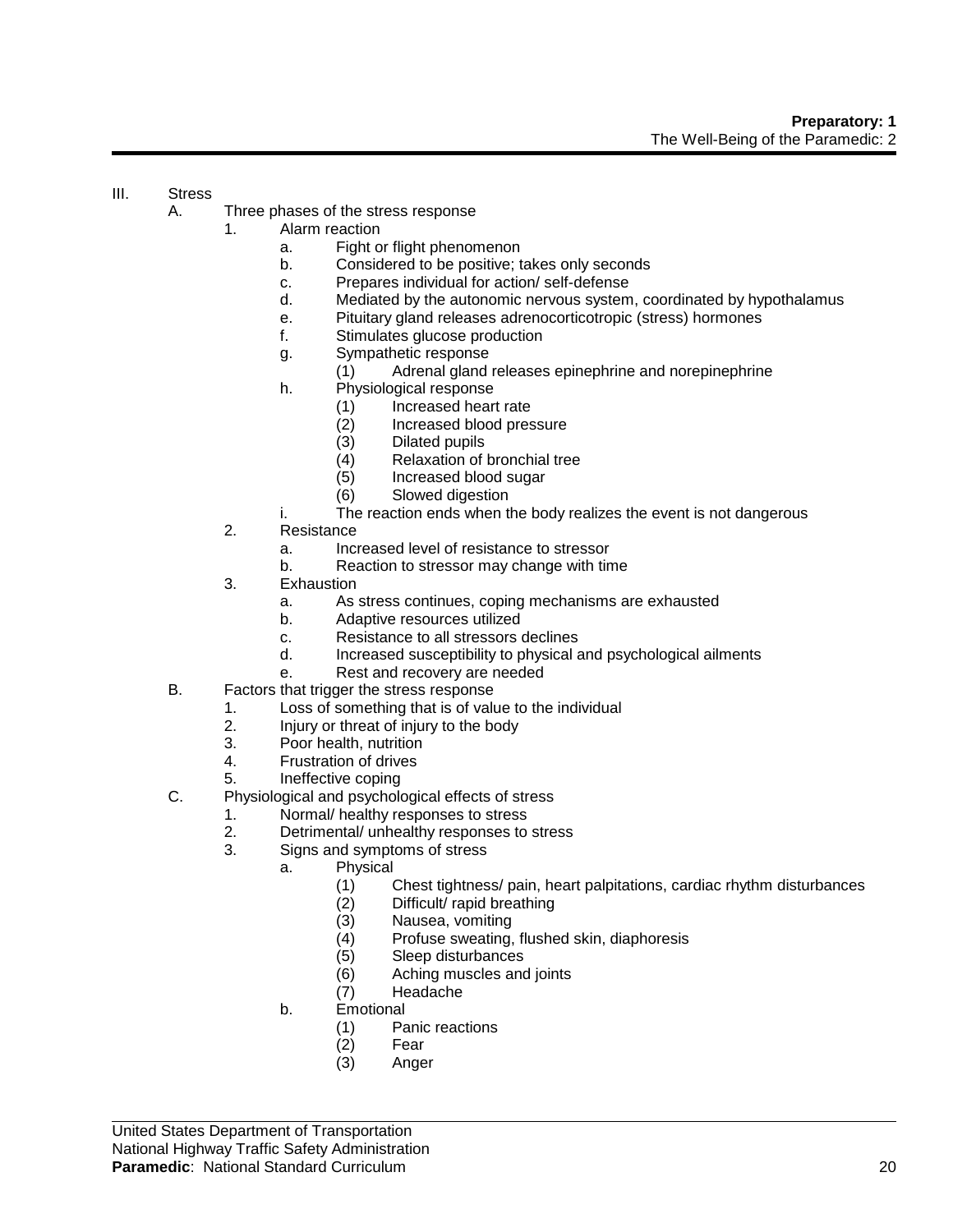- (4) Denial
- (5) Feeling overwhelmed
- c. Cognitive
	- (1) Difficulty making decisions
	- (2) Disorientation, decreased level of awareness
	- (3) Memory problems, poor concentration
	- (4) Distressing dreams
- d. Behavioral
	- (1) Crying spells
	- (2) Hyperactivity
	- (3) Withdrawal<br>(4) Changes in
	- Changes in eating habits
	- (5) Increased smoking
	- (6) Increased alcohol consumption
- D. Causes of stress in EMS
	- 1. Environmental stress
		- a. Siren noise
		- b. Inclement weather
		- c. Confined work spaces
		- d. Rapid scene response
		- e. Life and death decision making
	- 2. Psychosocial stress
		- a. Family relationships
		- b. Conflicts with supervisors, coworkers
		- c. Abusive patients
	- 3. Personality stress
		- a. Need to be liked
		- b. Personal expectations
		- c. Feelings of guilt and anxiety
- E. Reactions to stress
	- 1. Reactions are individual and affected by
		- a. Previous exposure to the stressor
		- b. Perception of the event
		- c. Experience
		- d. Personal coping skills
	- 2. Adaptation
		- a. Dynamic evolving process
		- b. Defense
			- (1) Adaptive function of personality
			- (2) Assists in adjusting to stressful situations that confront us
			- (3) Help to avoid dealing with problems, through denial or distortion
		- c. Coping
			- (1) Active, confronting process
			- (2) Information gathered/ used to change or adjust to a new situation
		- d. Problem solving
			- (1) Viewed as a healthy approach to everyday concerns
			- **Involves** 
				- (a) Problem analysis
				- (b) Generation of options for action
				- (c) Determination of course of action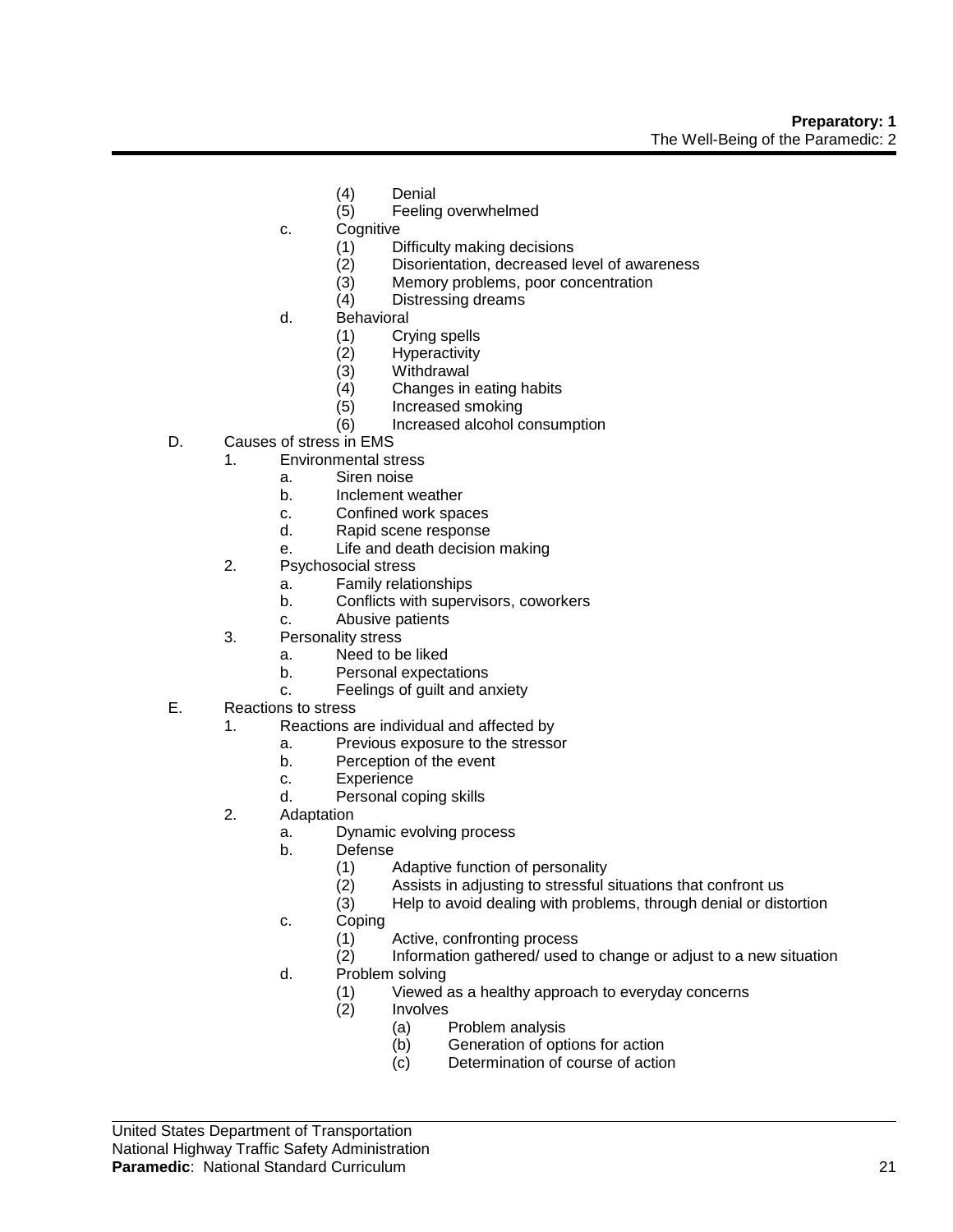- e. Mastery
	- (1) Ability to see multiple options/ potential solutions for challenging situations
	- (2) Results from extensive experience with similar situations
- F. Stress management techniques
	- 1. Reframing
	- 2. Controlled breathing
	- 3. Progressive relaxation
	- 4. Guided imagery
- G. Critical incident stress management (CISM)
	- 1. Organized, formal, peer and mental health support network and process
		- a. Enables emergency personnel to vent feelings
		- b. Facilitates understanding of stressful situations
	- 2 Components of CISM
		- a0 Pre-incident stress training
		- b0 On-scene support to distressed personnel
		- c0 Individual consults
		- d0 Defusing services immediately after a large scale incident
		- e0 Mobilization services after large scale incident
		- f0 Critical incident stress debriefing 24 to 72 hours after an event
		- g0 Follow-up services
		- h0 Specialty debriefings to non-emergency groups in the community
		- i0 Support during routine discussions of an incident
		- j0 Advice to command staff during large scale incident
	- 3 Situations in which CISM should be considered
		- a0 Line of duty injury or death
		- b0 Disaster
		- c0 Emergency worker suicide
		- d0 Infant/ child death
		- e0 Extreme threat to emergency worker
		- f0 Prolonged incident which ends in loss or success
		- g0 Victims known to operations personnel
		- h0 Death/ injury of civilian caused by operations
		- i0 Other significant event
	- 4 Techniques for reducing crisis-induced stress
		- a0 Rest
		- b0 Replace food and fluids
		- c0 Limiting exposure to incident
		- d0 Change assignments
		- e0 Provide post event defusing/ debriefing
- IV Dealing with death, dying, grief and loss
	- A0 Patient and family needs
		- 1 Stages of the grieving process (Kubler-Ross)
			- a0 Denial
				- (1) Inability/ refusal to believe the reality of the event
				- (2) Defense mechanism
			- b0 Anger
				- (1) Frustration related to inability to control situation
				- (2) May focus on anyone or anything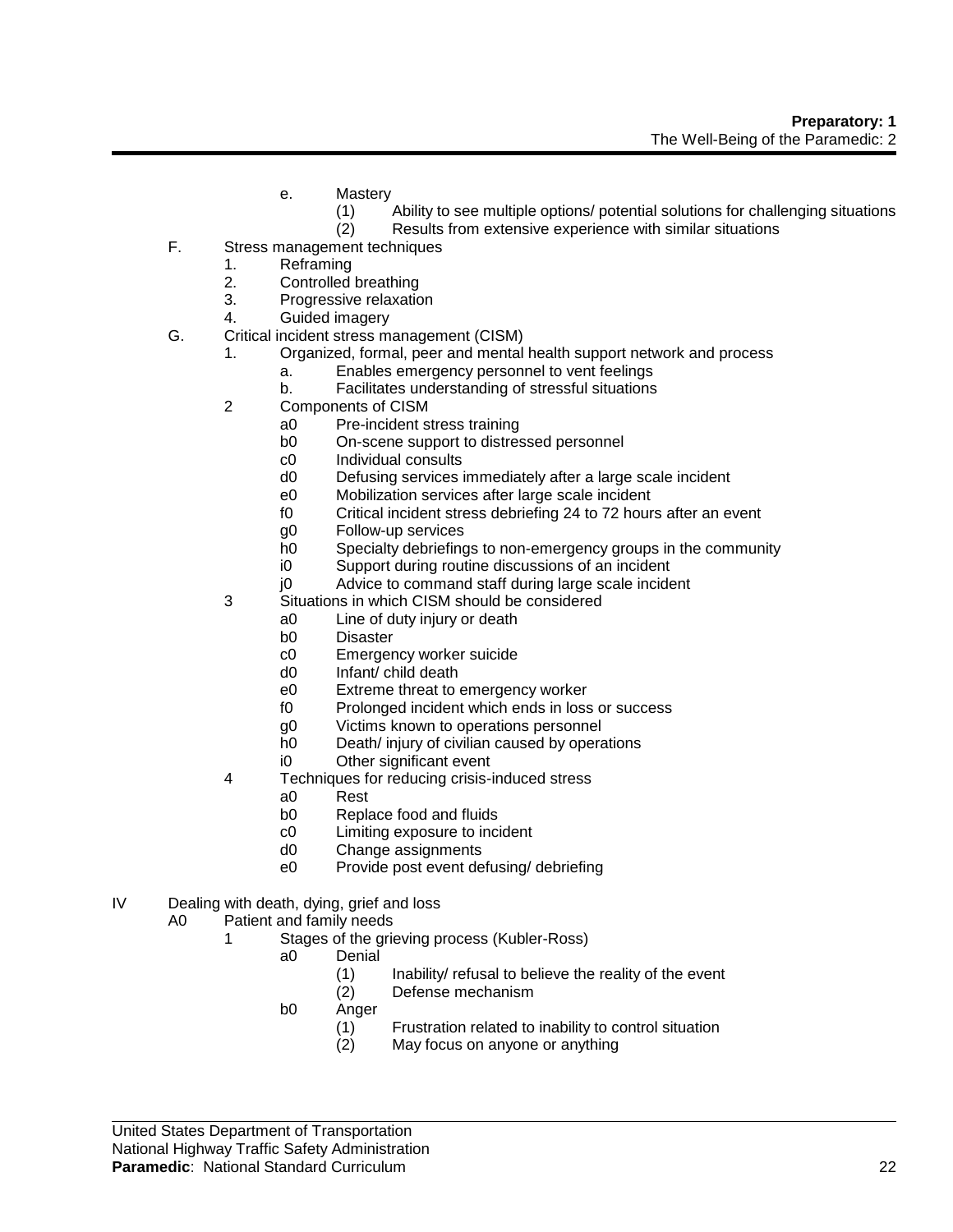- c0 Bargaining
	- (1) Attempt to "buy additional time"
	- (2) Make deals to put off or change expected outcome
- d0 Depression
	- (1) Sadness and despair
	- (2) Withdraw/ retreat
- e0 Acceptance
	- (1) Realization of fate<br>(2) Reasonable level of
	- Reasonable level of comfort with anticipated outcome
- B0 Common needs of the paramedic when dealing with death and dying
	- 1 Support from friends and family following the incident
		- 2 Opportunity to process specific incident
	- 3 Opportunities to process cumulative stress
- C0 Developmental considerations when dealing with death and dying
	- Newborn to age three
		- a0 Children will sense that something has happened in the family
		- b0 Children will realize that people are crying and are sad all the time
		- c0 Children will realize that there is much activity in their household
		- d0 Watch for changes in
			- (1) Eating or sleeping patterns
			- (2) Irritability
		- e0 Suggestions
			- (1) Be sensitive to the child's needs
			- (2) Try to maintain consistency in routines
			- (3) Maintain consistency with significant people in the child's life
	- 2 Three to six years of age
		- a0 Child does not have concept of the finality of death
		- b0 Believes that the person will return and will continually ask when the person will return
		- c0 Believes in magical thinking (child may feel he was responsible for the death)
		- d0 Child may believe that everyone else he loves will die also
		- e0 Watch for changes in
			- (1) Behavior patterns with friends and at school
			- (2) Difficulty sleeping<br>(3) Changes in eating
			- Changes in eating habits
		- f0 Suggestions
			- (1) Emphasize to the child that he was not responsible for the death
			- (2) Reinforce that when people are sad they cry; crying is normal and natural
			- (3) Encourage the child to draw pictures of his feelings, or talk about his feelings
	- 3 Six to nine years of age
		- a0 Beginning to understand the finality of death
		- b0 Will seek out detailed explanations for the death; differentiate fatal illness from "just being sick"
		- c0 Will be afraid other significant people in their lives will die as well
		- d0 Be uncomfortable in expressing feelings; may act silly or embarrassed when talking about death
		- e0 Suggest
			- (1) Talk about the normal feelings of anger, sadness and guilt
			- (2) Share your own feelings about death; do not be afraid to cry in front of the child - this gives the child permission to express their feelings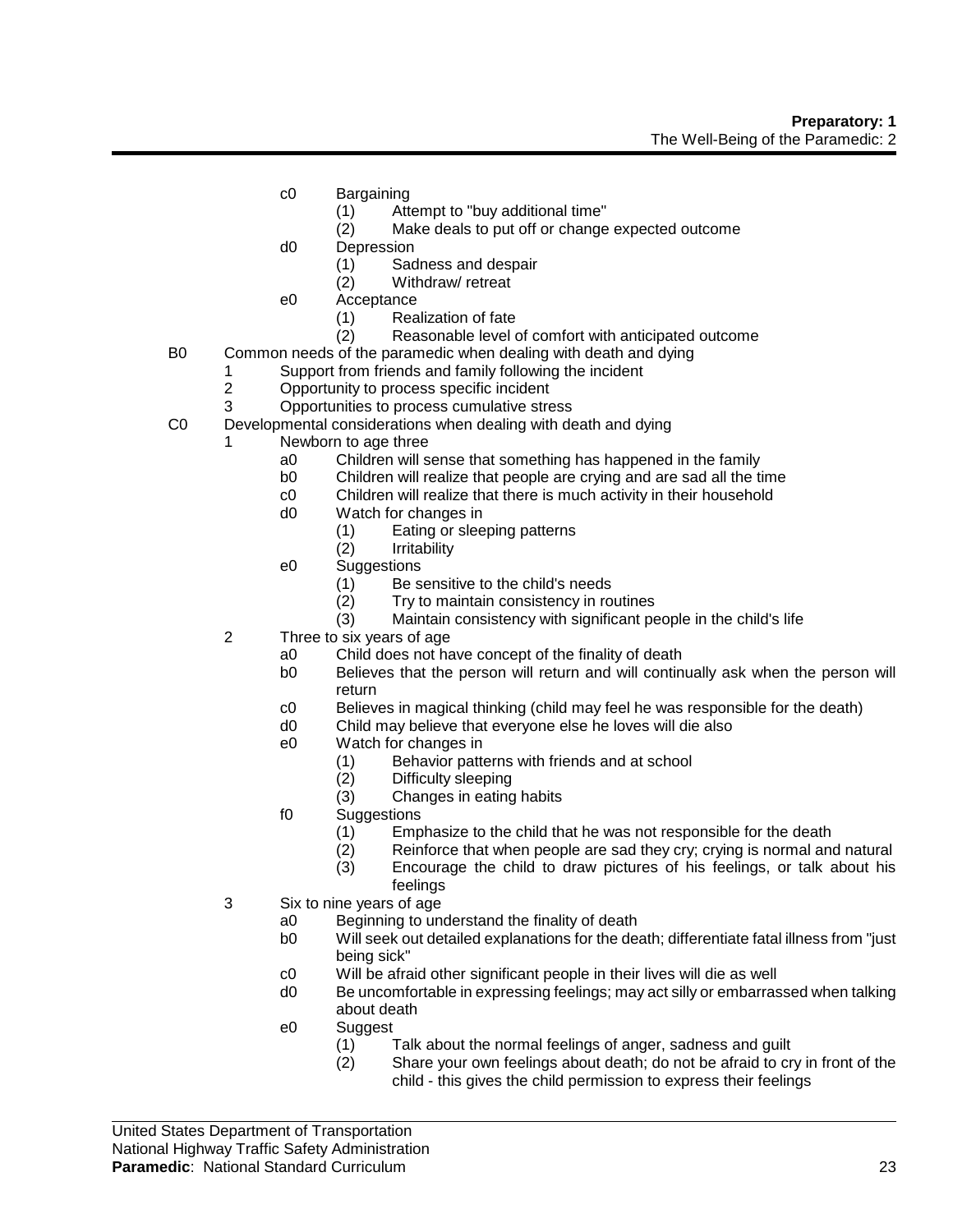- 4 Nine to twelve years of age
	- a0 Aware of the finality of death
	- b0 Concerned with practical matters concerning the child's lifestyle
	- c0 May want to know all the details surrounding the death
	- d0 May try to "act like an adult", but then show regression to an earlier stage of emotional response
	- e0 Suggestions
		- (1) Set aside time to talk about feelings<br>(2) Encourage sharing of memories to fi
		- Encourage sharing of memories to facilitate grief response
- 5 Elderly
	- a0 Concern about other family members
	- b0 Concern about further loss of independence
	- c0 Concern about cost
- V Preventing disease transmission
	- A0 Terminology
		- 1 Air/ blood borne pathogens
		- 2 Exposure
			- a0 Contact with a potentially infectious body fluid substance
			- b0 Contact with other infectious agent
		- 3 Cleaning, disinfection, sterilization
		- 4 Body substance isolation, universal precautions
			- a0 Practices designed to prevent contact with body substances
			- b0 Practices designed to reduce contact with other agents
	- B0 Common sources of exposure
		- 1 Needle stick
		- 2 Broken or scraped skin
		- 3 Mucous membranes of the eyes, nose or mouth
	- C0 Protection from air/ blood borne pathogens
		- 1 Follow engineering and work practices
			- a0 Puncture resistant containers
			- b0 Laundry
			- c0 Labeling
		- 2 Maintain good personal health and hygiene habits
			- a0 Hand washing
			- b0 General cleanliness
		- 3 Maintain immunizations
			- a0 Tetanus
			- b0 Polio
			- c0 Hepatitis B
			- d0 MMR (measles, mumps and rubella)
			- e0 Influenza
		- 4 Periodic tuberculosis screening
		- 5 Body substance isolation/ universal precautions
			- a0 Gloves
			- b0 Mask, gown, eye wear
			- c0 Other equipment
		- 6 Cleaning, disinfecting, and disposing of used materials/ equipment
	- D0 Periodic risk assessment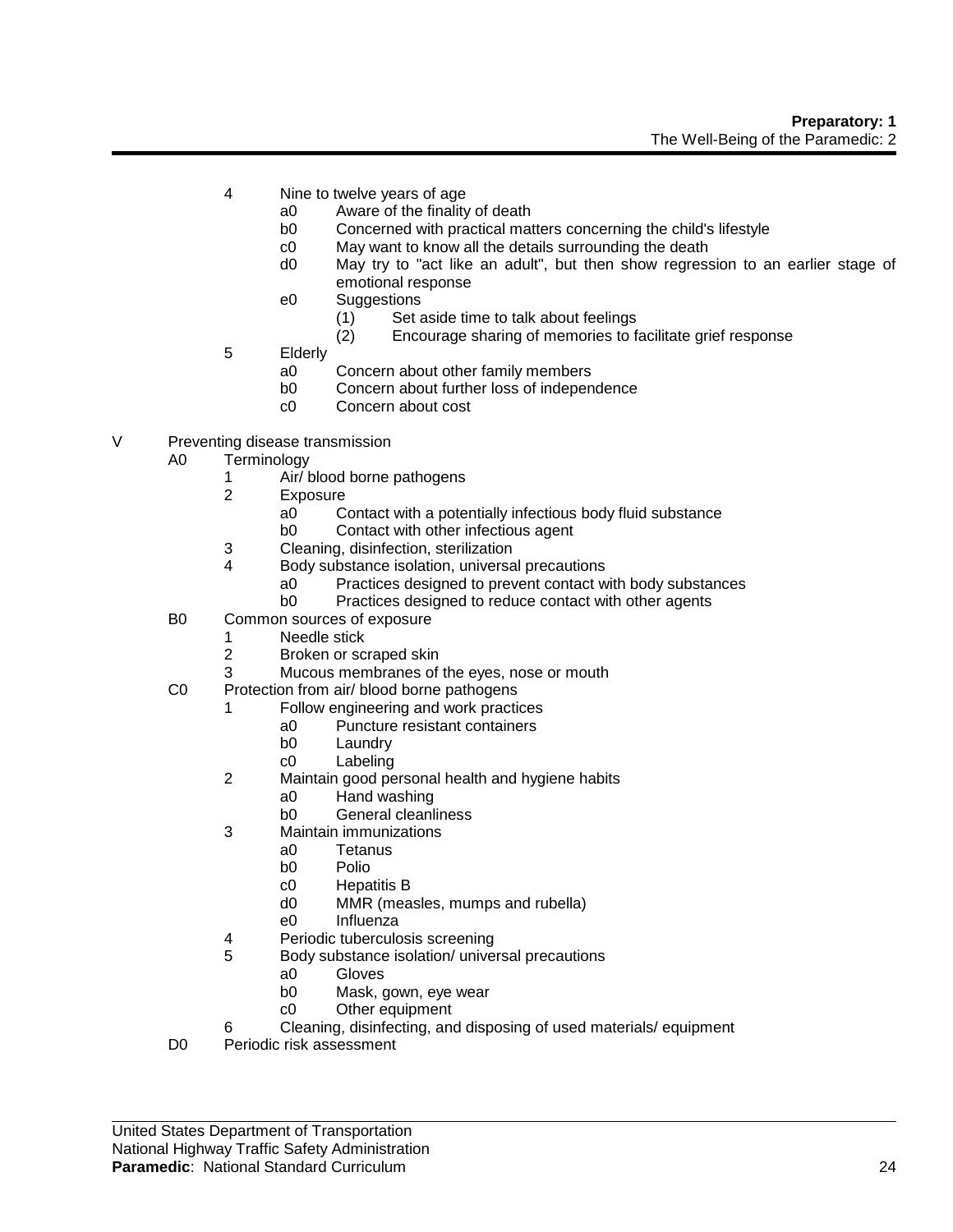- E0 Documenting and managing an exposure
	- 1 Wash the area of contact thoroughly and immediately<br>2 Document the situation in which the exposure occurred
	- 2 Document the situation in which the exposure occurred<br>3 Describe actions taken to reduce chances of infection
	- 3 Describe actions taken to reduce chances of infection
	- 4 Comply with all required reporting responsibilities and time frames<br>5 Cooperate with incident investigation
	- 5 Cooperate with incident investigation<br>6 Check tuberculosis/ other screening f
	- 6 Check tuberculosis/ other screening for exposure<br>7 Proper immunization boosters
	- 7 Proper immunization boosters<br>8 Complete medical follow-up
	- Complete medical follow-up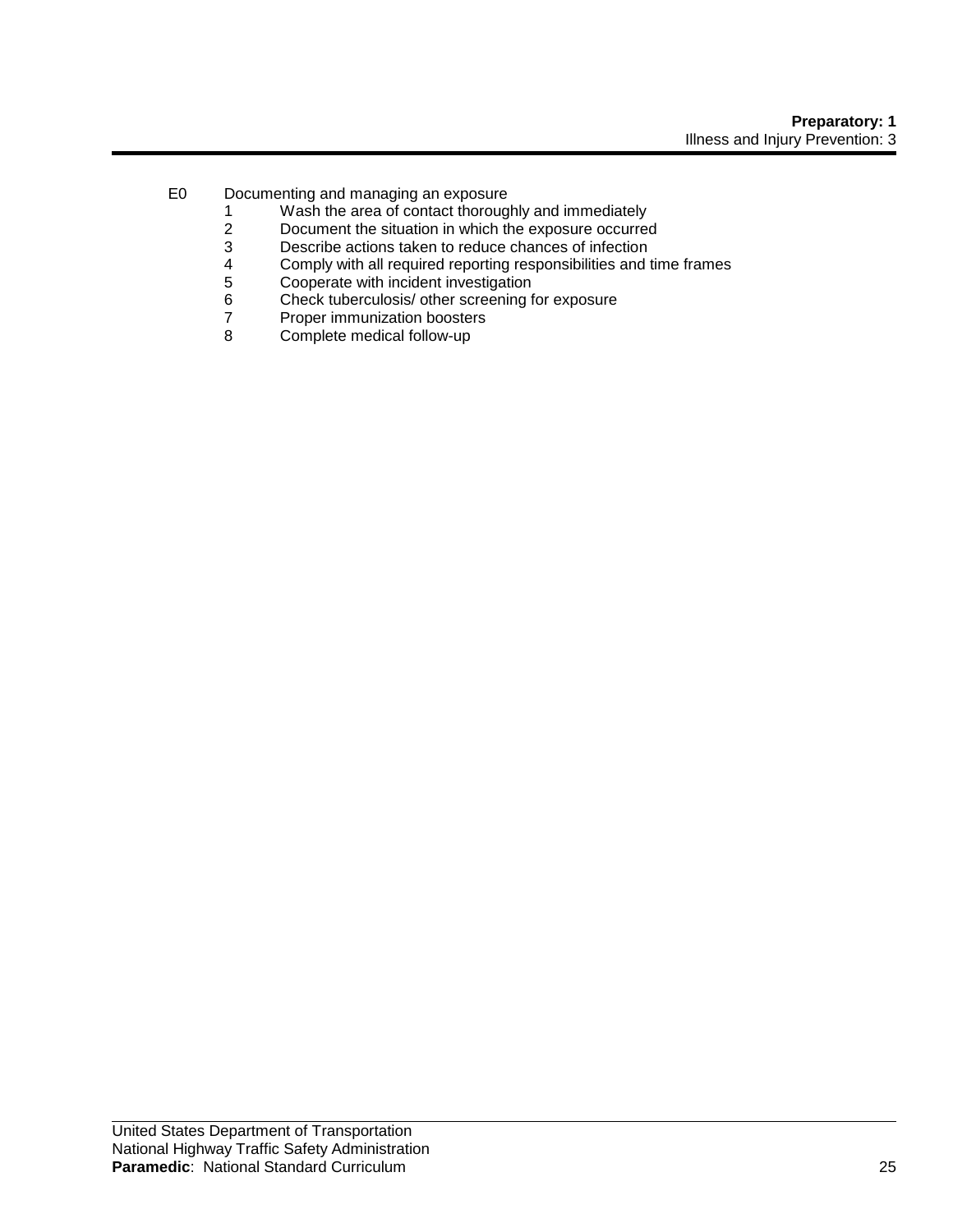## **UNIT TERMINAL OBJECTIVE**

1-3 At the completion of this unit, the paramedic student will be able to integrate the implementation of primary injury prevention activities as an effective way to reduce death, disabilities and health care costs.

#### **COGNITIVE OBJECTIVES**

At the completion of this unit, the paramedic student will be able to:

- 1.3-1 Describe the incidence, morbidity and mortality of unintentional and alleged unintentional events. (C-1)
- 1.3-2 Identify the human, environmental, and socioeconomic impact of unintentional and alleged unintentional events. (C-1)
- 1.3-3 Identify health hazards and potential crime areas within the community. (C-1)
- 1.3-4 Identify local municipal and community resources available for physical, socioeconomic crises. (C-1)
- 1.3-5 List the general and specific environmental parameters that should be inspected to assess a patient's need for preventative information and direction. (C-1)
- 1.3-6 Identify the role of EMS in local municipal and community prevention programs. (C-1)<br>1.3-7 Identify the local prevention programs that promote safety for all age populations. (C-2
- Identify the local prevention programs that promote safety for all age populations. (C-2)
- 1.3-8 Identify patient situations where the paramedic can intervene in a preventative manner. (C-1)
- 1.3-9 Document primary and secondary injury prevention data. (C-1)

## **AFFECTIVE OBJECTIVES**

At the completion of this unit, the paramedic student will be able to:

- 1.3-10 Value and defend tenets of prevention in terms of personal safety and wellness. (A-3)
- 1.3-11 Value and defend tenets of prevention for patients and communities being served. (A-3)
- 1.3-12 Value the contribution of effective documentation as one justification for funding of prevention programs. (A-3)
- 1.3-13 Value personal commitment to success of prevention programs. (A-3)

## **PSYCHOMOTOR OBJECTIVES**

At the completion of this unit, the paramedic student will be able to:

1.3-14 Demonstrate the use of protective equipment appropriate to the environment and scene. (P-3)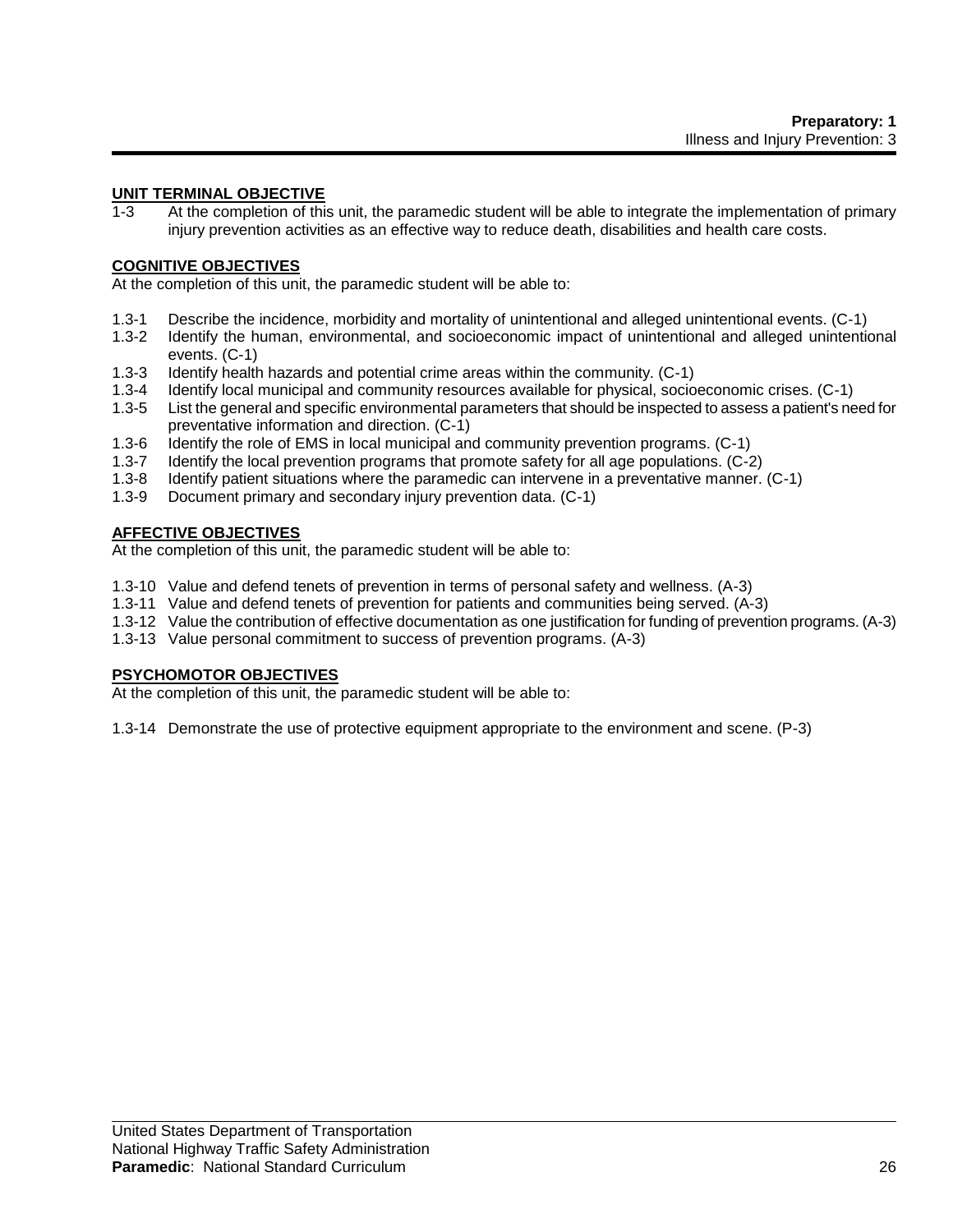## **DECLARATIVE**

- I. Epidemiology
	- A. Incidence, morbidity, mortality
		- 1. Injury surpassed stroke as third leading cause of death
		- 2. Estimated lifetime cost of injuries >\$114 billion
		- 3. Estimated 19 hospitalizations and 254 emergency department visits for each injury death
	- B. Effects of early release from hospital on EMS services
	- 1. Implications are increased access on EMS services for supportive care and intervention
	- C. Related terminology
		- 1. Injury
			- a. Defined as intentional or unintentional damage to the person resulting from acute exposure to thermal, mechanical, electrical or chemical energy or from the absence of such essentials as heat or oxygen
		- 2. Injury risk
			- a. Defined as real or potential hazardous situations that put individuals at risk for sustaining an injury
		- 3. Injury surveillance
			- a. Defined as ongoing systematic collection, analysis and interpretation of injury data essential to the planning, implementation and evaluation of public health practice, closely integrated with the timely dissemination of these data to those who need to know
			- b. The final link in the surveillance chain is the application of these data to prevention and control
		- 4. Primary injury prevention
			- a. Defined as keeping an injury from ever occurring
		- 5. Secondary and tertiary prevention
			- a. Defined as care and rehabilitation activities (respectively) that are preventing further problems from an event that has already occurred
		- 6. Teachable moment
			- a. Defined as the time after an injury has occurred when the patient and observers remain acutely aware of what has happened and may be more receptive to teaching about how the event or illness could be prevented
		- 7. Years of productive life
			- a. Defined as the calculation by subtracting age of death from 65
- II. Feasibility of EMS involvement
	- A. EMS providers are widely distributed amid the population
	- B. EMS providers often reflect the composition of the community
	- C. In a rural setting, the EMS provider may be the most medically educated individual
	- D. More than 600,000 EMS providers in the United States
	- E. EMS providers are high-profile role models
	- F. EMS providers are often considered as champion of the health care consumer
	- G. EMS providers are welcome in schools and other environments
	- H. EMS providers are considered authorities on injury and prevention
- III. Essential leadership activities
	- A. Protection of individual EMS providers from injury
		- 1. Policies promoting response, scene and transport safety
		- 2. Appropriate equipment to providers for eye, back, skin safety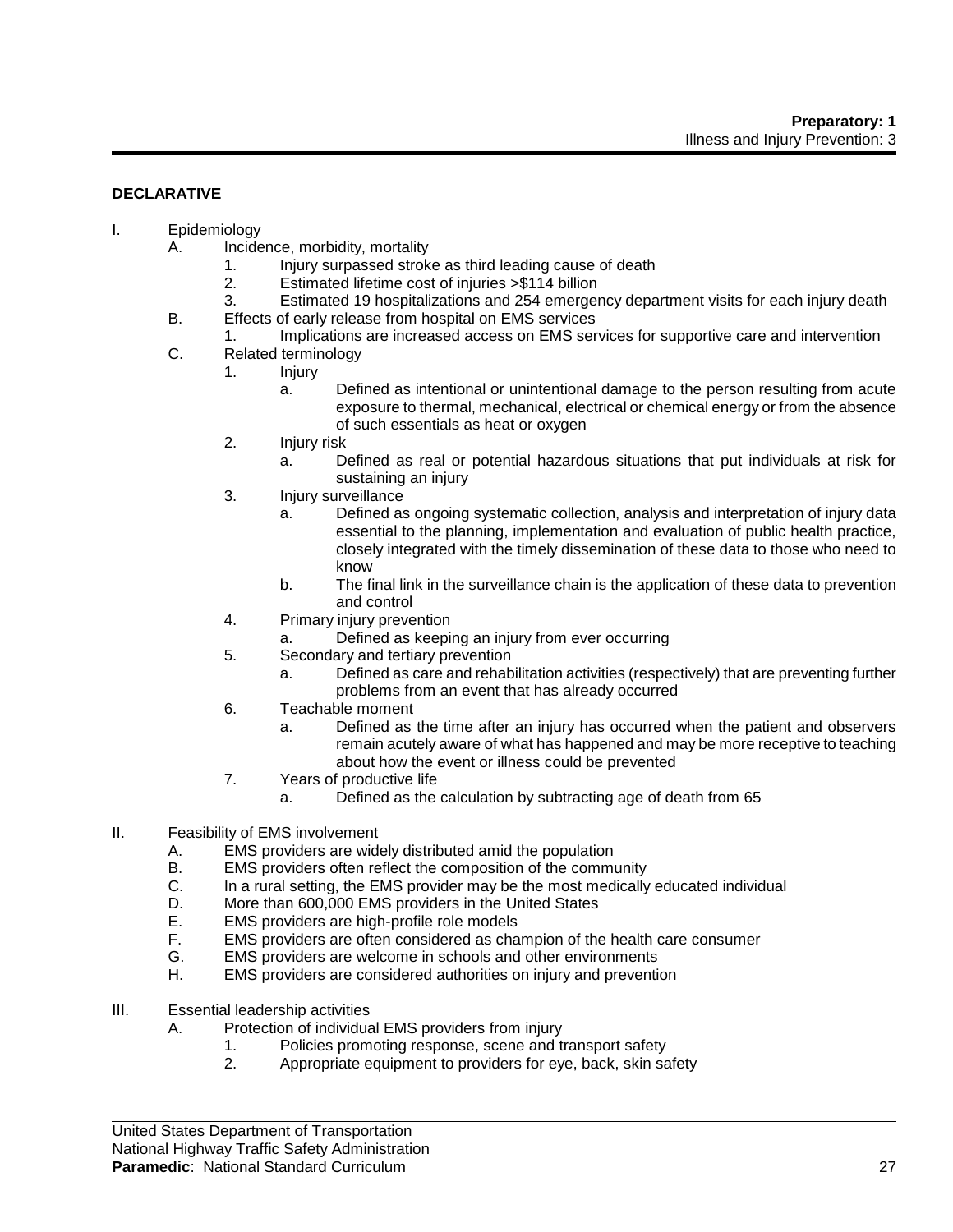- 3. Appropriate equipment to providers for prevention from communicable and chemical exposure
- 4. Implementation of safety program
- 5. Establish a wellness program for EMS providers
- B. Provide education to EMS providers
	- 1. Fundamentals of primary injury prevention
	- 2. Incorporation into EMS primary and continuing education programs
	- 3. Establish liaison with public and private sector specialty groups for specific education and training
- C. Support and promote collection and use of injury data
	- 1. Develop policies that promote documentation of injuries by EMS providers
	- 2. Modify data collection tools so prompt recording of data is feasible and realistic
	- 3. Contribute to local, statewide and national surveillance systems
- D. Obtain support and resources for primary injury prevention activities
	- 1. Establish internal budgetary support
	- 2. Seek financial resource to sponsor injury prevention programs
		- a. "In-kind" services
		- b. Fees and equipment
		- c. Publicity
		- d. Network with other injury prevention organizations
		- e. Initiate and attend meetings of local organizations involved or requesting involvement in injury prevention
- E. Empower individual EMS providers to conduct primary injury prevention activities
	- 1. Identify and encourage interest and support
	- 2. Establish internal budgetary support, where possible
		- a. Provide rotational assignment to prevention programs
		- b. Provide salary for off-duty injury prevention activities
		- c. Reward and/ or remunerate participation
- IV. Essential provider activities
	- A. Education
		- 1. Implementation of primary personal injury prevention strategies
			- a. Wellness
				- (1) Exercise and conditioning<br>(2) Management of stress
					- Management of stress
						- (a) Personal
							- (b) Family
							- (c) Work environment
			- b. Safe driving
				- (1) Fundamental driving techniques
				- (2) Restraints
					- (a) Self
						- (b) Patient
						- (c) Riders
				- (3) Use of personal protective equipment
					- (a) Reflective clothing
					- (b) Helmets
				- (4) Use of lights, sirens
				- (5) Approach to, parking at and leaving the scene
				- (6) Driving without drinking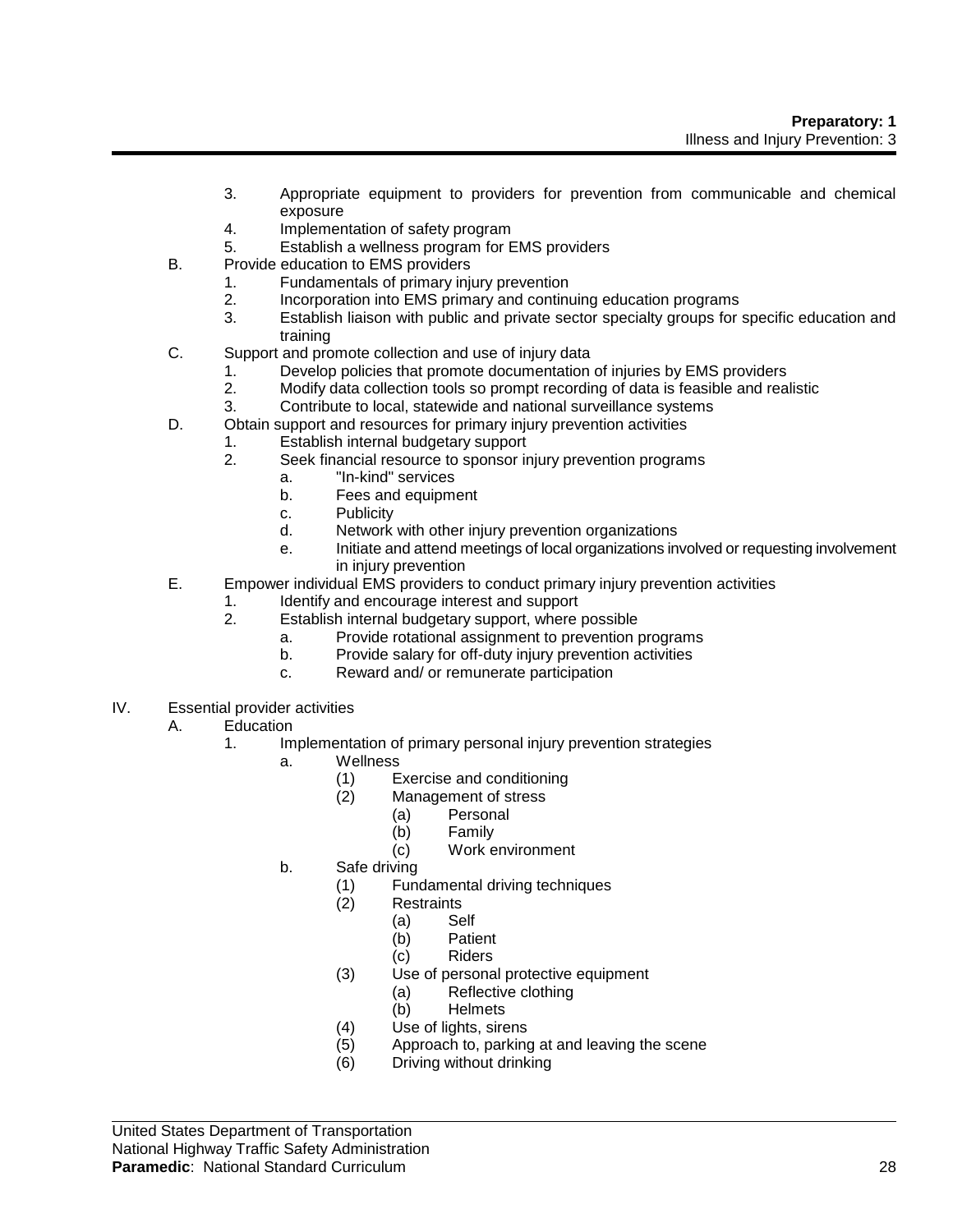- c. Scene safety precautions
	- (1) Availability and use of law enforcement
	- (2) Traffic control
		- (a) Vehicles
			- (b) Bystanders
- d. Lifting and moving techniques
- e. Recognition of health hazards and potential high profile crime areas
- f. Practice on-scene survival techniques
- g. Use on-scene survival resources
- 2. Review the maladies and injuries common to
	- a. Infancy
		- (1) Low birth weight
		- (2) Mortality and morbidity
		- b. Childhood
			- (1) Intentional events
			- (2) Unintentional events
			- (3) Alleged unintentional events
	- c. Childhood violence
		- (1) To self
		- (2) To others
	- d. Adult
	- e. Geriatrics
	- f. Recreation
	- g. Work hazards
	- h. Day care center
		- (1) Licensed
		- (2) Non-licensed
	- i. Early release from hospital
	- j. Discharge from urgent care, or other out-patient facilities
	- k. Signs of emotional stress that may lead to intentional and unintentional and alleged unintentional events
	- l. Self medication
		- (1) Dangers of non-compliance
			- (a) Borrowing
			- (b) Taking medications on time and finishing the regimen
		- (2) Storage
		- (3) Over-medication
- V. Implementation of prevention strategies
	- A. Preservation of safety of the response team
		- 1. As in IV A. 1, 2 above
	- B. Patient care considerations
		- 1. Recognize signs/ symptoms of suspected abuse
			- a. Recognition of abusive situations
			- b. Resolving conflict without violence
	- C. Recognize signs/ symptoms of exposure to
		- 1. Hazardous materials
		- 2. Temperature extremes
		- 3. Vector
		- 4. Communicable disease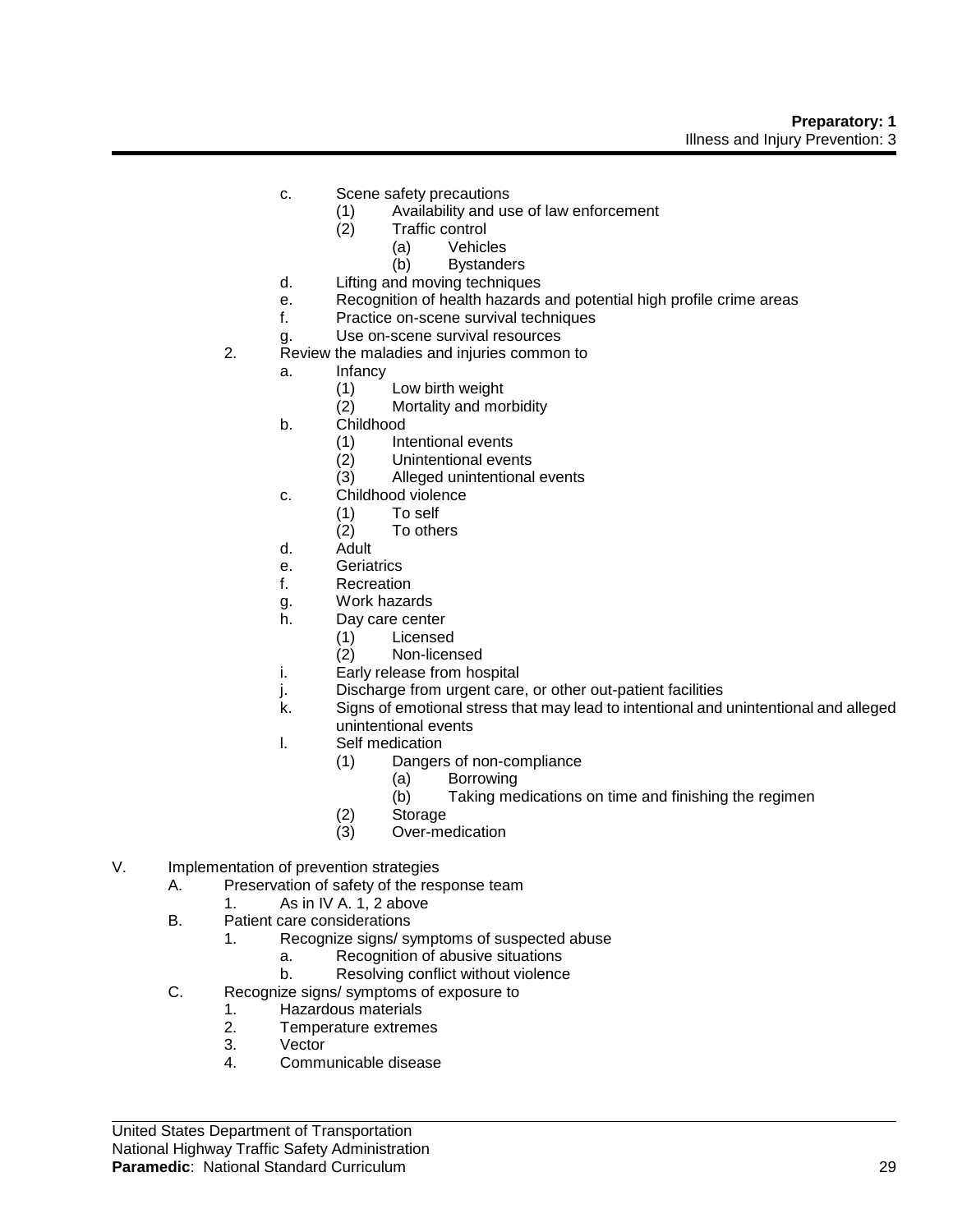- 5. Assault, battery
- 6. Structural risks
- D. Recognizing need for outside resource
	- a. Municipal
	- b. Community
	- c. Religious
- E. Documentation
	- 1. Record primary care<br>2. Record primary injury
		- Record primary injury data
			- a. Scene conditions
			- b. Mechanism of injury
			- c. Use of protective devices
			- d. Absence of protective devices
			- e. Risks overcome
			- f. Other as noted by the EMS agency
- F. On-scene education
	- 1. Recognize/ sense possible recurrence
	- 2. Effective communications
		- a. Recognizing the teachable moment
		- b. Non-judgmental
		- c. Objective
		- d. Sense of timing
		- e. Consideration of ethnic, religious and social diversity considerations
	- 3. Informing individuals how they can prevent recurrence
	- 4. Informing individuals on use of protective devices
- G. Resources identified for
	- 1. Devices
		- 2. Child protective services
		- 3. Sexual abuse
		- 4. Spousal abuse
		- 5. Elder abuse
		- 6. Food, shelter, clothing<br>7. Employment
		- **Employment**
		- 8. Counseling
		- 9. Alternative health care
			- a. Free clinic
		- 10. Alternative means of transportation
		- 11. After-care services
		- 12. Rehabilitation
		- 13. Grief support
		- 14. Immunization programs
		- 15. Vector control
		- 16. Disabled
		- 17. Day care
		- 18. Alternative modes of education
		- 19. Work-study programs
		- 20. Mental health resources and counseling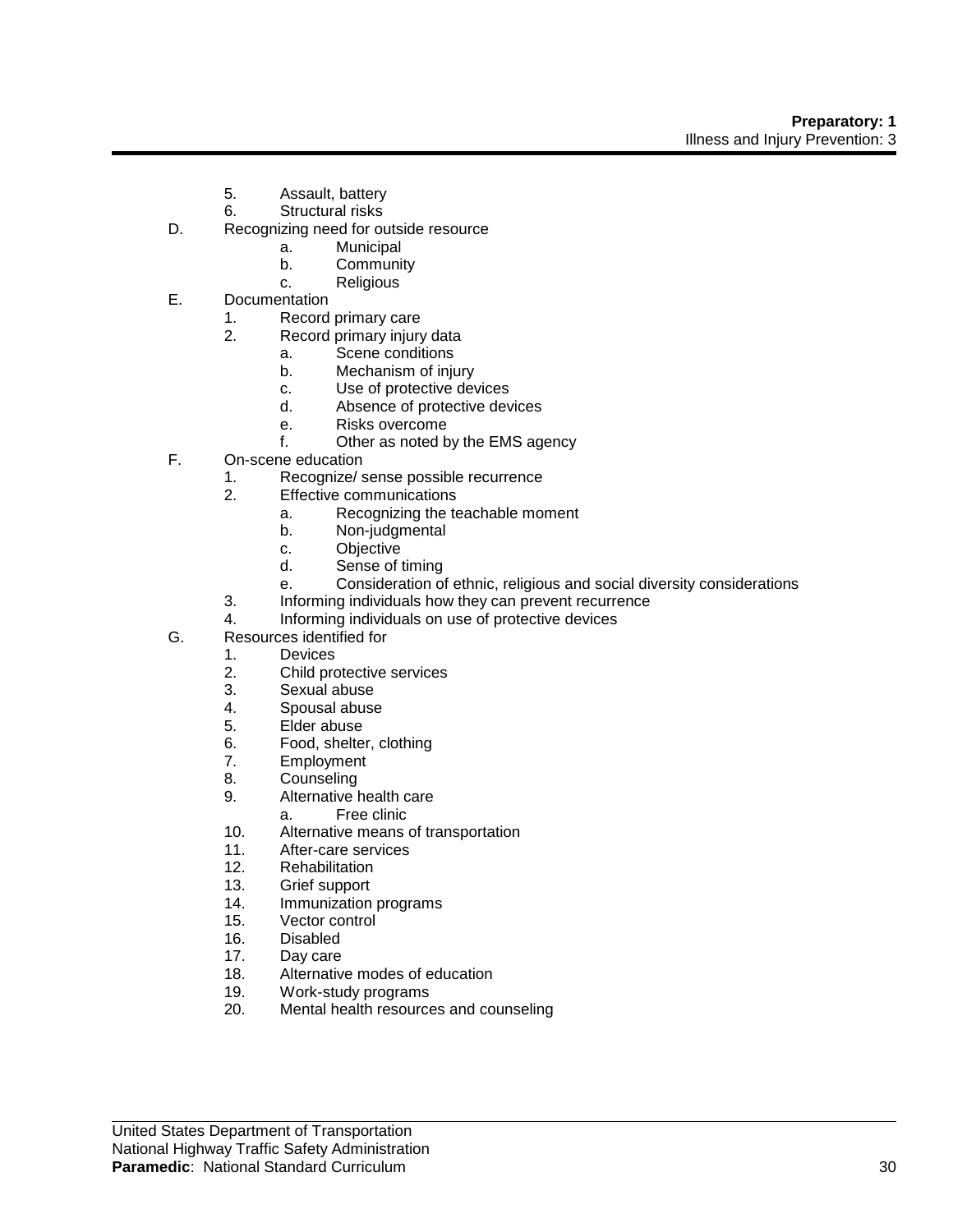- VI. Participation in prevention programs<br>A. Education and training
	- Education and training<br>1. Population serve
		- Population served
			- a. Ethnic
			- b. Cultural
			- c. Religious<br>d. Language
			- d. Language
			- e. Learning disabled
			- f. Physically challenged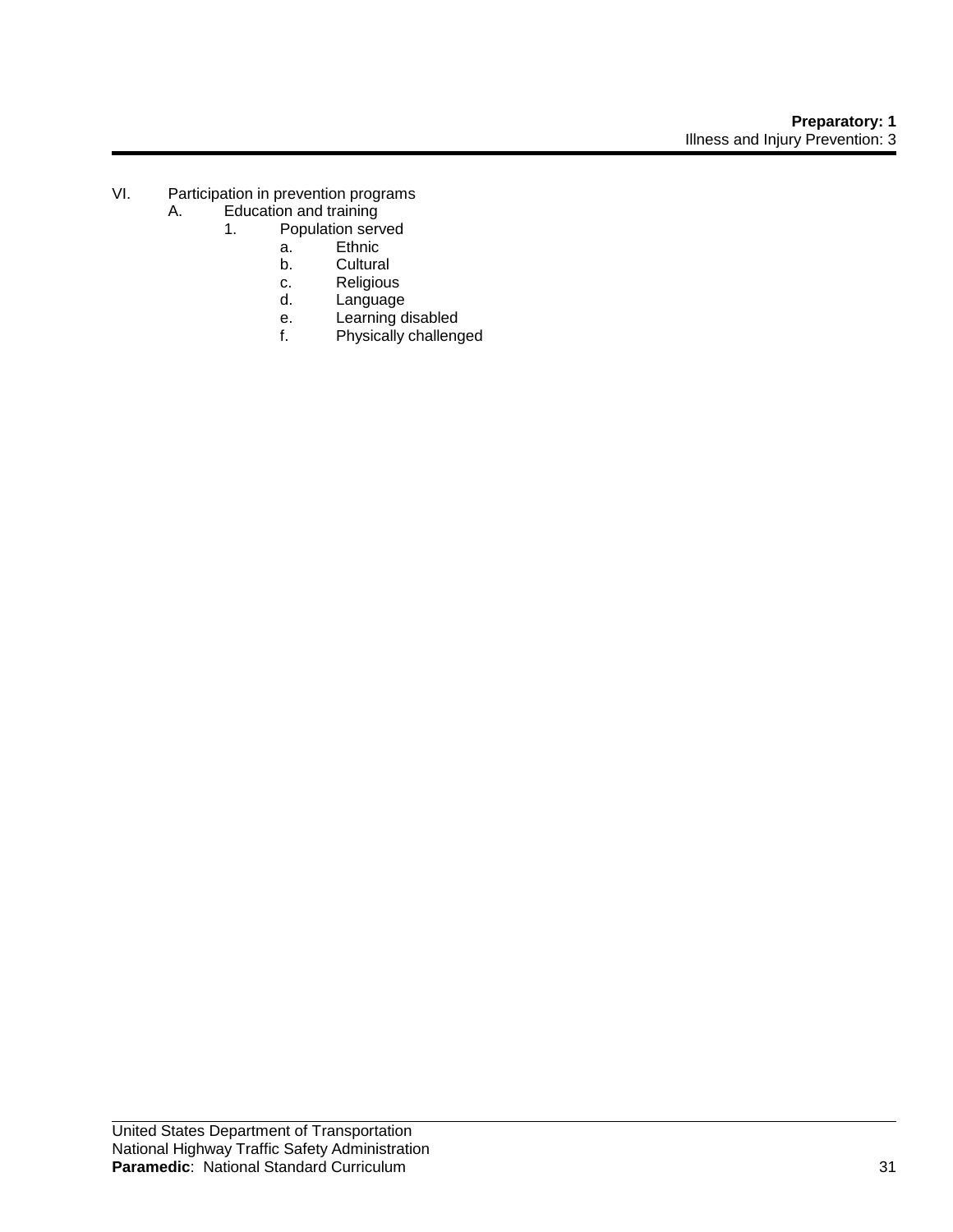## REFERENCES

Centers for Disease Control, 1991

Consensus Statement on the role of Emergency Medical Services in Primary Injury Prevention, February 1996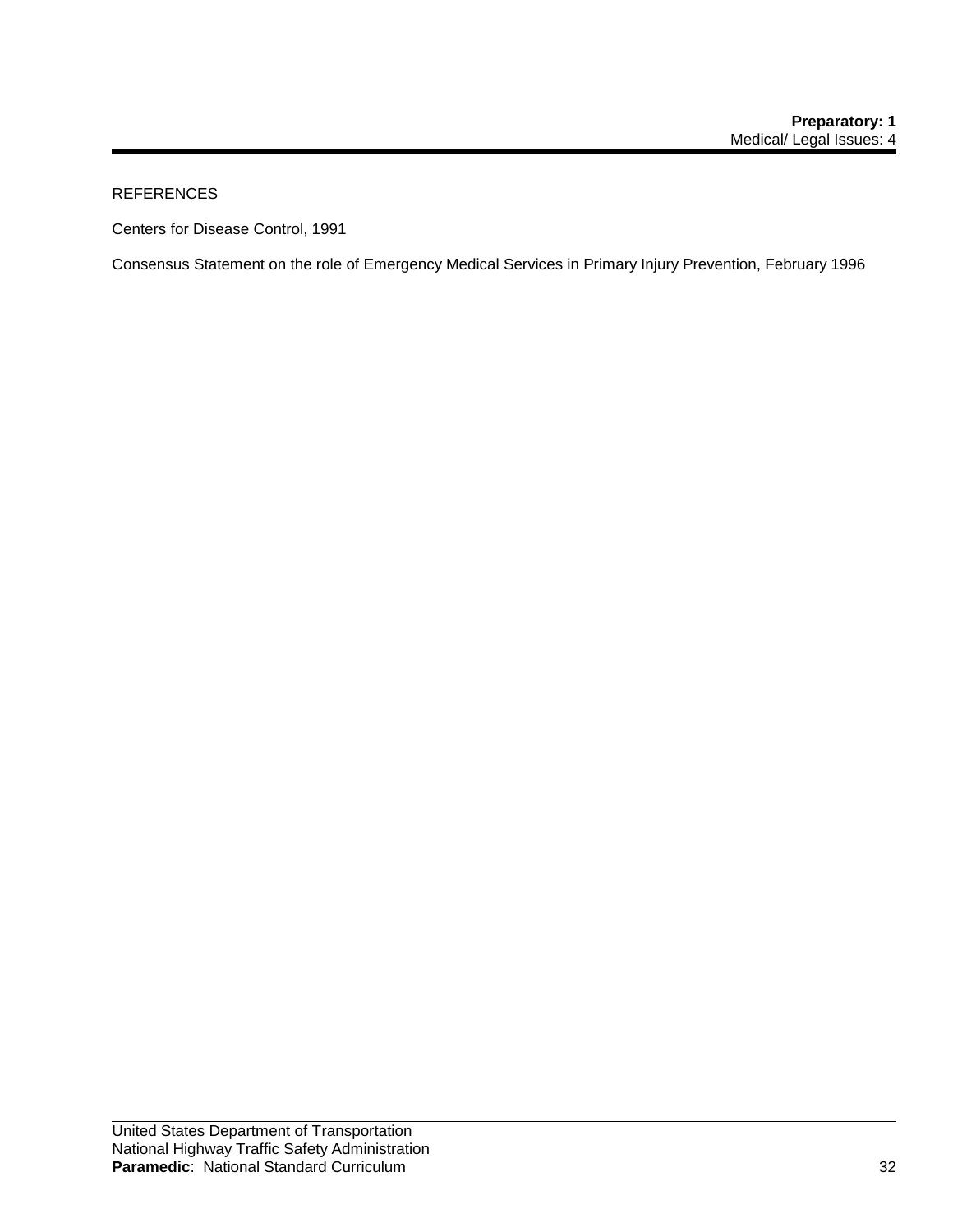#### **UNIT TERMINAL OBJECTIVE**

1-4 At the completion of this unit, the paramedic student will understand the legal issues that impact decisions made in the out-of-hospital environment.

#### **COGNITIVE OBJECTIVES**

At the completion of this unit, the paramedic student will be able to:

- 1-4.1 Differentiate between legal and ethical responsibilities. (C-2)
- 1-4.2 Describe the basic structure of the legal system in the United States. (C-1)
- 1-4.3 Differentiate between civil and criminal law as it pertains to the paramedic. (C-1)
- 1-4.4 Identify and explain the importance of laws pertinent to the paramedic. (C-1)
- 1-4.5 Differentiate between licensure and certification as they apply to the paramedic. (C-1)
- 1-4.6 List the specific problems or conditions encountered while providing care that a paramedic is required to report, and identify in each instance to whom the report is to be made. (C-1)
- 1-4.7 Define the following terms: (C-1)
	- a. Abandonment
	- b. Advance directives
	- c. Assault
	- d. Battery
	- e. Breach of duty
	- f. Confidentiality
	- g. Consent (expressed, implied, informed, involuntary)
	- h. Do not resuscitate (DNR) orders
	- I. Duty to act
	- j. Emancipated minor
	- k. False imprisonment
	- l. Immunity
	- m. Liability
	- n. Libel
	- o. Minor
	- p. Negligence
	- q. Proximate cause
	- r. Scope of practice
	- s. Slander
	- t. Standard of care
	- u. Tort
- 1-4.8 Differentiate between the scope of practice and the standard of care for paramedic practice. (C-3)
- 1-4.9 Discuss the concept of medical direction, including off-line medical direction and on-line medical direction, and its relationship to the standard of care of a paramedic. (C-1)
- 1-4.10 Describe the four elements that must be present in order to prove negligence. (C-1)
- 1-4.11 Given a scenario in which a patient is injured while a paramedic is providing care, determine whether the four components of negligence are present. (C-2)
- 1-4.12 Given a scenario, demonstrate patient care behaviors that would protect the paramedic from claims of negligence. (C-3)
- 1-4.13 Explain the concept of liability as it might apply to paramedic practice, including physicians providing medical direction and paramedic supervision of other care providers. (C-2)
- 1-4.14 Discuss the legal concept of immunity, including Good Samaritan statutes and governmental immunity, as it applies to the paramedic. (C-1)
- 1-4.15 Explain the importance and necessity of patient confidentiality and the standards for maintaining patient confidentiality that apply to the paramedic. (C-1)
- 1-4.16 Differentiate among expressed, informed, implied, and involuntary consent. (C-2)

United States Department of Transportation

National Highway Traffic Safety Administration

#### **Paramedic**: National Standard Curriculum 33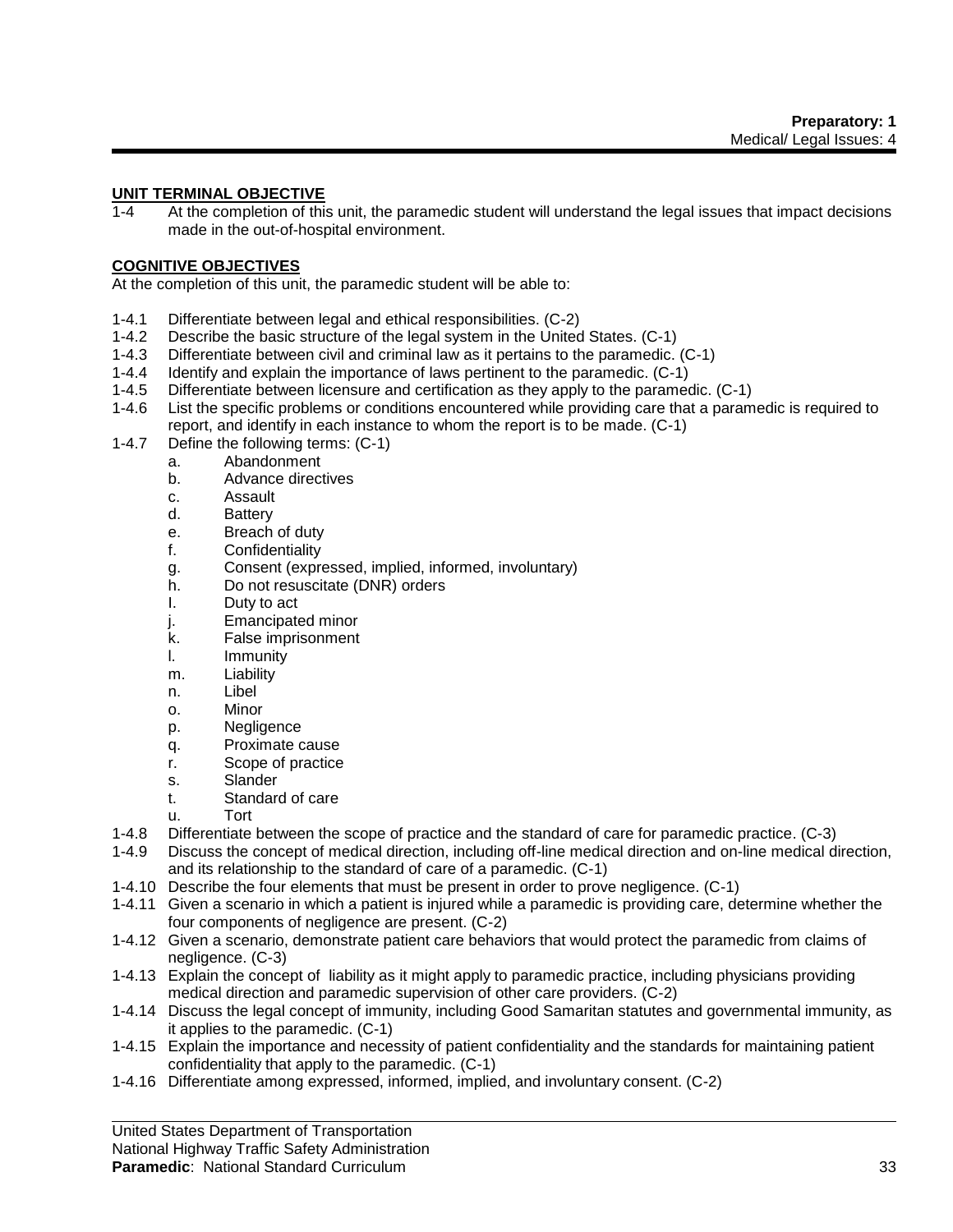- 1-4.17 Given a scenario in which a paramedic is presented with a conscious patient in need of care, describe the process used to obtain consent. (C-2)
- 1-4.18 Identify the steps to take if a patient refuses care. (C-1)
- 1-4.19 Given a scenario, demonstrate appropriate patient management and care techniques in a refusal of care situation. (C-3)
- 1-4.20 Describe what constitutes abandonment. (C-1)
- 1-4.21 Identify the legal issues involved in the decision not to transport a patient, or to reduce the level of care being provided during transportation. (C-1)
- 1-4.22 Describe how hospitals are selected to receive patients based on patient need and hospital capability and the role of the paramedic in such selection. (C-1)
- 1-4.23 Differentiate between assault and battery and describe how to avoid each. (C-2)
- 1-4.24 Describe the conditions under which the use of force, including restraint, is acceptable. (C-1)
- 1-4.25 Explain the purpose of advance directives relative to patient care and how the paramedic should care for a patient who is covered by an advance directive. (C-1)
- 1-4.26 Discuss the responsibilities of the paramedic relative to resuscitation efforts for patients who are potential organ donors. (C-1)
- 1-4.27 Describe the actions that the paramedic should take to preserve evidence at a crime or accident scene. (C-1)
- 1-4.28 Describe the importance of providing accurate documentation (oral and written) in substantiating an incident. (C-1)
- 1-4.29 Describe the characteristics of a patient care report required to make it an effective legal document. (C-1)
- 1-4.30 Given a scenario, prepare a patient care report, including an appropriately detailed narrative. (C-2)

# **AFFECTIVE OBJECTIVES**

At the completion of this unit, the paramedic student will be able to:

- 1-4.31 Advocate the need to show respect for the rights and feelings of patients. (A-3)
- 1-4.32 Assess his/ her personal commitment to protecting patient confidentiality. (A-3)
- 1-4.33 Given a scenario involving a new employee, explain the importance of obtaining consent for adults and minors. (A-2)
- 1-4.34 Defend personal beliefs about withholding or stopping patient care. (A-3)
- 1-4.35 Defend the value of advance medical directives. (A-3)

#### **PSYCHOMOTOR OBJECTIVES**

None identified for this unit.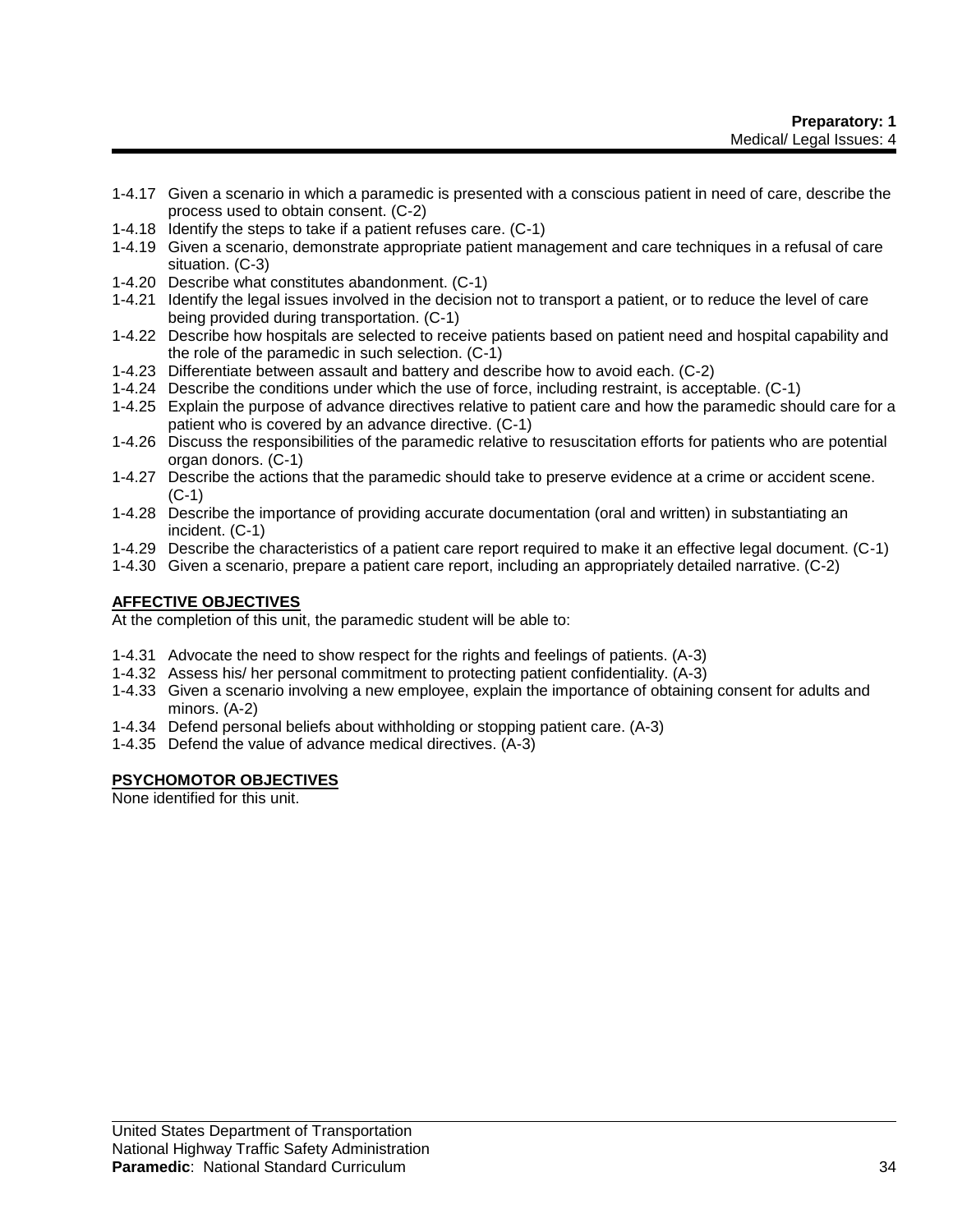#### **DECLARATIVE**

- I. Introduction
	- A. Legal duties and ethical responsibilities
		- 1. Legal duties are to the patient, medical director, and public
			- a. Set by statutes and regulations
			- b. Based on generally accepted standards
		- 2. Ethical responsibilities as a professional
			- a. Principles that identify conduct deemed morally desirable
			- b. Ethical responsibilities include
				- (1) Responding to the physical and emotional needs of every patient with respect
				- (2) Maintaining mastery of skills
				- (3) Participating in continuing education/ refresher training<br>(4) Critically reviewing performance and seeking improvem
				- Critically reviewing performance and seeking improvement
				- (5) Reporting honestly and respecting confidentiality
				- (6) Working cooperatively and with respect for other emergency professionals
			- c. NAEMT Code of Ethics exemplifies ethical guidelines for the paramedic
		- B. Failing to perform the job appropriately can result in civil or criminal liability
		- C. The best legal protection is provision of appropriate assessment and care coupled with accurate and complete documentation
		- D. Laws differ from state to state and area to area get competent legal advice
- II. The legal system
	- A. Types of law
		- 1. Legislative law
			- a. Enacted at federal, state and local levels by legislative branches of government
			- b. Product of Congress, city councils, district boards, and general assemblies
		- 2. Administrative law
			- a. Regulations developed by a governmental agency
			- b. Agency has the authority to enforce rules, regulations, and statutes
		- 3. Common law
			- a. "Case" or "judge-made" law
			- b. Derived from society's acceptance of customs or norms over time
		- 4. Criminal law
			- a. Area of law in which the federal, state, or local government prosecutes individuals on behalf of society for violating laws designed to safeguard society
			- b. Violation punished by fine, imprisonment or both
		- 5. Civil (tort) law
			- a. Area of law dealing with private complaints brought by a plaintiff against a defendant for an illegal act or wrongdoing (tort)
			- b. Enforced by bringing a civil lawsuit in which the plaintiff requests the court to award damages
	- B. How laws affect the paramedic
		- 1. Scope of practice
			- a. Range of duties and skills a paramedic is allowed and expected to perform when necessary
			- b. Usually set by state law or regulation and by local medical direction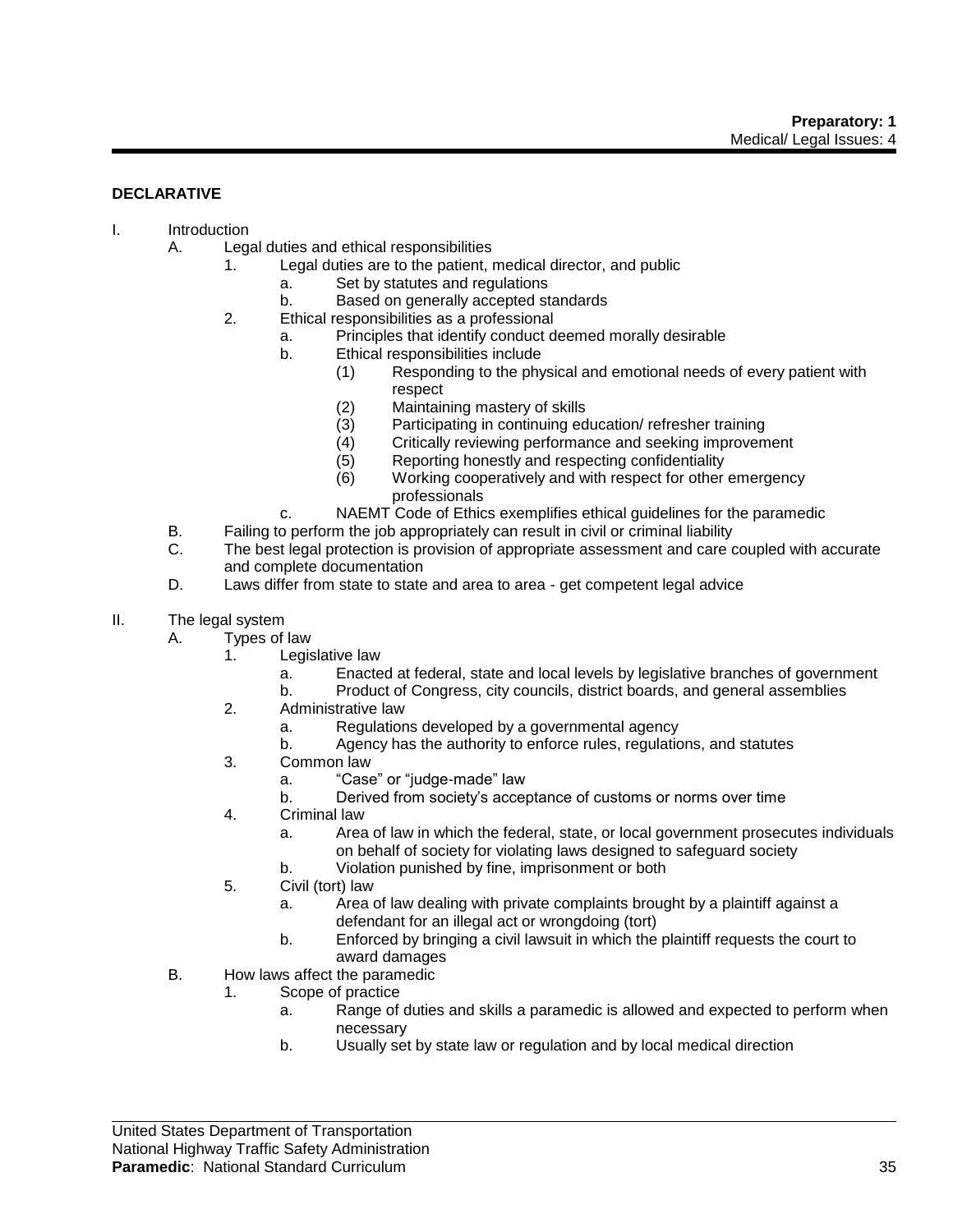- 2. Medical direction
	- a. Required for paramedic practice
	- b. May be off-line or on-line, depending on state and local requirements
	- c. Each system should have a policy to guide paramedics in dealing with on-scene physician
- 3. Medical practice act
	- a. Legislation that governs the practice of medicine; varies from state to state
	- b. May prescribe how and to what extent a physician may delegate authority to a paramedic to perform medical acts
- 4. Licensure and/ or certification
	- a. Certification
		- (1) Grants recognition to an individual who has met predetermined qualifications to participate in an activity
		- (2) Usually granted by a certifying agency or professional association, not necessarily a government agency
	- b. Licensure
		- (1) A process of occupational regulation
		- (2) Governmental agency, such as state medical board, grants permission to an individual who meets established qualifications to engage in the profession or occupation
	- c. Either or both may be required by state or local authorities to practice as a paramedic
- 5. Motor vehicle laws
	- a. Motor vehicle code varies from state to state
	- b. Set standards for equipping and operating an emergency vehicle
- 6. Mandatory reporting requirements
	- a. Vary from state to state, but often include
		- (1) Child abuse and neglect; elder abuse; spouse abuse
		- (2) Sexual assault
		- (3) Gunshot and stab wounds
		- (4) Animal bites
		- (5) Communicable diseases
	- b. Content of report and to whom it must be made is set by law, regulation or policy
- 7. Protection for the paramedic
	- a. Infectious disease exposure notification
	- b. Immunity statutes
		- (1) Governmental immunity
		- (2) Good Samaritan laws
	- c. Special crimes against a paramedic
		- (1) Assault or battery to paramedic while performing duties
			- (2) Obstruction of paramedic activity
- C. The legal process
	- 1. The role of the courts
		- a. Trial court
			- (1) Determines outcomes of individual cases
			- (2) Cases may be determined by judge or jury
		- b. Appellate court
			- (1) Hears appeals of decisions by trial courts or other appeals courts
			- (2) Decisions may set precedent for later cases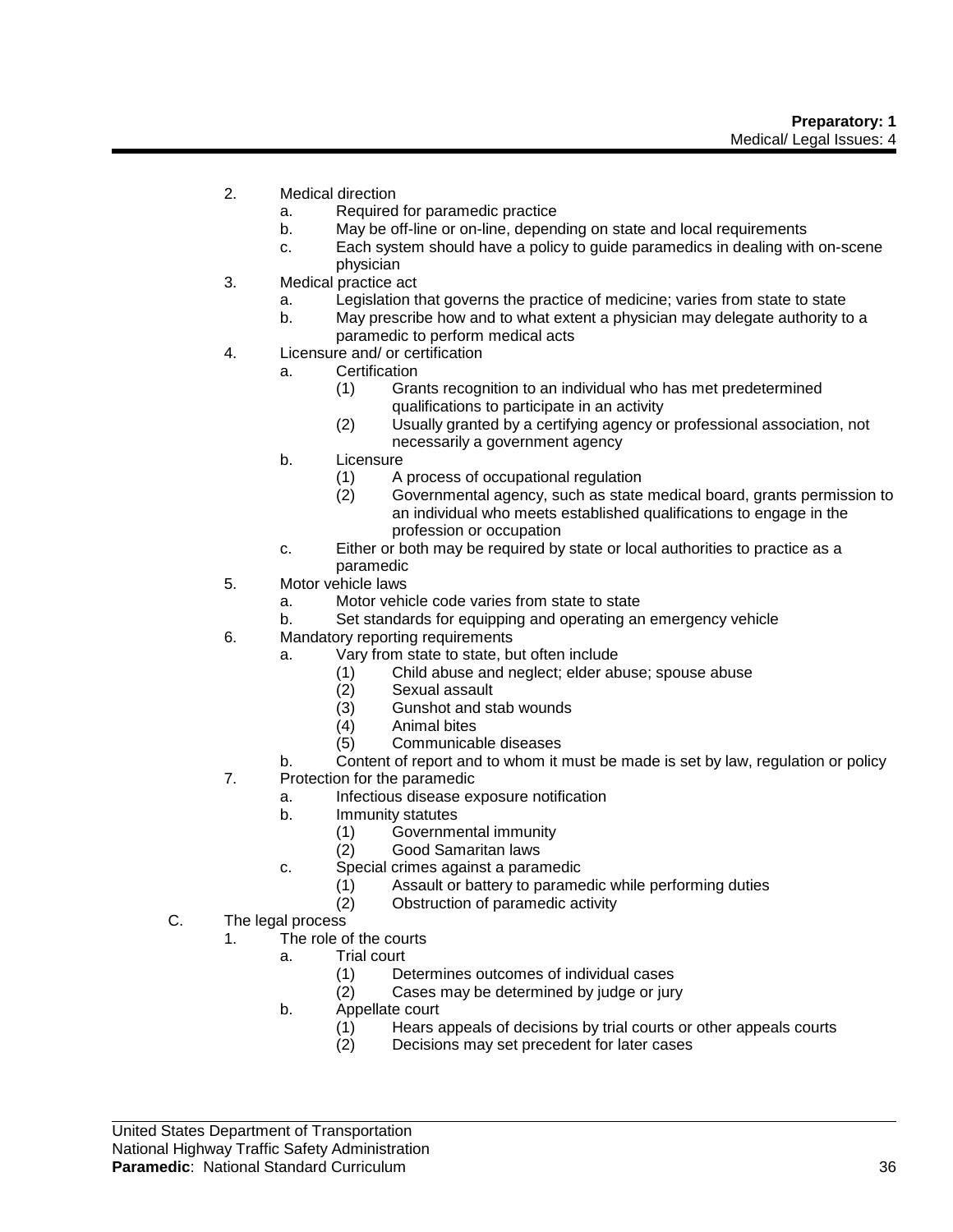- 2. Anatomy of a lawsuit
	- a. Incident occurs
	- b. Investigation is conducted by plaintiff's representative
	- c. Complaint is filed in court and served on defendant
	- d. Complaint is answered by defendant
	- e. Discovery occurs
		- (1) Depositions (oral) or interrogatives (written) are taken
		- (2) Documents are gathered (e.g., patient records, patient care reports, etc.)
	- f. Trial is conducted
	- g. Decision is handed down by judge or jury
		- (1) Determines guilt or liability
			- (2) Determines damages and award, if any, to the plaintiff
	- h. Decision may be appealed
		- (1) Either side may appeal
		- (2) Usually can only be based on errors in law made by the court
	- i. Settlement occurs
		- (1) May occur at any stage of the lawsuit
			- (2) Plaintiff agrees to accept settlement in exchange for promise not to pursue case
- III. Legal accountability of the paramedic
	- A. Responsible to act in a reasonable and prudent manner
	- B. Responsible to provide a level of care and transportation consistent with education/ training<br>C. Negligence can result in legal accountability and liability
	- Negligence can result in legal accountability and liability
		- 1. Components of negligence
			- a. Duty to act
				- (1) May be a formal contractual or an informal duty
				- (2) Duty may be undertaken voluntarily by beginning to care for a patient
				- (3) Duties include
					- (a) Duty to respond and render care
					- (b) Duty to obey laws and regulations
					- (c) Duty to operate emergency vehicle reasonably and prudently
					- (d) Duty to provide care and transportation to the expected standard
					- (e) Duty to provide care and transportation consistent with the scope of practice and local medical protocols
					- (f) Duty to continue care and transportation through to its appropriate conclusion
			- b. Breach of duty
				- (1) Standard of care
					- (a) Exercising the degree of care, skill, and judgement which would be expected under like or similar circumstances by a similarly trained, reasonable paramedic in the location involved
					- (b) Standard of care is established by court testimony and reference to published codes, standards, criteria and guidelines applicable to the situation
				- (2) Breach of duty may occur by
					- (a) Malfeasance performing a wrongful or unlawful act
					- (b) Misfeasance performing a legal act in a manner which is harmful or injurious
					- (c) Non-feasance failure to perform a required act or duty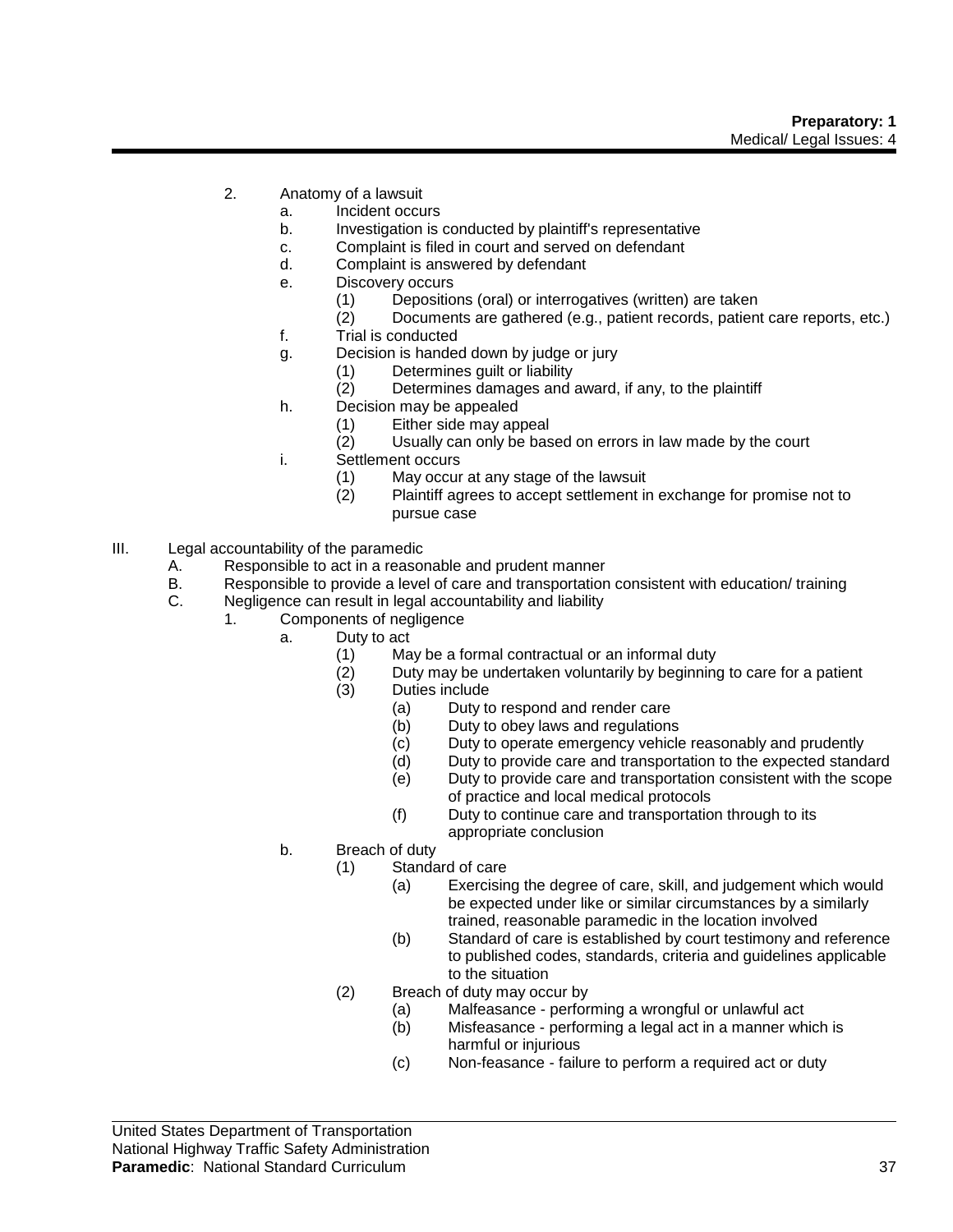- (3) In some cases, negligence may be so obvious that it does not require extensive proof
	- (a) Res ipsa loquitur the injury could only have been caused by negligence
	- (b) Negligence per se negligence is shown by the fact that a statute was violated and injury resulted
- c. Damage to patient or other individual (i.e., the plaintiff)
	- (1) Proof that the plaintiff suffered compensable physical or psychological damages, such as
		- (a) Medical expenses
		- (b) Lost earnings
		- (c) Conscious pain and suffering
		- (d) Wrongful death
		- (2) Punitive (punishing) damages could be awarded
			- (a) Awarded to punish gross negligence or willful and wanton misconduct
			- (b) Punitive damages are usually not covered by malpractice insurance
- d. Proximate cause
	- (1) The action or inaction of the paramedic was the cause of or worsened the damage
	- (2) The fact that the paramedic's act or inaction would result in the damage must have been reasonably foreseeable by the paramedic
	- (3) Usually established by expert testimony
- 2. Defenses to negligence
	- a. Good Samaritan laws
		- (1) Do not generally protect providers from acts of gross negligence, reckless disregard, or willful or wanton conduct
		- (2) Do not generally prohibit the filing of a lawsuit
		- (3) May provide coverage for paid or volunteer providers
		- (4) Varies from state to state
	- b. Governmental immunity
		- (1) Trend is toward limiting protection<br>(2) May only protect governmental age
		- (2) May only protect governmental agency, not provider
		- Varies from state to state
	- c. Statute of limitations
		- (1) Limit the number of years after an incident during which a lawsuit can be filed
		- (2) Set by law and may differ for cases involving adults and children
		- (3) Varies from state to state
	- d. Contributory negligence
		- (1) Plaintiff may be found to have contributed to his or her own injury
		- (2) Damages awarded may be reduced or eliminated based on the plaintiff's contribution to his or her injury
- e. Liability insurance
- D. Special liability concerns
	- 1. Liability of the paramedic medical director
		- a. On-line direct supervision regarding patient care
		- b. Off-line
			- (1) Provided by use of protocols, including standing orders
			- (2) Indirect supervision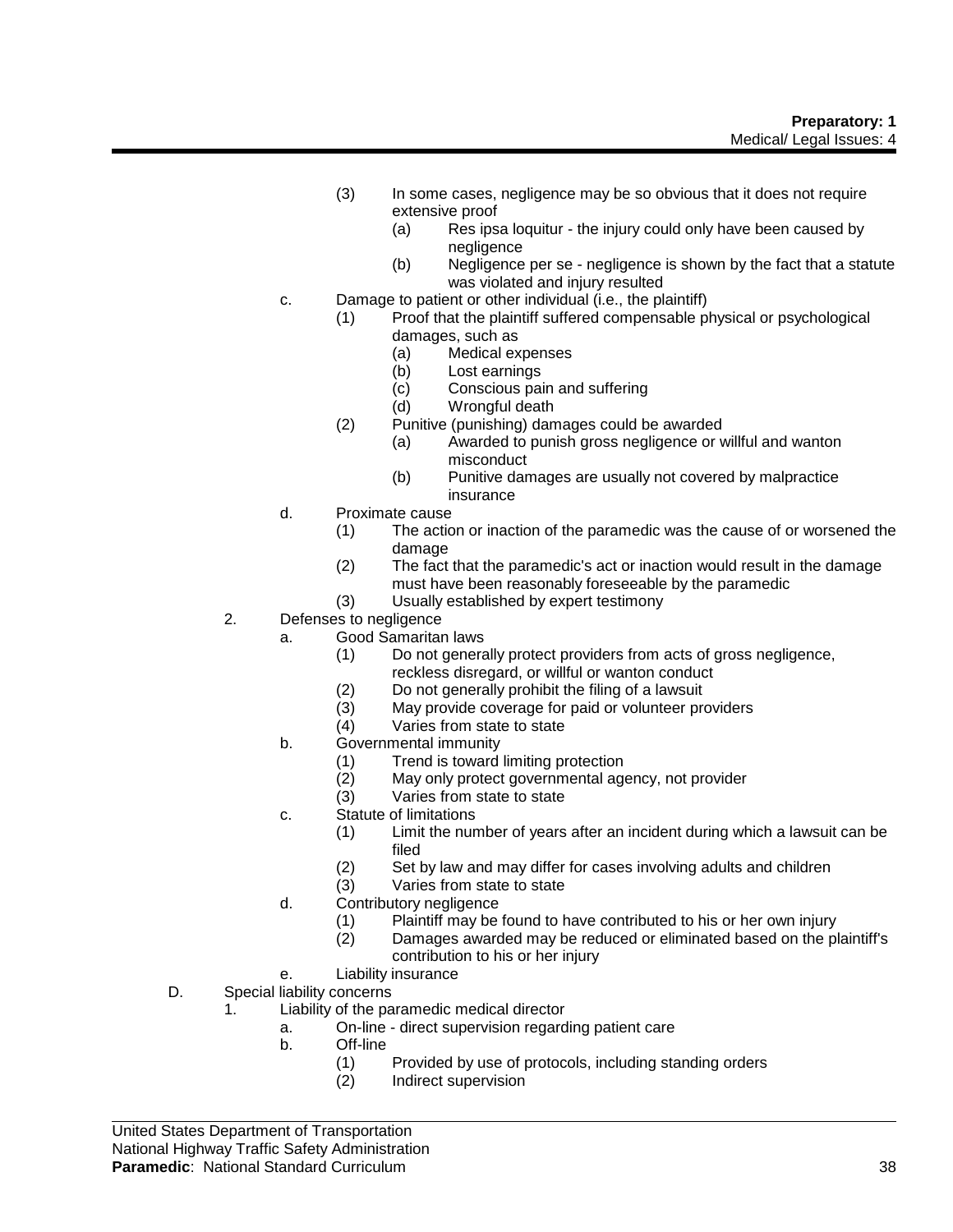- 2. Liability for "borrowed servants"
	- a. Liability for actions of EMT-Basic supervised by the paramedic
	- b. Depends on degree of supervision and control given to the paramedic
- 3. Civil rights
	- a. May not discriminate in providing service to a patient by reason of race, color, sex, national origin, or, in some cases, ability to pay
	- b. Patients should be provided with appropriate care regardless of disease condition (e.g., AIDS/ HIV, other communicable disease, etc.)
- 4. Off-duty paramedic
	- a. May not have authority to perform paramedic procedures which require delegation from a physician
	- b. Varies from state to state
- E. Protection against negligence claims
	- 1. Appropriate education/ training and continuing education
	- 2. Appropriate medical direction -- on- and off-line
	- 3. Accurate, thorough documentation
	- 4. Professional attitude and demeanor
- IV. Paramedic patient relationships
	- A. Confidentiality
		- 1. Confidential information
			- a. Patient history
			- b. Assessment findings
			- c. Treatment rendered
		- 2. Release of information
			- a. Requires written permission from patient or legal guardian
			- b. Permission not required for release of select information
				- (1) To other providers with a need to know in order to provide care
				- (2) When required by law
				- (3) When required for third party billing
				- (4) In response to a proper subpoena
		- 3. Improper release of information or release of inaccurate information can result in liability
			- a. Invasion of privacy
				- (1) Release, without legal justification, of information on a patient's private life which might reasonably expose the individual to ridicule, notoriety or embarrassment
				- (2) The fact that the information is true is not a defense
			- b. Defamation making an untrue statement about someone's character or reputation without legal privilege or consent of the individual
				- (1) Libel
					- (a) False statements about a person made in writing or through the mass media
					- (b) Made with malicious intent or reckless disregard for the falsity of the statements
				- (2) Slander
					- (a) False verbal statements about a person
					- (b) Made with malicious intent or reckless disregard for the falsity of the statements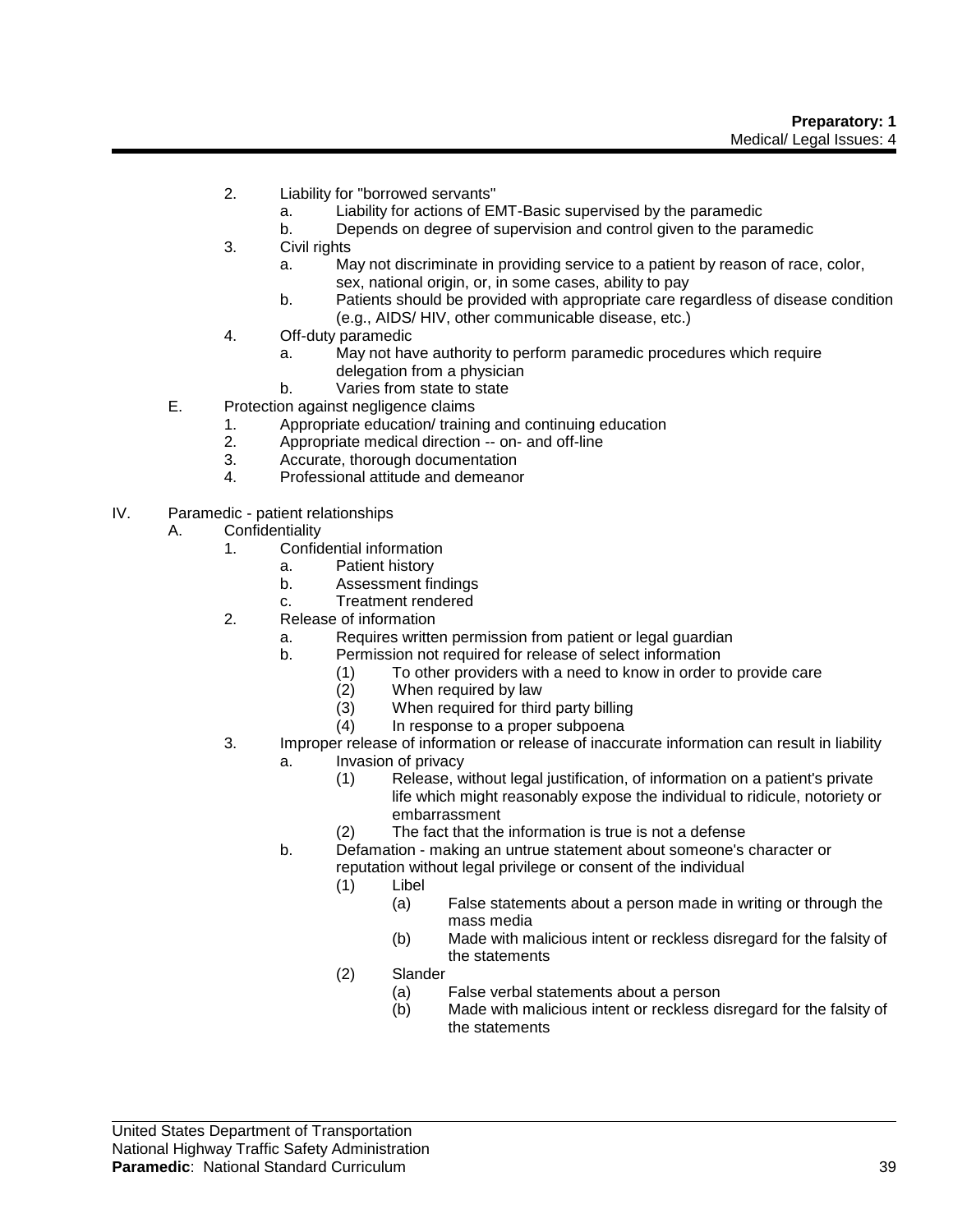- B. Consent
	- 1. Conscious, competent patients have the right to decide what medical care and transportation to accept
		- a. Patient must be of legal age and able to make a reasoned decision
		- b. Patient must be properly informed
			- (1) Nature of the illness or injury
			- (2) Treatment recommended<br>(3) Risks and dangers of treat
			-
			- (3) Risks and dangers of treatment<br>(4) Alternative treatment possible are Alternative treatment possible and the risks
			- (5) Dangers of refusing treatment (including transport)
		- c. Conscious, competent patient can revoke consent at any time during care and transport
	- 2. Types of consent
		- a. Expressed consent
			- (1) Patient directly agrees to treatment and gives permission to proceed
			- (2) Consent can be expressed non-verbally by action or allowing care to be rendered
		- b. Informed consent consent given based on full disclosure of information
		- c. Implied consent
			- (1) Consent assumed from a patient requiring emergency intervention who is mentally, physically or emotionally unable to provide expressed consent; sometimes called emergency doctrine
			- (2) Is effective only until patient no longer requires emergency care or regains competence to make decisions
		- d0 Involuntary consent
			- (1) Treatment allowed in certain situations granted by authority of law
			- (2) Patients held for mental health evaluation or as directed by law
				- enforcement personnel who have the patient under arrest
	- 3 Special consent situations
		- a0 Minors
			- (1) In most states, a person is a minor until age 18, unless emancipated (2) Emancipation may include
				-
				- (a) Minors who are married, parents, or in the armed services<br>(b) Individual living independently and self-supporting (e.g., co Individual living independently and self-supporting (e.g., college student not living at home or receiving financial aid from parents)
			- (3) Unemancipated minors are not able to give or withhold consent consent of parent, legal guardian or court-appointed custodian is usually required
			- (4) Emergency doctrine applies to minors when parent or guardian cannot be contacted
		- b0 Mentally incompetent adults
			- (1) If there is a legal guardian, consent may be given or withheld by the guardian
			- (2) Emergency doctrine applies if no one legally able to give consent can be contacted
		- c0 Prisoners or arrestees
			- (1) Court or police who have custody may authorize emergency treatment
			- (2) Usually limited to care needed to save life or limb
		- d0 Refusal of care or transport
			- (1) Patient must be conscious and able to make a reasonable decision<br>(2) Make multiple attempts to convince the patient to accept care
			- Make multiple attempts to convince the patient to accept care
			- (3) Enlist the help of others to convince the patient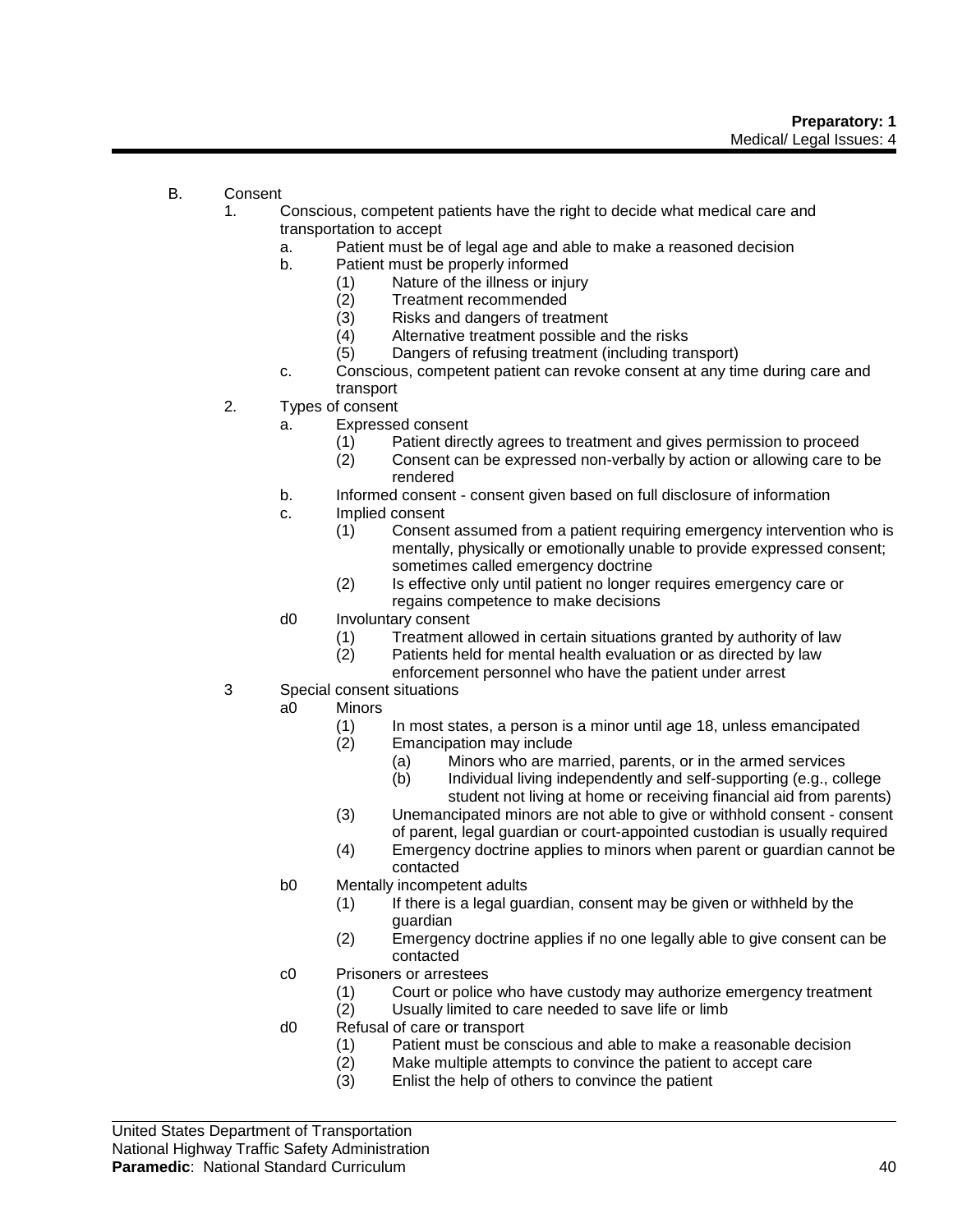- (4) Assure that the patient is informed about the implication of the decision and potential for harm
- (5) Consult medical direction
- (6) Request patient and a disinterested witness to sign a "release from liability" form
- (7) Advise the patient that he or she may call again for help if needed
- (8) Attempt to get family or friends to stay with the patient
- (9) Document situation and actions thoroughly on patient care report
- e0 Decisions not to transport
	- (1) Involve medical direction
	- (2) Thoroughly document reasons for decision
- 4 Legal complications related to consent
	- a0 Abandonment
		- (1) Terminating care when it is still needed and desired by the patient, and without assuring that appropriate care continues to be provided by another qualified provider
		- (2) May occur in the field or when a patient is delivered to the emergency department
	- b0 False imprisonment
		- (1) May be charged by a patient who is transported without consent or who is restrained without proper cause or authority
		- (2) May be a civil or criminal violation
	- c0 Assault
		- (1) Threatening, attempting or causing fear of offensive physical contact with a patient or other individual (for example, threatening to restrain a patient unless he or she quiets down)
		- (2) May be a civil or criminal violation
	- d0 Battery
		- (1) Unlawful touching of another person without consent (for example, drawing a patient's blood without permission)
		- (2) May be a civil or criminal violation
- C0 Use of force
	- 1 Unruly or violent patients<br>2 Use of restraints
	- 2 Use of restraints<br>3 Involve law enfor
	- Involve law enforcement, if possible
	- 4 Use only force considered to be "reasonable" to prevent harm to the patient or others
	- 5 Must never be punitive
- D0 Transportation of patients
	- 1 Level of care during transportation
		- a0 Level of personnel attending the patient
		- b0 Complications resulting from changing the level of care delivered
	- 2 Use of emergency vehicle operating privileges
		- a0 Must operate in conformity to laws, regulations and policies
		- b0 Must operate in a manner which safeguards the patient, crew and public
	- 3 Choice of patient destination
		- a0 Hospitals selected based on patient need and hospital capability
		- b0 Protocols, the paramedic, medical direction, and patient play a role
		- c0 Patients choice should be honored unless situation or patient's condition dictates otherwise
	- 4 Payor protocols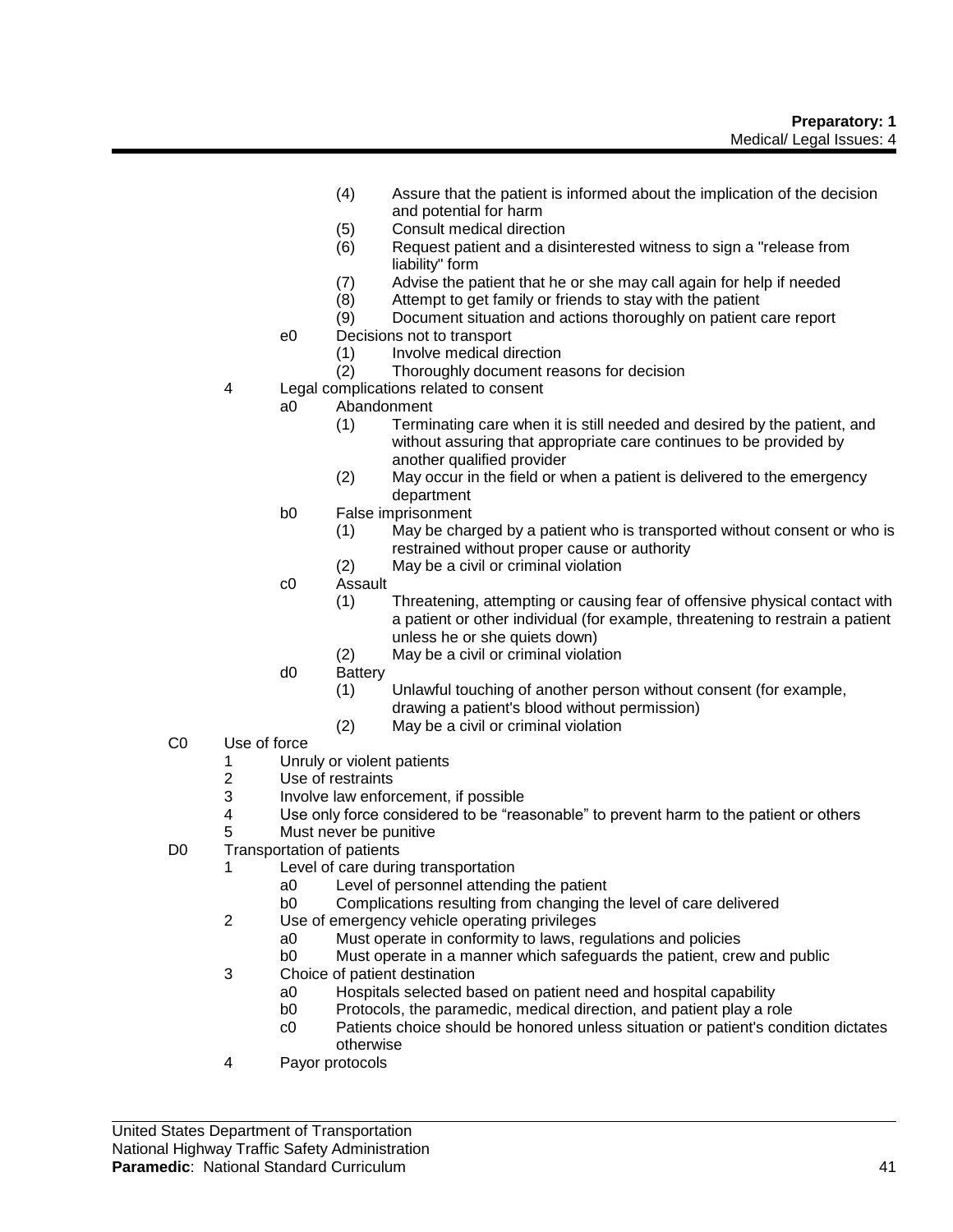- V Resuscitation issues
	- A0 Withholding or stopping resuscitation
		- 1 Procedure should be established by local protocols
		- 2 Role of medical direction should be clearly delineated
	- B0 Advance directives
		- 1 Status depends on state laws and local protocols
		- 2 Written patient statements of preference for future medical treatment
			- a0 Living will
			- b0 Durable power of attorney for health care
			- c0 Do not resuscitate (DNR) orders
		- 3 Authority granted in part by the Patient Self-Determination Act of 1990
		- 4 Medical direction must establish and implement policies for dealing with advance directives
			- a0 Policy should specify paramedic care for the patient with an advance directive
			- b0 Must provide for reasonable measures of comfort to the patient and emotional
			- support to family and loved ones
	- C0 Potential organ donation
		- 1 Identify the patient as a potential donor<br>2 Establish communication with medical o
		- Establish communication with medical direction
		- 3 Provide emergency care that will help maintain viable organs
	- D0 Death in the field
		- Follow state or local protocols
		- 2 Consult medical direction for guidance
- VI Crime and accident scene responsibilities
	- A0 Crime scene
		- 1 Protect self and other EMS personnel<br>2 Care for the patient(s) as necessary
		- 2 Care for the patient(s) as necessary<br>3 Notify law enforcement if not already
		- Notify law enforcement if not already involved
		- 4 Observe and document any items moved or anything unusual at the scene
		- 5 Protect potential evidence
			- a0 Leave holes in clothing from bullet or stab wounds intact, if possible
			- b0 Do not touch or move items at scene unless necessary in delivery of care
	- B0 Accident scene
		- 1 Protect self and other EMS personnel
		- 2 Care for the patient(s) as necessary<br>3 Summon additional personnel if need
		- 3 Summon additional personnel if needed
- VII Documentation
	- A0 Importance
		- 1 If it is not written down, it was not done.
		- 2 Memory is fallible claims may not be filed until years after an event
	- B0 Characteristics of an effective patient care report
		- 1 Completed promptly
			- a0 A report made "in the course of business", not long after the event
			- b0 Prompt completion essential to the patient care report becoming part of the hospital record
		- 2 Completed thoroughly
			- a0 Coverage of assessment, treatment and other relevant facts
			- b0 Should paint a complete, clear picture of patient condition and care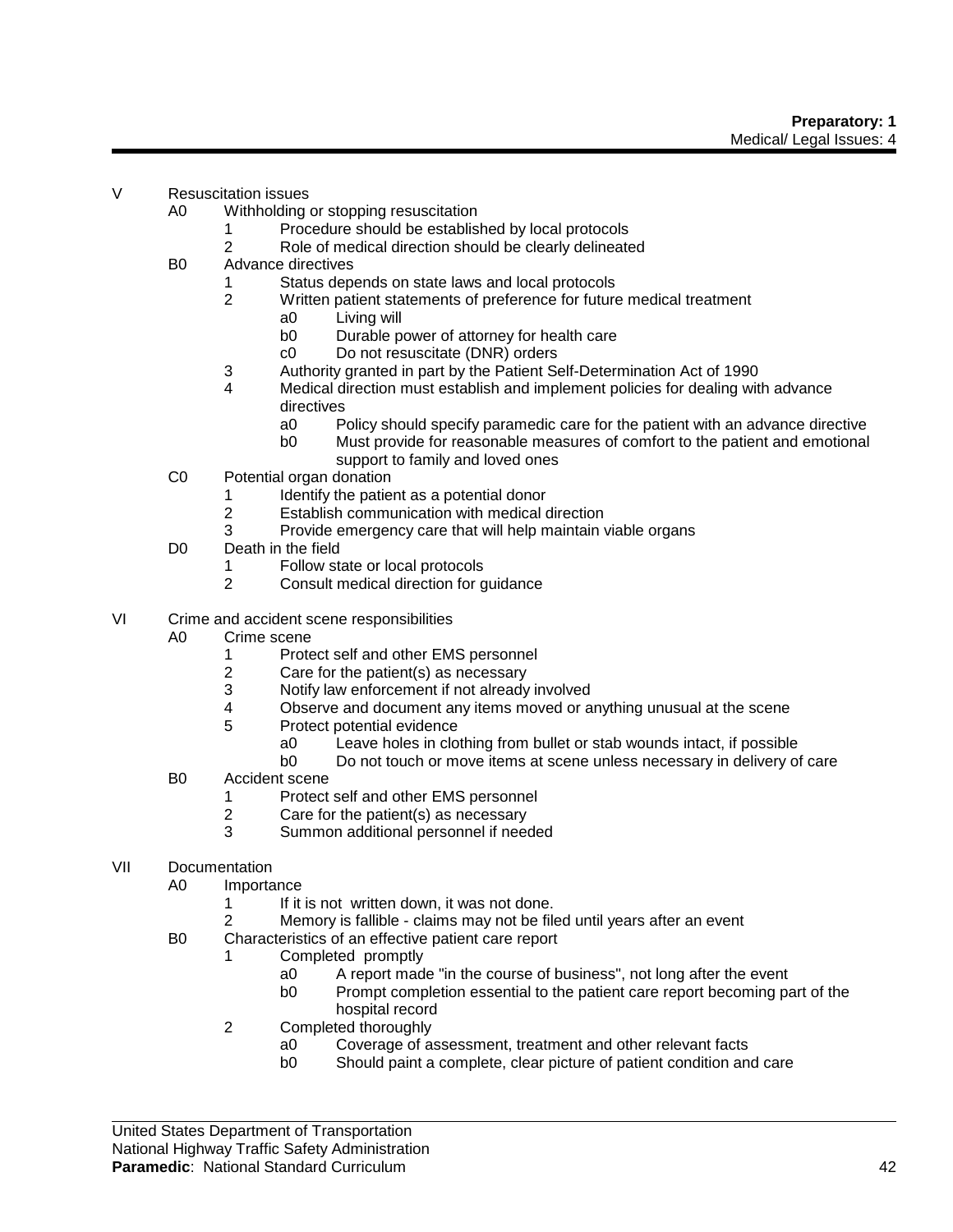- 3 Completed objectively
	- a0 Observations rather than assumptions or conclusions
	- b0 Avoid use of emotionally and value-loaded words or phrases
- 4 Completed accurately
	- a0 Descriptions should be as precise as possible<br>b0 Avoid using abbreviations or jargon not commo
	- Avoid using abbreviations or jargon not commonly understood
- 5 Confidentiality maintained
	- a0 Should have a standard policy on release of information
	- Whenever possible, patient consent should be obtained prior to release of information
- C0 Copy to become part of patient's hospital record<br>D0 Maintained at least for extent of statute of limitation
- Maintained at least for extent of statute of limitations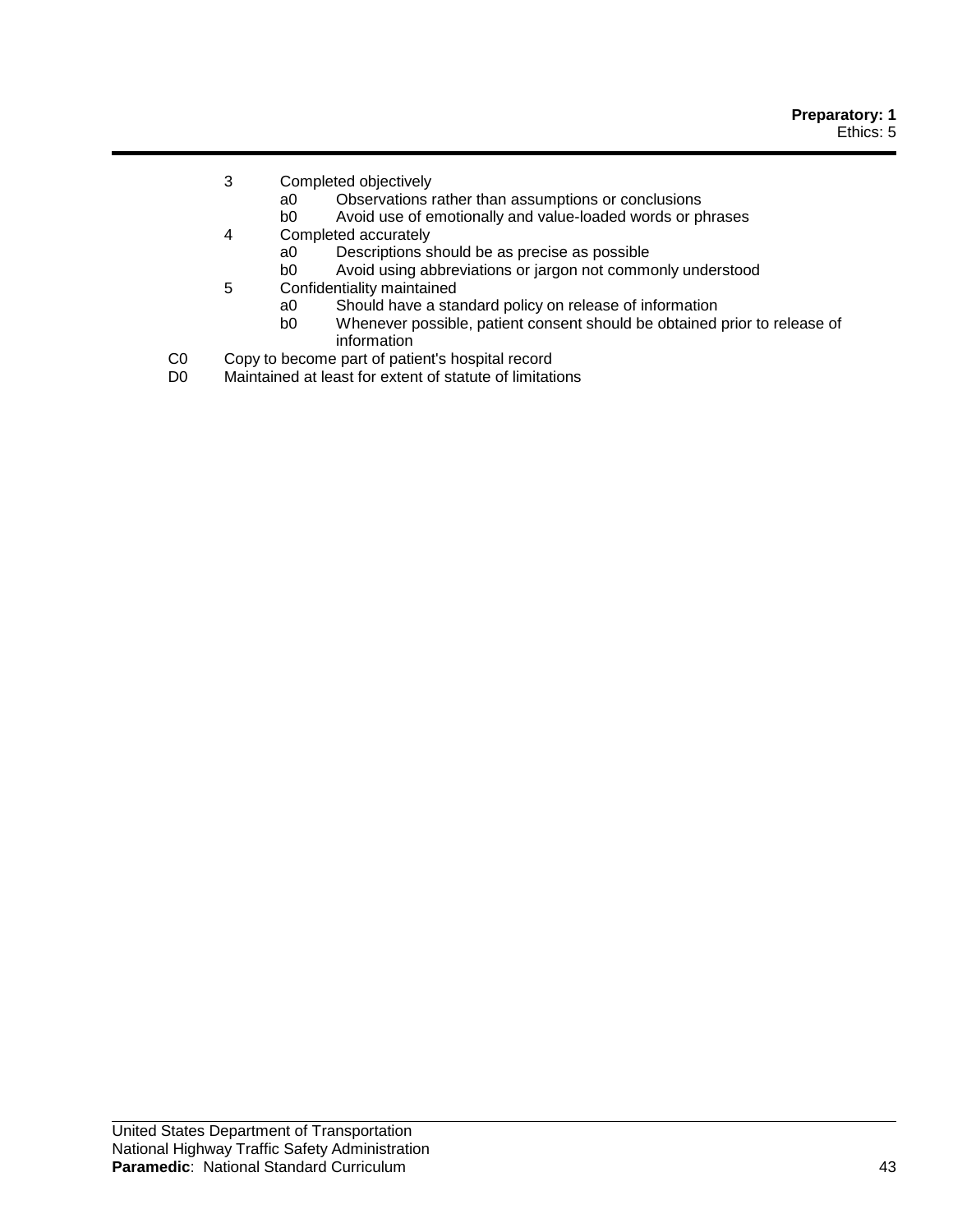# **UNIT TERMINAL OBJECTIVE**

1-5 At the completion of this unit, the paramedic student will understand the role that ethics plays in decision making in the out-of-hospital environment.

#### **COGNITIVE OBJECTIVES**

At the completion of this unit, the paramedic student will be able to:

- 1-5.1 Define ethics. (C-1)
- 1-5.2 Distinguish between ethical and moral decisions. (C-3)
- 1-5.3 Identify the premise that should underlie the paramedic's ethical decisions in out-of hospital care. (C-1)
- 1-5.4 Analyze the relationship between the law and ethics in EMS. (C-3)
- 1-5.5 Compare and contrast the criteria that may be used in allocating scarce EMS resources. (C-3)
- 1-5.6 Identify the issues surrounding the use of advance directives, in making a prehospital resuscitation decision. (C-1)
- 1-5.7 Describe the criteria necessary to honor an advance directive in your state. (C-1)

# **AFFECTIVE OBJECTIVES**

At the completion of this unit, the paramedic student will be able to:

- 1-5.8 Value the patient's autonomy in the decision-making process. (A-2)
- 1-5.9 Defend the following ethical positions: (A-3)
	- a. The paramedic is accountable to the patient.
	- b. The paramedic is accountable to the medical director.
	- c. The paramedic is accountable to the EMS system.
	- d. The paramedic is accountable for fulfilling the standard of care.
- 1-5.10 Given a scenario, defend or challenge a paramedic's actions concerning a patient who is treated against his/ her wishes. (A-3)
- 1-5.11 Given a scenario, defend a paramedic's actions in a situation where a physician orders therapy the paramedic feels to be detrimental to the patient's best interests. (A-3)

#### **PSYCHOMOTOR OBJECTIVES**

None identified for this unit.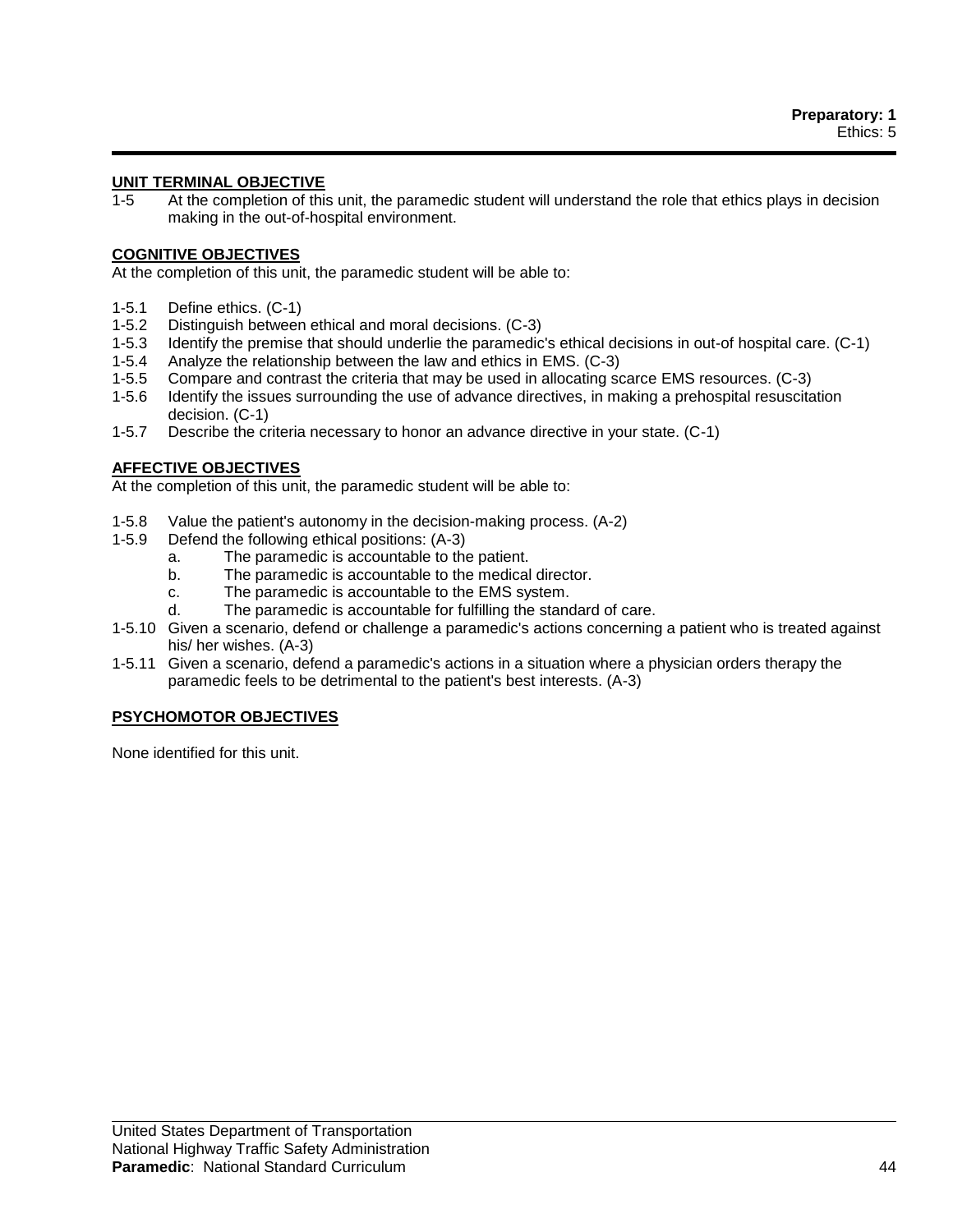# **DECLARATIVE**

- I. Introduction
	- A. Ethical dilemmas are present in out-of-hospital care
	- B. Ethical dilemma today may be decided by law tomorrow
- II. Ethics overview
	- A. Ethics defined
		- 1. Socrates: "How should one live?"
		- 2. Larger issue than paramedic practice
		- 3. Morals relate to social standards
		- 4. Ethics relate to personal standards
	- B. Answering ethical questions
		- 1. Emotion should not be a factor
		- 2. The question should be answered with reason
		- 3. Answer must not be based on what people think is wrong or right
			- a) The individual must answer the question for him/ her self
		- 4. Never do what is morally wrong
	- C. The need for an out-of-hospital ethical code
	- D. How ethics impact individual practice
		- 1. A personal code
		- 2. The importance of reflecting on one's own practice.
			- a) "An unexamined life is not worth living"
	- E. How ethics impact institutional practice
- III. Ethical tests in healthcare
	- A. Fundamental question
		- 1. What is in the patient's best interest?
		- 2. Determining what the patient wants
			- a) Patient statement
			- b) Written statement
			- c) Family input
		- 3. The role of "good faith" in making ethical decisions
	- B. Global concepts
		- 1. Provide patient benefit
		- 2. Avoid harm
		- 3. Recognize patient autonomy
	- C. Resolving ethical dilemmas when global concepts are in conflict
		- 1. Within healthcare community
			- a) Establishment of norms (standards of care)
			- b) Research and treatment protocols
			- c) Prospective and retrospective reviews of decisions
			- 2. Within the public
				- a) Creation of laws protecting patient rights
				- b) Use of advance directives, etc. to make patient wishes known
- IV. Ethical issues in contemporary paramedic practice
	- A. Allocation of resources
		- 1. True parity
		- 2. Need
		- 3. Earned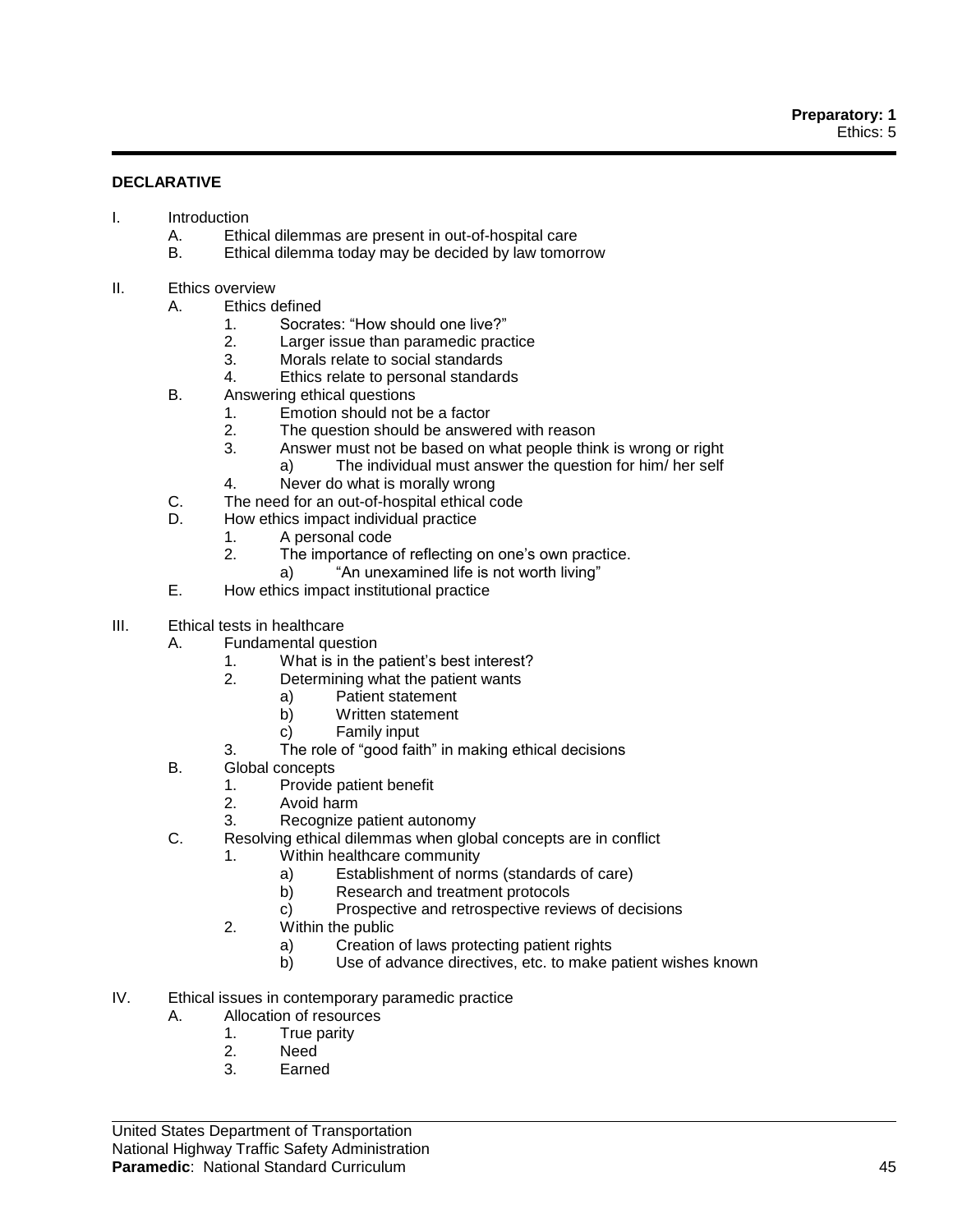- B. Decisions surrounding resuscitation
	- 1. What the patient really wants
	- 2. When in doubt, resuscitate
	- 3. Resuscitation after an advance directive is found
- C. Confidentiality
	- 1. A fundamental right
	- 2. Ethics and confidential information
		- a) Legally required
			- (1) Does this supersede ethical considerations?
			- (2) What if the public health would benefit?
- D. Consent
	- 1. Patient right to make decisions regarding health care
		- a) "Fundamental element of the patient-physician relationship"
		- b) AMA code of medical ethics
	- 2. Ethics of implied consent
		- a) Does the patient understand the issues at hand?
		- b) Can the patient make an informed decision in his/ her best interest
- E. Applications of ethical principles to patient care situations
	- 1. Care in futile situations
		- a) Defining futile
		- b) Who makes the decision?
	- 2. Obligation to provide care
		- a) Good Samaritan
			- b) Inability to pay
			- c) Isn't in the "health plan"
			- d) Patient "dumping"
			- e) Economic triage
	- 3. Advocacy
	- 4. Paramedic accountability
		- a) Patient
			- b) Physician medical director
			- c) System/ HMO protocols
	- 5. Role as physician extender
		- a) The physician orders something which
			- (1) The paramedic believes is contraindicated
			- (2) The paramedic believes is medically acceptable but not in the patient's best interests
			- (3) The paramedic believes is medically acceptable but morally wrong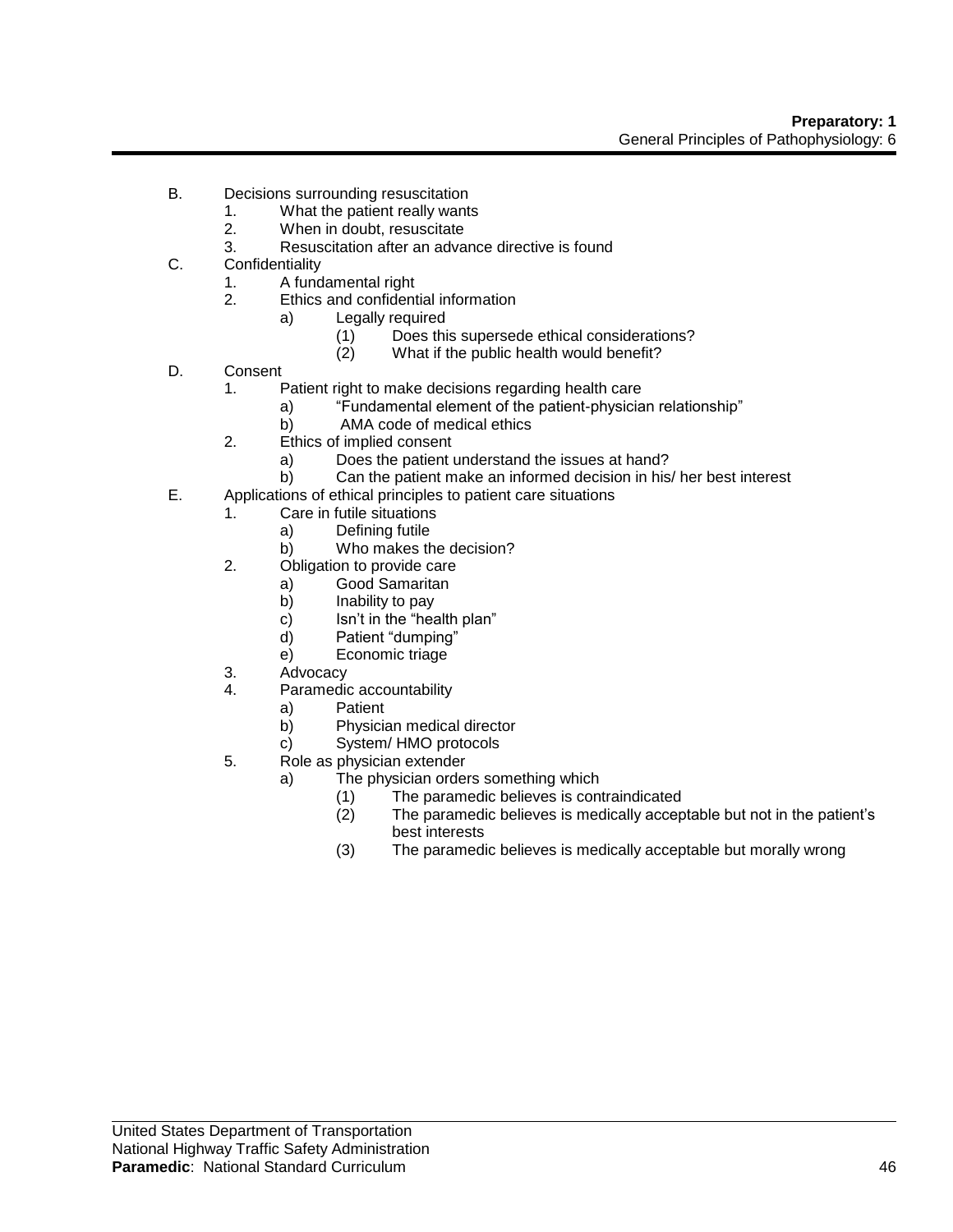# **UNIT TERMINAL OBJECTIVE**

1-6 At the completion of this unit, the paramedic student will be able to apply the general concepts of pathophysiology for the assessment and management of emergency patients.

### **COGNITIVE OBJECTIVES**

At the completion of this unit, the paramedic student will be able to:

- 1-6.1 Discuss cellular adaptation. (C-1)
- 1-6.2 Describe cellular injury and cellular death. (C-1)
- 1-6.3 Describe the factors that precipitate disease in the human body. (C-1)
- 1-6.4 Describe the cellular environment. (C-1)
- 1-6.5 Discuss analyzing disease risk. (C-1)
- 1-6.6 Describe environmental risk factors. (C-1)
- 1-6.7 Discuss combined effects and interaction among risk factors. (C-1)
- 1-6.8 Describe aging as a risk factor for disease. (C-1)
- 1-6.9 Discuss familial diseases and associated risk factors. (C-1)
- 1-6.10 Discuss hypoperfusion. (C-1)
- 1-6.11 Define cardiogenic, hypovolemic, neurogenic, anaphylactic and septic shock. (C-1)
- 1-6.12 Describe multiple organ dysfunction syndrome. (C-1)
- 1-6.13 Define the characteristics of the immune response. (C-1)
- 1-6.14 Discuss induction of the immune system. (C-1)
- 1-6.15 Discuss fetal and neonatal immune function. (C-1)
- 1-6.16 Discuss aging and the immune function in the elderly. (C-1)
- 1-6.17 Describe the inflammation response. (C-1)
- 1-6.18 Discuss the role of mast cells as part of the inflammation response. (C-1)
- 1-6.19 Describe the plasma protein system. (C-1)
- 1-6.20 Discuss the cellular components of inflammation. (C-1)
- 1-6.21 Describe the systemic manifestations of the inflammation response. (C-1)
- 1-6.22 Describe the resolution and repair from inflammation. (C-1)
- 1-6.23 Discuss the effect of aging on the mechanisms of self-defense. (C-1)
- 1-6.24 Discuss hypersensitivity. (C-1)
- 1-6.25 Describe deficiencies in immunity and inflammation. (C-1)
- 1-6.26 Describe homeostasis as a dynamic steady state. (C-1)
- 1-6.27 List types of tissue. (C-1)
- 1-6.28 Describe the systemic manifestations that result from cellular injury. (C-1)
- 1-6.29 Describe neuroendocrine regulation. (C-1)
- 1-6.30 Discuss the inter-relationships between stress, coping, and illness. (C-1)

# **AFFECTIVE OBJECTIVES**

At the completion of this unit, the paramedic student will be able to:

1-6.31 Advocate the need to understand and apply the knowledge of pathophysiology to patient assessment and treatment. (A-2)

# **PSYCHOMOTOR OBJECTIVES**

None identified for this unit.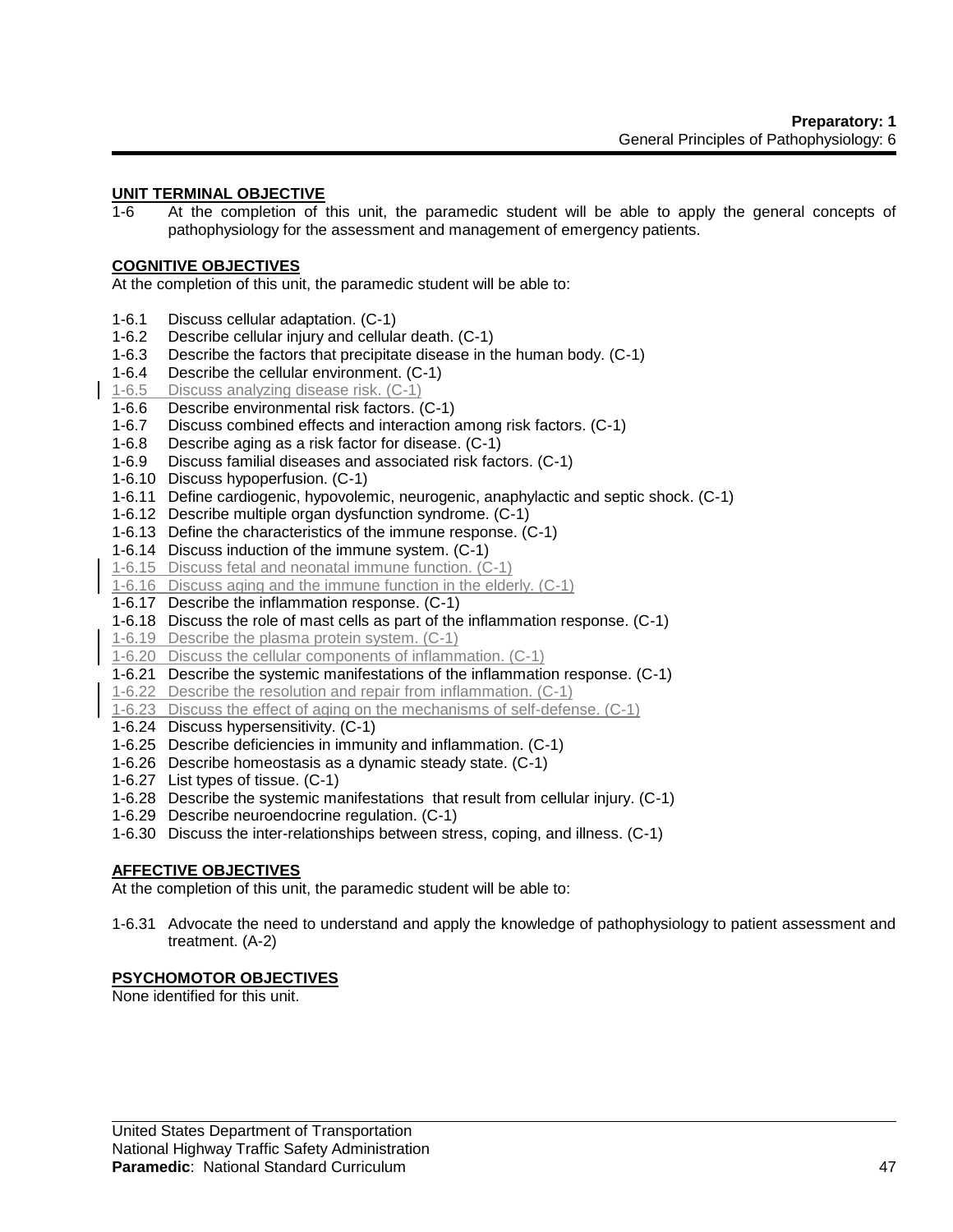# **DECLARATIVE**

# I. Introduction

- A. Correlation of pathophysiology with disease process
	- 1. Cells appear similar to multicellular "social" organism
	- 2. Cells communicate electrochemically when interrupted disease processes can initiate and advance
	- 3. Knowledge of coordination of specific bodily functions leads to better understanding of the disease process
		- a. Endocrine
		- b. Exocrine
		- c. Other coordinating receptors
			- (1) Chemoreceptors
			- (2) Baroreceptors
			- (3) Adrenergic
			- (4) Others
- B. Correlation of disease process with care provided to patients by paramedics
	- 1. Understanding disease process is important for paramedics to better understand, anticipate, correct, and provide appropriate care
		- a. Once knowledge of physical laws and principles have been gained paramedics can apply these to the mechanisms and complications of disease
		- b. Cells of the immune system and inflammatory responses are found with every type of trauma or disease process

#### II. Basic cellular review

- A. Major classes of cells living cells divided into two major divisions
- B. Chief cellular functions
	- 1. Cells become specialized through process of differentiation, or maturation
	- 2. Eventually perform one function or act in concert with other cells to perform a more complex task
- C. Cellular components
	- 1. Structure & function
	- 2. Three main components
- D. Tissue types
	- 1. Epithelial tissue
	- 2. Connective tissue
	- 3. Muscle tissue
	- 4. Nervous tissue
- III. Alterations in cells and tissues
	- A. Cellular adaptation cells adapt to their environment to avoid and protect themselves from injury; adapted cells are neither normal or injured (they are somewhere between these two states)
		- 1. Cellular adaptations are common and a central part of many disease states
			- a. Early stages of a successful adaptation response may enhance the cell's function
			- b. Difficult to determine pathological responses versus an extreme adaptation to an excessive functional demand
		- 2. Atrophy
		- 3. Hypertrophy
		- 4. Hyperplasia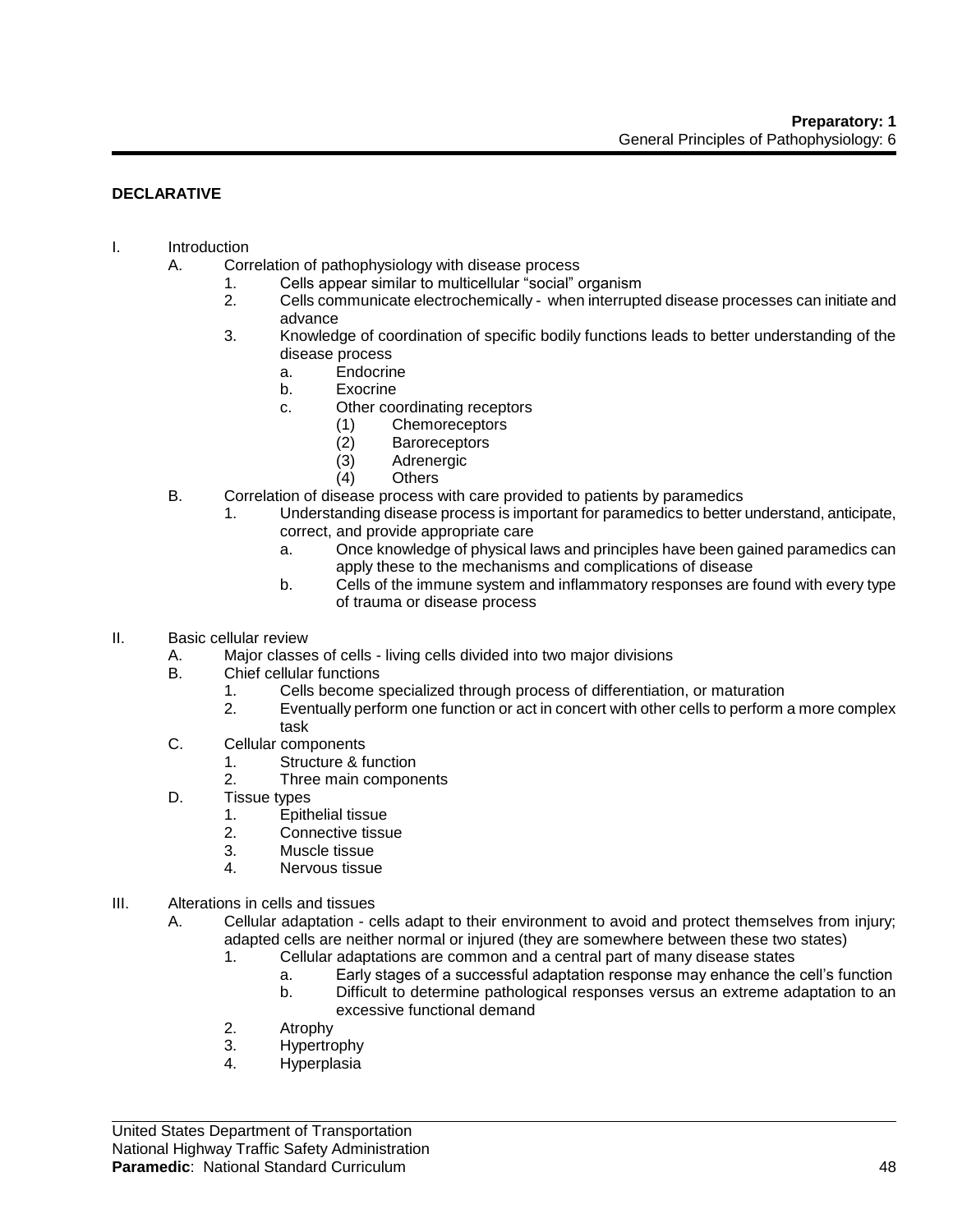- 5. Dysplasia
- 6. Metaplasia
- B. Cellular injury
	- 1. Hypoxic injury
		- a. Most common cause of cellular injury
		- b. May result from
			- (1) Decreased amounts of oxygen in the air<br>(2) Loss of hemoglobin or hemoglobin functi
			- $(2)$  Loss of hemoglobin or hemoglobin function<br> $(3)$  Decreased number of red blood cells
			- (3) Decreased number of red blood cells<br>(4) Disease in respiratory or cardiovascul
			- Disease in respiratory or cardiovascular system
			- (5) Loss of cytochromes
	- 2. Chemical injury
		- a. Chemical agents causing cellular injury
			- (1) Poisons
			- (2) Lead
			- (3) Carbon monoxide
			- (4) Ethanol
			- (5) Pharmacological
	- 3. Infectious injury
		- a. Virulence or pathogenicity of microorganisms depends on their ability to survive and reproduce in the human body, where they injure cells and tissues
			- (1) Disease producing potential depends upon its ability to
				- (a) Invade and destroy cells
				- (b) Produce toxins
				- (c) Produce hypersensitivity reactions
		- b. Bacteria
			- (1) Survival and growth depend upon the effectiveness of the body's defense mechanisms and the bacteria's ability to resist the mechanisms
				- (a) Coating protects the bacterium from ingestion and destruction by phagocytes and capsules may also function as exotoxins
				- (b) Not all virulent extracellular pathogens are encapsulated mycobacterium tuberculosis can survive and be transported by phagocytes
			- (2) Bacteria also produce substances such as enzymes or toxins which can injure or destroy cells
				- (a) Toxins are produced by many microorganisms
					- i) Exotoxins
					- ii) Endotoxins
				- (b) Fever is caused by the release of endogenous pyrogens from macrophages or circulating white blood cells that are attracted to the injury site
				- (c) Inflammation is one of the body's responses to the presence of bacteria
				- (d) Ability to produce hypersensitivity reactions is an important pathogenic mechanism of bacteria toxins
				- (e) Bacteremia or septicemia is proliferation of microorganisms in the blood
		- c. Viruses
			- (1) Viral disease are among the most common afflictions seen in humans<br>(2) Intracellular parasites that take over the control of metabolic machiner
			- Intracellular parasites that take over the control of metabolic machinery of host cells for use to replicate the virus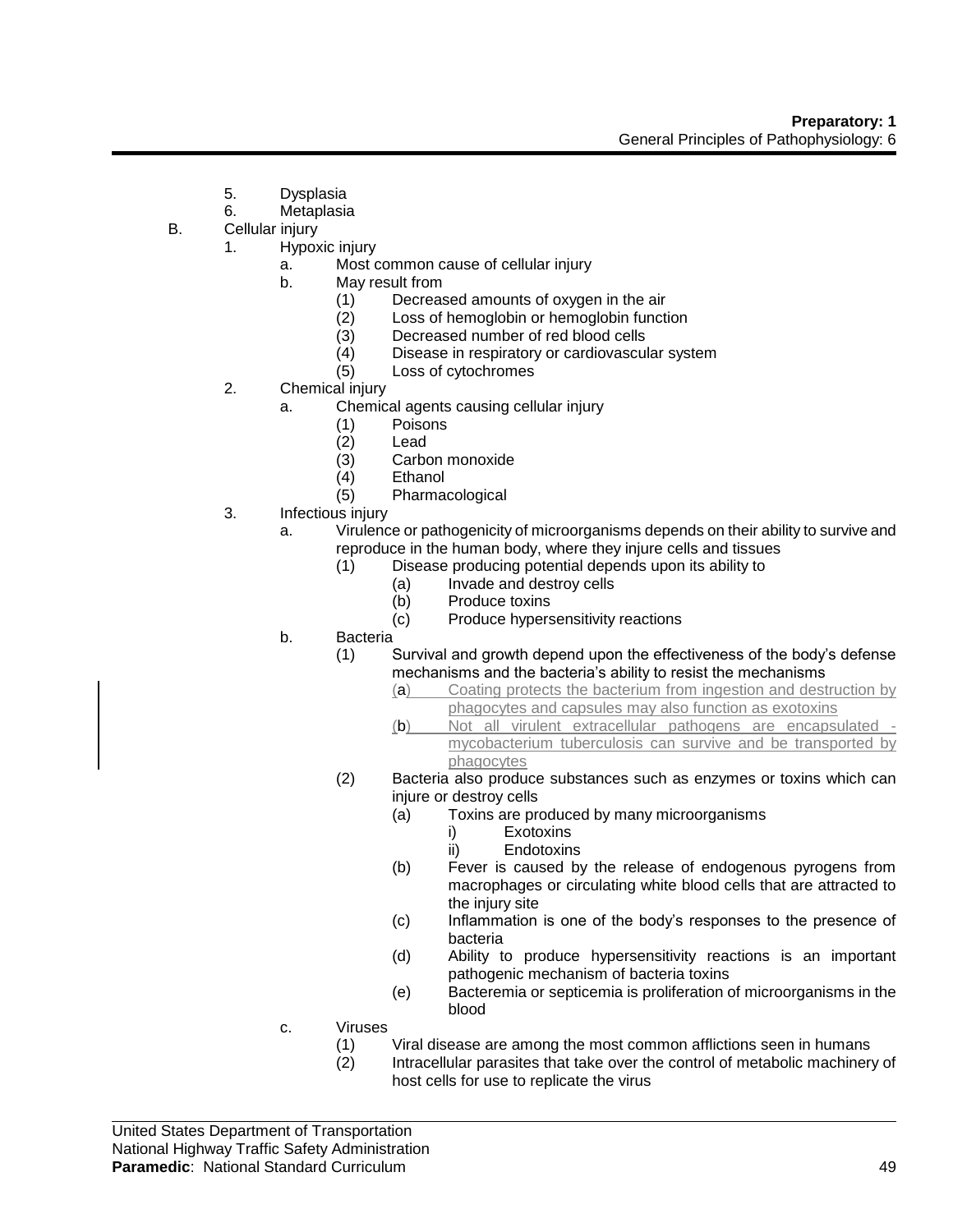- (3) Protein coat (capsid) encapsulating most viruses allows them to resist phagocytosis
- (4) Viral replication occurs within the host cell
- (5) Having no organelles, viruses are incapable of metabolism
- (6) Causes decreased synthesis of macromolecules vital to the host cell
- (7) Viruses do not produce exotoxins or endotoxins
- (8) There may be a symbiotic relationships between viruses and normal cells resulting in a persistent unapparent infection
- (9) Viruses can evoke a strong immune response but can rapidly produce irreversible and lethal injury in highly susceptible cells (as in AIDS)
- 4. Immunologic and inflammatory injury
	- a. Cellular membranes are injured by direct contact with cellular and chemical components of the immune or inflammatory process as in phagocytes (lymphocytes and macrophages) and others such as histamine, antibodies, lymphokines
	- b. Membrane alterations are associated with rapid leakage of potassium out of the cell and an influx of water
- 5. Injurious genetic factors
- 6. Injurious nutritional imbalances
- 7. Injurious physical agents
- C. Manifestations of cellular injury
	- 1. Cellular manifestations
	- 2. Systemic manifestations
- D. Cellular death/ necrosis
- IV. The cellular environment
	- A. Distribution of body fluids
		- 1. Intracellular fluid (ICF)
		- 2. Extracellular fluid (ECF)
			- a. Interstitial fluid
				- b. Intravascular fluid
				- c. Other
		- 3. Total body water (TBW)
	- B. Aging and distribution of body fluids
		- 1. Birth
		- 2. Infancy
		- 3. Childhood
		- 4. Adulthood
		- 5. Elderly
	- C. Water movement between ICF and ECF
		- 1. Osmotic forces
		- 2. Role of sodium and potassium
	- D. Water movement between plasma and interstitial fluid
		- 1. Osmotic forces within capillary bed
			- 2. Starling's hypothesis
			- 3. Role of capillary and membrane permeability
	- E. Alterations in water movement
		- 1. Edema
			- a. Pathophysiology
				- (1) Increased capillary permeability<br>(2) Decreased oncotic pressure
				- Decreased oncotic pressure
				- (3) Increased capillary hydrostatic pressure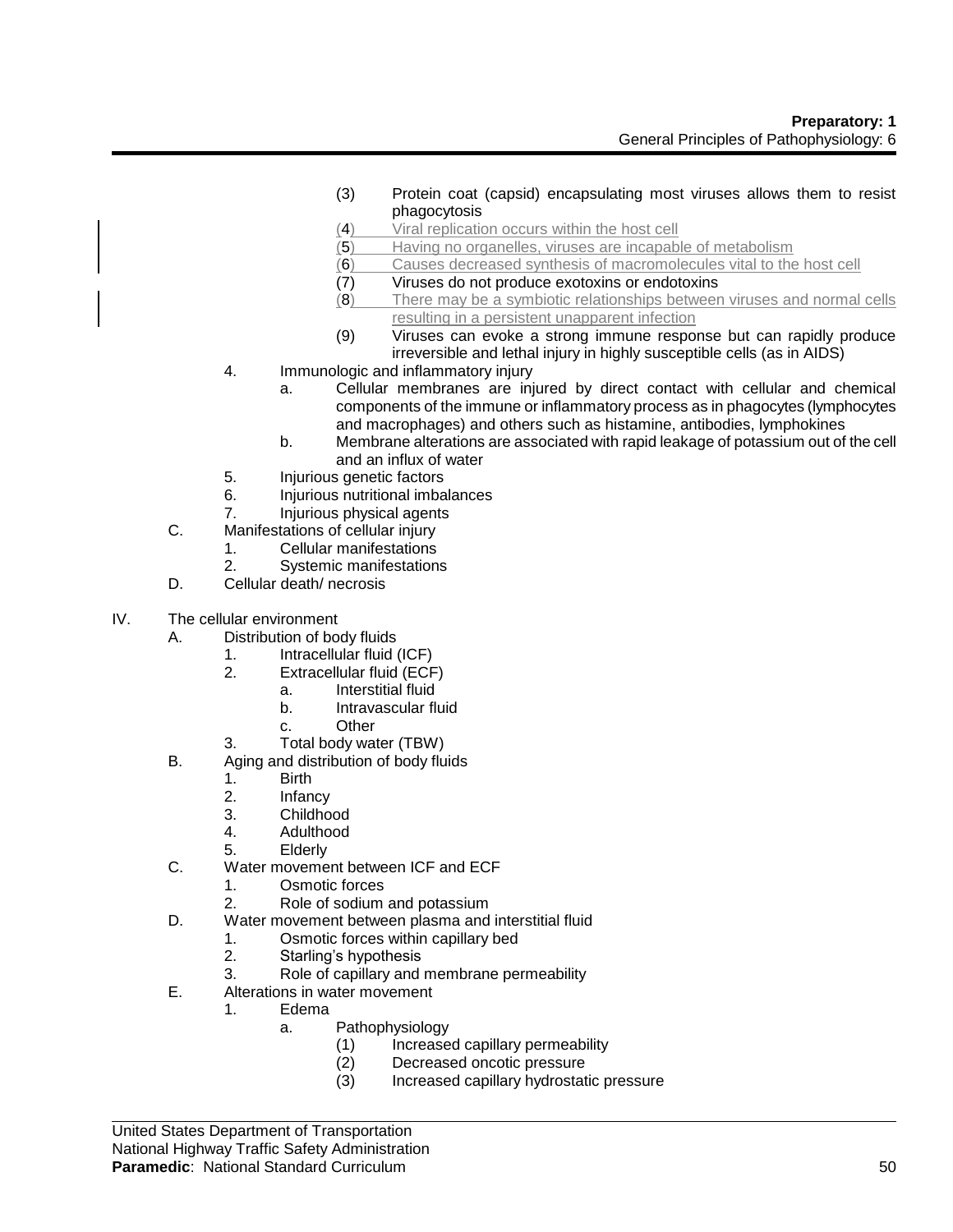- (4) Hydrostatic pressure
- (5) Lymphatic vessel obstruction
- b. Clinical manifestations
	- (1) Local
	- (2) Generalized
- c. Evaluation and treatment
- F. Water balance and the role of electrolytes
	- 1. Water balance
		- a. Role of antidiuretic hormone (ADH)
		- b. Receptors
			- (1) Osmoreceptors
			- (2) Volume sensitive receptors
			- (3) Baroreceptors
	- 2. Sodium and chloride balance
		- a. Role and function of sodium as a cation
		- b. Role and function of chloride as an anion
		- c. Hormone regulation by aldosterone and natriuretic hormone
		- d. Role of renin-angiotensin system
	- 3. Alterations in sodium, chloride, and water balance
		- a. Isotonic alterations
			- (1) Isotonic volume depletions
			- (2) Isotonic volume excesses
		- b0 Hypertonic alterations
			- (1) Hypernatremia
			- Water deficit
			- (3) Hyperchloremia
		- c0 Hypotonic alterations
			- (1) Hyponatremia
			- (2) Water excess
			- (3) Hypochloremia
	- 4 Alterations in potassium, calcium, phosphate, and magnesium balance a0 Potassium
		- - (1) Hypokalemia Hyperkalemia
		- b0 Calcium and phosphate
			- - (1) Hypocalcemia Hypercalcemia
				- (3) Hypophosphatemia
				- (4) Hyperphosphatemia
		- c0 Magnesium
			- (1) Hypomagnesemia
			- (2) Hypermagnesemia
- G0 Acid base balances
	- 1 Hydrogen ion and pH
		- 2 Buffer systems
			- a0 Carbonic acid-bicarbonate buffering
			- b0 Protein buffering
			- c0 Renal buffering
			- d0 Other buffers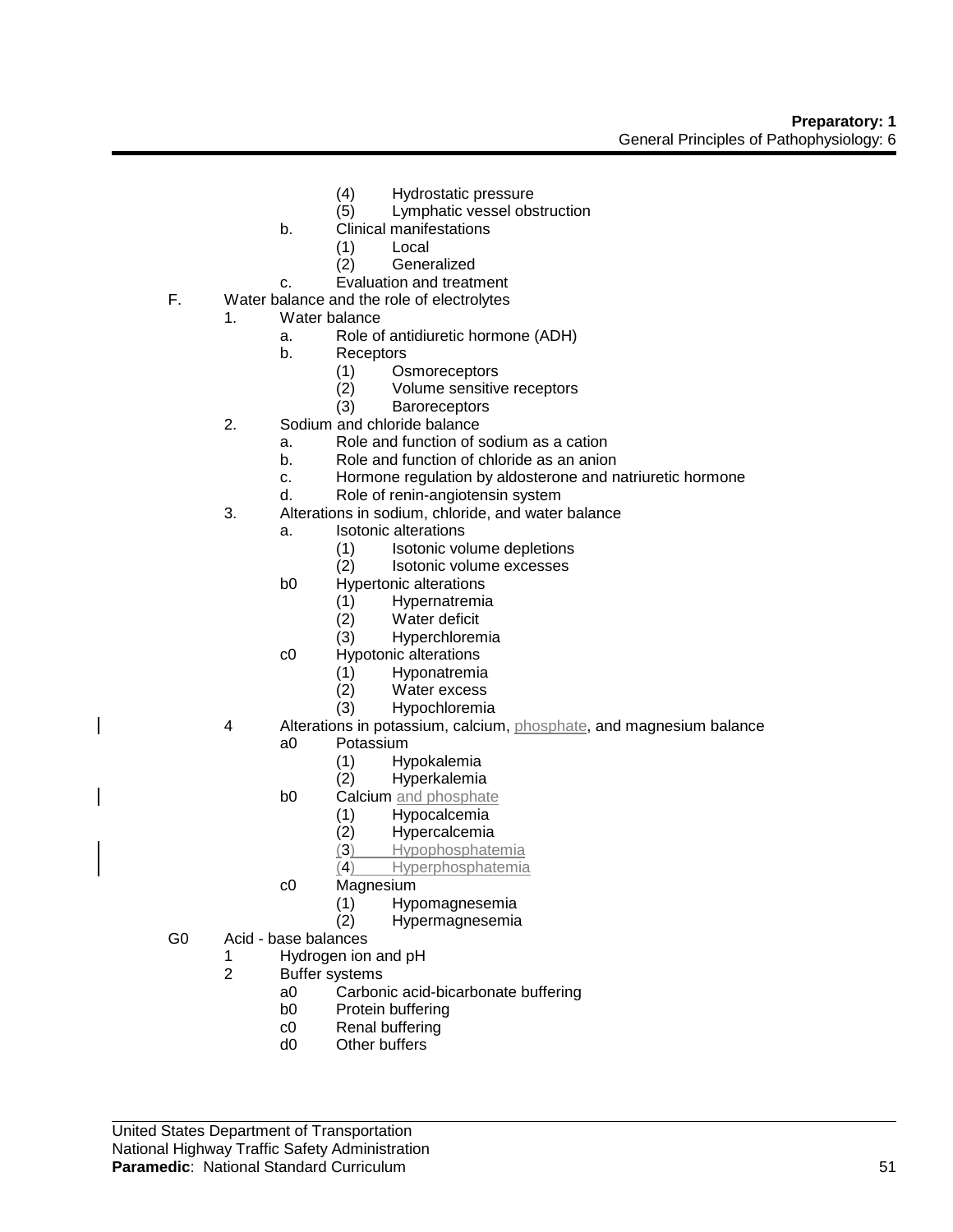- 3 Acid-base imbalances
	- a0 Metabolic acidosis
		- (1) Pathophysiology
		- (2) Clinical presentation
		- (3) Evaluation and treatment
	- b0 Metabolic alkalosis (rare)
		- (1) Pathophysiology
		- (2) Clinical presentation<br>(3) Evaluation and treatr
		- Evaluation and treatment
		- c0 Respiratory acidosis
			-
			- (1) Pathophysiology Clinical presentation
			- (3) Evaluation and treatment
	- d0 Respiratory alkalosis
		- (1) Pathophysiology
		- (2) Clinical presentation
		- (3) Evaluation and treatment
- V Genetics and familial diseases
	- A0 Factors causing disease
		- - 1 Genetic<br>2 Environn **Environmental** 
				- a0 Microoganisms and immunologic exposures
				- b0 Personal habits and life-style
				- c0 Chemical substances
				- d0 Physical environment
				- e0 Psychosocial environment
			- 3 Age and gender
				- a0 Accumulative affects of both genetic and environmental factors
				- b0 Life-style, anatomic, or hormonal differences
	- **B0** Analyzing disease risk
	- 1 Disease rates
		- a0 Incidence rate<br>b0 Prevalence rate
		- Prevalence rate
		- c0 Mortality rate
		- 2 Risk factor analysis
			- a0 Causal risk factors
			- **b0** Noncausal risk factors
	- C0 Combined effects and interaction among risk factors
		- 1 Familial disease tendency
		- 2 Aging and age-related disorders
	- D0 Common familial disease and associated risk factors
		- 1 Immunologic disorders
			- a0 Allergies
			- b0 Asthma
			- c0 Rheumatic fever
		- 2 Cancer
			- a0 Breast cancer
			- b0 Colorectal cancer
			- c0 Lung cancer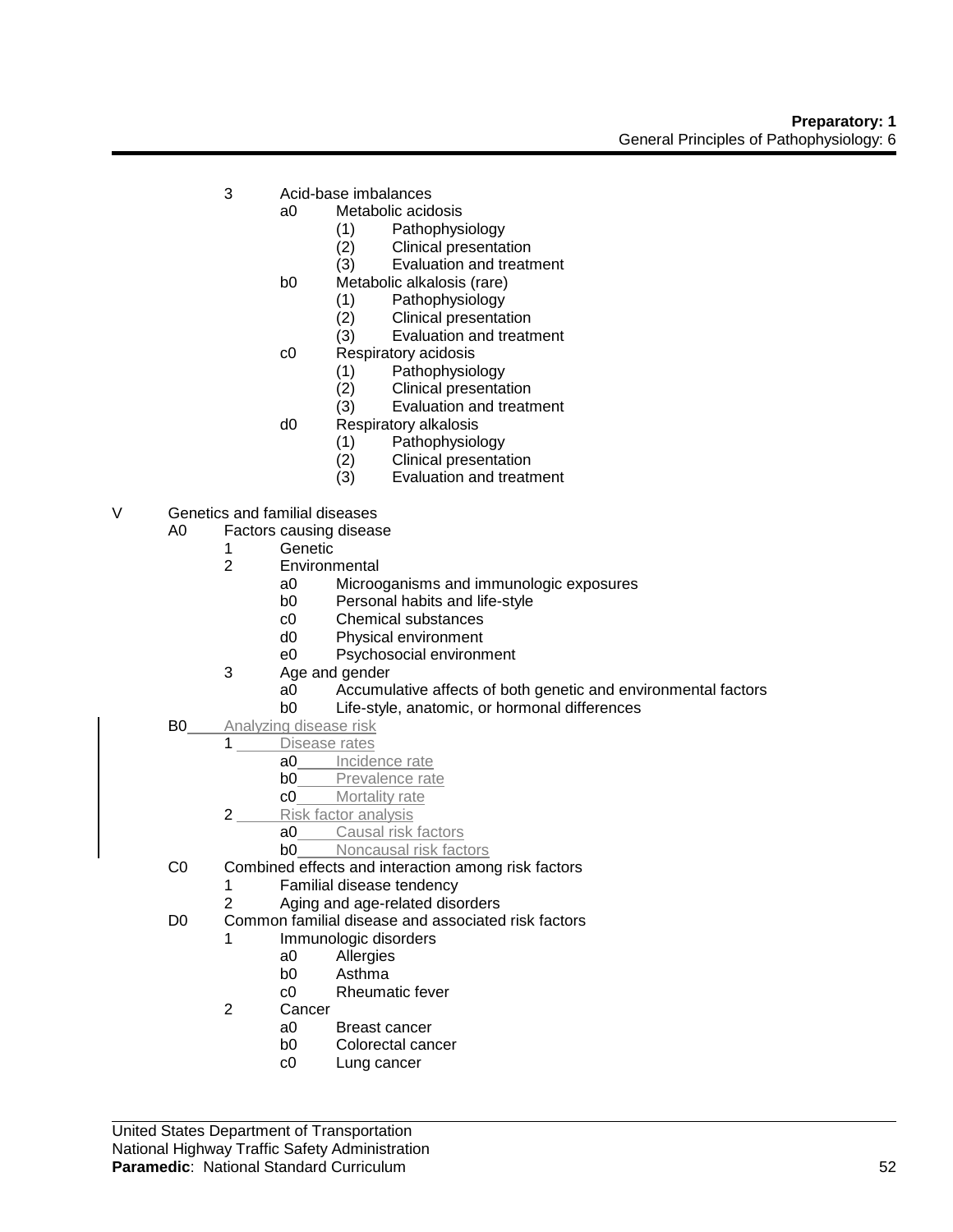- 3 Endocrine disorders
	- a0 Diabetes mellitus
		- (1) Insulin-dependent diabetes mellitus
		- (2) Non-insulin dependent diabetes mellitus
- 4 Hematologic disorders
	- a0 Drug-induced hemolytic anemia
	- b0 Hemophilia
	- c0 Hematochromatosis
- 5 Cardiovascular disorders
	- a0 Long QT syndrome (autosomal dominant disorder)
		- b0 Cardiac myopathies
		- c0 Mitral valve prolapse
		- d0 Coronary heart disease
			- (1) Family history and CHD risk
			- (2) Genetic factors and predisposition
		- e0 Hypertension and stroke
- 6 Renal disorders
	- a0 Gout (uric acid accumulation)
	- b0 Kidney stones
- 7 Gastrointestinal disorders
	- a0 Malabsorption disorders
		- (1) Lactose intolerance
		- (2) Ulcerative colitis
		- (3) Crohn's disease
	- b0 Peptic ulcers
	- c0 Gallstones
	- d0 Obesity
		- (1) Associated disease processes
		- (2) Causal risk factors
- 8 Neuromuscular disorders
	- a0 Huntington disease
	- b0 Muscular dystrophy
	- c0 Multiple sclerosis
	- d0 Alzheimer disease
- 9 Psychiatric disorders
	- a0 Schizophrenia
		- b0 Manic-depressive
- VI Hypoperfusion
	- A0 Pathogenesis
		- 1 Decreased cardiac output
		- 2 Compensatory mechanisms
			- a0 Catecholamine release
				- (1) Epinephrine and norepinephrine
				- (2) Increase in systemic vascular resistance
			- b0 Role of aldosterone renin-angiotensin, and ADH
				- (1) Adequate or increased blood volume
				- (2) Vasoconstriction increases systemic blood pressure
			- c0 Shift of interstitial fluid
			- d0 Splenic discharge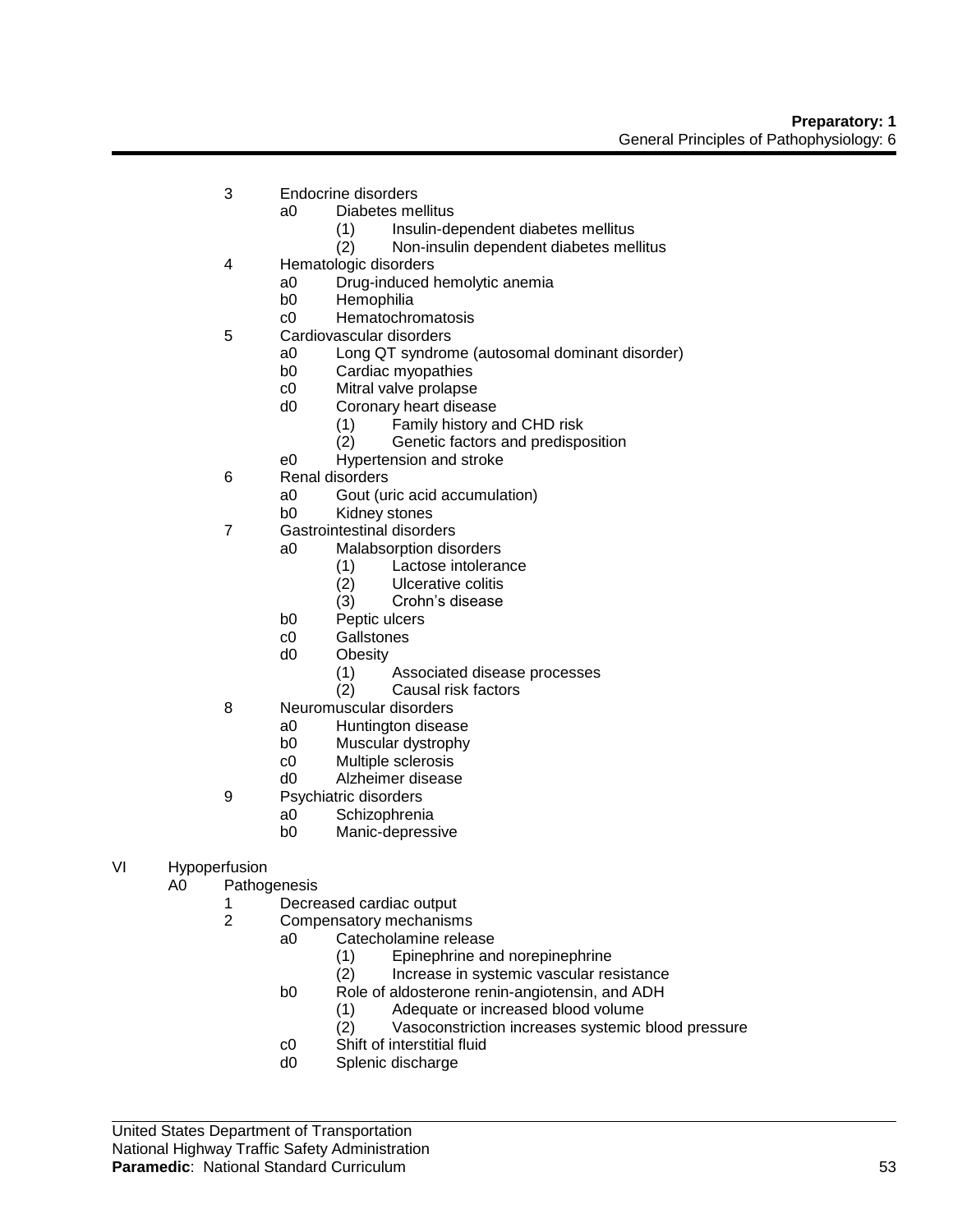- 3 Increased preload, stroke volume, and heart rate
	- a0 Increased myocardial oxygen demand
	- b0 Systemic and pulmonary edema
		- (1) Dyspnea
		- (2) Dusky skin color
		- (3) Low blood pressure
		-
		- (4) Oliguria (5) Impaired mentation
	- c0 Decreased cardiac output and ejection fraction
		- (1) Decreased blood pressure
		- (2) Decreased tissue perfusion
		- (3) Impaired cellular metabolism
- B0 Types of Shock
	- 1 Cardiogenic shock
		- a0 Defined
		- b0 Pathophysiology
		- c0 Evaluation and treatment
	- 2 Hypovolemic shock
		- a0 Defined
		- b0 Pathophysiology
		- c0 Evaluation and treatment
	- 3 Neurogenic shock
		- a0 Defined
			- b0 Pathophysiology
			- c0 Evaluation and treatment
	- 4 Anaphylactic shock
		- a0 Defined
		- b0 Pathophysiology
		- c0 Evaluation and treatment
	- 5 Septic Shock
		- a0 Defined
		- b0 Pathophysiology
		- c0 Evaluation and treatment
- C0 Multiple organ dysfunction syndrome (MODS)
	- 1 Defined
		- a0 Progressive failure of two or more organ systems
		- b0 Occurs after severe illness or injury
		- c0 New diagnosis first described in 1975
		- d0 Mortality rate of 60% 90%
		- e0 Major cause of death following septic, traumatic, and burn injuries
	- 2 Pathophysiology
		- a0 Injury or endotoxin release
		- b0 Vascular endothelial damage, neuroendocrine response, and release of inflammatory mediators
		- c0 Activation of complement, coagulation, and kallikrein/ kinin systems
		- d0 Massive systemic immune/ inflammatory and coagulation responses
		- e0 Vascular changes
			- (1) Vasodilation
				- (2) Increase in capillary permeability
				- (3) Selective vasoconstriction
				- (4) Microvascular thrombi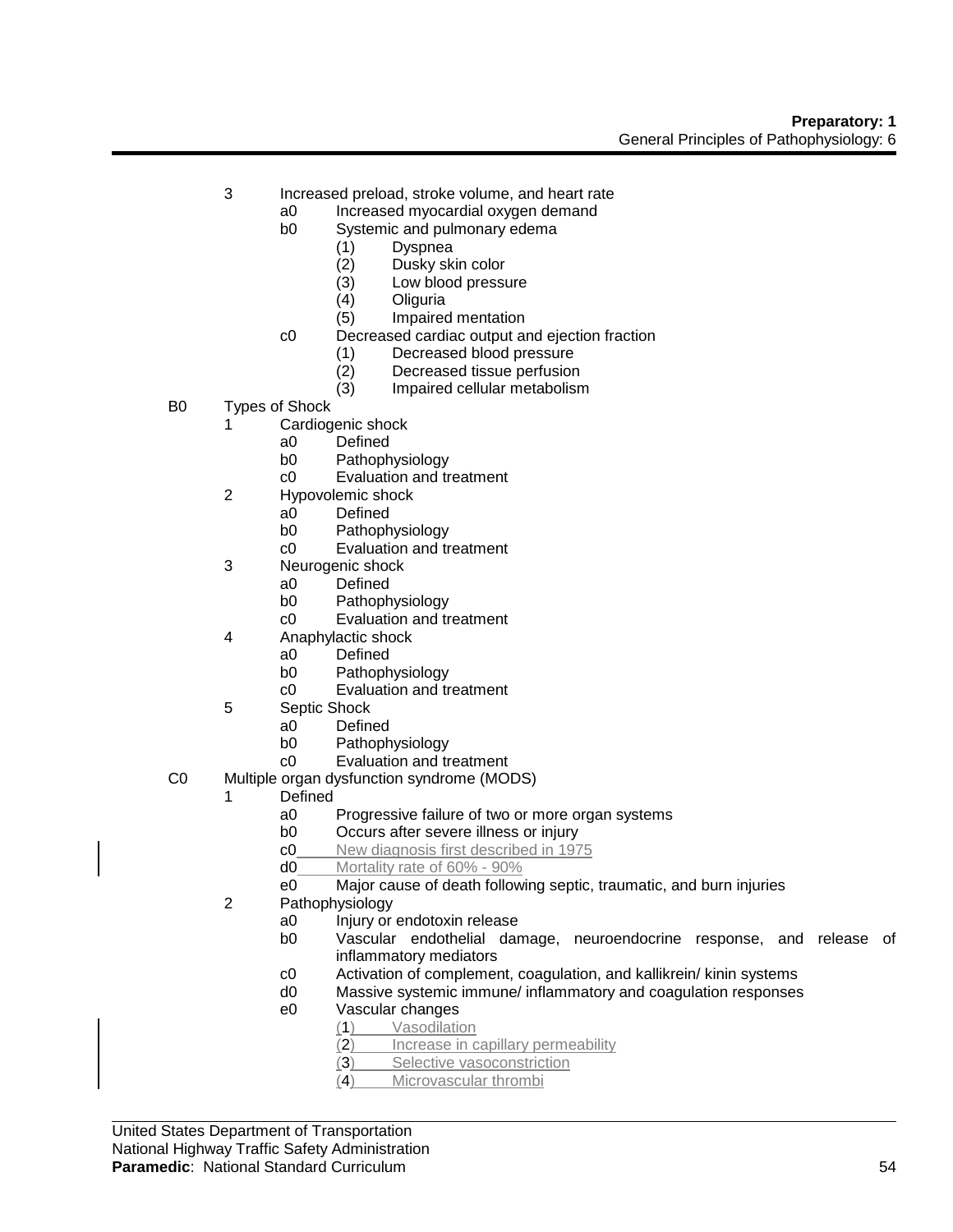- f0 Maldistribution of systemic and organ blood flow
- g0 Hypermetabolism
- h0 Oxygen supply/ demand imbalance
- i0 Tissue hypoxia
	- (1) Tissue hypoperfusion
	- (2) Exhaustion of fuel supply (i.e. ATP, glucose, etc)
	- (3) Metabolic failure
	- (4) Lysosome breakdown
	- (5) Anaerobic metabolism
	- (6) Acidosis and impaired cellular function
- j0 Organ dysfunction
	- (1) Decreased cardiac function and myocardial depression
	- (2) Renal failure
	- (3) Failure of smooth muscle of vascular system
		- (a) Release of capillary sphincters
		- (b) Vasodilation
- 3 Clinical presentation 24 hours after initial resuscitation
	- a0 Low-grade fever due to inflammatory responses
	- b0 Tachycardia
	- c0 Dyspnea and adult respiratory distress syndrome (ARDS)
	- d0 Altered mental status
	- e0 Hyperdynamic state
	- f0 Hypermetabolic states
	- g0 Renal and liver failure (14 21 days)
	- h0 Gastrointestinal and immune collapse (14 21 days)
	- i0 Cardiovascular collapse and death (21 28 days)
- D0 Cellular metabolism impairment
	- 1 Oxygen impairment
		- a0 Anaerobic metabolism
		- b0 Increased lactate
		- c0 Metabolic acidosis
		- d0 Decreased oxygen affinity for hemoglobin
		- e0 Decreased ATP
		- f0 Changes in cellular electrolytes
		- g0 Cellular edema
		- h0 Release of lysosomal enzymes
		- 2 Impaired glucose use
			- a0 Increase serum glucose
			- **b0** Catecholamines, cortisol, growth hormone release
			- c0 Increased gluconeogenesis, gluconeolysis, and lipolysis
- VII Self-defense mechanisms
	- A0 Introduction lines of defense
		- 1 Anatomic barriers
		- 2 Inflammatory response
		- 3 Immune response
	- B0 Characteristics of the immune response
		- Natural versus acquired immunity
			- a0 Natural or native immunity
				- **b0** Acquired immunity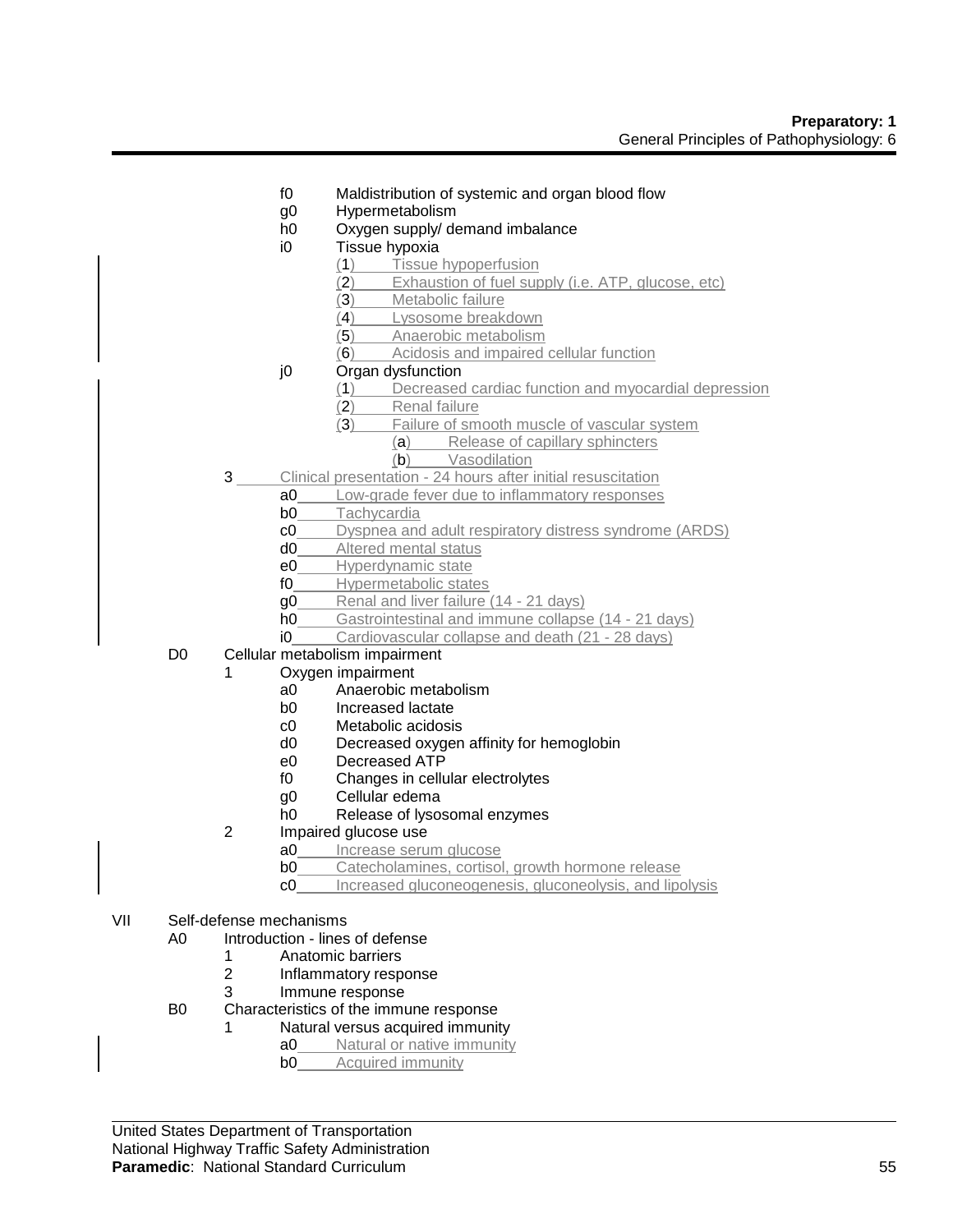|                |                 |                         | Active acquired immunity<br>(1)                                 |  |  |  |  |  |
|----------------|-----------------|-------------------------|-----------------------------------------------------------------|--|--|--|--|--|
|                |                 |                         | Passive acquired immunity<br>(2)                                |  |  |  |  |  |
|                | $2\overline{)}$ |                         | Primary versus secondary immunity                               |  |  |  |  |  |
|                |                 | a0                      | Primary or initial immune response                              |  |  |  |  |  |
|                |                 | b0                      | Secondary or anamnestic immune response                         |  |  |  |  |  |
|                | $\mathbf{3}$    |                         | Humoral versus cell-mediated immunity                           |  |  |  |  |  |
|                |                 | a <sub>0</sub>          | B-cell lymphocyte                                               |  |  |  |  |  |
|                |                 | b <sub>0</sub>          | T-cell lymphocyte                                               |  |  |  |  |  |
| CO             |                 |                         | Induction of the immune response                                |  |  |  |  |  |
|                |                 | Antigens and immunogens |                                                                 |  |  |  |  |  |
|                |                 | a <sub>0</sub>          | Antigens                                                        |  |  |  |  |  |
|                |                 | b <sub>0</sub>          | Immunogen                                                       |  |  |  |  |  |
|                |                 | c0                      | Tolerance                                                       |  |  |  |  |  |
|                |                 | d0                      | Molecular size                                                  |  |  |  |  |  |
|                |                 |                         | Larger - proteins, polysaccharides, and nucleic acids<br>(1)    |  |  |  |  |  |
|                |                 |                         | Smaller - amino acids, monosaccharides, and fatty acids<br>(2)  |  |  |  |  |  |
|                |                 |                         | Haptens - smaller molecules which become immunogenic<br>(3)     |  |  |  |  |  |
|                | $2^{\circ}$     |                         | Histocompatibility antigens (HLA antigens)                      |  |  |  |  |  |
|                |                 | a0                      | HLA complexes or major histocompatibility complexes (MHC)       |  |  |  |  |  |
|                |                 | b <sub>0</sub>          | Role of HLA antigens                                            |  |  |  |  |  |
|                | 3               |                         | Blood group antigens                                            |  |  |  |  |  |
|                |                 | a <sub>0</sub>          | Rh system                                                       |  |  |  |  |  |
|                |                 | b <sub>0</sub>          | ABO system                                                      |  |  |  |  |  |
| D <sub>0</sub> |                 |                         | Humoral immune response                                         |  |  |  |  |  |
|                | $\mathbf 1$     |                         | <b>B-cell lymphocytes</b>                                       |  |  |  |  |  |
|                |                 | a0                      | Formation                                                       |  |  |  |  |  |
|                |                 |                         | Lymphoid stem cell<br>(1)                                       |  |  |  |  |  |
|                |                 |                         | Generation of clonal diversity<br>(2)                           |  |  |  |  |  |
|                |                 |                         | (3)<br>Clonal selection                                         |  |  |  |  |  |
|                |                 |                         | (4)<br><b>Activated B-cell</b>                                  |  |  |  |  |  |
|                |                 |                         | (a)<br>Immunoglobulin-secreting plasma cells found in blood and |  |  |  |  |  |
|                |                 |                         | secondary lymphoid organs                                       |  |  |  |  |  |
|                |                 |                         | Memory cells - responsible for long term immunity<br>(b)        |  |  |  |  |  |
|                | $2\overline{ }$ |                         | Immunoglobulins                                                 |  |  |  |  |  |
|                |                 | a0                      | Differences between immunoglobulins and antibodies              |  |  |  |  |  |
|                |                 | b <sub>0</sub>          | Structure of immunoglobulin molecules                           |  |  |  |  |  |
|                |                 | c0                      | Function of antibodies                                          |  |  |  |  |  |
|                |                 |                         | (1)<br>Agglutination                                            |  |  |  |  |  |
|                |                 |                         | (2)<br>Precipitation                                            |  |  |  |  |  |
|                |                 |                         | (3)<br>Neutralization                                           |  |  |  |  |  |
|                |                 |                         | (a)<br><b>Bacterial toxins</b>                                  |  |  |  |  |  |
|                |                 |                         | (b)<br>Viruses                                                  |  |  |  |  |  |
|                |                 |                         | Opsonization of bacteria<br>(c)                                 |  |  |  |  |  |
|                |                 |                         | (d)<br>Activation of inflammatory processes                     |  |  |  |  |  |
|                |                 |                         | Classes of immunoglobulins<br>(e)                               |  |  |  |  |  |
|                |                 |                         | Antibodies as antigens<br>(1)                                   |  |  |  |  |  |
|                |                 |                         | Isotypic antigens<br>(4)                                        |  |  |  |  |  |
|                |                 |                         | (5)<br>Allotypic antigens                                       |  |  |  |  |  |
|                |                 | d <sub>0</sub>          | Idiotypic antigenic determinants<br>(6)                         |  |  |  |  |  |
|                |                 |                         | Monoclonal antibodies                                           |  |  |  |  |  |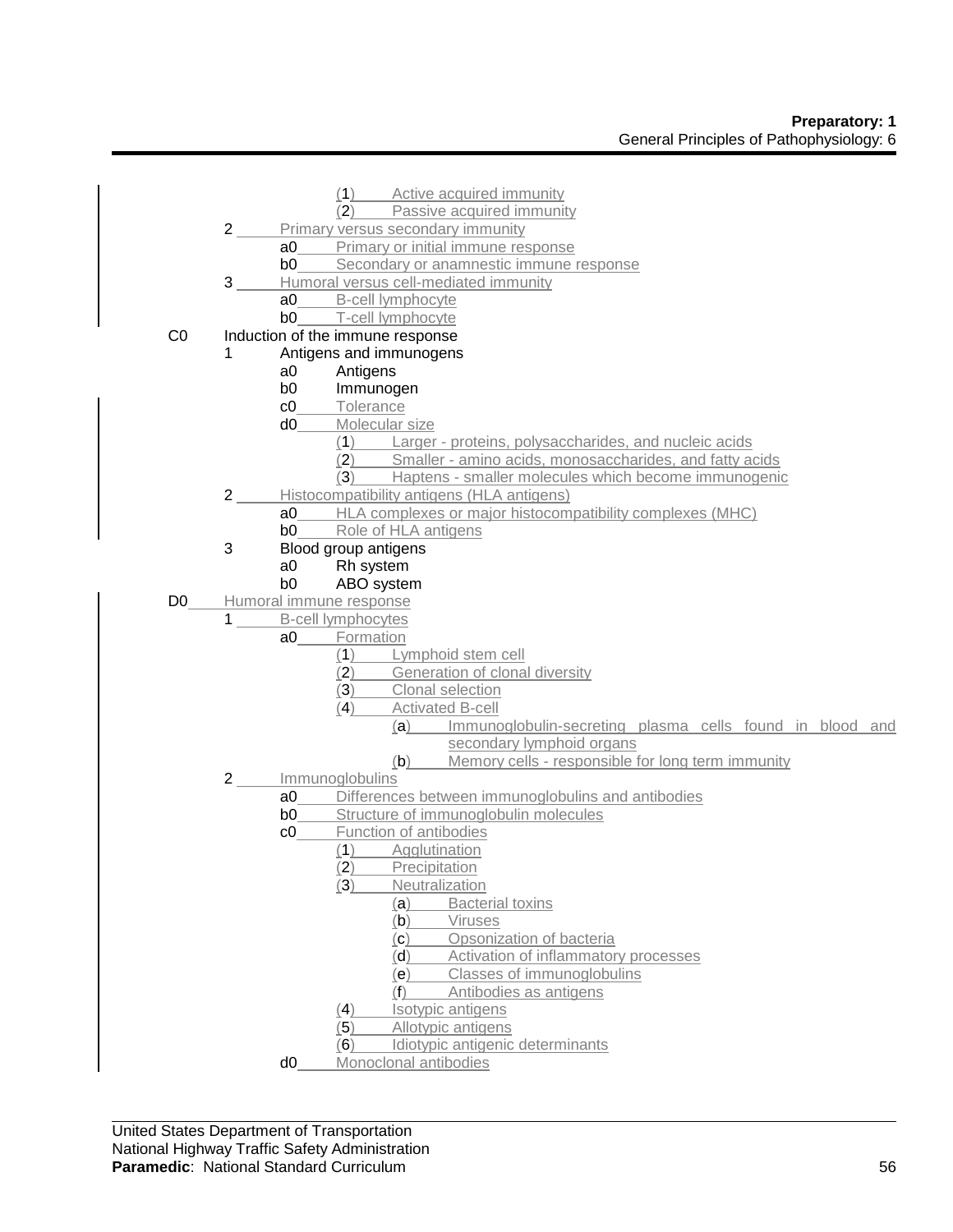|      |                   | 3 _____ Secretory immune system |                                                                                                                 |  |
|------|-------------------|---------------------------------|-----------------------------------------------------------------------------------------------------------------|--|
|      |                   |                                 | a0_____Mucosal-associated lymphoid tissue                                                                       |  |
|      |                   |                                 | (1) Lacrimal glands                                                                                             |  |
|      |                   |                                 | (2) Salivary glands                                                                                             |  |
|      |                   |                                 | (3) Bronchial-associated lymphoid tissue                                                                        |  |
|      |                   |                                 | (4) Mammary-associated lymphoid tissue                                                                          |  |
|      |                   |                                 | (5) Gut-associated lymphoid tissue                                                                              |  |
|      |                   |                                 | (6) Genital-associated lymphoid tissue                                                                          |  |
|      |                   |                                 | <b>b0</b> Circulates independently of other lymphocytes                                                         |  |
|      |                   |                                 |                                                                                                                 |  |
|      |                   |                                 |                                                                                                                 |  |
|      |                   |                                 | (1) Mucosal-associated lymphoid tissue<br>(2) Regional lymph nodes<br>(3) Thoracic duct                         |  |
|      |                   |                                 | $\overline{A}$ Blood                                                                                            |  |
|      |                   |                                 | c0______One of body's first lines of defense                                                                    |  |
|      |                   |                                 | d0 Occurs locally rather than systemically                                                                      |  |
|      |                   |                                 | E0 Cell-mediated immune response                                                                                |  |
|      | $1 \qquad \qquad$ | T-cells                         |                                                                                                                 |  |
|      |                   | a0                              | <b>Example 5 Five types of mature T-cells</b>                                                                   |  |
|      |                   |                                 | $(1)$ Memory cells                                                                                              |  |
|      |                   |                                 |                                                                                                                 |  |
|      |                   |                                 | (2) Td cells or lymphokine-producing cells<br>(3) Tc cells or cytotoxic cells<br>(4) Th cells or helper T-cells |  |
|      |                   |                                 |                                                                                                                 |  |
|      |                   |                                 | $\overline{(\overline{5})}$ Ts cells or suppressor T-cells                                                      |  |
|      |                   |                                 | <b>b0</b> Proliferation and differentiation                                                                     |  |
|      | $2 \_$            |                                 | Major effects of cell-mediated immune response                                                                  |  |
|      |                   |                                 | a0_____Cytotoxicity                                                                                             |  |
|      |                   |                                 | <b>b0</b> Delayed hypersensitivity                                                                              |  |
|      |                   |                                 | c0_____Memory                                                                                                   |  |
|      |                   |                                 | d0_____Control                                                                                                  |  |
|      |                   |                                 | F0 Cellular interactions in the immune response                                                                 |  |
|      |                   | 1 Cytokines                     |                                                                                                                 |  |
|      |                   |                                 | a0_____Lymphokines                                                                                              |  |
|      |                   |                                 | b0______Monokines                                                                                               |  |
|      | $2 \_$            |                                 | Antigen processing, presentation, and recognition                                                               |  |
|      |                   |                                 | a0 Antigen degradation                                                                                          |  |
|      |                   |                                 | <b>b0</b> Classes of histocompatible antigens (HLA)                                                             |  |
|      |                   |                                 | c0______T-cell receptors                                                                                        |  |
|      |                   |                                 | d0______ Interleukin - 1 (IL-1)                                                                                 |  |
|      | $3 \_$            |                                 | T-cell and B-cell differentiation                                                                               |  |
|      |                   |                                 | a0_____T-cell differentiation                                                                                   |  |
|      |                   | b0 l                            | <b>B-cell differentiation</b>                                                                                   |  |
|      |                   | c0                              | Control of B and T-cell development                                                                             |  |
| G0 l |                   |                                 | Fetal and neonatal immune function                                                                              |  |
|      | 1                 |                                 | Fetal immunological capabilities                                                                                |  |
|      |                   | a0                              | Immunologic responses                                                                                           |  |
|      |                   | b0                              | Antibody capabilities                                                                                           |  |
|      | $2\overline{)}$   |                                 | Antibody levels                                                                                                 |  |
|      |                   | a <sub>0</sub>                  | Umbilical cord blood                                                                                            |  |
|      |                   | b0                              | Neonatal circulation                                                                                            |  |
|      | 3                 | Trophoblasts                    |                                                                                                                 |  |
|      |                   |                                 |                                                                                                                 |  |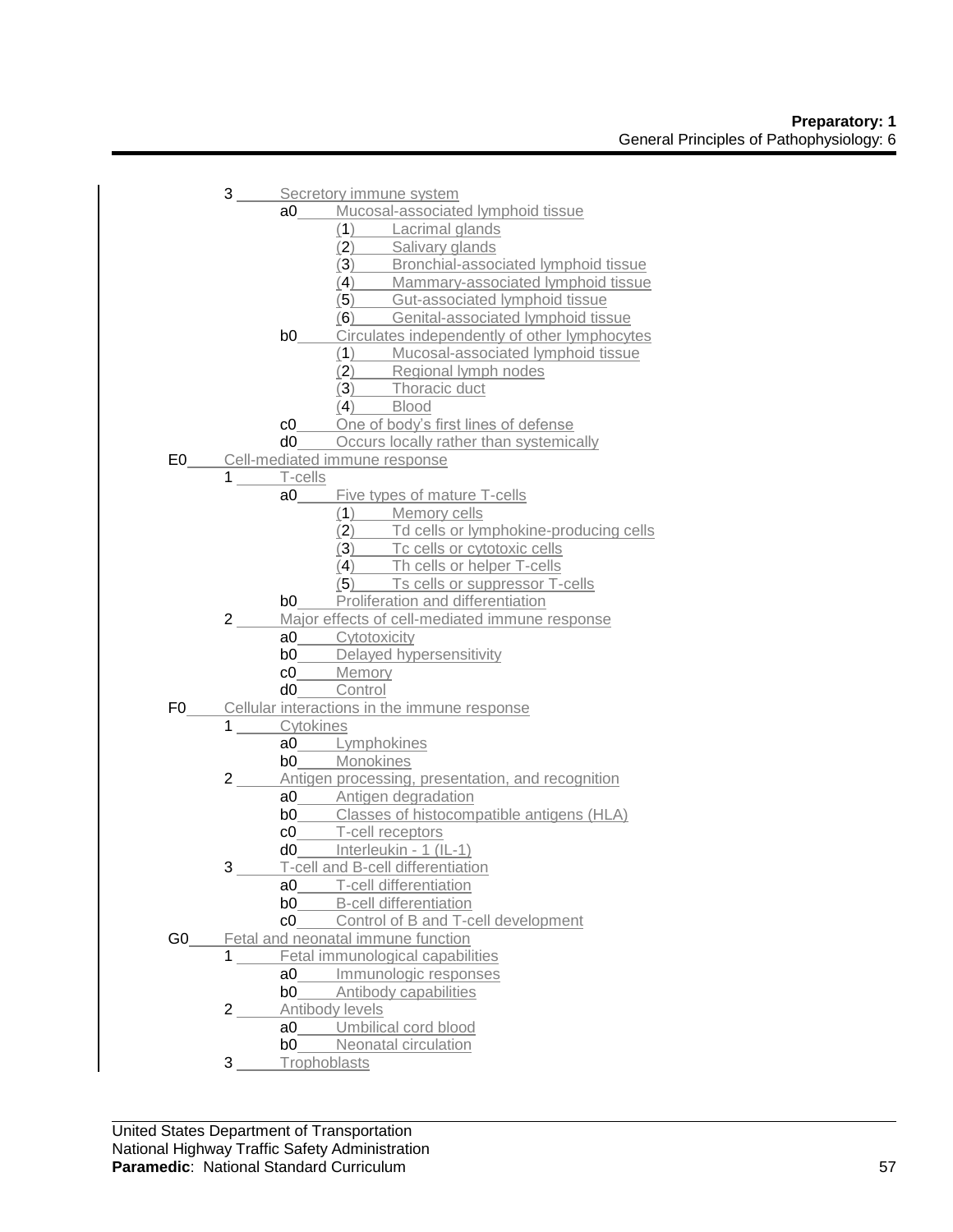- H0 Aging and the immune response in elderly
	- 1 T-cell function
	- 2 Antibody production

# VIII Inflammation

- A0 The acute inflammatory response
	- 1 Triggers
		- a0 Lethal cellular injury<br>b0 Non-lethal cellular in
		- Non-lethal cellular injury
		- c0 Other microorganisms
	- 2 Response
		- a0 Vascular responses to inflammation
		- b0 Cellular responses to inflammation
- B0 Mast cells
	- 1 Degranulation of vasoactive amines and chemotactic factors
		- a0 Stimulation of degranulation
			- (1) Physical injury
			-
			- (2) Chemical agents<br>(3) Immunological (Ig Immunological (IgE-mediated hypersensitivity)
		- b0 Vasoactive amines
			- (1) Histamine
			- (2) Serotonin
		- c0 Chemotactic factors
			-
			- (1) Neutrophil **Eosinophil**
	- 2 Synthesis of leukotrienes and prostaglandins
		- a0 Leukotrienes or slow-reacting substances of anaphylaxis (SRS-A)
			- (1) Composition
			- (2) Function
			- **b0** Prostaglandins
				- (1) Composition
				- (2) Function
- C0 Plasma protein systems
	- 1 Complement system
		- a0 Structure and function
		- **b0** Activation
			- (1) Classic pathway
				- (2) Alternative pathway
		- 2 Clotting system
			- a0 Structure and function
				- **b0** Activation
					- (1) Extrinsic pathway
						- (2) Intrinsic pathway
		- 3 Kinin system
			- a0 Structure and function
			- **b0** Activation
				- (1) Plasma kinin cascade
		- Control and interaction of the plasma protein system
			- a0 Reason for control
			- b0 Types of control
				- (1) Antagonists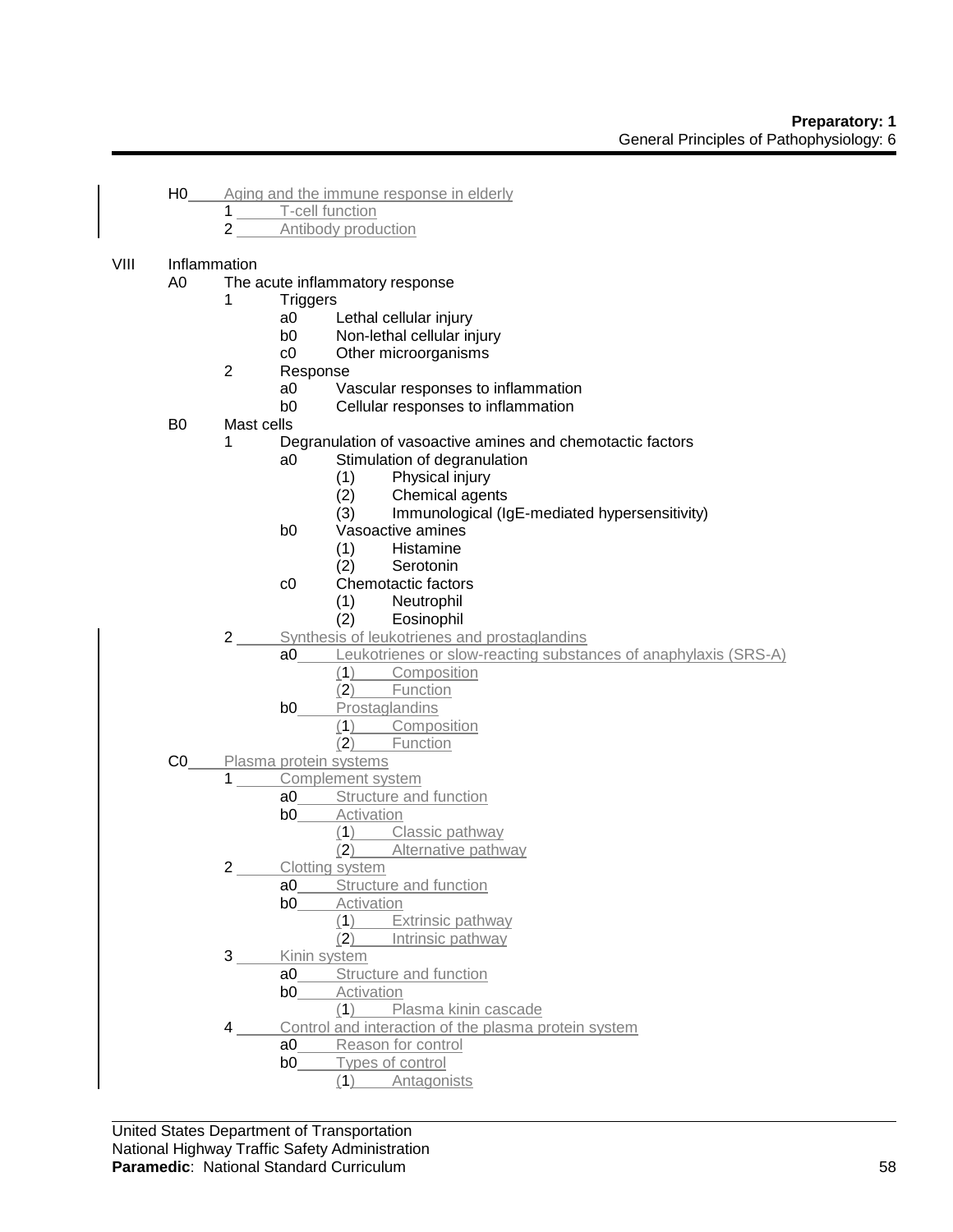|    |                                        | (2) Histamine control                                                              |
|----|----------------------------------------|------------------------------------------------------------------------------------|
|    |                                        | (3) Interaction of control processes<br>D0_____Cellular components of inflammation |
|    |                                        | Functions of phagocytes                                                            |
|    |                                        | a0 Margination                                                                     |
|    |                                        | b0_____Diapedesis                                                                  |
|    |                                        | c0_____ Exudation into inflamed tissue                                             |
|    |                                        | d0_____Process of phagocytosis                                                     |
|    | $2 \overline{\phantom{a} \phantom{a}}$ | Polymorphonuclear neutrophils                                                      |
|    |                                        |                                                                                    |
|    |                                        | <b>a0</b> Predominance in early inflammatory response<br><b>b0</b> Role            |
|    | 3 <sup>7</sup>                         | Monocytes and macrophages                                                          |
|    |                                        | a0_____ Monocyte - young macrophage                                                |
|    |                                        | (1) Structure                                                                      |
|    |                                        | $(2$ Role                                                                          |
|    |                                        | Macrophages                                                                        |
|    |                                        | $b_{\cdot}$                                                                        |
|    |                                        | (1 Structure                                                                       |
|    |                                        | $(2$ Role                                                                          |
|    | $4 \_$                                 | Eosinophils                                                                        |
|    |                                        | a. Structure<br>b. Role                                                            |
|    |                                        |                                                                                    |
|    |                                        | E <sub>.</sub> Cellular products                                                   |
|    |                                        | 1. Interleukins (ILs)                                                              |
|    |                                        | a. Interleukin - 1                                                                 |
|    |                                        | b. Interleukin - 2                                                                 |
|    |                                        | 2. Lymphokines                                                                     |
|    |                                        | a. Production                                                                      |
|    |                                        | b. Types and effects                                                               |
|    |                                        | (1 _____ Migration-inhibitory factor<br>(2 ____ Macrophage-activating factor       |
|    |                                        |                                                                                    |
|    | $3_{\dots}$                            | Interferon<br>a. Structure                                                         |
|    |                                        |                                                                                    |
|    |                                        | b. Actions and effects                                                             |
| F. | 1 <sub>1</sub>                         | Systemic responses of acute inflammation<br>Fever                                  |
|    |                                        | a. Activation                                                                      |
|    |                                        |                                                                                    |
|    | 2.                                     | b. Effects                                                                         |
|    |                                        | Leukocytosis<br>Activation                                                         |
|    |                                        | a.                                                                                 |
|    |                                        | b.<br><b>Effects</b>                                                               |
|    | 3.                                     | Increase in circulating plasma proteins or acute-phase reactants                   |
|    |                                        | Activation<br>a.                                                                   |
|    |                                        | b.<br><b>Effects</b>                                                               |
| G. |                                        | Chronic inflammation responses                                                     |
|    | 1.                                     | Causes                                                                             |
|    |                                        | Unsuccessful acute inflammatory response due to foreign body<br>a.                 |
|    |                                        | Persistence of infection or antigen<br>b.                                          |
|    | 2.                                     | Characteristics                                                                    |
|    |                                        | Persistence of acute inflammation response<br>a.                                   |
|    |                                        | Neutrophil degranulation and death<br>b.                                           |
|    |                                        | Lymphocyte activation<br>c.                                                        |
|    |                                        |                                                                                    |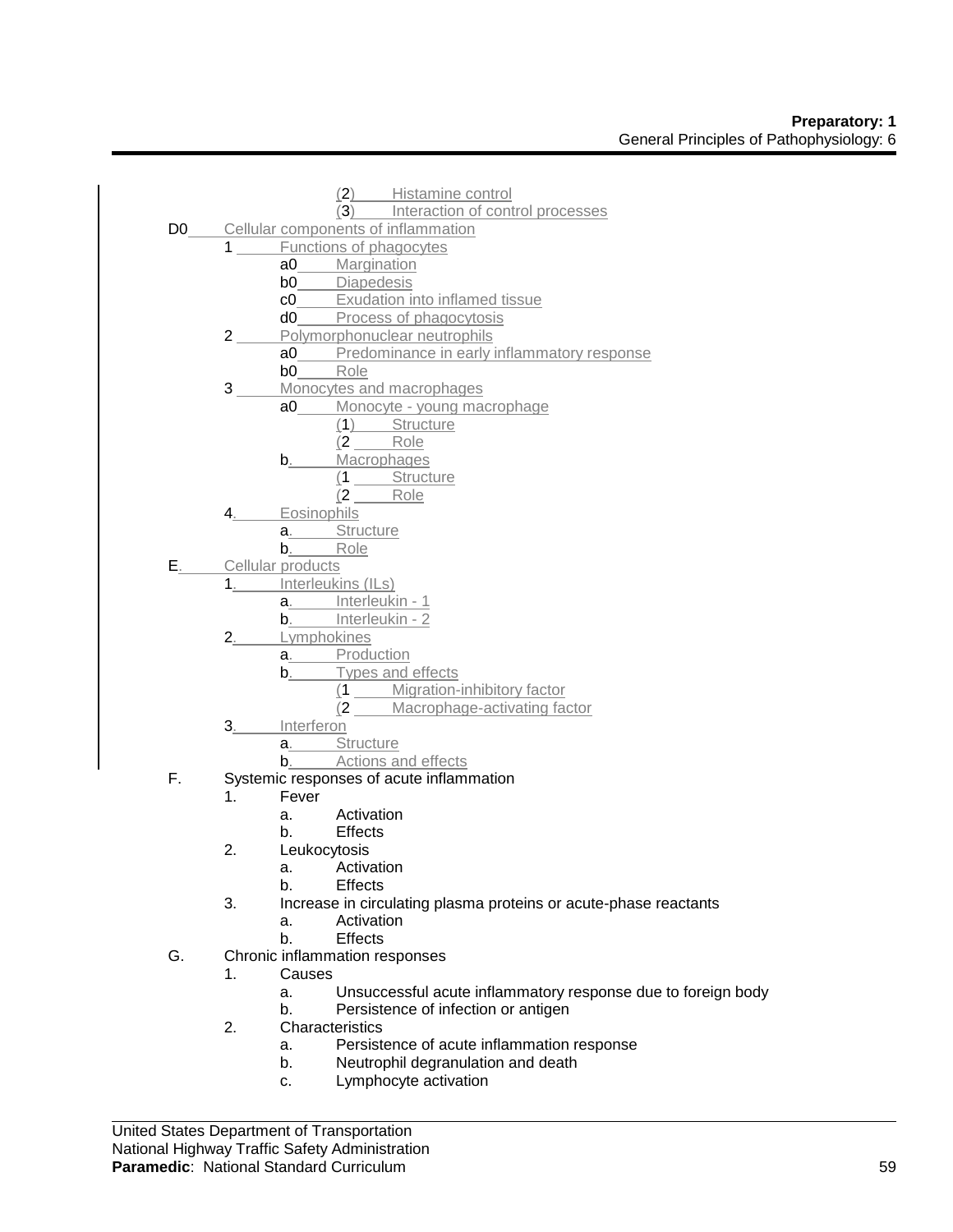- d. Fibroblast activation
- e. Infiltration (pus)
- f. Tissue repair (scar)
- H. Local inflammation responses
	- 1. Vascular changes
		- a. Vasodilation
		- b. Increased capillary permeability
	- 2. Exudation
		- a. Functions
		- b. Compositions
- Phases of resolution and repair
	- 1. Definitions
		- a. Regeneration
		- b. Repair
		- c. Debridement
		- d. Primary intention
		- e. **Secondary intention**
		- 2. Reconstruction phase
			- a. Initial wound response
			- b. Granulation
			- c. Epithelialization
		- 3. Maturation Phase
			- a. Completion of contraction, differentiation, and remodeling of scar tissue
			- **b**. Disappearance of capillaries from scar tissue
		- 4. Dysfunctional wound healing
			- a. Dysfunction during the inflammatory response
			- **b.** Dysfunction during the reconstruction phase
				- (1 Impaired collagen synthesis
				- (2 Impaired epithelialization
				- (3 Wound disruption
				- (4 Impaired contraction
- J. Aging and self-defense mechanisms<br>1. Newborn
	- 1. Newborn<br>2. Elderly
		- **Elderly**
- IX. Variances in immunity and inflammation
	- A. Hypersensitivity: allergy, autoimmunity, and isoimmunity
		- 1. Definitions
			- a. Hypersensitivity
			- b. Allergy
			- c. Autoimmunity
			- d. Isoimmunity
		- 2. Mechanisms of hypersensitivity
			- a. Immediate versus delayed reactions
			- b. IgE reactions
				- (1 Role of IgE
				- (2 Mechanism of IgE
				- (3 Clinical indications
				- (4 Genetic predisposition
				- (5 IgE-mediated hypersensitivity tests
				- (6 Desensitization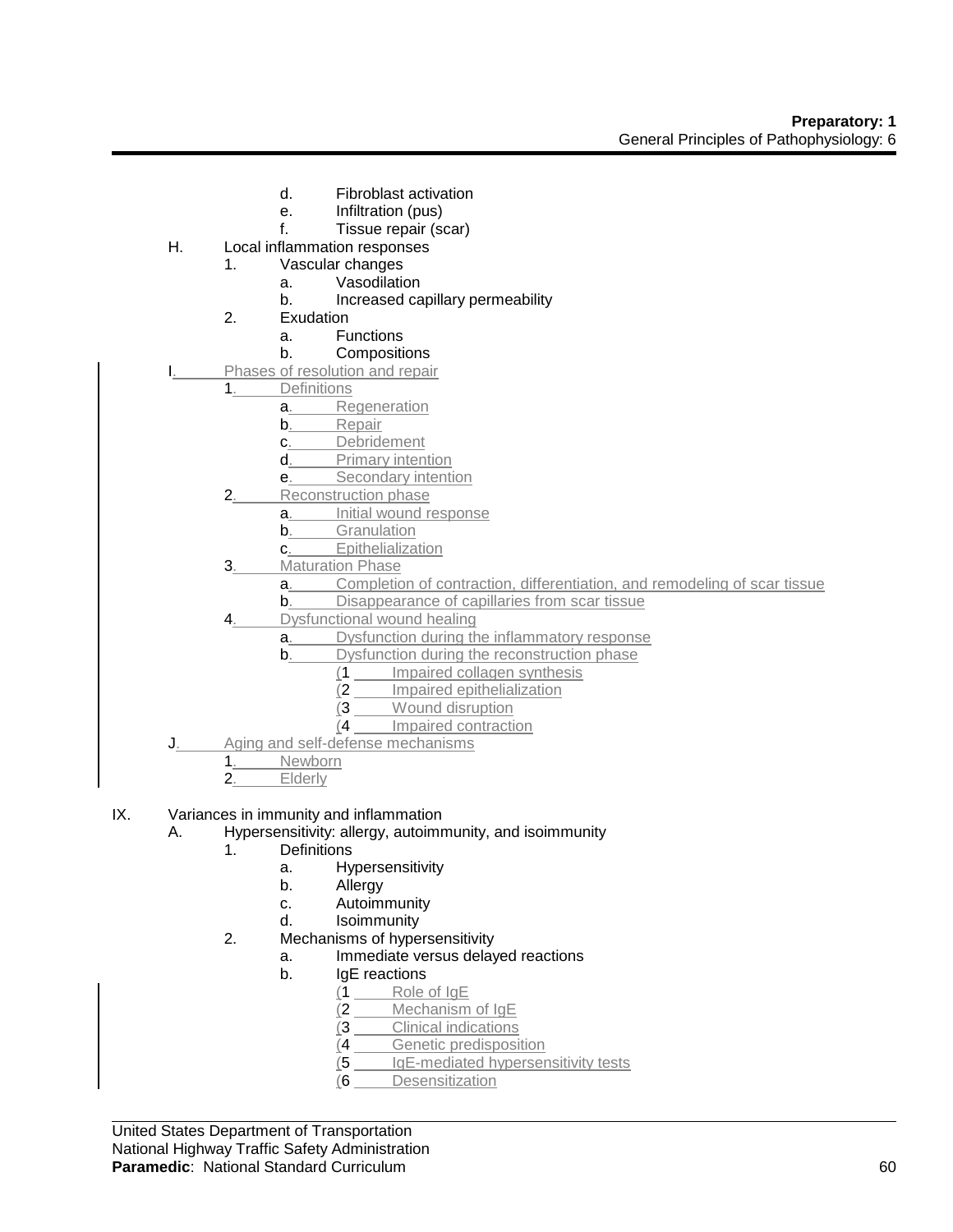- c. Tissue-specific reactions
	- (1 Tissue-specific antigens
	- (2 Mechanisms
- d. Immune-complex mediated injury
	- (1 Mechanisms
	- (2 Immune-complex disease
- e. Cell-mediated tissue destruction
	- $\frac{(1 \text{Mechanisms})}{(2 \text{ Clinical instar})}$
	- Clinical instances
- 3. Targets of hypersensitivity
	- a. Allergy
		- (1 Allergens
		- (2 Neoantigen
		- **b.** Autoimmunity
			- (1 Breakdown of tolerance
			- (2 Original insult
			- (3 Genetic factors
		- c. Isoimmunity
			- (1 Transient neonatal diseases
			- (2 Transplant rejections and transfusion reactions
- 4. Autoimmune and isoimmune diseases
	- a. Grave's disease
	- **b.** Rheumatoid arthritis
	- c. Myasthenia gravis
	- d. Immune thrombocytopenic purpura
	- e. Isoimmune neutropenia
	- f. Systemic lupus erythematosus (SLE)
	- g. Rh and ABO isoimmunization
- B. Immunity and inflammation deficiencies
	- 1. Congenital immune deficiencies
	- 2. Acquired deficiencies
		- a. Nutritional deficiencies
		- b. Iatrogenic deficiencies
		- c. Deficiencies caused by trauma
		- d. Deficiencies caused by stress
		- e. AIDS
	- 3. Replacement therapies for immune deficiencies
		- a. Gamma globulin therapy
		- **b**. Transplantation and transfusion
		- c. Gene therapy
- X. Stress and disease
	- A. Concepts of stress
		- 1. Triad of manifestations
		- 2. General adaptation syndrome (Selye)
			- a. Alarm stage
			- b. Resistance or adaptation stage
			- c. Exhaustion stage
			- d. Definition of physiological stress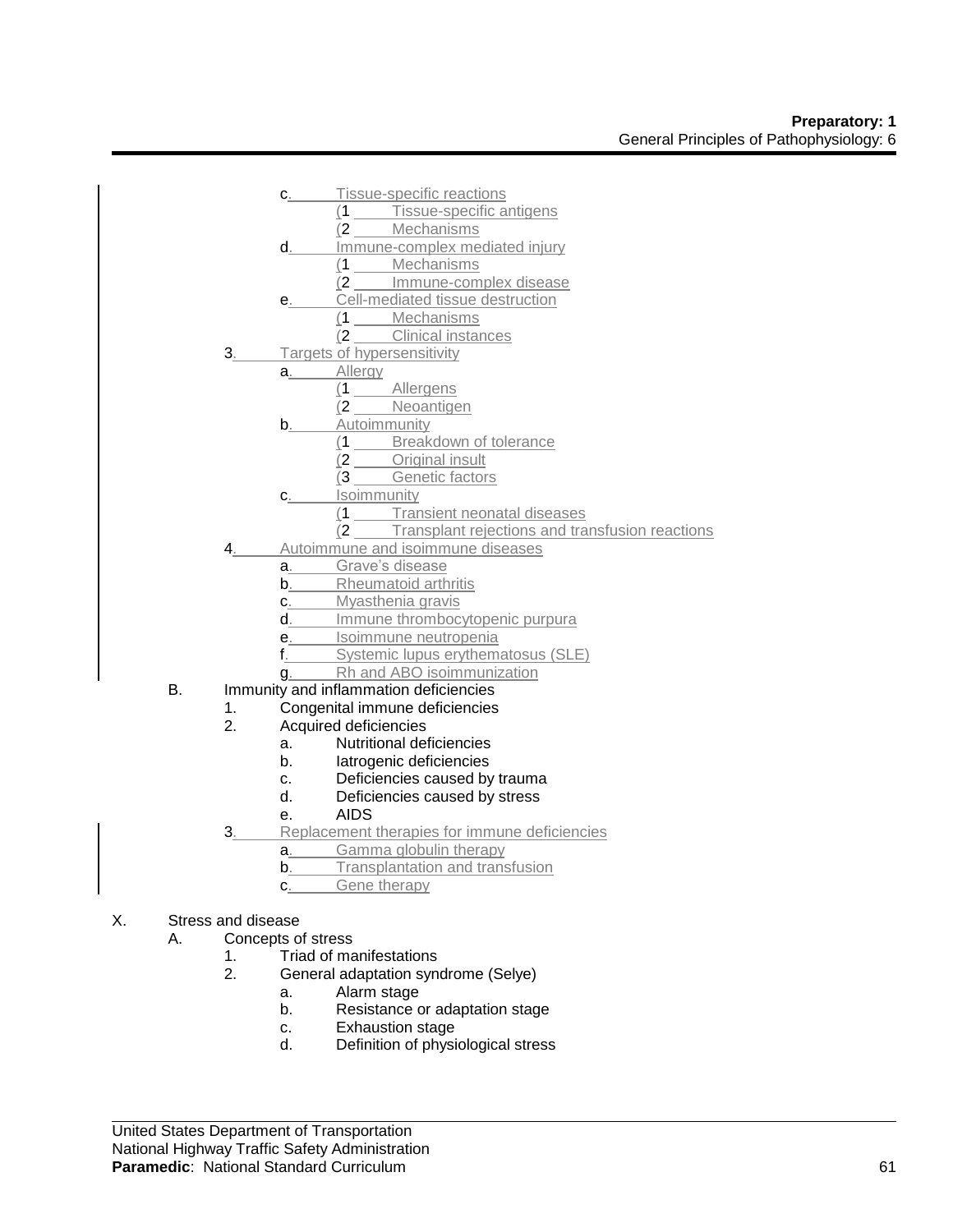- 3. Psychologic mediators and specificity
	- a. Psychologic factors effects on physiological responses to stress
	- b. Pituitary gland and adrenal cortex sensitivity to emotional, psychologic and social influences
- 4. Homeostasis as a dynamic steady state
	- a. Definitions
		- (1 Dynamic steady state
		- **Turnover**
	- b. Reaction of body to stressors
- B. Stress responses
	- 1. Psychoneuroimmunologic response
		- a. Interaction of consciousness, brain and central nervous system, and the body's defense mechanisms
		- b. Stress response
	- 2. Neuroendocrine regulation
		- a. Catecholamines
			- (1 Components
				- (a Epinephrine
				- (b Norepinephrine
			- (2 Physiologic actions of alpha and beta receptors
				- (a Alpha<sub>1</sub>)<br>(b Alpha<sub>2</sub>)
				- (b  $Alpha<sub>2</sub>$  (c Beta<sub>1</sub>
				- (c Beta<sub>1</sub>)<br>(d Beta<sub>2</sub>)
				- Beta<sub>2</sub>
			- (3 Physiologic effects of catecholamines
				- (a Brain
				- (b Cardiovascular
				- (c Pulmonary
				- (d Muscle
				- (e Liver
				- (f Adipose Tissue
				- (g Skin
				- (h Skeleton
				- (i G.I. and G.U. systems
				- (j Lymphoid tissue
		- b. Cortisol
			-
			- (1 Source Primary effects of cortisol
				- (a Stimulation of glucogenesis
				- (b Formation of glycogen
				- (c Cortisol effects on cell-mediated immunity
			- (3 Other physiologic effects of cortisol
				- (a Protein metabolism
					- (b Digestive function
					- (c Urinary function
					- (d Connective tissue function
					- (e Muscle function
					- (f Bone function
					- (g Vascular system and myocardial function
					- (h Central nervous system function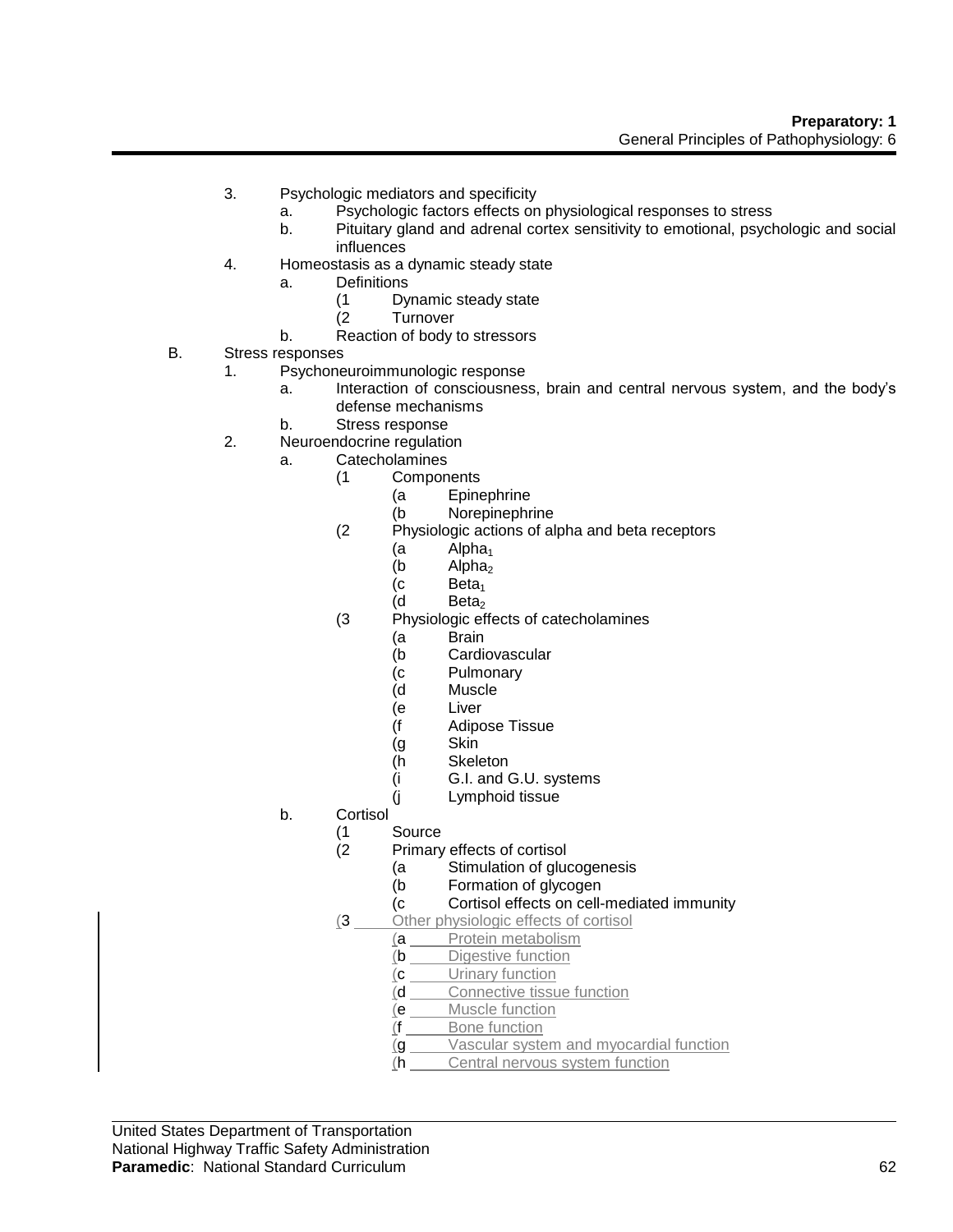- c. Other hormones
	- (1 Endorphins
		- (2 Growth hormone
	- (3 Prolactin
	- (4 Testosterone
- d. Role of the immune system
	- (1 Interaction of immune, nervous, and endocrine systems during a stress response
		- (2 Influence of stress response on immune system<br>(3 Relationship between stress and immune-related
		- Relationship between stress and immune-related conditions and diseases
			- (a Cardiovascular
			- (b Muscles
			- (c Connective tissue
			- (d Pulmonary system
			- (e Immune system
			- (f G.I. system
			- (g G.U. system
			- (h Skin
			- (i Endocrine system
			- (j Central nervous system
- C. Stress, coping, and illness interrelationships
	- 1. Stress as interdependent processes
		- a. Definition of physiologic stress and psychologic distress
		- b. Effects of psychologic distress
		- c. Relationship between distress and immune dysfunction
	- 2. Potential stress effects on
		- a. Healthy individuals
			- (1 Ineffective coping
			- (2 Effective coping
		- b. Symptomatic individuals
			- (1 Ineffective coping<br>(2 Effective coping
			- Effective coping
		- c. Medical interventions
			- (1 Ineffective coping<br>(2 Effective coping
			- Effective coping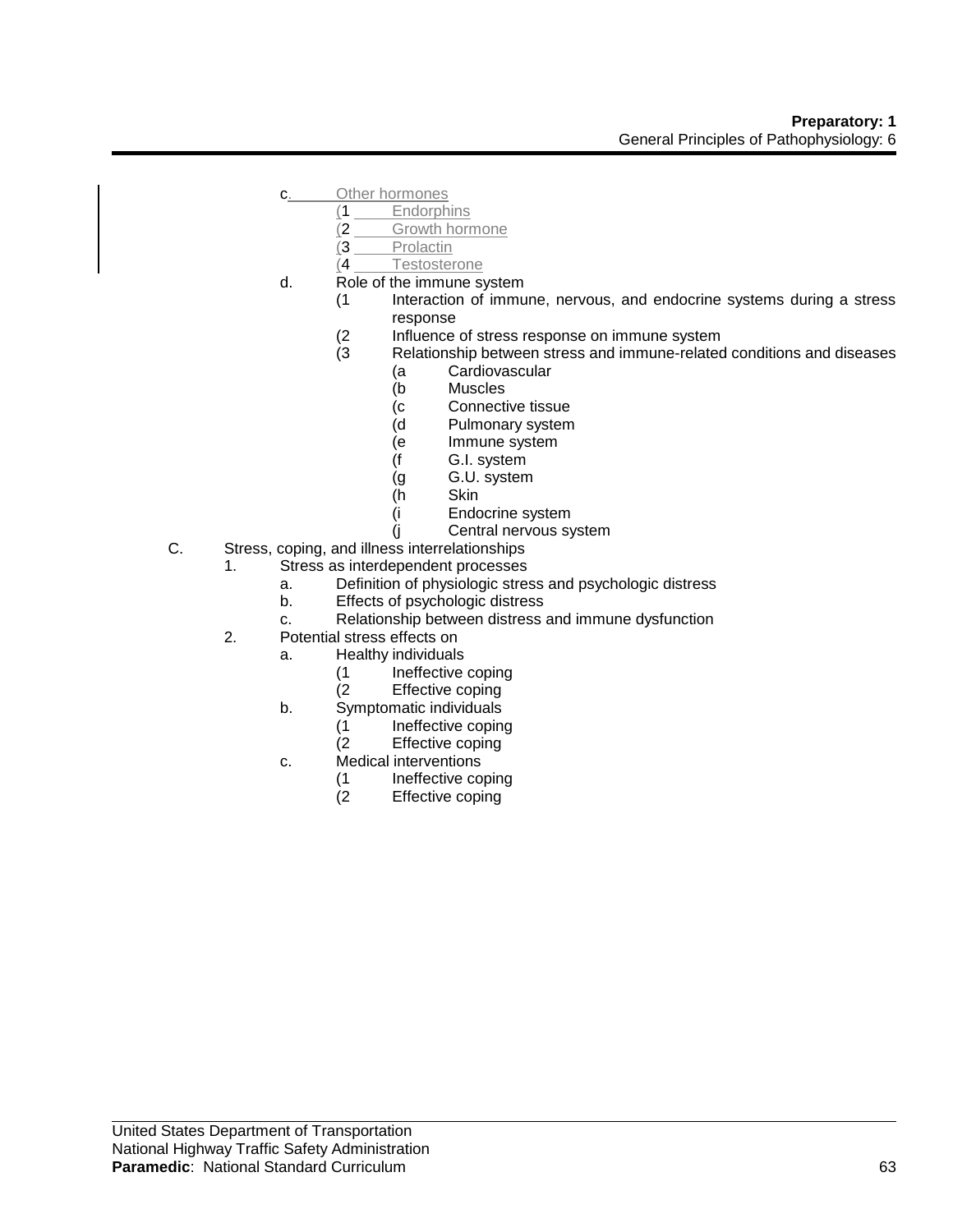### REFERENCE

McCance, K.L., Heuther, S.E., (1994). *Pathophysiology: The Biological Basis for Disease in Adults and Children* (2nd ed.) St. Louis: Mosby-Yearbook.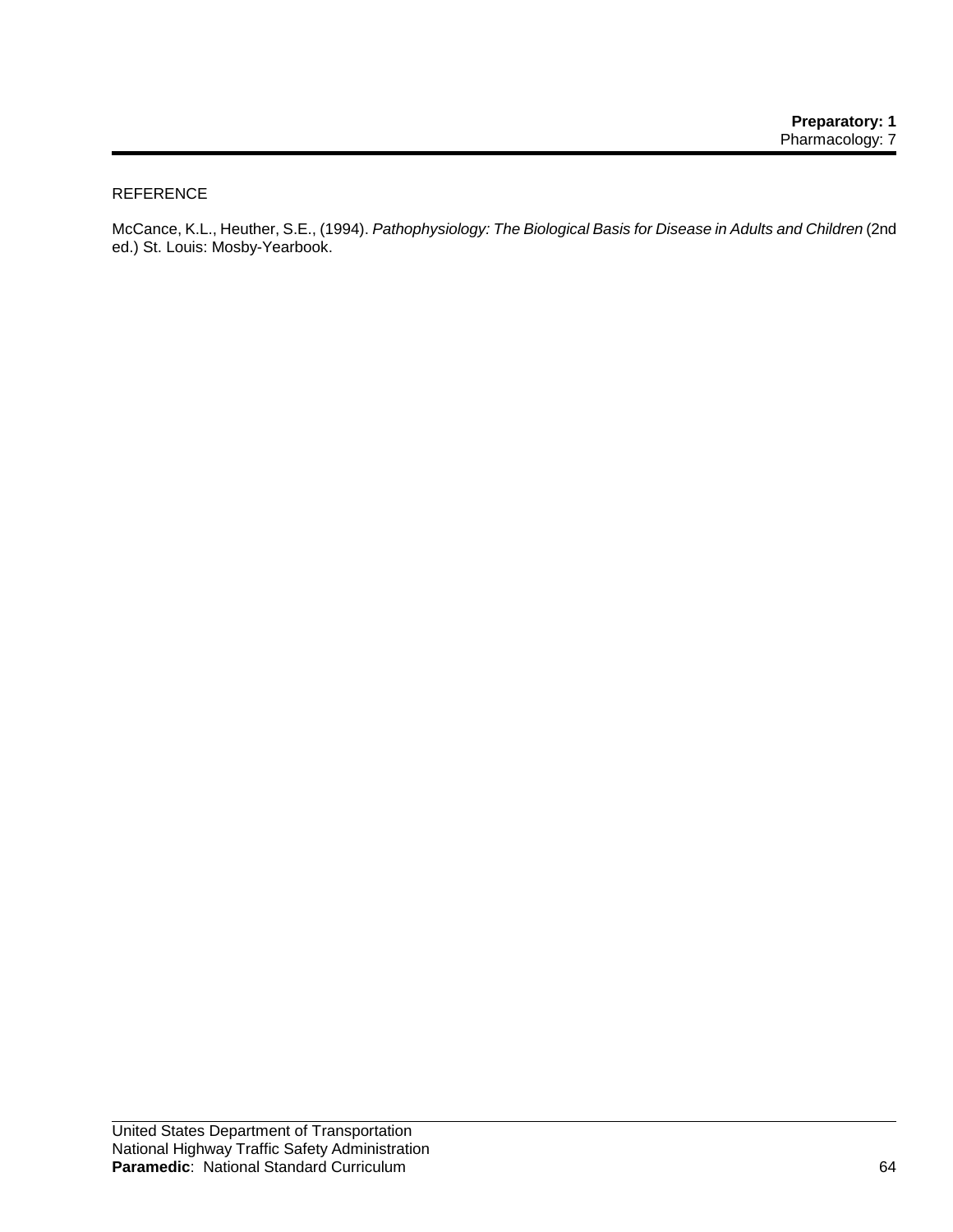# **UNIT TERMINAL OBJECTIVE**

1-7 At the completion of this unit, the paramedic student will be able to integrate pathophysiological principles of pharmacology and the assessment findings to formulate a field impression and implement a pharmacologic management plan.

#### **COGNITIVE OBJECTIVES**

At the completion of this unit, the paramedic student will be able to:

- 1-7.1 Describe historical trends in pharmacology. (C-1)
- 1-7.2 Differentiate among the chemical, generic (nonproprietary), and trade (proprietary) names of a drug. (C-3)
- 1-7.3 List the four main sources of drug products. (C-1)
- 1-7.4 Describe how drugs are classified. (C-1)
- 1-7.5 List the authoritative sources for drug information. (C-1)
- 1-7.6 List legislative acts controlling drug use and abuse in the United States. (C-1)
- 1-7.7 Differentiate among Schedule I, II, III, IV, and V substances. (C-3)
- 1-7.8 List examples of substances in each schedule. (C-1)
- 1-7.9 Discuss standardization of drugs. (C-1)
- 1-7.10 Discuss investigational drugs, including the Food and Drug Administration (FDA) approval process and the FDA classifications for newly approved drugs. (C-1)
- 1-7.11 Discuss special consideration in drug treatment with regard to pregnant, pediatric and geriatric patients. (C-1)
- 1-7.12 Discuss the paramedic's responsibilities and scope of management pertinent to the administration of medications. (C-1)
- 1-7.13 Review the specific anatomy and physiology pertinent to pharmacology with additional attention to autonomic pharmacology. (C-1)
- 1-7.14 List and describe general properties of drugs. (C-1)
- 1-7.15 List and describe liquid and solid drug forms. (C-1)
- 1-7.16 List and differentiate routes of drug administration. (C-3)
- 1-7.17 Differentiate between enteral and parenteral routes of drug administration. (C-3)
- 1-7.18 Describe mechanisms of drug action. (C-1)
- 1-7.19 List and differentiate the phases of drug activity, including the pharmaceutical, pharmacokinetic, and pharmacodynamic phases. (C-3)
- 1-7.20 Describe the process called pharmacokinetics, pharmocodynamics, including theories of drug action, drug-response relationship, factors altering drug responses, predictable drug responses, iatrogenic drug responses, and unpredictable adverse drug responses. (C-1)
- 1-7.21 Differentiate among drug interactions. (C-3)
- 1-7.22 Discuss considerations for storing and securing medications. (C-1)
- 1-7.23 List the component of a drug profile by classification. (C-1 )
- 1-7.24 List and describe drugs that the paramedic may administer according to local protocol. (C-1)
- 1-7.25 Integrate pathophysiological principles of pharmacology with patient assessment. (C-3)
- 1-7.26 Synthesize patient history information and assessment findings to form a field impression. (C-3)
- 1-7.27 Synthesize a field impression to implement a pharmacologic management plan. (C-3)
- 1-7.28 Assess the pathophysiology of a patient's condition by identifying classifications of drugs. (C-3)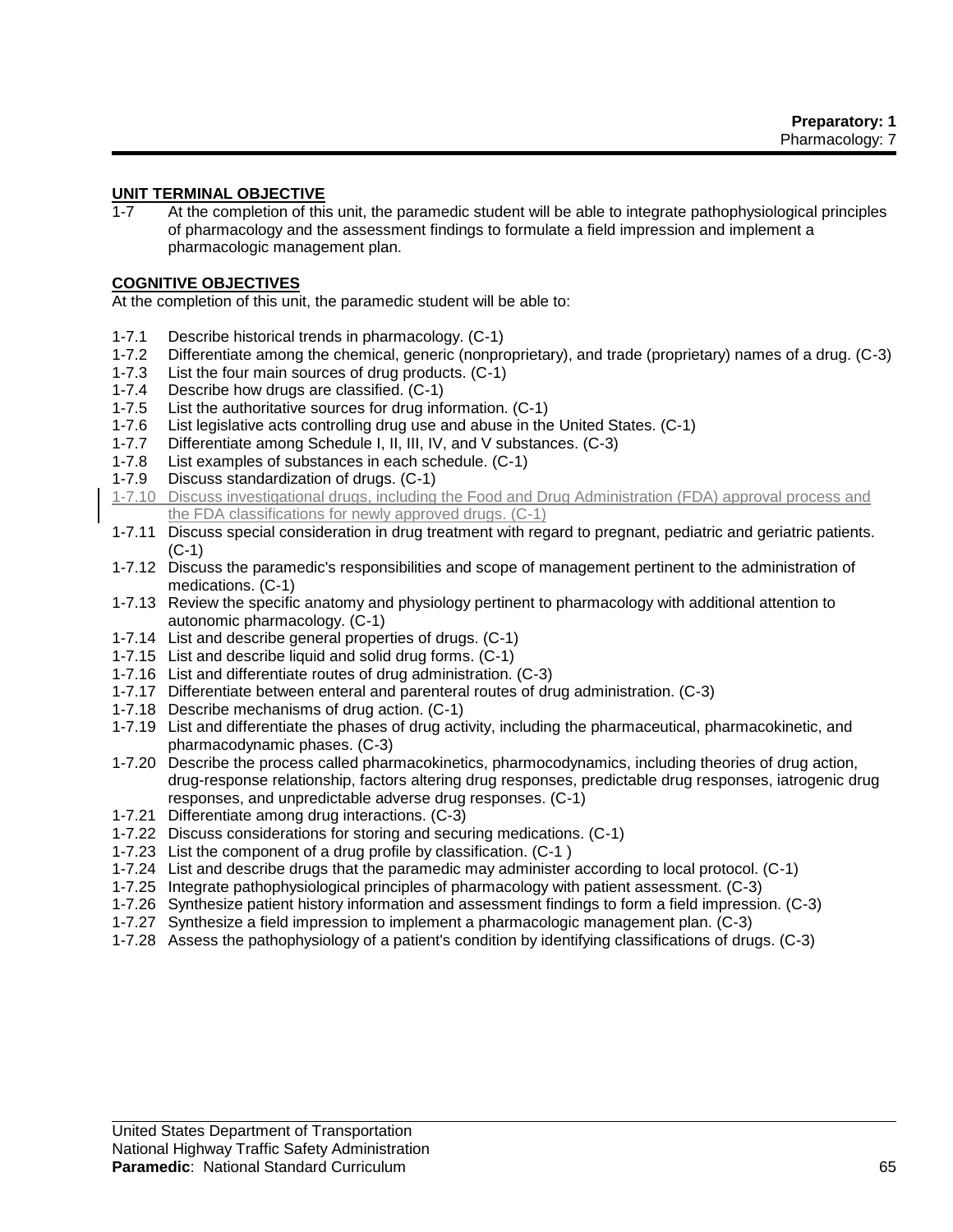# **AFFECTIVE OBJECTIVES**

At the completion of this unit, the paramedic student will be able to:

- 1-7.29 Serve as a model for obtaining a history by identifying classifications of drugs. (A-3)
- 1-7.30 Defend the administration of drugs by a paramedic to affect positive therapeutic affect. (A-3)
- 1-7.31 Advocate drug education through identification of drug classifications. (A-3)

# **PSYCHOMOTOR OBJECTIVES**

None identified for this unit.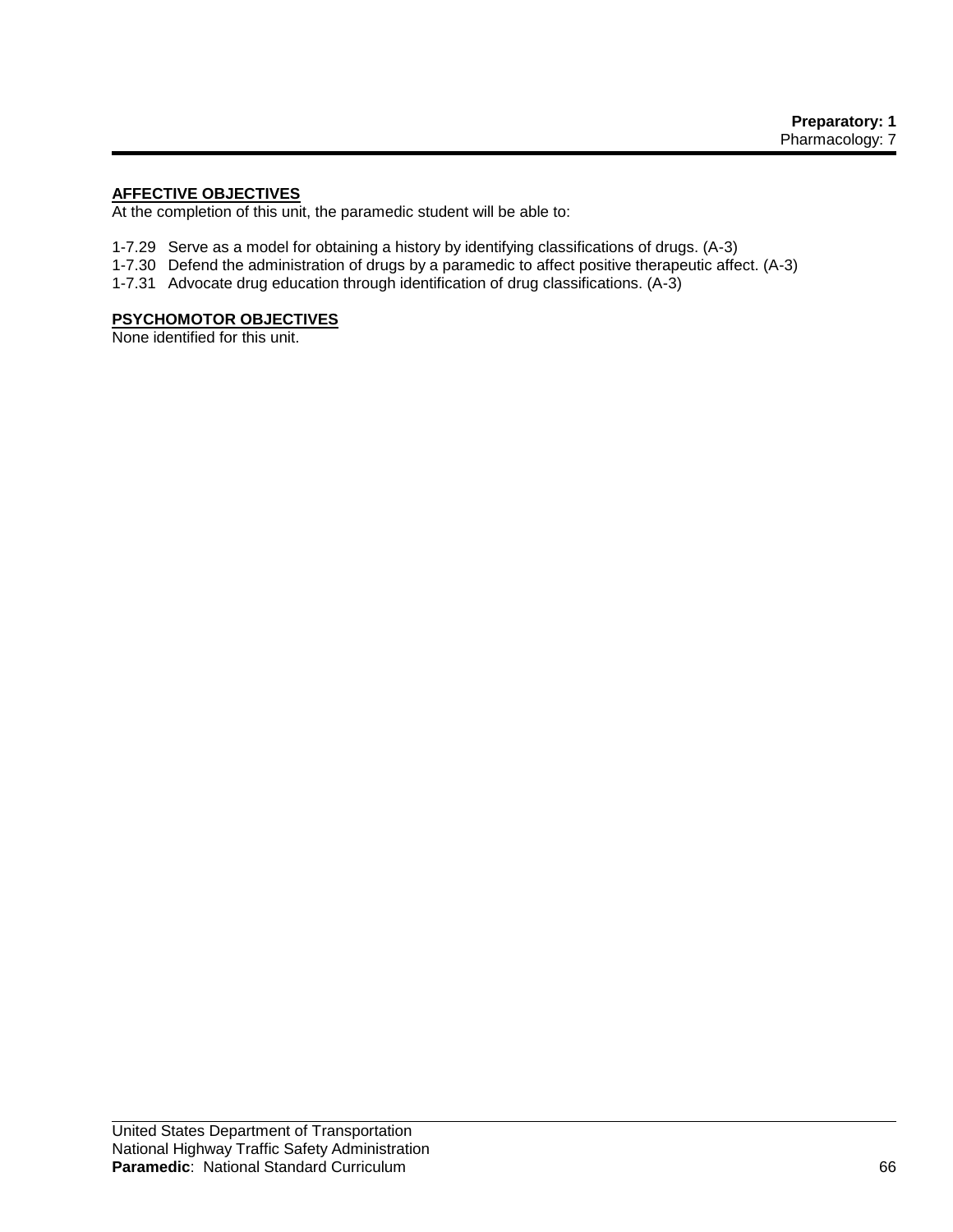### **DECLARATIVE**

- I. Historical trends in pharmacology
	- A. Ancient health care<br>B. The pre- and post-re
	- The pre- and post-renaissance period
	- C. Modern health care
	- D. The present period of change
	- E. New trends in health care and pharmaceutics
		- 1. Expansion of consumer health education results from the consumer's motivation to take responsibility for their health and disease prevention
		- 2. Research is directed to discover new treatments, cures, or methods to prevent disease processes that limit growth, everyday living, or average life span
		- 3. Orphan drugs developed to treat rare and chronic diseases
- II. Names of drugs
	- A. Drugs chemical agents used in the diagnosis, treatment, or prevention of disease
	- B. Pharmacology the study of drugs and their actions on the body
	- C. Chemical name a precise description of the drug's chemical composition and molecular structure
	- D. Generic name or non-proprietary name
		- 1. Official name approved by the FDA
		- 2. Usually suggested by the first manufacturer
	- E. Trade or proprietary name the brand name registered to a specific manufacturer or owner<br>F. Chicial name the name assigned by USP
	- Official name the name assigned by USP
- III. Sources of drugs
	- A. Plants
		- 1. Alkaloids
		- 2. Glycosides
		- 3. Gums
		- 4. Oils
	- B. Animals and humans
	- C. Minerals or mineral products
	- D. Chemical substances made in the laboratory
- IV. Drug Classification
	- A. Drugs are classified
		- 1. By body system
		- 2. Class of agent
		- 3. Mechanism of action
- V. Sources of drug information
	- A. AMA Drug Evaluation
	- B. Physician's Desk Reference (PDR)<br>C. Hospital Formulary (HF)
	- C. Hospital Formulary (HF)<br>D. Drug inserts
	- Drug inserts
	- E. Other texts, sources
- VI. United States drug legislation
	- A. Purpose for drug legislation
		- 1. To protect the public from adulterated or mislabeled drugs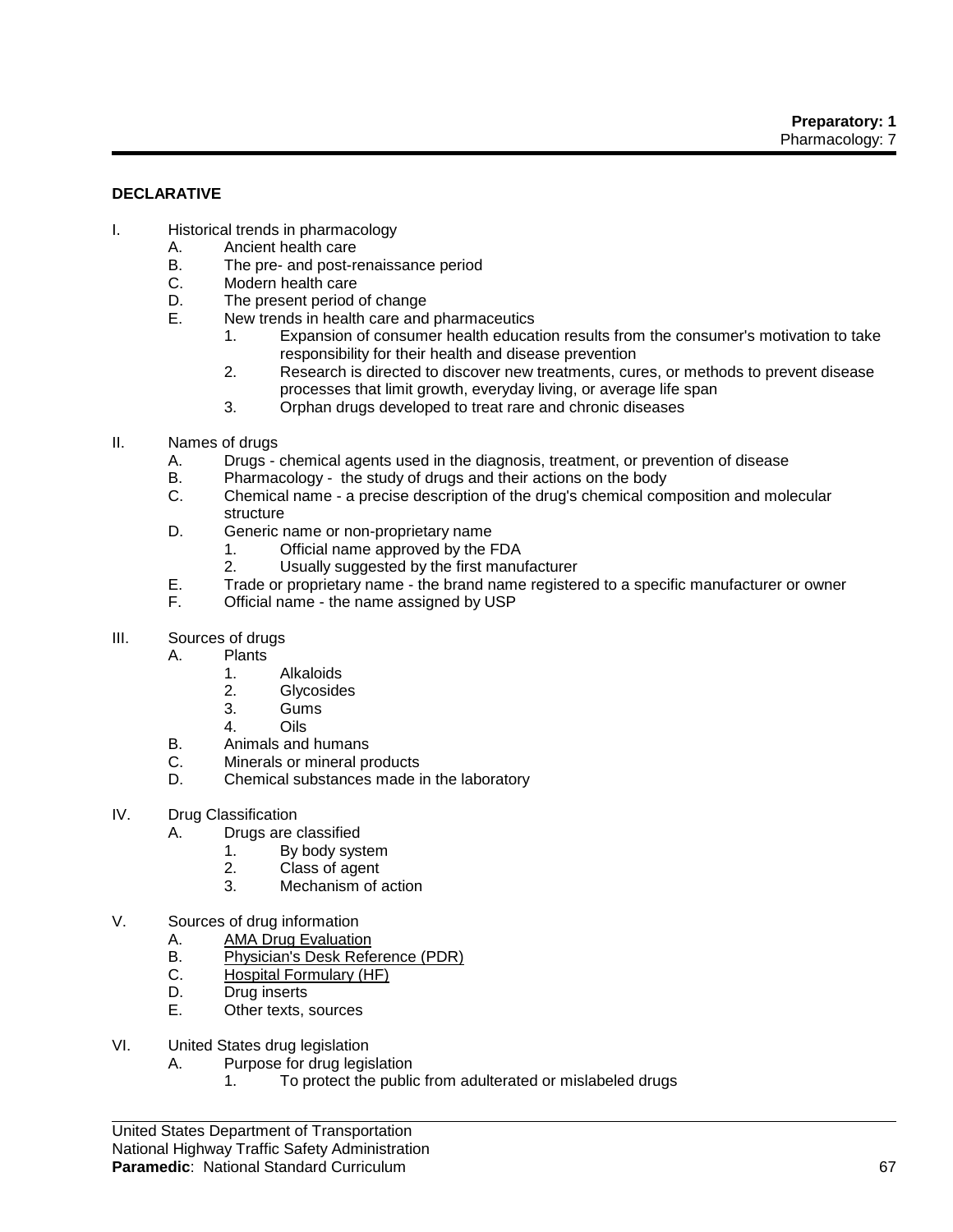- B. History of drug legislation and its effects
	- 1. Pure Food and Drug Act, 1906
	- 2. Harrison Narcotic Act, 1914
	- 3. Federal Food, Drug, and Cosmetic Act, 1938
- C. Food and Drug Administration
- VII. Schedule of controlled substances
	- A. Controlled Substances Act, 1970 (Comprehensive Drug Abuse Prevention and Control Act, 1970)
	- B. Purpose for scheduling controlled substances, based upon abuse potential C. Classification of drugs into numbered levels or schedules (1 to V)
	- Classification of drugs into numbered levels or schedules (I to V)
	- D. Schedules
		- 1. Schedule I
			- a. High abuse potential
			- b. No currently accepted medical use
				- (1) For research, analysis, or instruction only
				- (2) May lead to severe dependence
			- c. Examples
				- (1) Heroin
				- (2) LSD
				- (3) Mescaline
		- 2. Schedule II
			- a. High abuse potential
			- b. Accepted medical uses; may lead to severe physical and/ or psychological dependence
			- c. Examples
				- (1) Opium
				- (2) Morphine
				- Codeine
				- (4) Oxycodone
				- (5) Methadone
				- (6) Cocaine
				- (7) Secobarbital
		- 3. Schedule III
			- a. Less abuse potential than drugs in Schedules I and II
			- b. Accepted medical uses may lead to moderate/ low physical dependence or high psychologic dependence
			- c. Examples
				- (1) Preparations containing limited opioid quantities, or combined with one or more active ingredients that are noncontrolled substances
					- (a) Acetaminophen with codeine
					- (b) Aspirin with codeine
		- 4. Schedule IV
			- a. Lower abuse potential compared to Schedule III
			- b. Accepted medical uses may lead to limited physical or psychological dependence
			- c. Examples
				- (1) Phenobarbital
				- (2) Diazepam
				- Lorazepam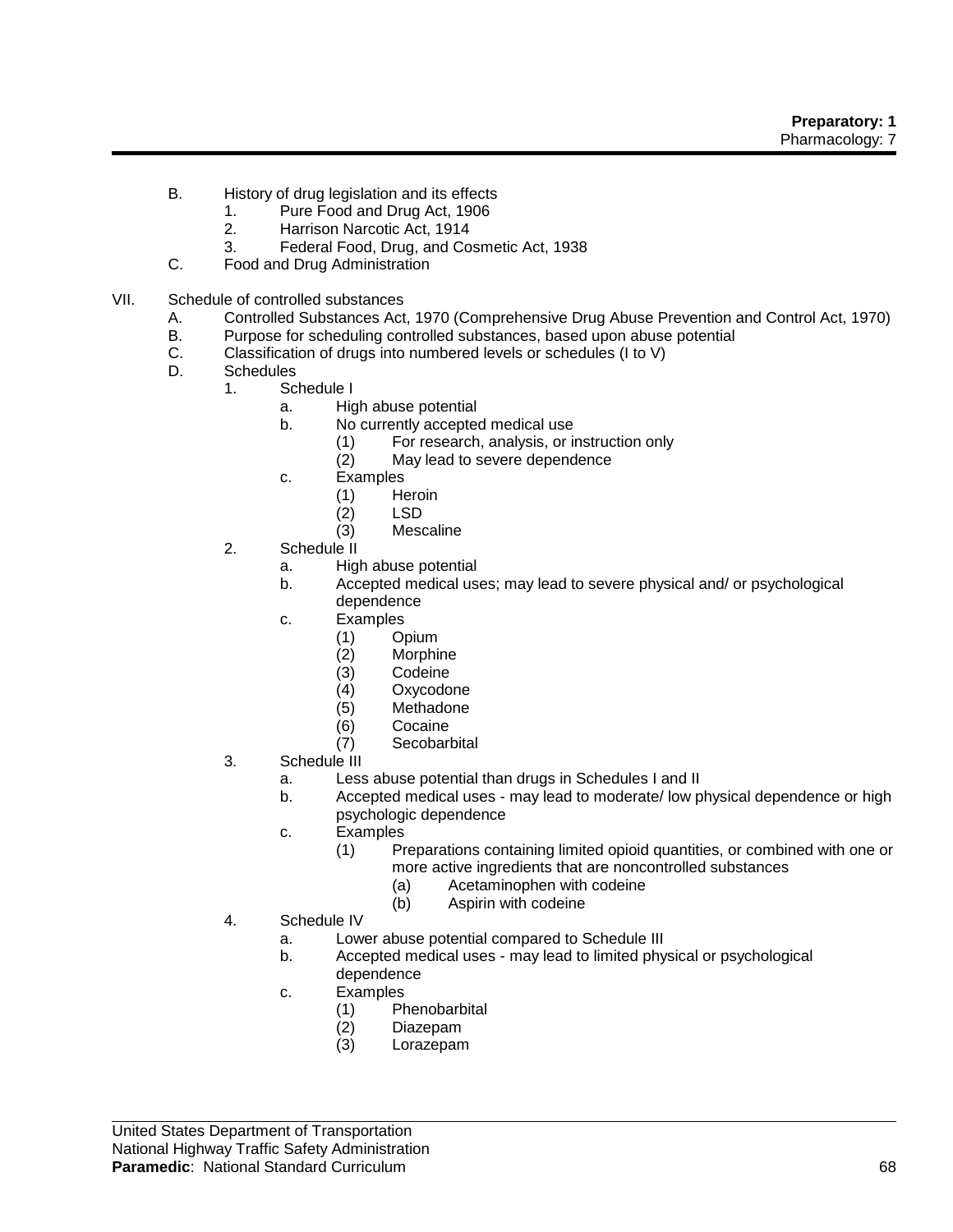- 5. Schedule V
	- a. Low abuse potential compared to schedule IV
	- b. Accepted medical uses may lead to limited physical or psychologic dependence
	- c. Examples
		- (1) Medications, generally for relief of coughs or diarrhea, containing limited quantities of certain opioid controlled substances
- VIII. Standardization of drugs
	- A. Standardization is a necessity
	- B. Techniques for measuring a drug's strength and purity
		- 1. Assay
		- 2. Bioassay
	- C. The Unites States Pharmacopeia (USP)
		- 1. Official volumes of drug standards
	- D. Other reference books and guides
- IX. Investigational drugs
	- A. Prospective drugs may take years to progress through the FDA testing sequence
		- 1. Animal studies to ascertain
			- a. Toxicity
			- **b.** Therapeutic index
			- c. Modes of absorption, distribution, metabolism (biotransformation), and excretion
		- 2. Human studies
	- B. FDA approval process
		- 1. Phases of investigation
		- 2. New drug application
		- 3. Abbreviated new drug application
	- C. FDA classifications for newly approved drugs, 1992
		- 1. Numerical classification
		- 2. Letter classification
- X. Special considerations in drug therapy
	- A. Pregnant patients
		- 1. Before using any drug during pregnancy, the expected benefits should be considered against the possible risks to the fetus
		- 2. The FDA has established a scale (Categories A, B, C, D, and X) to indicate drugs that may have documented problems in animals and/ or humans during pregnancy
		- 3. Many drugs are unknown to cause problems in animals and/ or humans during pregnancy
		- 4. Pregnancy causes a number of anatomical and physiological changes
		- 5. Drugs may cross the placenta or through lactation
	- B. Pediatric patients
		- 1. Based on the child's weight or body surface area
		- 2. Special concerns for neonates
		- 3. Length-based resuscitation tape
	- C. Geriatric patients
		- 1. The physiological effects of aging can lead to altered pharmacodynamics and pharmacokinetics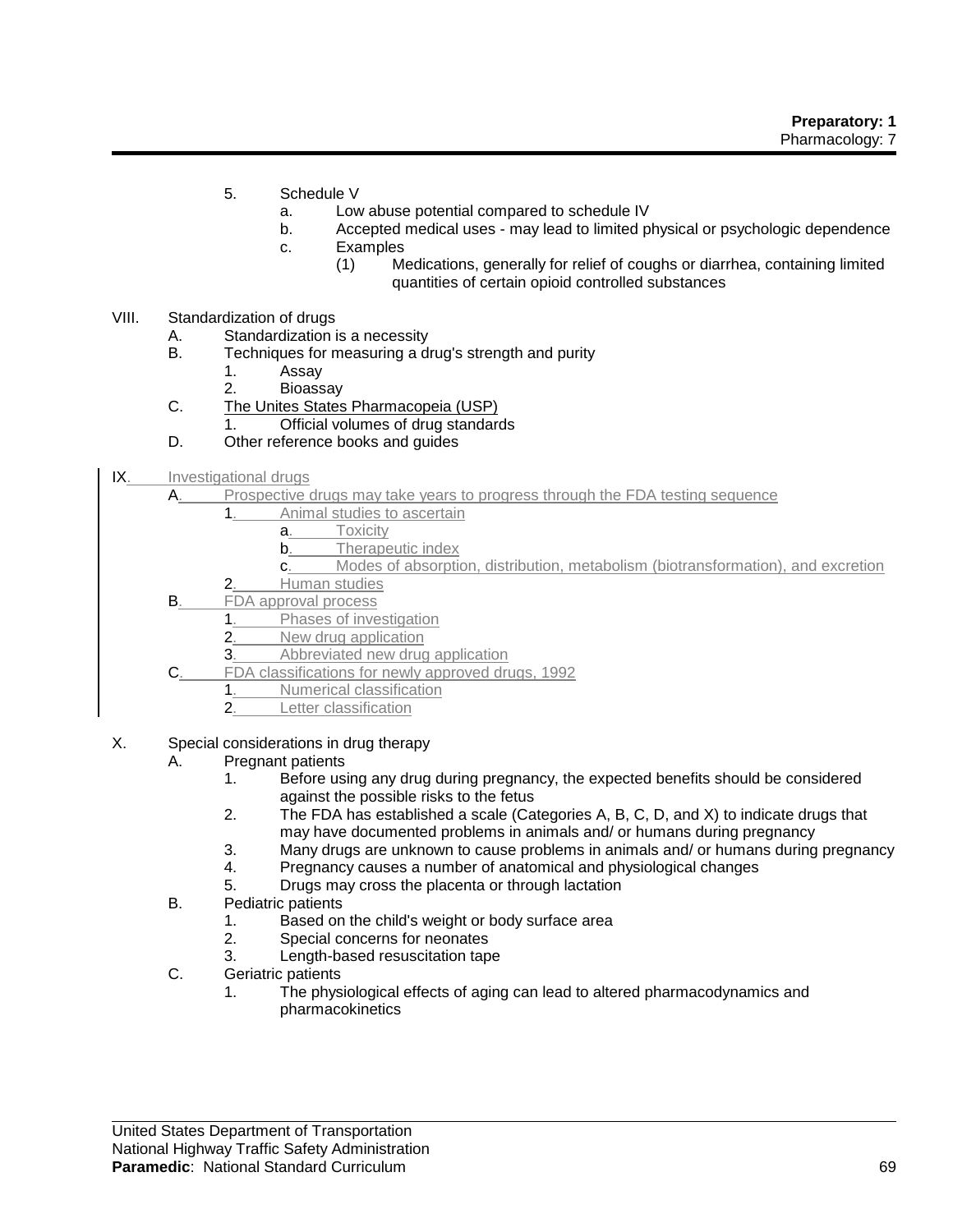- XI. The scope of management
	- A. Paramedics are held responsible for safe and therapeutically effective drug administration
	- B. Paramedics are personally responsible legally, morally, and ethically for each drug they administer
	- C. Paramedics
		- 1. Use correct precautions and techniques
		- 2. Observe and document the effects of drugs<br>3. Keep their knowledge base current to chang
		- 3. Keep their knowledge base current to changes and trends in pharmacology
		- Establish and maintain professional relationships
		- 5. Understand pharmacology
		- 6. Perform evaluation to identify drug indications and contraindications
		- 7. Seek drug reference literature
		- 8. Take a drug history from their patients including:
			- a. Prescribed medications
				- (1) Name
				- (2) Strength
				- (3) Daily dosage
				- b. Over-the-counter medications
				- c. Vitamins
				- d. Drug reactions
		- 9. Consult with medical direction
- XII. Autonomic pharmacology
	- A. Nervous system organization and function
		- 1. Characteristics of nervous system components
			- a. Central nervous system
			- b. Peripheral nervous system
			- c. Somatic system
			- d. Autonomic nervous system (ANS)
			- e. Sympathetic branch of ANS
			- f. Parasympathetic branch of ANS
	- B. Peripheral nervous system characteristics<br>C. Autonomic nervous system characteristics
	- Autonomic nervous system characteristics
		- 1. Parasympathetic and sympathetic characteristics
		- 2. Autonomic antagonists
		- 3. Physiological antagonism between sympathetic and parasympathetic discharge organ responses
	- D. Direction of sympathetic influences
	- E. Neurochemical transmission
		- 1. Events involved in neurochemical transmission
		- 2. Activities within the synapse
		- 3. Synthesis of acetylcholine
	- F. Other receptors
		- 1. Catecholamines and related substances
			- a. Dopamine
			- b. Norepinephrine
			- c. Epinephrine
			- d. Serotonin
		- 2. Agonist-gated ion channel receptors and G-protein-linked receptors
		- 3. Neuroactive peptides
			- a. Endorphins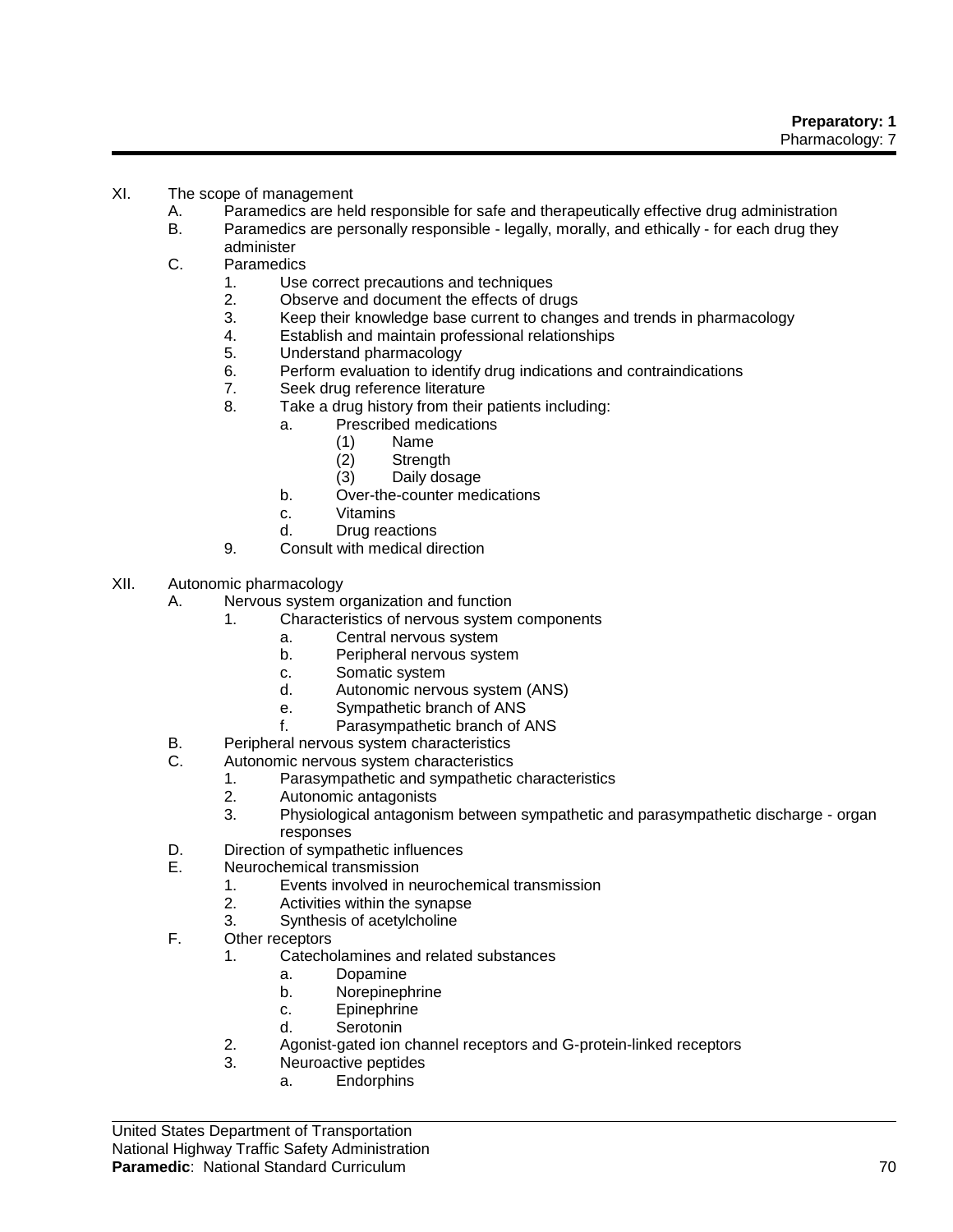- G. Effector cell response
	- 1. Second messenger cellular amplification systems
	- 2. Receptor down-regulation
	- 3. Receptor up-regulation
- H. Termination of neurotransmission
- I. Altering neurotransmission with drugs
	- 1. Modification of chemical transmission by drugs
- J. Receptor location and selective drug action
	- 1. Autonomic neurotransmitters
	- 2. Acetylcholine (cholinergic) receptor locations
	- 3. Norepinephrine (adrenergic) receptor locations
- K. Selective drug action nicotinic and muscarinic receptors
	- 1. Nicotinic receptor locations
	- 2. Muscarinic receptor locations
- L. Biological model systems and receptor characterization
- M. Receptor structure
- N. Synaptic control mechanisms
- XIII. General properties of drugs
	- A. Drugs do not confer any new functions on a tissue or organ in the body, they only modify existing functions
	- B. Drugs in general exert multiple actions rather than a single effect
	- C. Drug action results from a physiochemical interaction between the drug and a functionally important molecule in the body
	- D. Drugs that interact with a receptor to stimulate a response are known as agonists
	- E. Drugs that attach to a receptor but do not stimulate a response are called antagonists
	- F. Drugs that interact with a receptor to stimulate a response, but inhibit other responses are called partial agonists
	- G. Once administered, drugs go through four stages
		- 1. Absorption
			- 2. Distribution
			- 3. Metabolism
			- 4. Excretion
- XIV. Drug forms
	- A. Liquid drugs
		- 1. Solutions
		- 2. Tinctures
		- 3. Suspensions
		- 4. Spirits
		- 5. Emulsions
		- 6. Elixirs
		- 7. Syrups
	- B. Solid drug forms
		- 1. Pills
		- 2. Powders<br>3. Tablets
		- **Tablets**
		- 4. Suppositories
		- 5. Capsules
	- C. Gas forms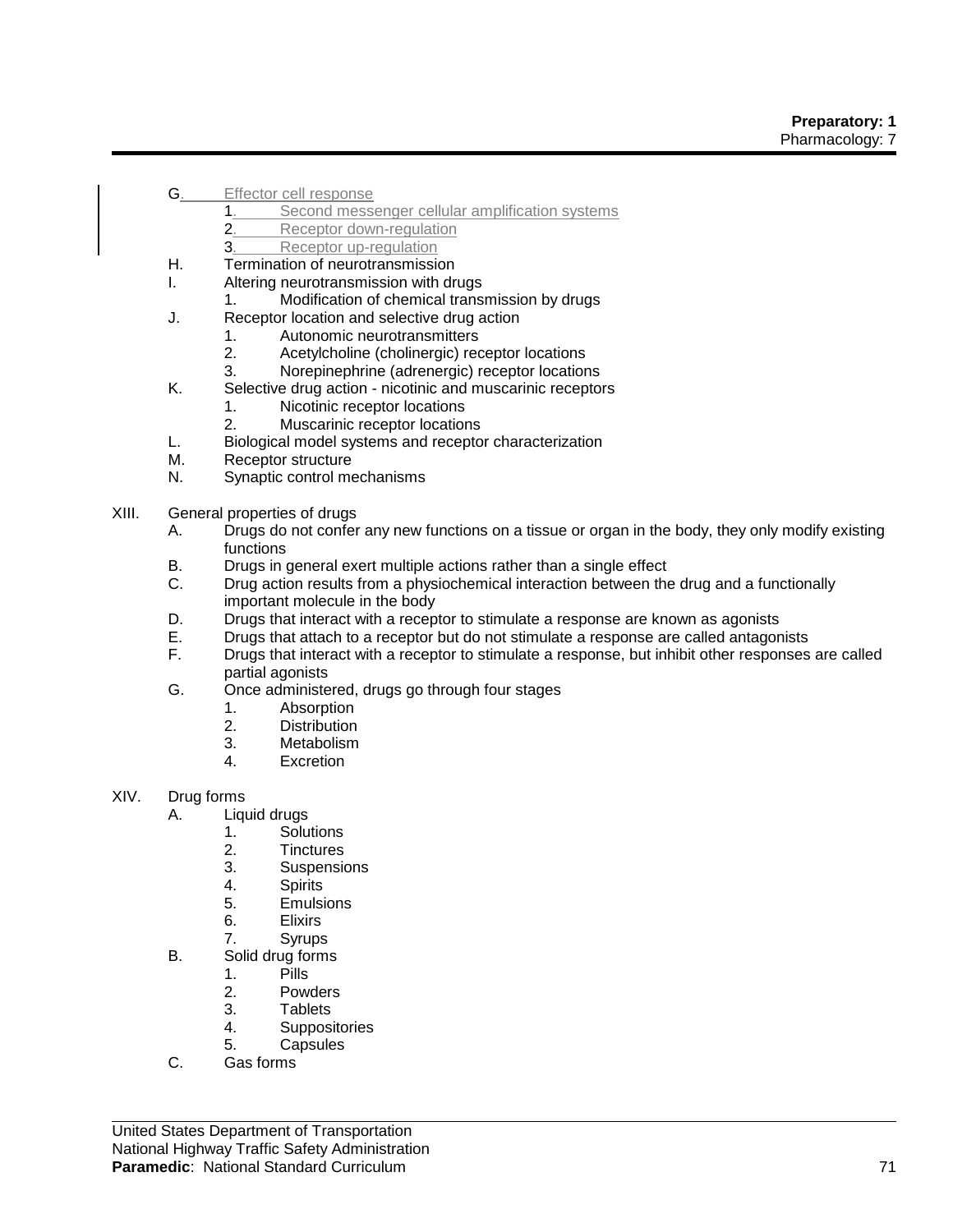**Preparatory: 1** Pharmacology: 7

- XV. Overview of the routes of drug administration
	- A. The mode of drug administration effects the rate at which onset of action occurs and may effect the therapeutic response that results
	- B. The choice of the route of administration is crucial in determining the suitability of a drug
	- C. Drugs are given for either their local or systemic effects
	- D. The routes of drug administration are categorized as
- XVI. Routes of medication administration
	- A. Inhalation route (nebulized medications)<br>B. Enteral (drugs administered along any po
		- Enteral (drugs administered along any portion of the gastrointestinal tract)
			- a. Sublingual
			- b. Buccal
			- c. Oral
			- d. Rectal
			- e. Nasogastric
	- C. Parenteral (any medication route other than the alimentary canal)
		- a. Subcutaneous
		- b. Intramuscular
		- c. Intravenous
		- d. Intrathecal
		- e. Pulmonary
		- f. Intralingual
		- g. Intradermal
		- h. Transdermal
		- i0 Umbilical
		- j0 Intraosseous
		- k0 Nasal
	- D0 Endotracheal
- XVII Mechanisms of drug action
	- A0 To produce optimal desired or therapeutic effects, a drug must reach appropriate concentrations at its site of action
	- B0 Molecules of the chemical compound must proceed from point of entry into the body to the tissues with which they react
	- C0 The magnitude of the response depends on the dosage and the time course of the drug in the body
	- D0 Concentration of the drug at its site of action is influenced by various processes, which are divided into three phases of drug activity
		- 1 Pharmaceutical
			- a0 Disintegration of dosage form
			- b0 Dissolution of drug
		- 2 Pharmacokinetic
			- a0 Absorption
			- b0 Distribution
			- c0 Metabolism
			- d0 Excretion
		- 3 Pharmacodynamic
			- a0 Drug-receptor interaction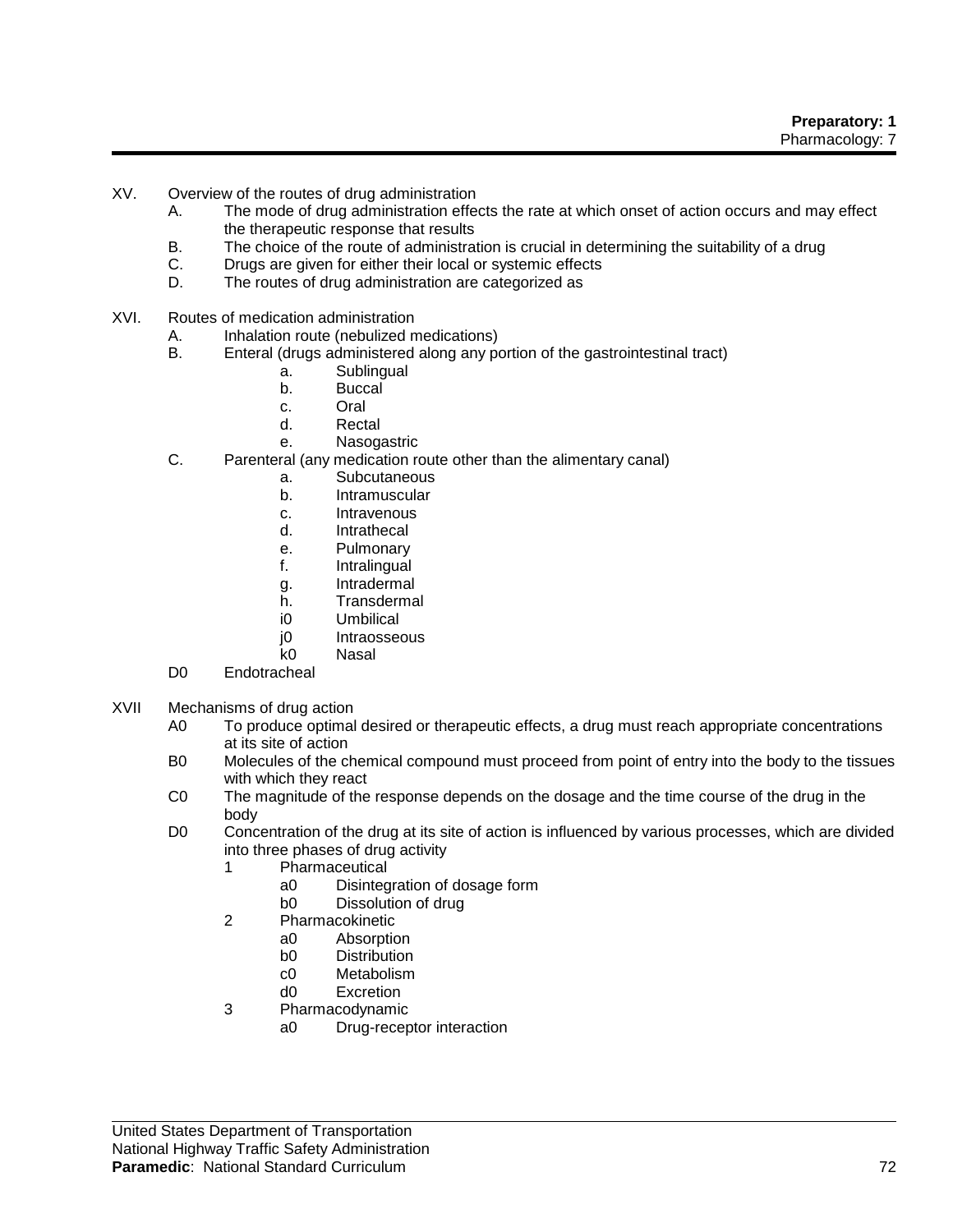- XVIII Pharmacokinetics
	- A0 Passive transport
	- B0 Active transport
	- C0 Absorption
		- 1 Variables that affect drug absorption
			- a0 Nature of the absorbing surface
			- b0 Blood flow to the site of administration<br>c0 Solubility of the drug
			- c0 Solubility of the drug<br>d0 pH
			- $pH$
			- e0 Drug concentration
			- f0 Dosage form
			- g0 Routes of drug administration
			- h0 Bioavailability
		- 2 Mechanisms involved in absorption
			- a0 Diffusion
			- b0 Osmosis
			- c0 Filtration
	- D0 Distribution
		- 1 Drug reservoirs
			- a0 Plasma protein binding
				- b0 Tissue binding
		- 2 Barriers to drug distribution
			- a0 Blood-brain barrier<br>b0 Placental barrier
				- Placental barrier
	- E0 Biotransformation
		- 1 Active metabolites
		- 2 Inactive metabolites
	- F0 Excretion
		- 1 Organs of excretion<br>a0 Kidneys
			- **Kidneys** 
				- b0 Intestine
				- c0 Lungs<br>d0 Sweat
				- Sweat and salivary glands
				- e0 Mammary glands
- XIX Pharmacodynamics
	- A0 Theories of drug action most drugs produce their effects by one of the following ways
		- 1 Drug-receptor interaction
			- a0 Agonists
			- b0 Antagonists
			- c0 Affinity
			- d0 Efficacy
			- e0 Types of receptors
				- (1) Beta<sub>1</sub><br>(2) Beta<sub>2</sub>
				- (2)  $Beta<sub>2</sub>$ <br>(3) Alpha
				- (3)  $Alpha<sub>1</sub>$ <br>(4)  $Alpha<sub>2</sub>$
				- (4)  $Alpha<sub>2</sub>$ <br>(5) Dopam
				- Dopaminergic
				- (6) Others
		- 2 Drug-enzyme interaction
		- 3 Nonspecific drug interaction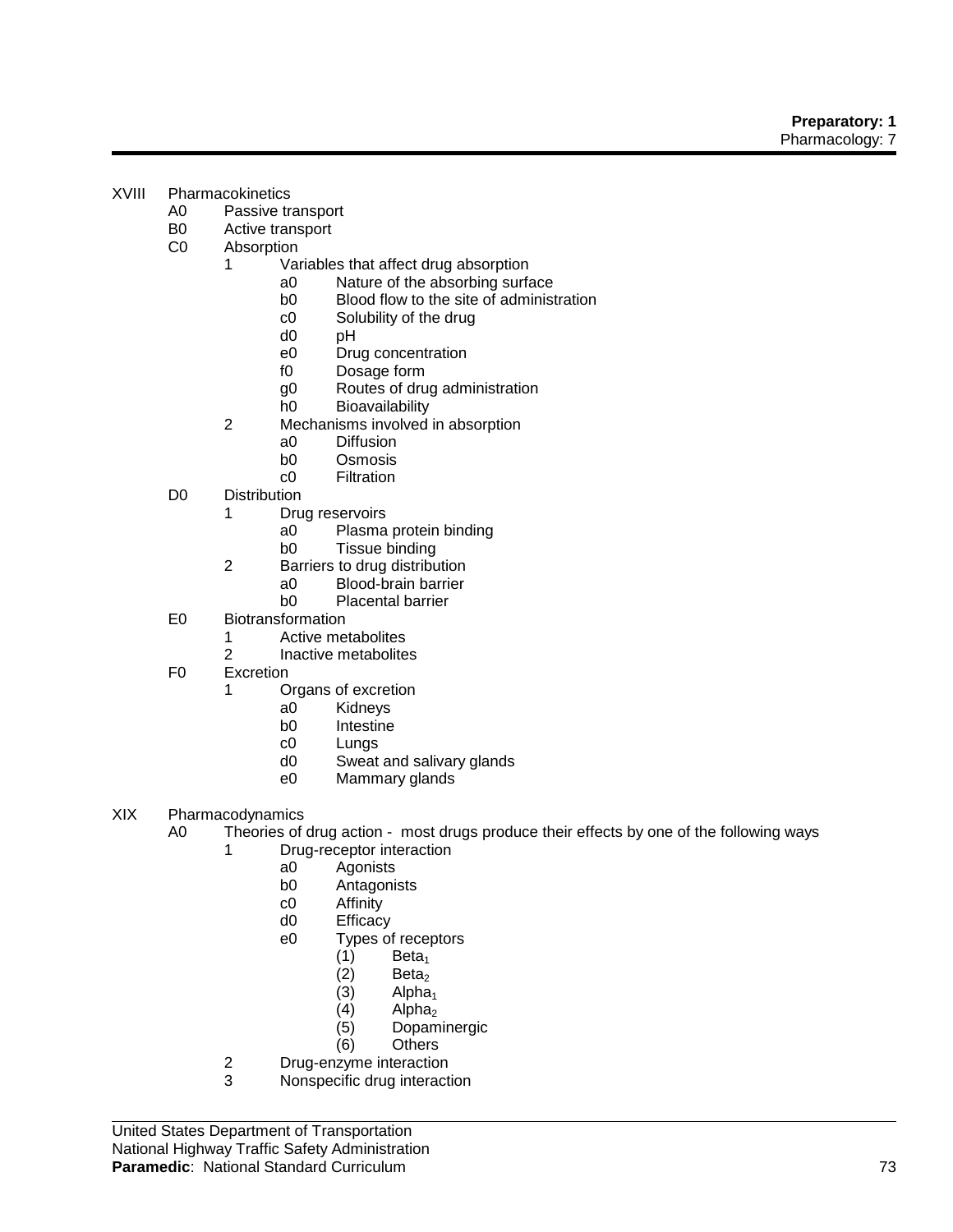- B0 Drug-response relationship
	- 1 Plasma level profile of a drug
	- 2 Biologic half-life
	- 3 Therapeutic threshold or minimum effective concentration
	- 4 Therapeutic index
- C0 Factors altering drug responses
- 1 Age
	- 2 Body mass<br>3 Sex
	- **Sex**
	- 4 Environmental milieu
	- 5 Time of administration
	- 6 Pathologic state<br>7 Genetic factors
	- Genetic factors
	- 8 Psychologic factors
- D0 Predictable responses
	- 1 Desired action
	- 2 Side effects
- E0 Iatrogenic responses (adverse effects produced unintentionally)
- F0 Unpredictable adverse responses
	- 1 Drug allergy (medications frequently implicated in allergic reactions)
	- 2 Anaphylactic reaction<br>3 Delaved reaction ("ser
	- Delayed reaction ("serum sickness")
	- 4 Hypersensitivity<br>5 Idiosyncracy
	- 5 Idiosyncracy<br>6 Tolerance
	- Tolerance
	- 7 Cross tolerance
	- 8 Tachyphylaxis
	- 9 Cumulative effect
	- 10 Drug dependence
	- 11 Drug interaction
	- 12 Drug antagonism
	- 13 Summation (addition or additive effect)
	- 14 Synergism<br>15 Potentiation
	- Potentiation
	- 16 Interference
- XX Drug interactions
	- A0 Variables influencing drug interaction include
		- 1 Intestinal absorption
		- 2 Competition for plasma protein binding
		- 3 Drug metabolism or biotransformation
		- 4 Action at the receptor site
		- 5 Renal excretion
		- 6 Alteration of electrolyte balance
	- B0 Drug-drug interactions
	- C0 Other drug interactions
		- 1 Drug-induced malabsorption of foods and nutrients
		- 2 Food-induced malabsorption of drugs
		- 3 Alteration of enzymes<br>4 Alcohol consumption
		- 4 Alcohol consumption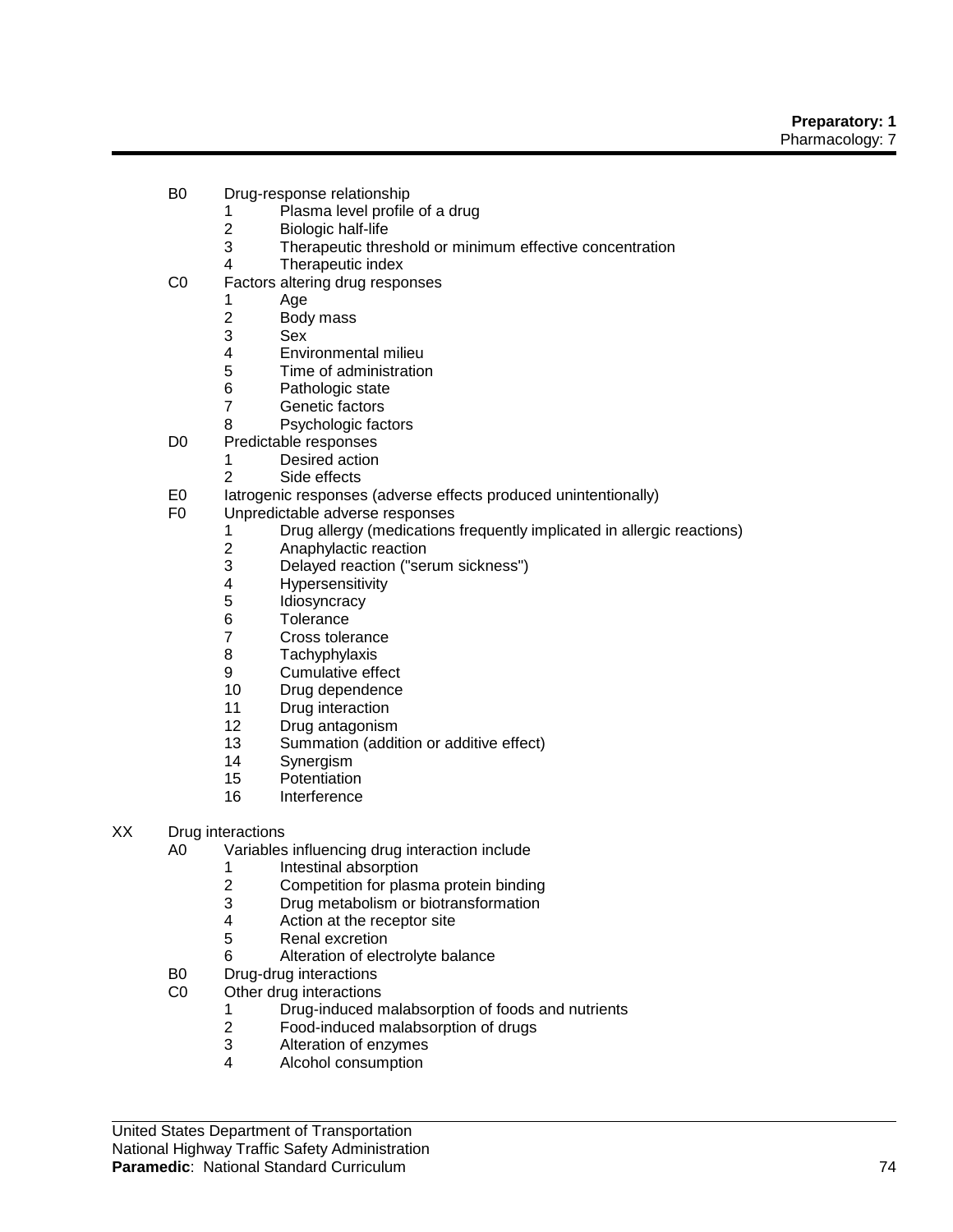- 5 Cigarette smoking
- 6 Food-initiated alteration of drug excretion
- D0 Drug incompatibilities occur when drugs are mixed before administration
- XXI Drug storage
	- A0 Certain precepts should guide the manner in which drugs are secured, stored, distributed, and accounted for
	- B0 Refer to local protocol<br>C0 Drug potency can be a
		- Drug potency can be affected by
			- 1 Temperature
			- 2 Light<br>3 Moist
			- **Moisture**
			- 4 Shelf life
	- D0 Applies also to diluents
	- E0 Security of controlled medications
		- 1 Procedures and other measures to ensure the security of controlled medications
- XXII Components of a drug profile
	- A0 Drug names
	- B0 Classification
	- C0 Mechanisms of action
	- D0 Indications
	- E0 Pharmacokinetics
	- F0 Side/ adverse effects
	- G0 Routes of administration
	- H0 How supplied
	- I0 Dosages
	- J0 Contraindications
	- K0 Considerations for pediatric patients, geriatric patients, pregnant patients, and other special patient groups
	- L0 Other profile components
- XXIII Drugs by classifications
	- A0 Analgesics and antagonists
		- 1 Nonprescription analgesic-antipyretics
		- 2 Opioid analgesics-agonists<br>3 Adiuvant medications
		- 3 Adjuvant medications<br>4 Opioid antagonists
		- 4 Opioid antagonists
		- 5 Opioid agonist-antagonist agents
	- B0 Anesthetics
		- 1 Anesthesia
		- 2 Significant drug interactions
		- 3 Special anesthesia considerations
		- 4 Types of anesthetics
			- a0 Inhalation anesthetics
			- b0 Intravenous anesthetics
			- c0 Ultra-short-acting barbiturates
			- d0 Dissociative anesthetic
			- e0 Neuroleptanesthesia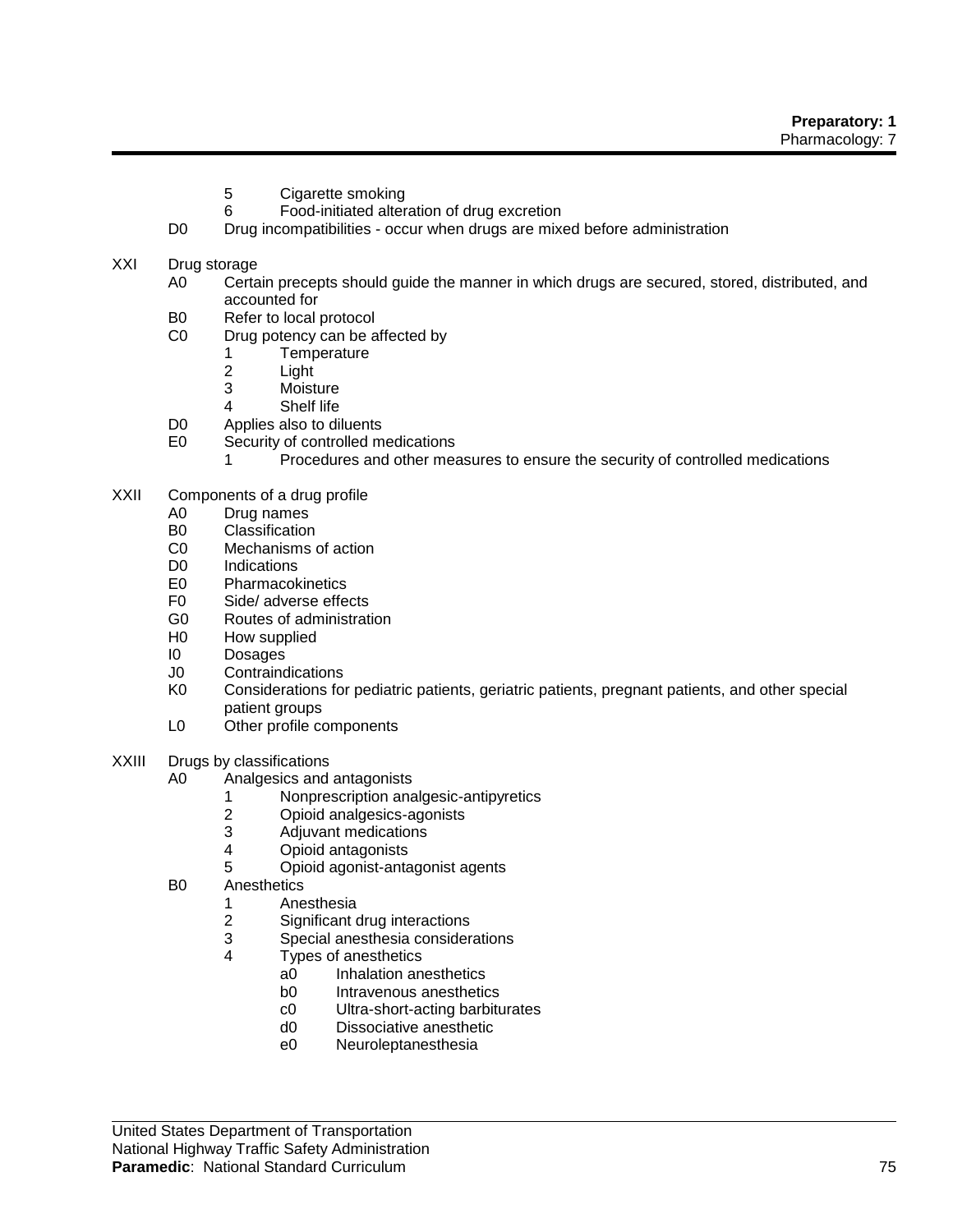- 5 Local anesthesia
	- a0 Surface or topical anesthesia
- 6 Anesthesia by injection
- C0 Antianxiety, sedative, and hypnotic drugs
	- 1 Physiology of sleep<br>2 Benzodiazepines
	- **Benzodiazepines**
	- 3 Benzodiazepine antidote
	- 4 Barbiturates
	- Miscellaneous sedatives and hypnotics a0 Antianxiety agents/ sedatives
		- b0 Hypnotics
- D0 Anticonvulsants
	- 1 Anticonvulsant therapy
	- 2 Hydantoins
	- 3 Barbiturates
	- 4 Succinimides
	- 5 Diones
	- 6 Benzodiazepines
	- 7 Other Anticonvulsants
- E0 Central nervous system stimulants
	- 1 Anorexiant drugs<br>2 Amphetamines
	- **Amphetamines**
	- 3 Other central nervous system stimulants
- F0 Psychotherapeutic drugs
	- 1 The central nervous system and emotions
	- 2 The role of drug therapy in psychiatry
	- 3 Antipsychotic or neuroleptic agents
		- a0 Phenothiazine derivatives
		- b0 Butyrophenone derivatives
		- c0 Dihydroindolone derivatives
		- d0 Dibenzoxapine derivatives
	- 4 Antidepressant therapy
		- a0 Monoamines<br>b0 Tricvclic antid
		- **Tricyclic antidepressants**
		- c0 Monoamine oxidase inhibitor antidepressants
		- d0 Antimanic drugs
- G0 Drugs for specific CNS-peripheral dysfunctions
	- 1 Parkinson's disease
	- 2 Drugs with central anticholinergic activity
		- a0 Anticholinergic agents
		- b0 Drugs affecting brain dopamine
			- (1) Drugs that increase brain levels of dopamine
			- (2) Dopamine-releasing drug
			- (3) Dopaminergic agonists
		- c0 Monoamine oxidase inhibitor
- H0 Drugs affecting the parasympathetic nervous system
	- 1 Cholinergic drugs
		- a0 Direct-acting cholinergic drugs (choline esters)
		- Indirect-acting cholinergic drugs
		- c0 Drugs used to treat myasthenia gravis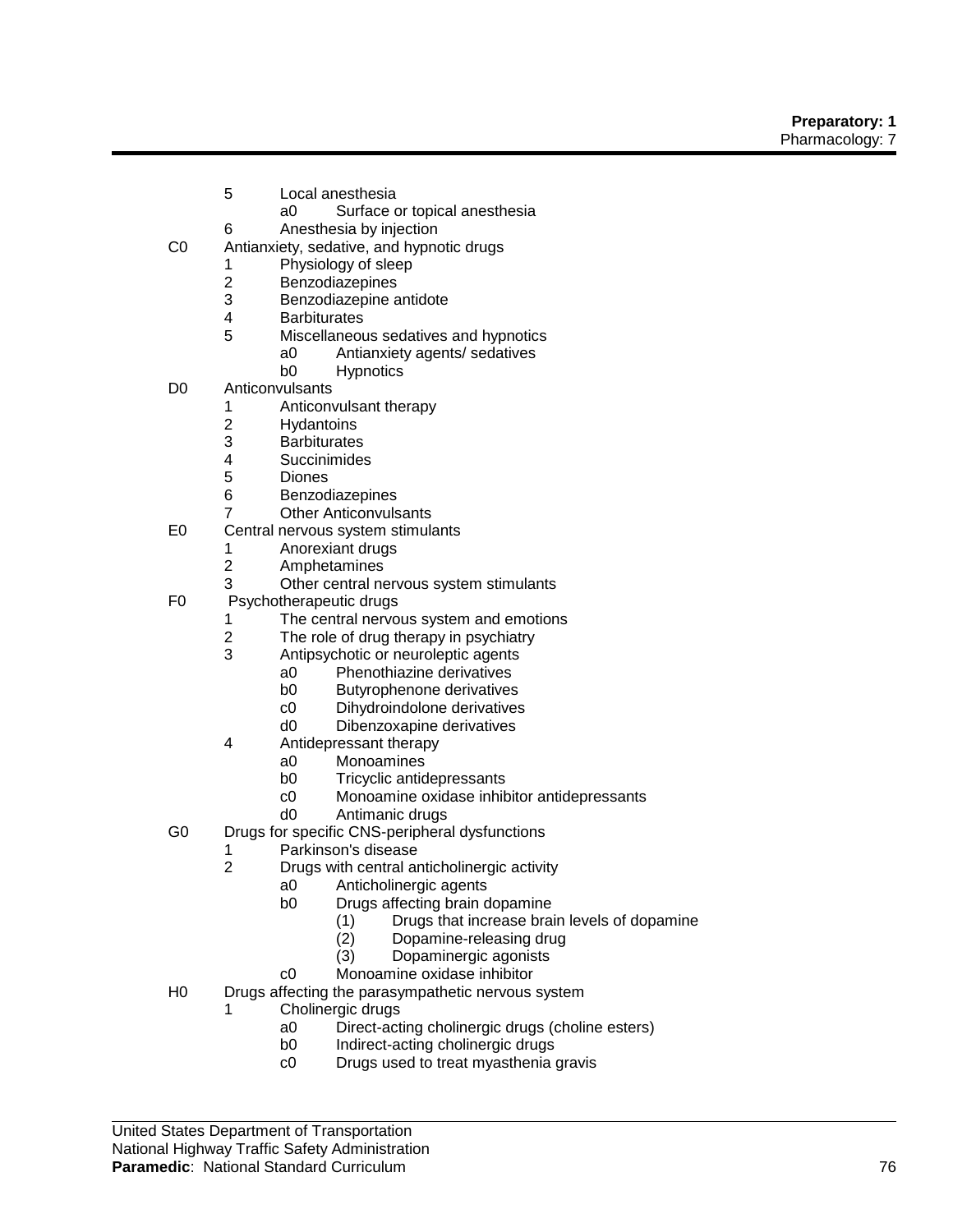- 2 Cholinergic blocking drugs
	- a0 Muscarinic blocking drugs
	- b0 Belladonna alkaloids
	- c0 Synthetic substitutes for atropine
- 3 Ganglionic stimulating drugs
	- a0 Nicotine
- 4 Ganglionic blocking drugs
- I0 Drugs affecting the sympathetic (adrenergic) nervous system
	- 1 Adrenergic drugs
		- a0 Direct-acting adrenergic drugs
			- (1) Catecholamines
		- b0 Drugs used for hypoperfusion
		- c0 Indirect- and dual-acting adrenergic drugs
		- 2 Adrenergic blocking drugs
			- a0 Alpha-adrenergic blocking drugs
			- b0 Noncompetitive, long-acting antagonists
			- c0 Competitive, short-acting antagonists
			- d0 Beta-adrenergic blocking agents
- J0 Skeletal muscle relaxants
	- 1 Central-acting skeletal muscle relaxants
	- 2 Direct-acting skeletal muscle relaxants
- K0 Drugs affecting the cardiovascular system
	- **Antidysrhythmics** 
		- a0 Group I-A Drugs
		- b0 Group I-B Drugs
		- c0 Group I-C Drugs
		- d0 Group I Drugs (A, B, C)
		- e0 Group II Drugs
		- f0 Group III Drugs
		- g0 Group IV Drugs (miscellaneous drug group)
		- 2 Antihypertensives
			- a0 Diuretic drugs
				- (1) Thiazides
				- (2) Loop diuretics<br>(3) Potassium-spa
				- Potassium-sparing agents
			- b0 Adrenergic inhibiting (sympatholytic) agents
				- (1) Beta-adrenergic blocking agents
				- (2) Centrally-acting adrenergic inhibitors
				- (3) Peripheral adrenergic inhibitors
				- (4) Rauwolfia derivatives
				- (5) Alpha-adrenergic blocking drugs
			- c0 Angiotensin-converting enzyme inhibitors
			- d0 Calcium channel blocking agents
			- e0 Vasodilators
				- (1) Arteriolar dilator drugs
				- (2) Arterial and venous dilator drugs
			- f0 Ganglionic blocking drugs
			- g0 Monoamine oxidase inhibiting drugs
		- 3 Cardiac glycosides
			- a0 Digitalis glycosides
			- b0 Miscellaneous agents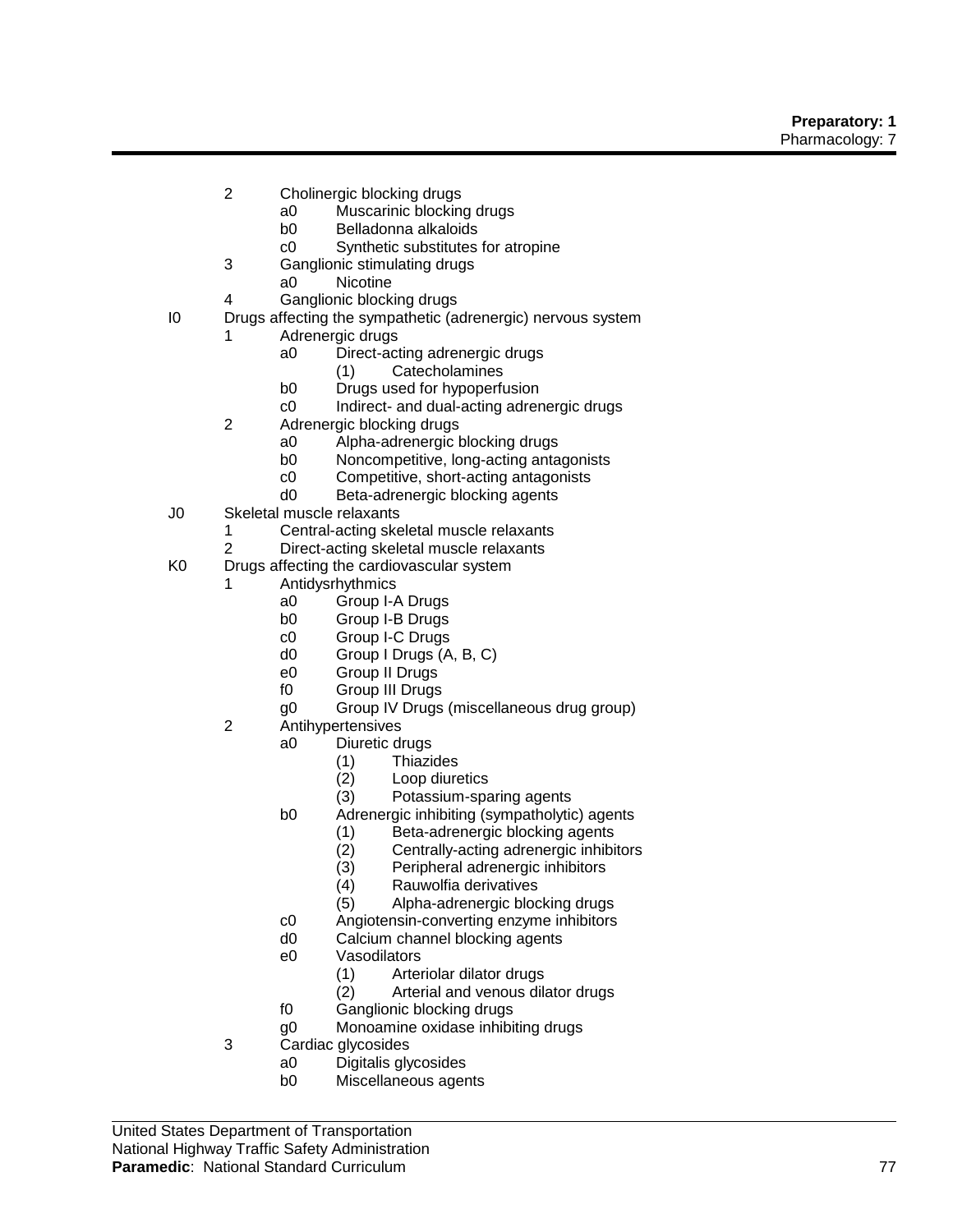#### **Preparatory: 1** Pharmacology: 7

- 4 Calcium channel blockers
- 5 Vasodilators
	- a0 Antianginal drugs
	- b0 Nitrates
	- c0 Drugs for peripheral occlusive arterial disease
	- d0 Other vasodilating agents
- 6 Antihemorrheologic agents
- L0 Anticoagulants, thrombolytics, and blood components
	- 1 Anticoagulant drugs
		- a0 Parenteral anticoagulant drugs
		- b0 Parenteral anticoagulant antagonists
		- c0 Oral anticoagulant therapy
		- d0 Oral anticoagulant antagonist vitamin K
	- 2 Thrombolytic therapy
	- 3 Antihemophilic agents
	- 4 Hemostatic agents
	- 5 Blood and blood components
		- a0 Replacement therapies
- M0 Antihyperlipidemic drugs
- N0 Diuretics
	- 1 Proximal tubule diuretics<br>2 Diluting segment diuretic
	- 2 Diluting segment diuretics (thiazide and thiazide-type drugs)
	- 3 Loop diuretics<br>4 Distal tube diu
	- 4 Distal tube diuretics/ potassium-sparing diuretics
	- Osmotic diuretics
	- 6 Diuretic combinations
- O0 Drug therapy for renal system dysfunction<br>
P0 Mucokinetic and bronchodilator drugs
- Mucokinetic and bronchodilator drugs
	- 1 Mucokinetic drugs
		- a0 Diluents
			- b0 Aerosol therapy
			- c0 Mucolytic drugs
			- d0 Drugs that antagonize bronchial secretions
	- 2 Bronchodilator drugs
		- a0 Sympathomimetic drugs
			-
			- (1) Nonselective adrenergic drugs<br>(2) Nonselective beta-adrenergic c Nonselective beta-adrenergic drugs
			- (3) Selective beta<sub>2</sub> receptor drugs<br>(4) Catecholamine beta<sub>2</sub> receptor
			- (4) Catecholamine beta<sub>2</sub> receptor agents<br>(5) Noncatecholamine beta<sub>2</sub> receptor drug
			- Noncatecholamine beta<sub>2</sub> receptor drugs
	- 3 Xanthine derivatives
	- 4 Prophylactic asthmatic drugs
		- a0 Inhalation corticosteroid therapy
- Q0 Oxygen and miscellaneous respiratory agents
	- 1 Drugs that affect the respiratory center
		- a0 Oxygen therapy
		- b0 Direct respiratory stimulants
		- c0 Reflex respiratory stimulants
		- d0 Respiratory depressants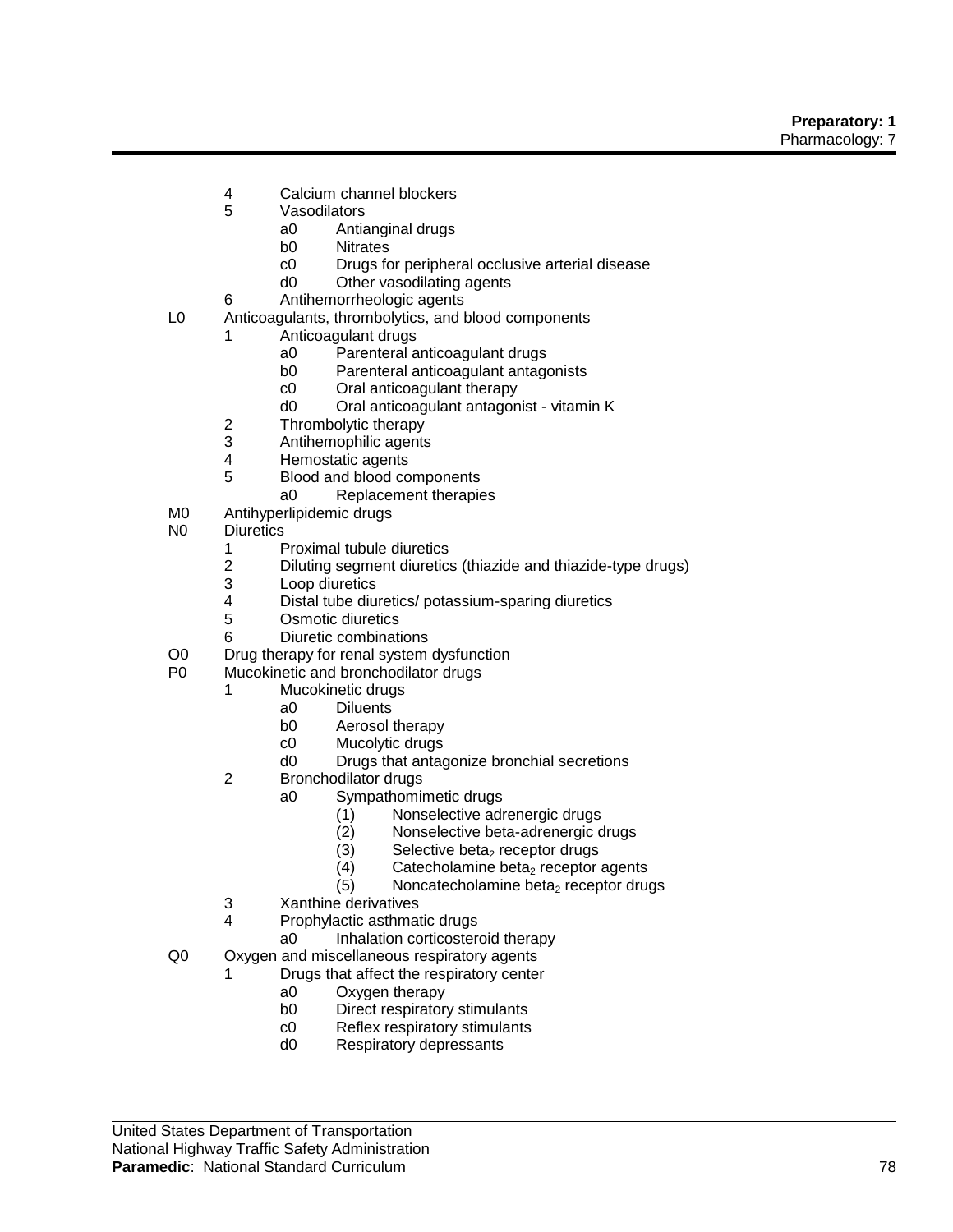- 2 Cough suppressants
	- a0 Opioid antitussive drugs
	- b0 Nonopioid antitussive drugs
- 3 Nasal decongestants
- 4 Antihistamines
- **Serotonin**
- 6 Antiserotonin
- R0 Drugs affecting the gastrointestinal system
	- 1 Drugs that affect the stomach
		- a0 Antacid combinations
		- b0 Antiflatulents
		- c0 Digestants
		- d0 Antiemetics
		- e0 Cannabinoids
		- f0 Emetic agents
		- g0 Cytoprotective agents
		- $h$ 0 H<sub>2</sub> receptor antagonists
	- 2 Drugs affecting the lower gastrointestinal tract
		- a0 Laxatives
			- b0 Antidiarrheals
- S0 Ophthalmic drugs
	- 1 Antiglaucoma agents
	- 2 Mydriatic and cycloplegic agents<br>3 Antiinfective/ antiinflammatory ac
	- 3 Antiinfective/ antiinflammatory agents<br>4 Topical anesthetic agents
	- Topical anesthetic agents
	- 5 Other ophthalmic preparations
- T0 Drugs affecting the ear
	- 1 Antibiotic ear preparations
	- 2 Steroid and antibiotic combinations
	- 3 Miscellaneous preparations
- U0 Drugs affecting the pituitary
	- 1 Anterior pituitary hormones
		- 2 **Posterior pituitary hormones**
- V0 Drugs affecting the parathyroid and thyroid
	- 1 Thyroid preparations
	-
	- 2 Antithyroid agents<br>3 Iodine products lodine products
	- 4 Thiomide derivatives
- W0 Drugs affecting the adrenal cortex
	- 1 Glucocorticoids
		- 2 Mineralocorticoids
	- 3 Antiadrenals (adrenal steroid inhibitors)
- X0 Drugs affecting the pancreas
	- 1 Insulin preparations
	- 2 Oral hypoglycemic agents
	- 3 Hyperglycemic agents
- Y0 Drugs affecting the female reproductive system
	- 1 Female sex hormones
		- a0 Estrogens<br>b0 Progestero
		- Progesterone and progestins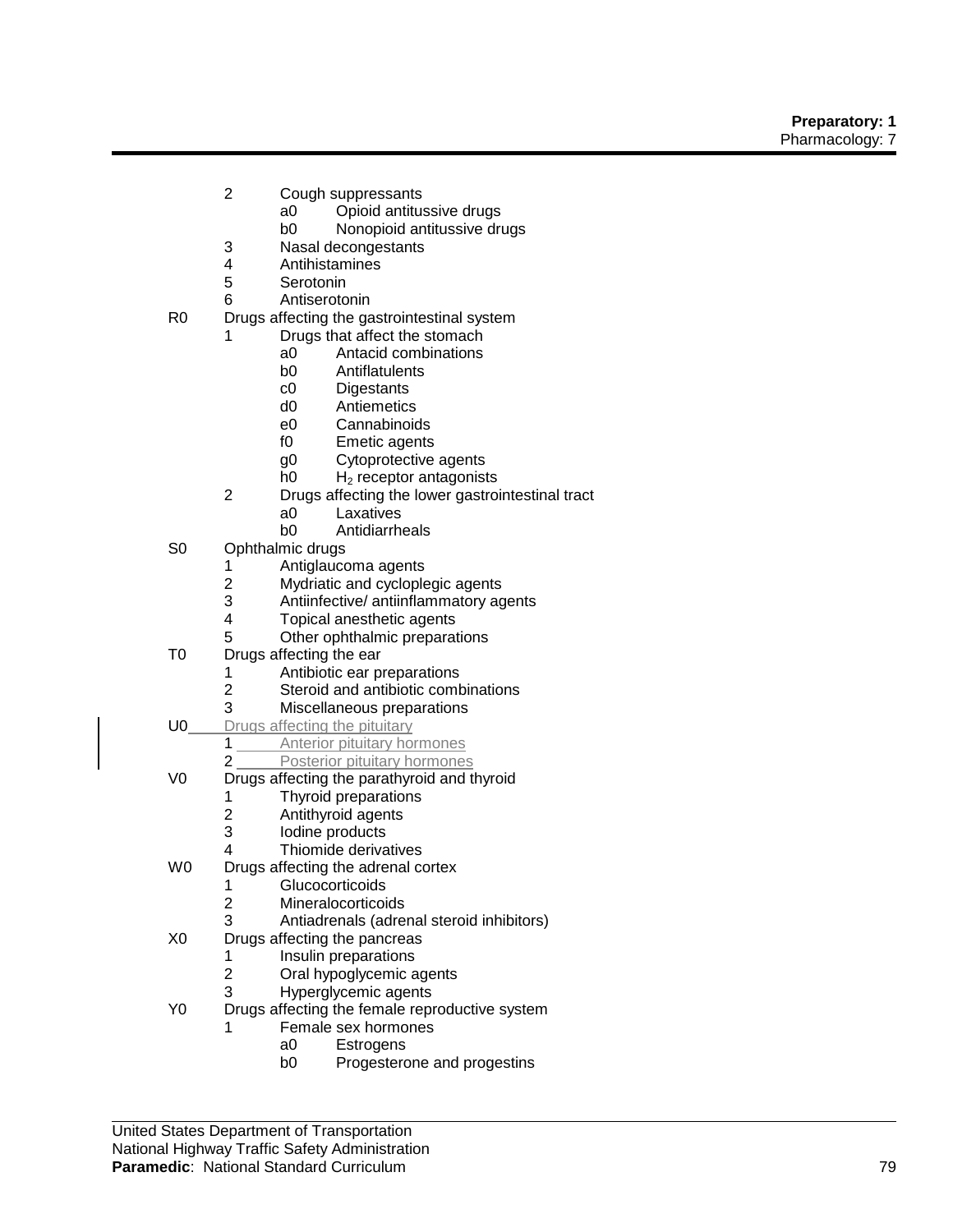- 2 Oral contraceptives
- 3 Ovulatory stimulants and drugs used for infertility
- Z0 Drugs for labor and delivery
	- 1 Drugs affecting the uterus
		- a0 Oxytocics
		- b0 Premature labor inhibitors
- AA0 Drugs affecting the male reproductive system
	- 1 Testosterone
- BB0 Drugs affecting sexual behavior
	- 1 Drugs used to impair libido and sexual gratification
	- 2 Drugs used to enhance libido and sexual gratification
- CC0 Antineoplastic agents
- DD0 Drugs used in infectious disease and inflammation<br>EE0 Antibiotics
- **Antibiotics** 
	- 1 Penicillins<br>2 Cephalosp
	- 2 Cephalosporins and related products<br>3 Macrolide antibiotics
	- Macrolide antibiotics
	- 4 Tetracyclines
	- 5 Miscellaneous antibiotics
- FF0 Antifungal and antiviral drugs
	- 1 Antifungal drugs
	- 2 Antiviral drugs
- GG0 Other antimicrobial drugs and antiparasitic drugs
	- 1 Antimalarial medications
	- 2 Antituberculous agents
	- 3 Antiamebiasis agents
	- 4 Anthelmintic agents
	- 5 Leprostatic agents
- HH0 Nonsteroidal antiinflammatory drugs
- II0 Uricosuric drugs
- JJ0 Serums, vaccines, and other immunizing agents<br>KK0 Drugs affecting the immunologic system
	- Drugs affecting the immunologic system
		- 1 Immunosuppressants
		- 2 Immunomodulating agents
- LL0 Dermatologic drugs
	- 1 General dermatologic preparations
	- 2 Prophylactic agents
- MM0 Vitamins and minerals
	- 1 Vitamins
		- a0 Fat-soluble vitamins
		- b0 Water-soluble vitamins
- 2 Minerals
- NN0 Fluids and electrolytes
	- 1 Parenteral solutions
	- 2 Electrolytes
- OO0 Antidotes/ overdoses
	- 1 Specific to the type of poison
		- a0 Elimination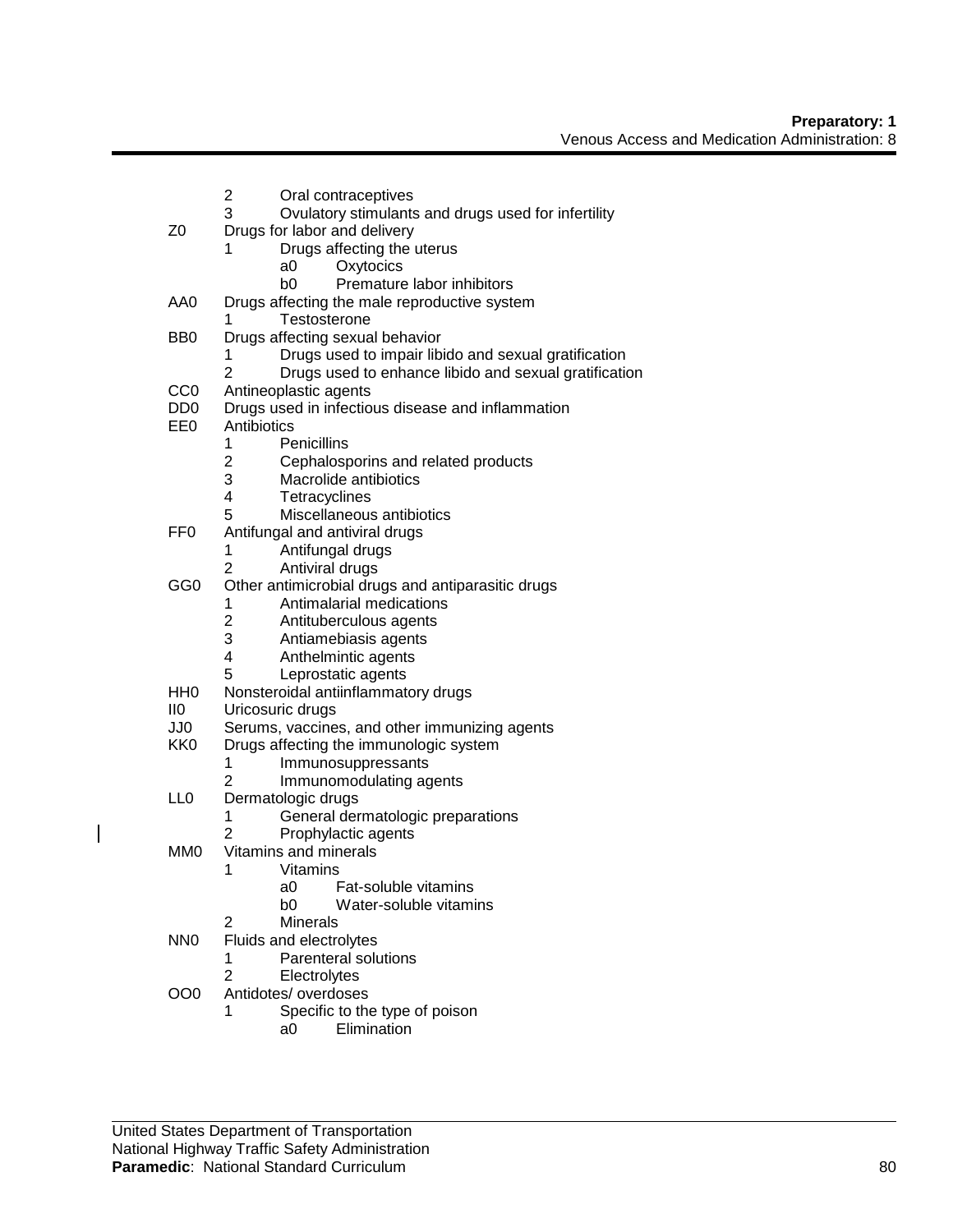#### **UNIT TERMINAL OBJECTIVE**

1-8 At the completion of this unit, the paramedic student will be able to safely and precisely access the venous circulation and administer medications.

#### **COGNITIVE OBJECTIVES**

At the completion of this unit, the paramedic student will be able to:

- 1-8.1 Review the specific anatomy and physiology pertinent to medication administration. (C-1)
- 1-8.2 Review mathematical principles. (C-1)
- 1-8.3 Review mathematical equivalents. (C-1)
- 1-8.4 Differentiate temperature readings between the Centigrade and Fahrenheit scales. (C-3)
- 1-8.5 Discuss formulas as a basis for performing drug calculations. (C-1)
- 1-8.6 Discuss applying basic principles of mathematics to the calculation of problems associated with medication dosages. (C-1)
- 1-8.7 Describe how to perform mathematical conversions from the household system to the metric system. (C-1)
- 1-8.8 Describe the indications, equipment needed, technique used, precautions, and general principles of peripheral venous or external jugular cannulation. (C-1)
- 1-8.9 Describe the indications, equipment needed, technique used, precautions, and general principles of intraosseous needle placement and infusion. (C-1)
- 1-8.10 Discuss legal aspects affecting medication administration. (C-1)
- 1-8.11 Discuss the "six rights" of drug administration and correlate these with the principles of medication administration. (C-1)
- 1-8.12 Discuss medical asepsis and the differences between clean and sterile techniques. (C-1)
- 1-8.13 Describe use of antiseptics and disinfectants. (C-1)
- 1-8.14 Describe the use of universal precautions and body substance isolation (BSI) procedures when administering a medication. (C-1)
- 1-8.15 Differentiate among the different dosage forms of oral medications. (C-3)
- 1-8.16 Describe the equipment needed and general principles of administering oral medications. (C-3)
- 1-8.17 Describe the indications, equipment needed, techniques used, precautions, and general principles of administering medications by the inhalation route. (C-3)
- 1-8.18 Describe the indications, equipment needed, techniques used, precautions, and general principles of administering medications by the gastric tube. (C-3)
- 1-8.19 Describe the indications, equipment needed, techniques used, precautions, and general principles of rectal medication administration. (C-3)
- 1-8.20 Differentiate among the different parenteral routes of medication administration. (C-3)
- 1-8.21 Describe the equipment needed, techniques used, complications, and general principles for the preparation and administration of parenteral medications. (C-1)
- 1-8.22 Differentiate among the different percutaneous routes of medication administration. (C-3)
- 1-8.23 Describe the purpose, equipment needed, techniques used, complications, and general principles for obtaining a blood sample. (C-1)
- 1-8.24 Describe disposal of contaminated items and sharps. (C-1)
- 1-8.25 Synthesize a pharmacologic management plan including medication administration. (C-3)
- 1-8.26 Integrate pathophysiological principles of medication administration with patient management. (C-3)

# **AFFECTIVE OBJECTIVES**

At the completion of this unit, the paramedic student will be able to:

- 1-8.27 Comply with paramedic standards of medication administration. (A-1)
- 1-8.28 Comply with universal precautions and body substance isolation (BSI). (A-1)
- 1-8.29 Defend a pharmacologic management plan for medication administration. (A-3)
- 1-8.30 Serve as a model for medical asepsis. (A-3)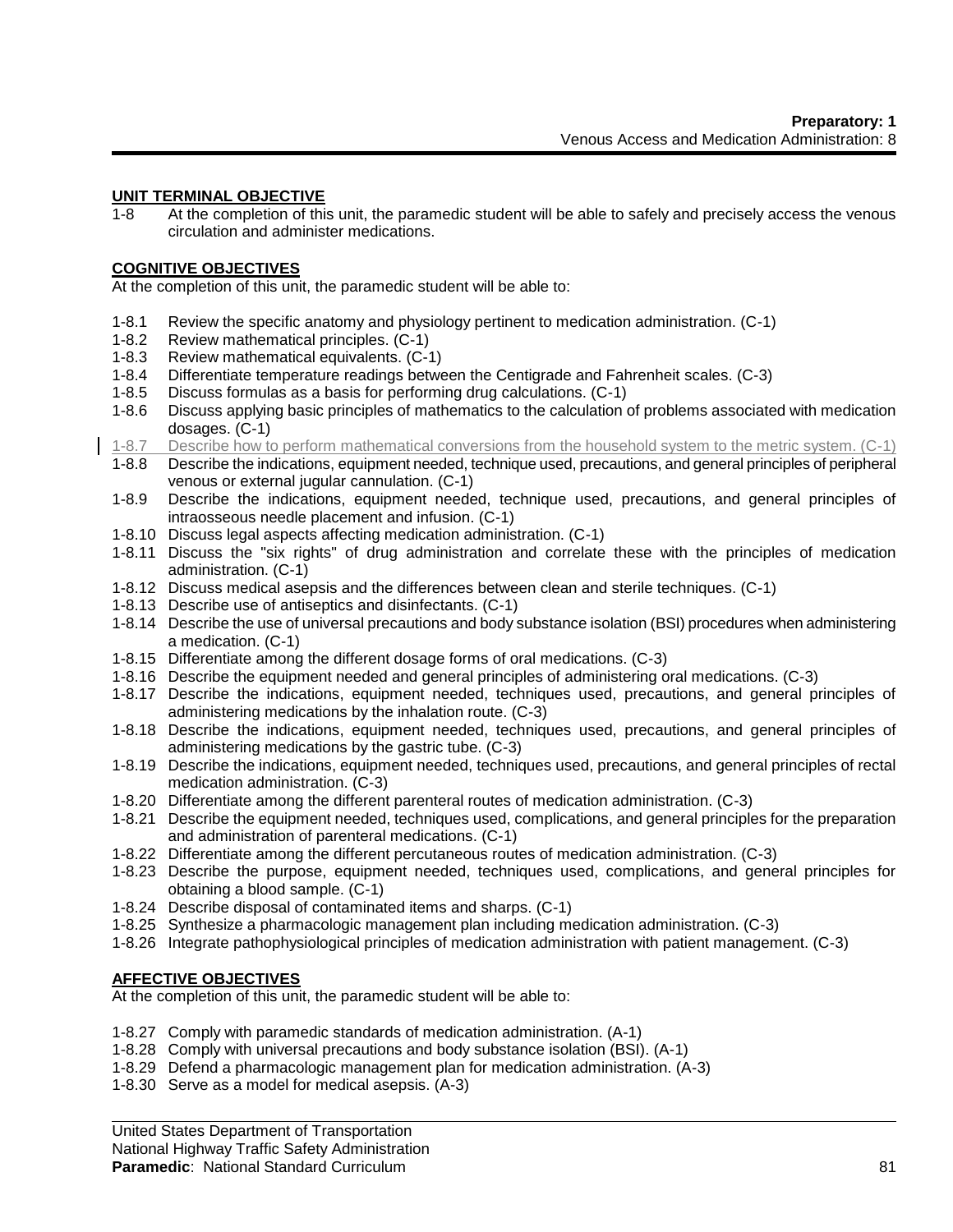- 1-8.31 Serve as a model for advocacy while performing medication administration. (A-3)
- 1-8.32 Serve as a model for disposing contaminated items and sharps. (A-3)

#### **PSYCHOMOTOR OBJECTIVES**

At the completion of this unit, the paramedic student will be able to:

- 1-8.33 Use universal precautions and body substance isolation (BSI) procedures during medication administration. (P-2)
- 1-8.34 Demonstrate cannulation of peripheral or external jugular veins. (P-2)
- 1-8.35 Demonstrate intraosseous needle placement and infusion. (P-2)
- 1-8.36 Demonstrate clean technique during medication administration. (P-3)
- 1-8.37 Demonstrate administration of oral medications. (P-2)
- 1-8.38 Demonstrate administration of medications by the inhalation route. (P-2)
- 1-8.39 Demonstrate administration of medications by the gastric tube. (P-2)
- 1-8.40 Demonstrate rectal administration of medications. (P-2)
- 1-8.41 Demonstrate preparation and administration of parenteral medications. (P-2)
- 1-8.42 Demonstrate preparation and techniques for obtaining a blood sample. (P-2)
- 1-8.43 Perfect disposal of contaminated items and sharps. (P-3)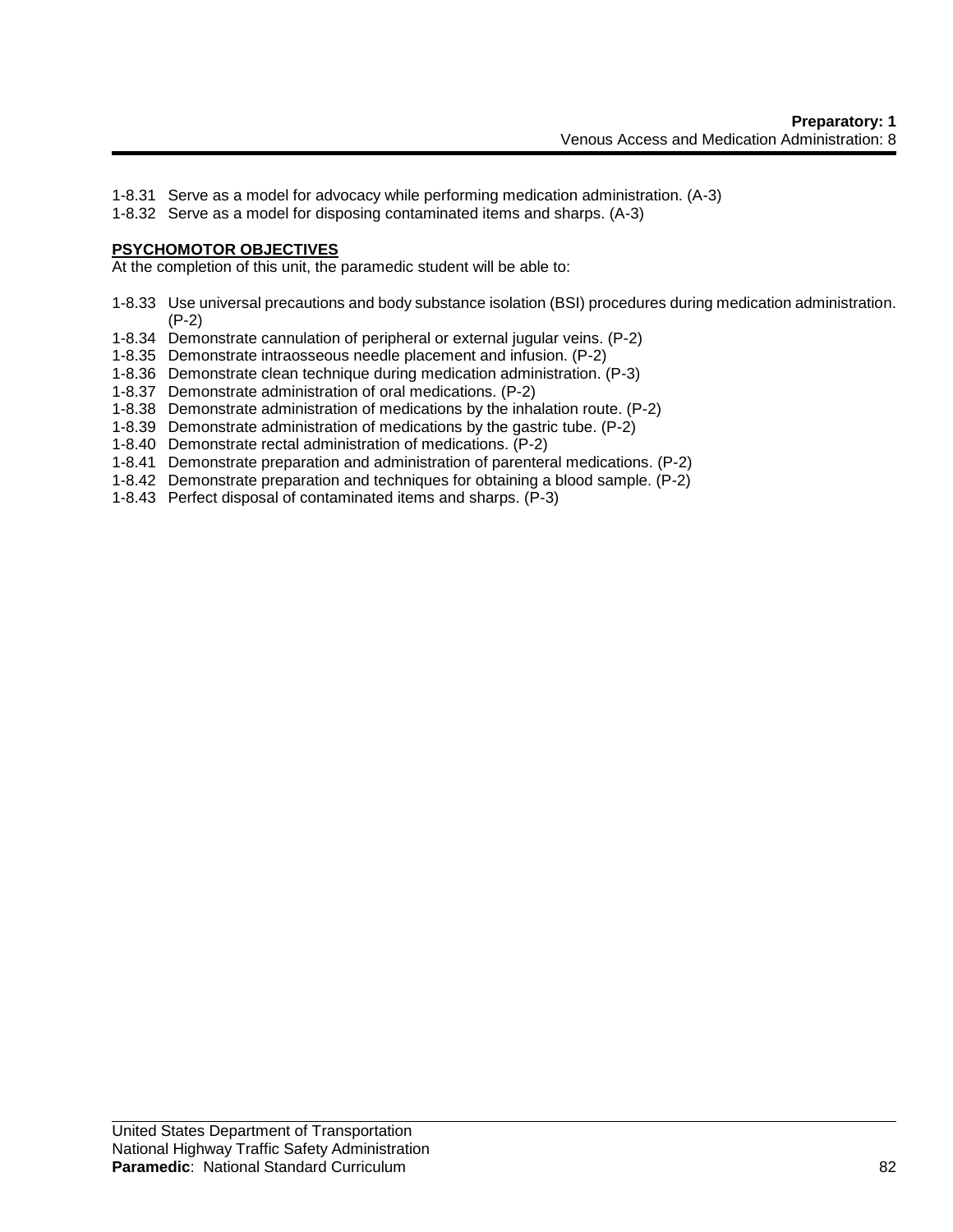# **DECLARATIVE**

- I. Review of mathematical principles
	- A. Multiplication and division
	- B. Roman numerals<br>C. Fractions
	- C. Fractions<br>D. Decimal f
	- Decimal fractions
	- E. Proportions
	- F. Percent
- II. Mathematical equivalents used in pharmacology
	- A. The metric system
	- **B.** Conversions between the household and metric system
	- C. Fahrenheit scale for temperature reading
	- D. Celsius (centigrade) scale for temperature reading<br>E. Converting between Fahrenheit and Celsius tempe
	- Converting between Fahrenheit and Celsius temperatures
- III. Calculating drug dosages
	- A. Calculation methods
		- 1. Fraction method
			- 2. Ratio method
		- 3. Desired dose over available concentration method
	- B. Calculating dosages
		- 1. Oral medications
			- a. Capsules and tablets
			- b. Liquids
		- 2. Parenteral medications
			- a. Quantity (typically weight)
			- b. Volume
			- c. Units (e.g., insulin)
		- 3. Intravenous infusions
			- a. Flow rates
			- b. Flow rates for infants and children
			- c. Total infusion time
			- d. Other factors influencing flow rates
		- 4. Calculating dosages for infants and children
			- a. Body weight
				- b. Body surface area (BSA)
				- c. Use of tables, charts, and other adjuncts
				- d. Length-based resuscitation tapes
- IV. Medical direction
	- A. Medication administration is bound by the paramedic's on-line or off-line medical direction
	- B. Role of the medical director
	- C. Patient management protocols
		- 1. Written standing orders
	- D. Legal considerations policies and procedures which specify regulations of medication administration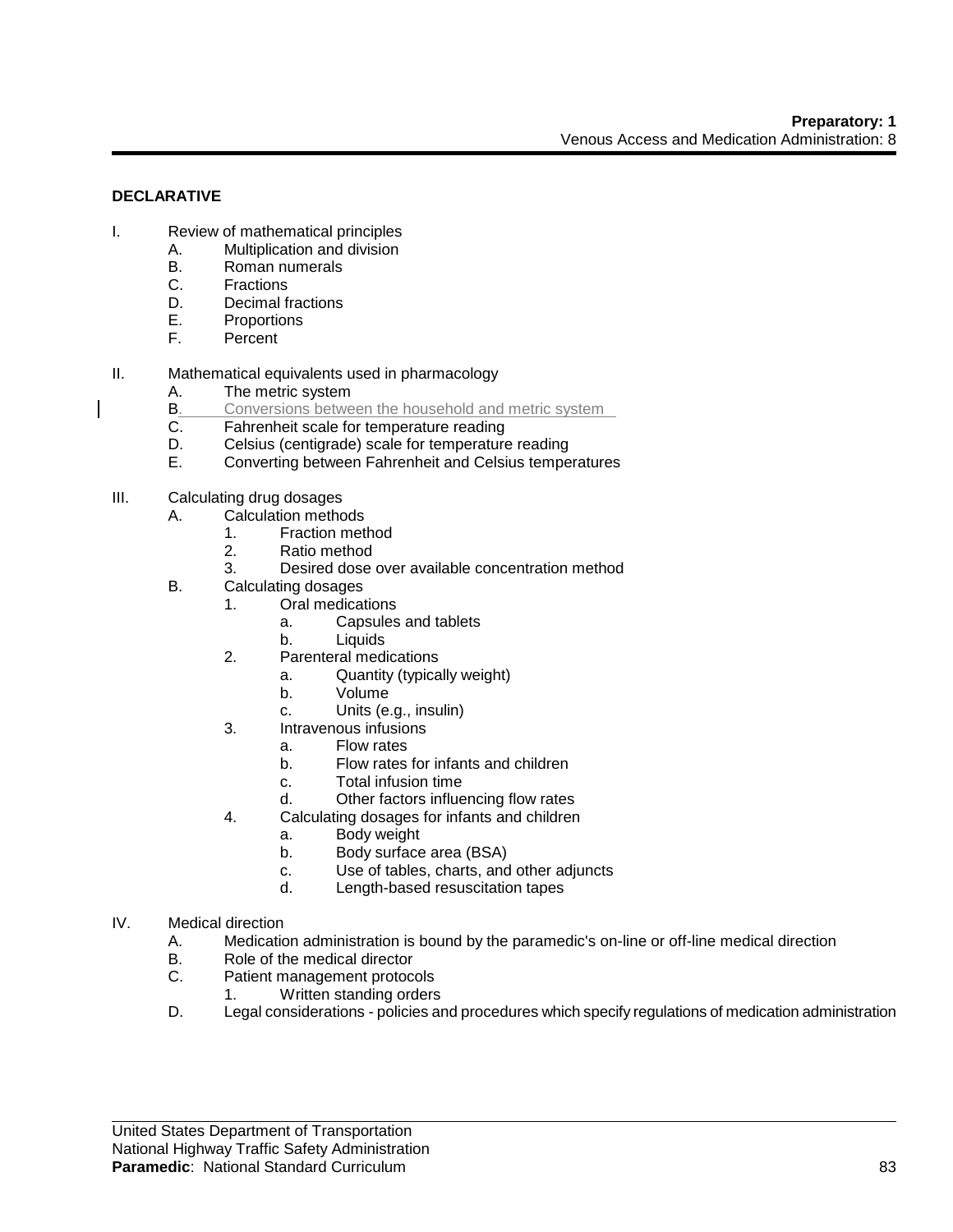- V. Principles of medication administration
	- A. Local drug distribution system policies which establish stocking and supply of drugs
	- B. Paramedic's responsibility associated with the drug order
		- 1. Verification of the drug order
	- C. The "six rights" of medication administration
		- 1. "Right" patient
		- 2. "Right" drug
		- 3. "Right" dose
		- 4. "Right" route
		- 5. "Right" time
		- 6. "Right" documentation
- VI. Medical asepsis
	- A. Clean technique versus sterile technique
	- B. Sterilization<br>C. Antiseptics
	- C. Antiseptics<br>D. Disinfectant
	- **Disinfectants**
- VII. Universal precautions and body substance isolation (BSI) in medication administration
- VIII. Venous access
	- A. Intravenous cannulation
		- 1. General principles
		- 2. Types
			- a. Peripheral
				- (1) General principles
				- **Indications**
				-
				- (3) Precautions<br>(4) Equipment
				- (4) Equipment Technique
					- (a) Extremity
						- i) Indications
						- ii) Precautions
						- iii) Equipment
						- iv) Procedure
					- (b) External jugular
						- i) Indications
						- ii) Precautions
						- iii) Equipment
						- iv) Procedure
				- b. Central
	- B. Intraosseous needle placement and infusion
		- 1. General Principles<br>2. Indications
		- 2. Indications<br>3. Precautions
		- **Precautions**
		- 4. Equipment
		- 5. Technique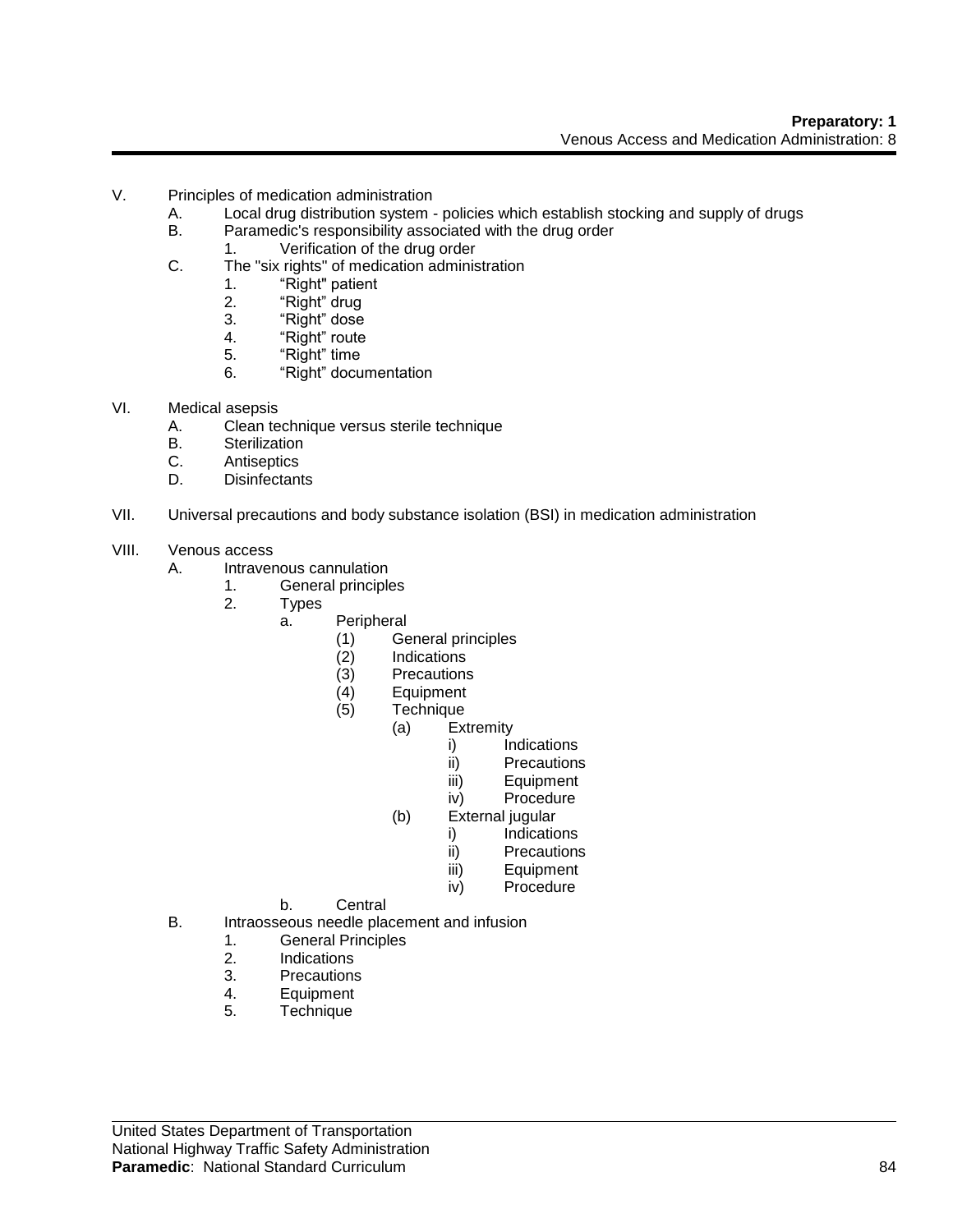- IX. Medication administration by the inhalation route
	- A. Bronchdilators (beta agonist) medications
		- 1. Other medications
	- B. Equipment
		- 1. Oxygen or compressed air source
		- 2. Small volume nebulizer (SVN)
			- a. Other inhaler equipment
				- b. Other adapter equipment
				- c. Modified inhaler equipment
	- C. Administering medications by the inhalation route
		- 1. Indications
		- 2. Techniques
		- 3. Precautions
		- 4. General principles of administering medications by the inhalation route
- X. Enteral medication administration
	- A. Oral administration of medications
		- 1. Dosage forms of solid-form and liquid-form oral medications
			- a. Capsules
			- b. Time-released capsules
			- c. Lozenges
			- d. Pills
			- e. Tablets
			- f. Elixirs
			- g. Emulsions
			- h. Suspensions
			- i. Syrups
		- 2. Equipment
			- a. Souffle cup
			- b. Medicine cup
			- c. Medicine dropper
			- d. Teaspoons
			- e. Oral syringes
			- f. Nipples
		- 3. General principles for administration of solid-form and liquid-form oral medications
	- B. Administration of medications by the gastric tube
		- 1. Indications for administering medications by the gastric tube
			- a. Nasogastric tube
			- b. Orogastric tube
		- 2. Required equipment
		- 3. Techniques used
		- 4. Precautions
		- 5. General principles for administration of medications by the gastric tube
	- C. Rectal administration of medications
		- 1. Indications for rectal administration of medications<br>2. Required equipment
		- Required equipment
		- 3. Techniques used
		- 4. Precautions
		- 5. General principles for rectal administration of medications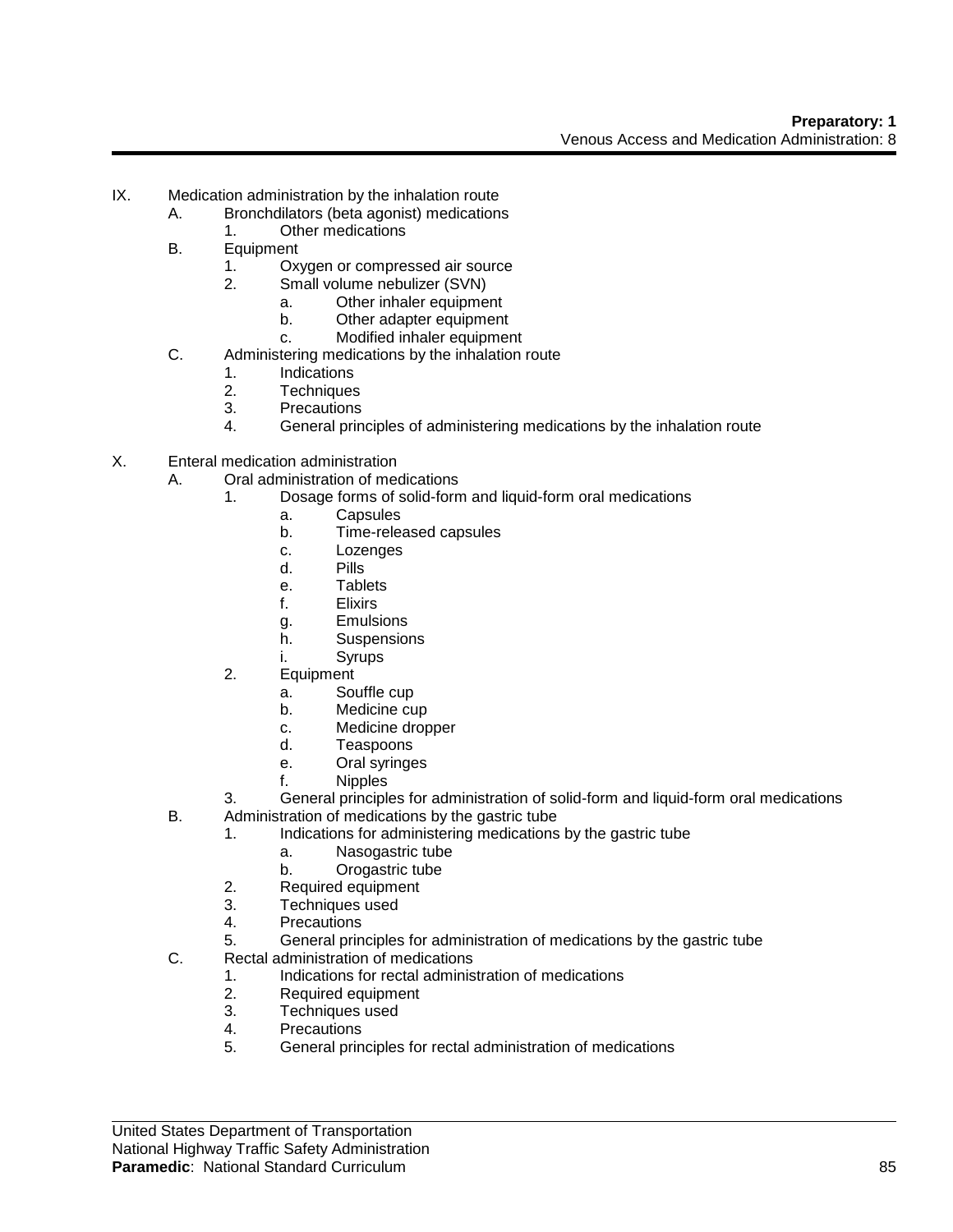- XI. Parenteral administration of medications
	- A. Parenteral routes
		- 1. Intradermal
		- 2. Subcutaneous
		- 3. Intramuscular
		- 4. Intravenous
		- 5. Intraosseous
		- 6. Percutaneous
	- B. Reasons for parenteral administration of medications
	- C. Equipment used in parenteral administration of medications
		- 1. Syringes
			- a. Calibration of the syringe
			- b. Prefilled syringes
			- 2. Needles
				- a. Parts of the needle
			- 3. Selection of the syringe and needle
			- 4. Packaging of syringes and needles
			- 5. Packaging of parenteral medications
				- a. Ampules<br>b. Vials
				- **Vials**
				- c. Prefilled syringes
				- d. Other
			- 6. Intravenous (IV) administration sets
				- a. Various types
				- b. Macrodrip chamber-type
				- c. Microdrip chamber-type
				- d. Variety of extensions and other pieces of equipment
				- e. Some IV administration sets are manufacturer specific
			- 7. Intravenous (IV) solutions
				- a. Types of containers
				- b. Variety of volumes
			- 8. "Piggyback" administration
				- a. Primary IV infusion
				- b. Secondary IV infusion
				- c. Related equipment to connect secondary infusion to primary infusion
			- 9. Volume control intravenous set
				- a. Various brands
	- D. Preparation of parenteral medication
		- 1. Equipment needed for preparing a parenteral medication
		- 2. Standard procedures for preparing all parenteral medications
		- 3. Guidelines for preparing medications
			- a. To prepare a medication from an ampule
			- b. Reconstitution of a sterile powder
			- c. Removal of a volume of liquid from a vial
			- d. Preparing a drug from a mix-o-vial
			- e. Preparing two medications in one syringe
	- E. Administration of medication by the intradermal route
		- 1. Intradermal route: injections are made into the dermal layer of skin just below the epidermis
		- 2. Equipment needed for administration of a medication by the intradermal route
		- 3. Locate anatomical sites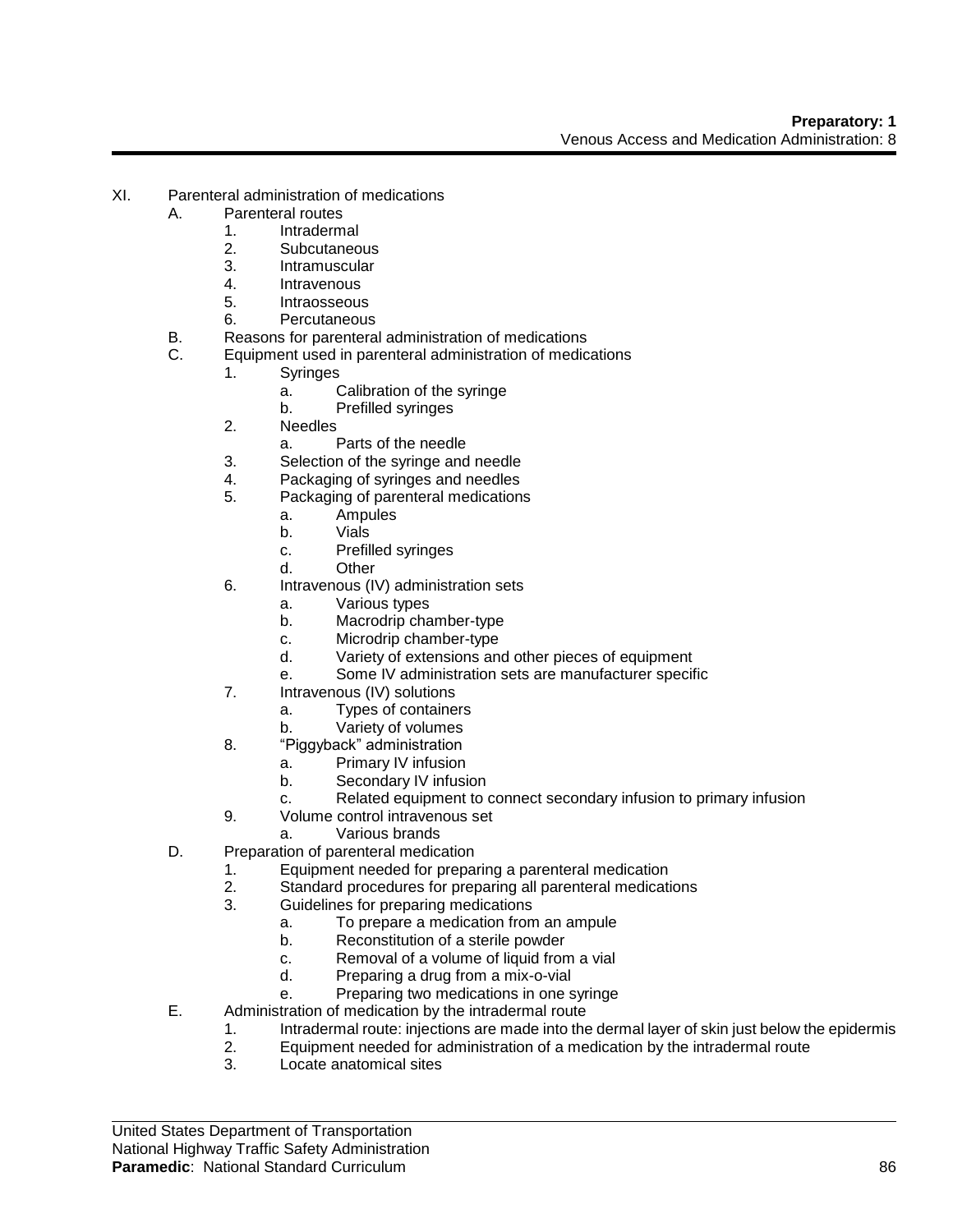- 4. Technique for administration of medication by the intradermal route
- 5. Documentation
- F. Administration of medication by the subcutaneous route
	- 1. Subcutaneous route: injections are made into the loose connective tissue between the dermis and muscle layer
	- 2. Equipment needed for administration of a medication by the subcutaneous route
	- 3. Locate anatomical sites
		- a. Upper arms
		- b. Anterior thighs
		- c. Abdomen
		- d. Sublingual
	- 4. Technique for administration of medication by the subcutaneous route
	- 5. Precautions
- G. Administration of medication by the intramuscular route
	- 1. Intramuscular route injections are made by penetrating a needle through the dermis and subcutaneous tissue into the muscle layer
	- 2. Equipment needed for administration of a medication by the intramuscular route
	- 3. Locate anatomical sites for adults and children
		- a. Vastus lateralis muscle
		- b. Rectus femoris muscle
		- c. Gluteal area
		- d. Deltoid muscle
	- 4. Technique for administration of medication by the intramuscular route
	- 5. Precautions
- H. Administration of medication by the intravenous route
	- 1. Intravenous route
		- a. Places the drug directly into the bloodstream
		- b. Bypasses all barriers to drug absorption
	- 2. Drugs may be administered by direct injection with a needle and syringe, but more commonly drugs are given intermittently or by continuous infusion through an established peripheral or central line
	- 3. Purpose for a peripheral IV site
	- 4. Purpose for a central IV site
	- 5. Dosage forms for IV administration
	- 6. Equipment needed for administration of a medication by the peripheral or central IV route
	- 7. Anatomical sites for adults, children, and infants
		- a. Peripheral access
		- b. Central access
	- 8. General principles of IV medication administration
	- 9. Preparing an IV solution for infusion
		- a. Equipment
		- b. Technique
		- c. Warming or cooling an IV solution, as indicated
	- 10. Adding medication to an existing IV solution
	- 11. Steps in performing venipuncture
	- 12. Steps in performing administration of medications into an established IV line
	- 13. Steps in performing administration of medication by a heparin lock
	- 14. Steps in adding a medication to an IV bag, bottle, or volume control
	- 15. Steps in adding a medication with a piggyback or secondary set
	- 16. Steps in changing to the next container of IV solution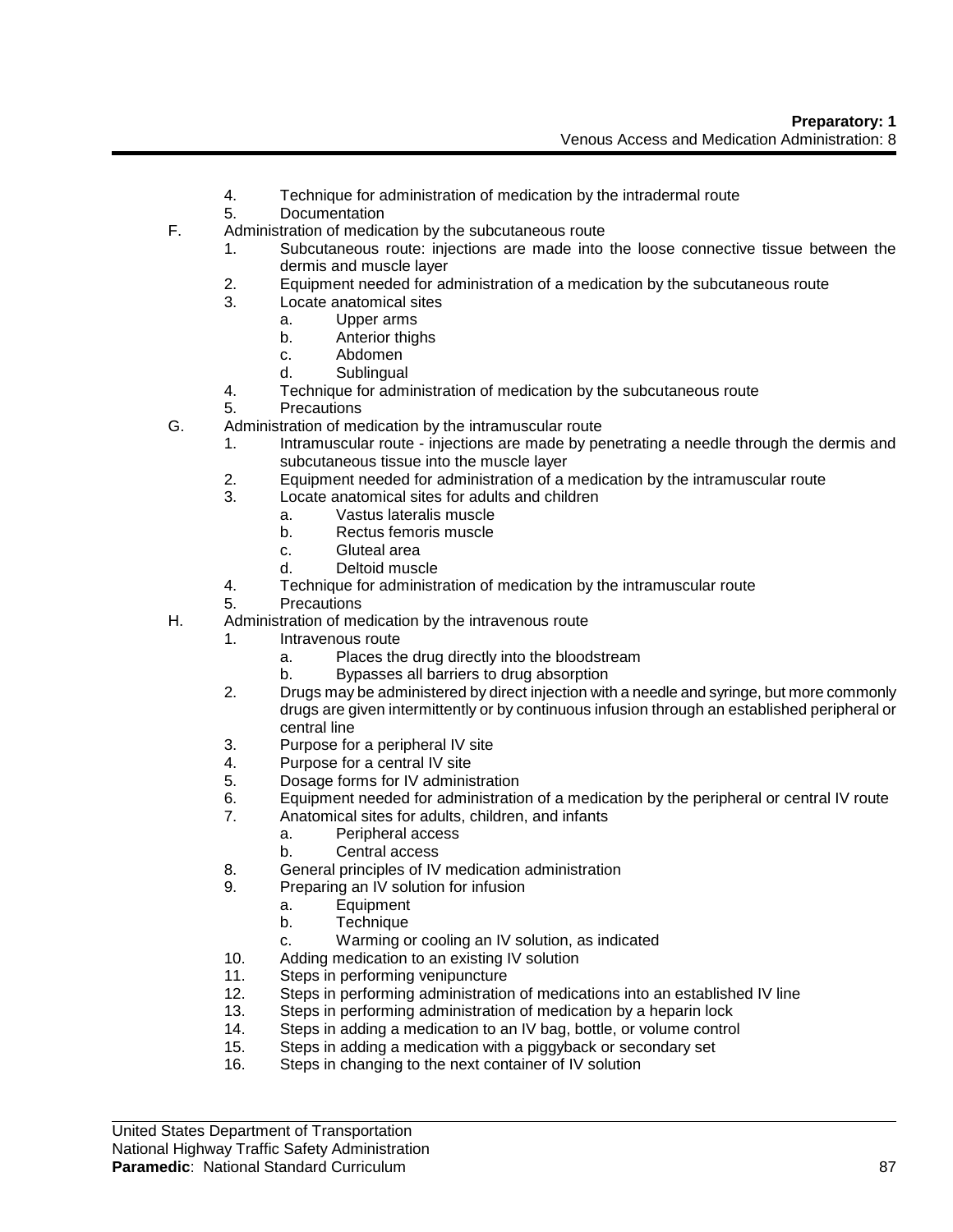- 17. Steps in administering medication by a venous access device
	- a. Equipment
	- b. Technique
- 18. Steps to discontinue an intravenous infusion
	- a. Equipment
	- b. Technique
- 19. Steps in monitoring IV therapy
	- a. Various types of infusion pumps
- 20. Complications
	- a. Phlebitis or infection
	- b. Extravasation
	- c. Air in tubing
	- d. Circulatory overload and pulmonary edema
	- e. Allergic reaction
	- f. Pulmonary embolism
	- g. Failure to infuse properly
- I. Administration of percutaneous medications
	- 1. Percutaneous route application of a medication for absorption through the mucous membranes or skin
	- 2. Factors which influence the amount of medication absorbed through the skin or mucous membranes
	- 3. Methods of percutaneous administration of medications
	- 4. Steps in preparing percutaneous medications
	- 5. Topical medications applied directly to the area of skin requiring treatment
		- a. Common forms of topical medications
		- b. Steps in administering topical medications
	- 6. Administering medications to mucous membranes
		- a. Places where medications are commonly applied
			- (1) Under the tongue (sublingual)
			- (2) Against the cheek (buccal)
			- $(3)$  In the eye<br> $(4)$  In the nose
			- In the nose
			- (5) In the ear
			- (6) Inhaled into the lungs
				- (a) Through an aerosol or nebulizer
				- (b) Through positive pressure ventilation
		- b. Dosage forms
			- (1) Tablets
			- (2) Drops
			- (3) Ointments
			- (4) Creams
			- (5) Suppositories
			- (6) Metered-dose inhalers
		- c. Equipment needed for administration of each type of medication
		- d. Steps for the administration of the dosage form of medication to the place it is commonly applied
- J. Administration of medication by the intraosseous route
	- 1 Any solution or drug that can be administered intermittently or by continuous infusion can be administered by the intraosseous route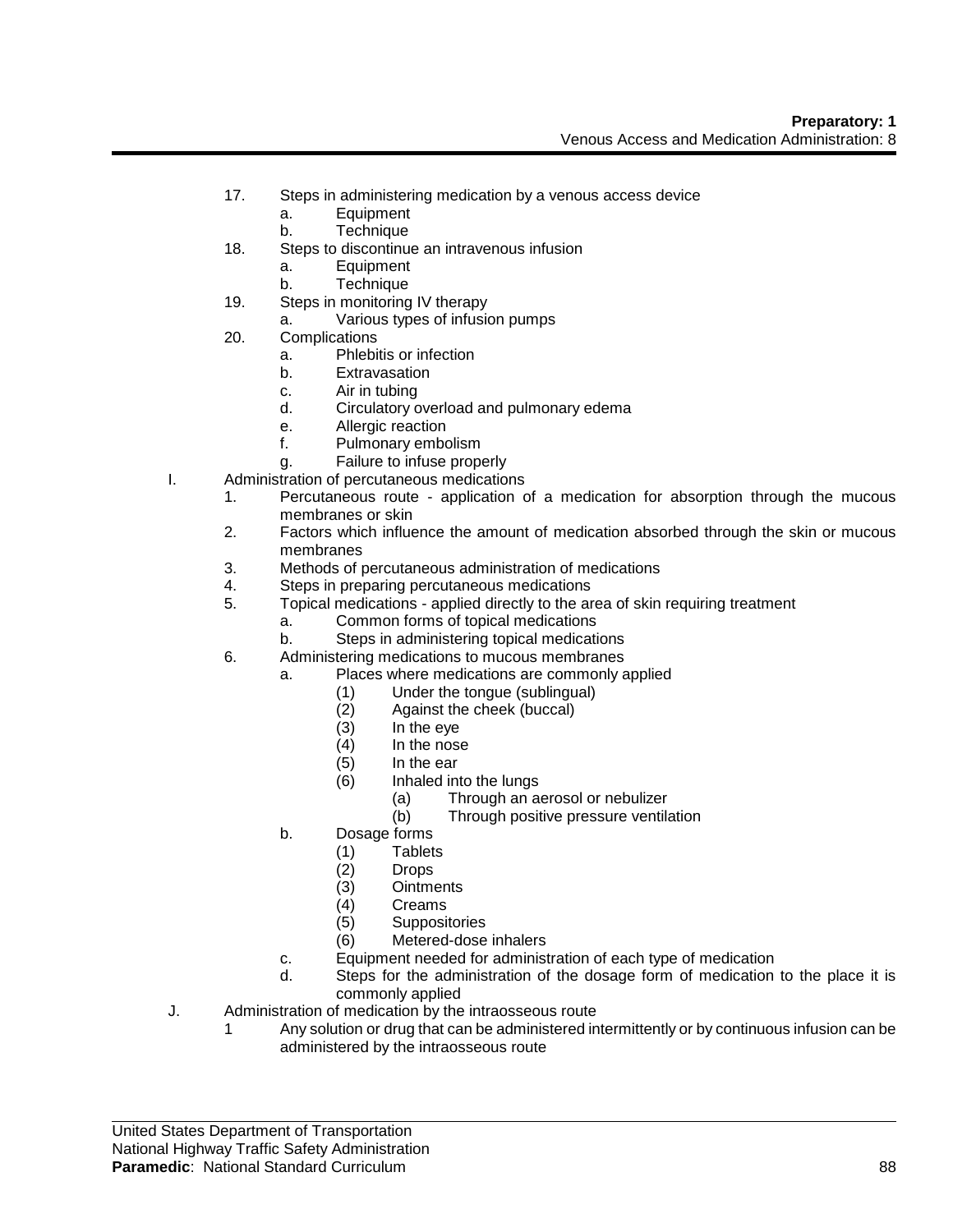- 2 Purpose for the intraosseous route
	- a0 Shock
		- b0 Status epilepticus
	- c0 Other conditions
- 3 Equipment needed
- 4 Anatomical sites
- 5 General principles of administering solution or medication administration via the intraosseous route
- 6 Steps in establishing an intraosseous route for an IV solution or medication administration
- 7 Steps in performing administration of medications by the intraosseous route
	- a0 Need for injection of medication with saline flush<br>b0 Need for administration of fluids
	- Need for administration of fluids
- 8 Steps to discontinue an intraosseous infusion
	- a0 Equipment
	- b0 Technique
- 9 Complications
	- a0 Phlebitis or infection
	- b0 Extravasation
	- c0 Compartment syndrom
	- d0 Fracture
	- e0 Air embolism due to air in tubing
	- f0 Pulmonary embolism due to marrow particles (bone and fat)
	- g0 Circulatory overload and pulmonary edema
	- h0 Allergic reaction
	- i0 Failure to flush the intraosseous needle
	- j0 Failure to infuse properly
- XII Obtaining a blood sample
	- A0 Purposes for obtaining a blood sample
	- B0 Equipment needed for obtaining a blood sample
	- C0 Locations from which to obtain a blood sample
		- 1 Anatomical sites<br>2 From the establis
		- 2 From the established intravenous catheter
		- 3 Other locations
	- D0 Steps to preparing equipment for obtaining a blood sample
	- E0 Techniques for obtaining a blood sample<br>F0 Complications
	- **Complications**
- XIII Disposal of contaminated items and sharps
	- A0 Follow local protocol for disposal of contaminated items and sharps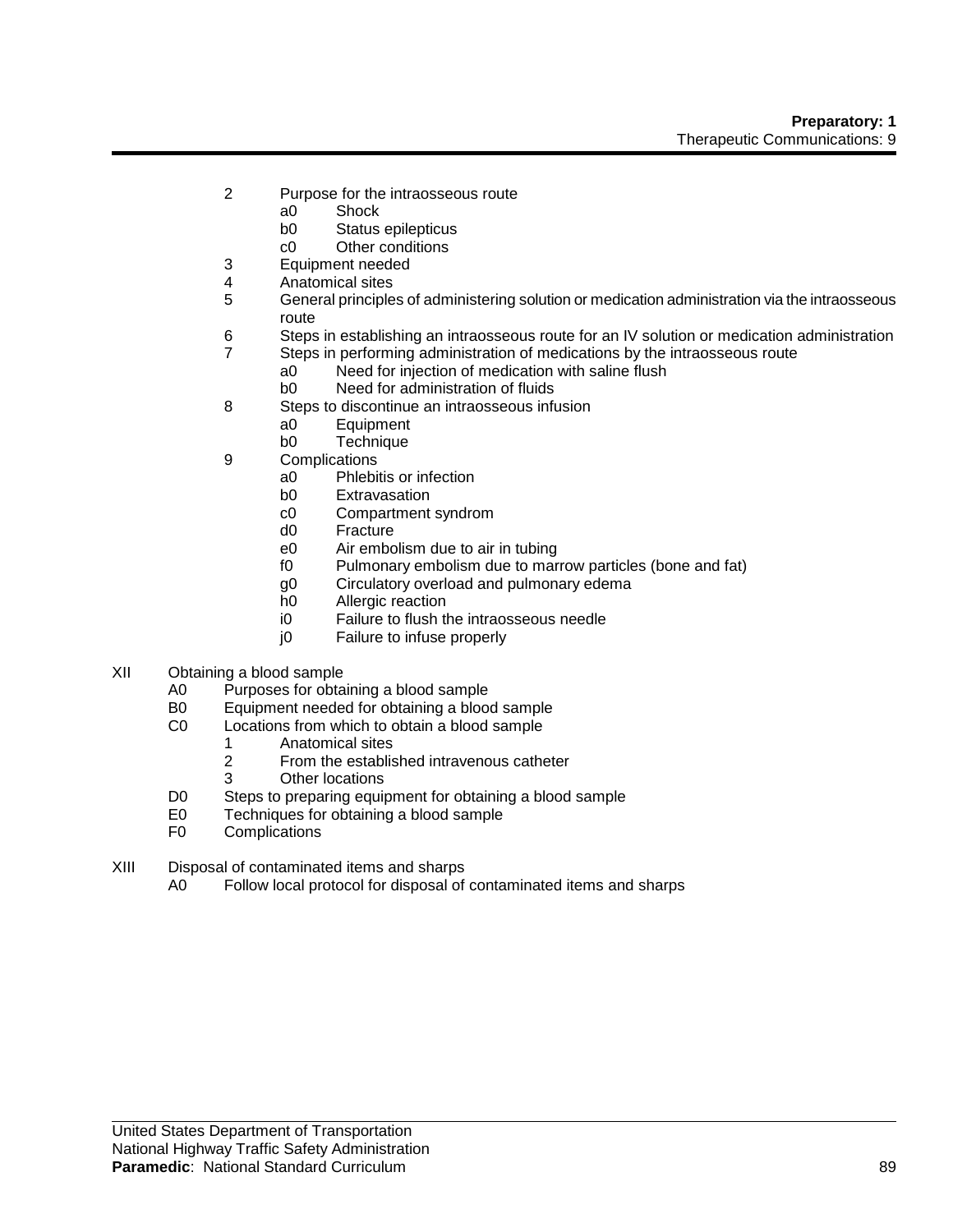# **UNIT TERMINAL OBJECTIVE**

1-9 At the completion of this unit, the paramedic student will be able to integrate the principles of therapeutic communication to effectively communicate with any patient while providing care.

#### **COGNITIVE OBJECTIVES**

At the completion of this unit, the paramedic student will be able to:

- 1-9.1 Define communication. (C-1)
- 1-9.2 Identify internal and external factors that affect a patient/ bystander interview conducted by a paramedic. (C-1)
- 1-9.3 Restate the strategies for developing patient rapport. (C-1)
- 1-9.4 Provide examples of open-ended and closed or direct questions. (C-1)
- 1-9.5 Discuss common errors made by paramedics when interviewing patients. (C-1)
- 1-9.6 Identify the nonverbal skills that are used in patient interviewing. (C-1)
- 1-9.7 Restate the strategies to obtain information from the patient. (C-1)
- 1-9.8 Summarize the methods to assess mental status based on interview techniques. (C-1)
- 1-9.9 Discuss the strategies for interviewing a patient who is unmotivated to talk. (C-1)
- 1-9.10 Differentiate the strategies a paramedic uses when interviewing a patient who is hostile compared to one who is cooperative. (C-3)
- 1-9.11 Summarize developmental considerations of various age groups that influence patient interviewing. (C-1)
- 1-9.12 Restate unique interviewing techniques necessary to employ with patients who have special needs. (C-1)
- 1-9.13 Discuss interviewing considerations used by paramedics in cross-cultural communications. (C-1)

# **AFFECTIVE OBJECTIVES**

- 1-9.14 Serve as a model for an effective communication process. (A-3)
- 1-9.15 Advocate the importance of external factors of communication. (A-2)
- 1-9.16 Promote proper responses to patient communication. (A-2)
- 1-9.17 Exhibit professional non-verbal behaviors. (A-2)
- 1-9.18 Advocate development of proper patient rapport. (A-2)
- 1-9.19 Value strategies to obtain patient information. (A-2)
- 1-9.20 Exhibit professional behaviors in communicating with patients in special situations. (A-3)
- 1-9.21 Exhibit professional behaviors in communication with patient form different cultures. (A-3)

# **PSYCHOMOTOR OBJECTIVES**

None identified for this unit.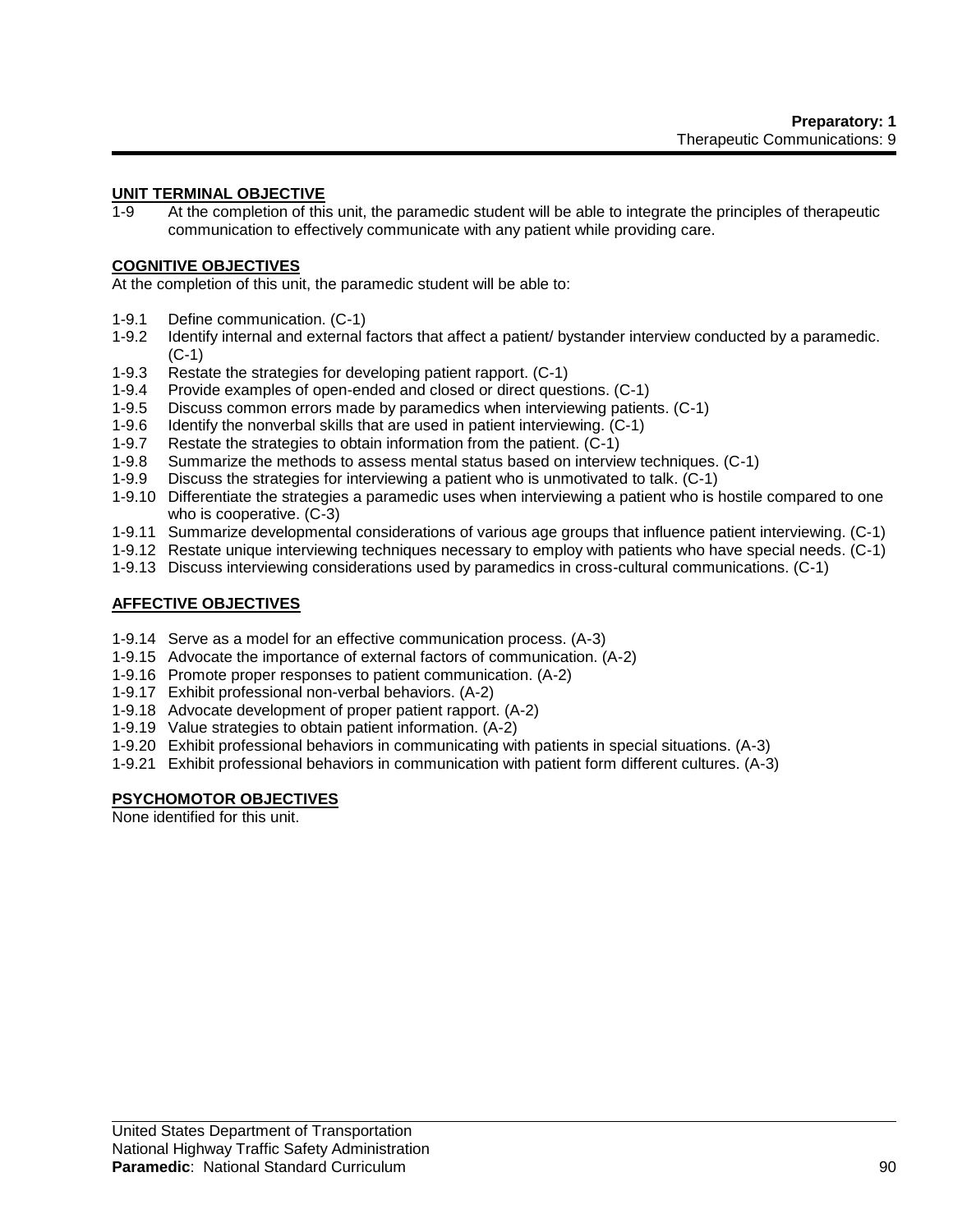#### **DECLARATIVE**

- I. Communication
	- A. Communication process
		- 1. Source
			- a. Common symbols
			- b. Clear format
			- c. Medium
				- (1) Written
				- (2) Verbal
				- (3) Other symbols
		- 2. Encoding
			- a. The act of placing a message in an understandable format
			- b. Procedure of translating a message into a code that is understood by sender and receiver
		- 3. Message
			- a. Code and format intended to deliver idea
		- 4. Decoding
			- a. Act of interpreting symbols and format
			- b. The decoding process can have many flaws
				- (1) Symbols or words sent in the message are not common to both parties
				- (2) Interpretation of message is based on different understandings of symbols or format
		- 5. Receiver
			- a. Person intended to understand message
			- b. In order for a message to be successful, the source must try to encode in a way the receiver understands
		- 6. Feedback
			- a. The response to a message
- II. Internal factors for effective communication
	- A. Liking others
		- 1. Helping profession
		- 2. Genuine liking of people is necessary
		- 3. Understanding of human strengths and weaknesses
	- B. Empathy is viewing the world from another inner frame of reference while remaining yourself
	- C. Ability to listen
		- 1. Not passive role, but active
		- 2. Requires complete attention
		- 3. Requires practice
- III. External factors for effective communication
	- A. Privacy
		- 1. Strive for privacy when interviewing
		- 2. Helps to eliminate inhibitions and distractions
	- B. Interruptions
		- 1. Attempt to avoid except when patient care information is being received from partners and is of a critical nature
	- C. Physical environment
		- 1. Lighting
		- 2. Noise/ interference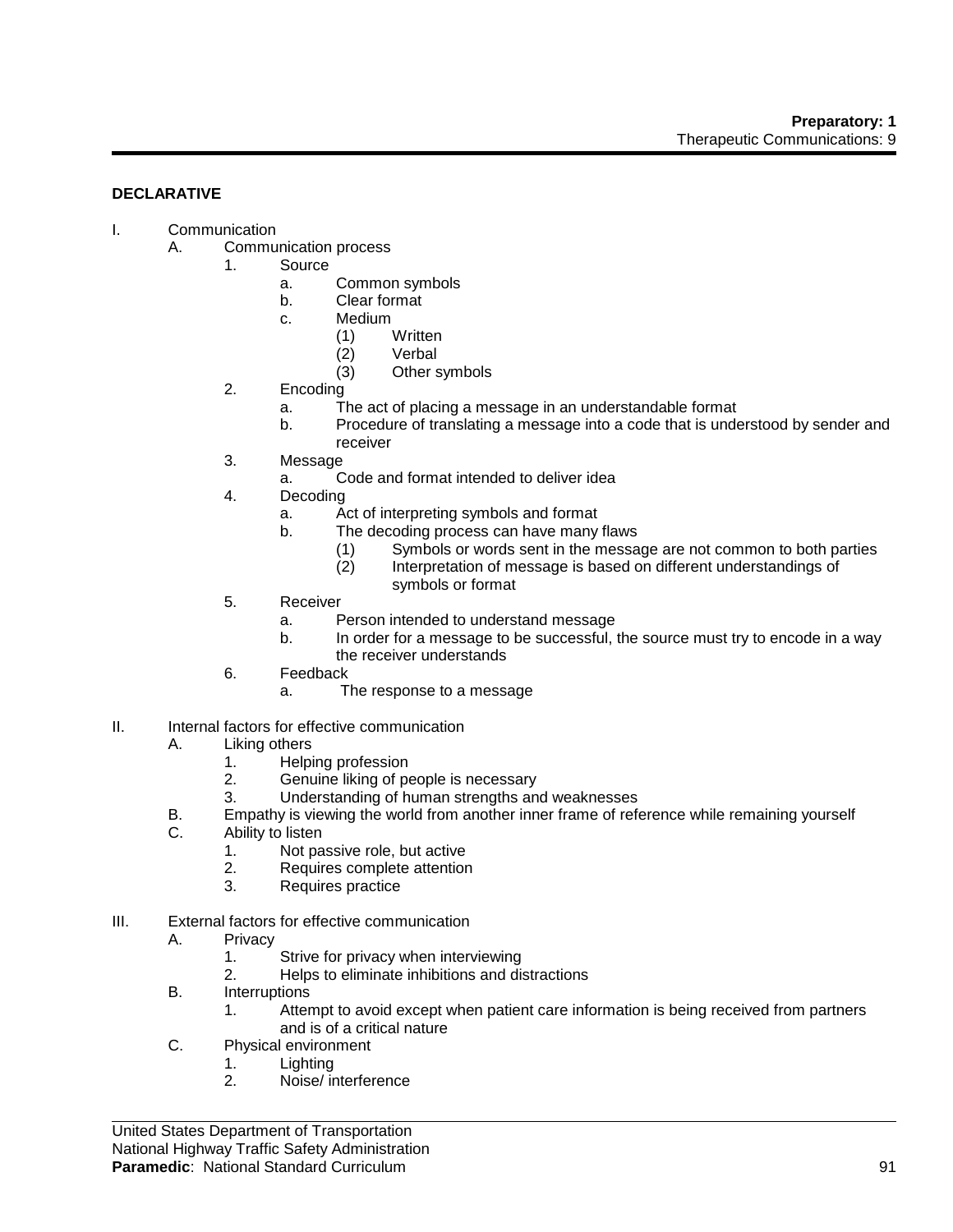- 3. Distracting equipment
- 4. Distance
	- a. Comfortable distance is 4 to 5 feet
	- b. Twice the patient's arms length away
	- c. "Personal space"
- 5. Equal seating eye level
- D. Dress
	- 1. Appearance and clothing should be clean and meet conventional professional standards
	- 2. Easily identified as a paramedic
- E. Note taking
	- 1. Look at the patient frequently
	- 2. Eyes should be on the patient as much as possible during an interview
- IV. Introducing the interview the paramedic should remain calm and begin the interview with open-ended questions
	- A. Open-ended questions
		- 1. Asked in a narrative form
		- 2. Encourages the patient to talk
		- 3. Doesn't restrict area of response
	- B. Closed or direct questions
		- 1. Ask for specific information
		- 2. One or two words and may be answered as "yes" or "no"
		- 3. Fill-in information left out in the narrative interview
		- 4. May provide specific facts
	- C. One question at a time
		- 1. The patient may not know which question to answer
		- 2. May leave out portions of the information or become confused
		- 3. Allow complete answers
	- D. Choose language the patient understands
- V. Responses
	- A. Facilitation encourages patient to provide more information<br>B. Silence gives the patient more time to gather their thoughts
	- B. Silence gives the patient more time to gather their thoughts<br>C. Reflection echoing the patient's words back to them using s
	- C. Reflection echoing the patient's words back to them using slightly different words
	- Empathy patient feels accepted and more open to talking
	- E. Clarification used when the patient uses a word which is confusing to the paramedic
	- Confrontation focusing patient's attention on one specific factor of interview
	- G. Interpretation
		- 1. Based upon observation or conclusion
		- 2. It links events, makes associations or implies a cause
	- H. Explanation informing the patient and sharing factual or objective information
	- I. Summary
		- 1. Review of interview and interpretation of situation
		- 2. Open-ended to allow patient to clarify details
- VI. Traps of interviewing
	- A. Providing false assurance or reassurance<br>B. Giving advice
	- B. Giving advice<br>C. Authority
	- Authority
	- D. Using avoidance language
	- E. Distancing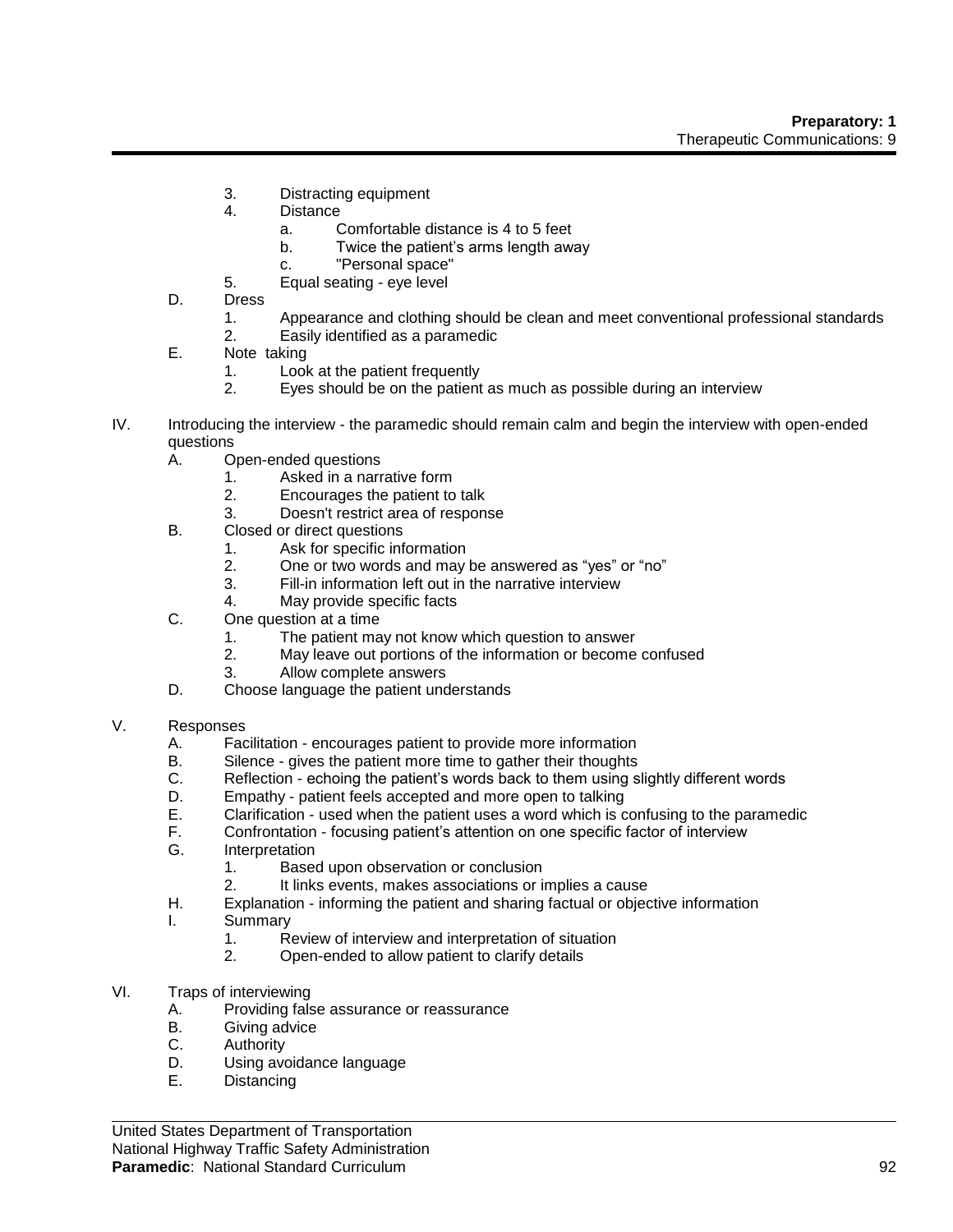- F. Professional jargon
- G. Leading or biased questions<br>H. Talking too much
- Talking too much
- I. Interrupting
- J. Using "why" questions
- VII. Non-verbal skills
	- A. Physical appearance
		- 1. Interviewer
			- a. Professional appearance, physically fit, and well groomed are important characteristics
			- b. Help gain patient's trust
		- 2. Patient
			- a. Note the patient's appearance, clothing, jewelry, and other physical signs
			- b. Will give you some indication of their condition
	- B. Posture and gestures
		- 1. Interviewer
			- a. Relaxed
			- b. Calm, slow motion
			- 2. Patient
				- a. Open position arms extended and large muscles relaxed
				- b. Closed position flexed arms and legs
			- 3. Gestures
				- a. Acceptance
					- (1) Nodding
					- (2) Open hands
				- b. Defensive or angry
					- (1) Shaking head
					- (2) Pointing
					- (3) Closed hands
			- 4. Facial expressions
				- a. Reflects a wide variety of relevant emotions and conditions
				- b. Indicate relaxation, relief, pain, fear, anger, sorrow, etc.
			- 5. Eye contact lack of eye contact suggests the patient is shy, withdrawn, confused, bored, intimidated, apathetic or depressed
			- 6. Voice intensity, rate of speech, pitch and tone of voice have meaning in communication
			- 7. Touch the meaning of touch is influenced by the person's age, sex, cultural background, past experience and current setting
- VIII. Developing patient rapport
	- A. Put the patient and yourself at ease let the patient know you are on their side, that you respect their comments, and you are there to help them
		- 1. Ask the patient their name and assure you can pronounce it correctly
		- 2. Recognize signs
		- 3. Respond to signs
		- 4. Find the suffering and show compassion
		- 5. Assess insight and become an ally
		- 6. Show expertise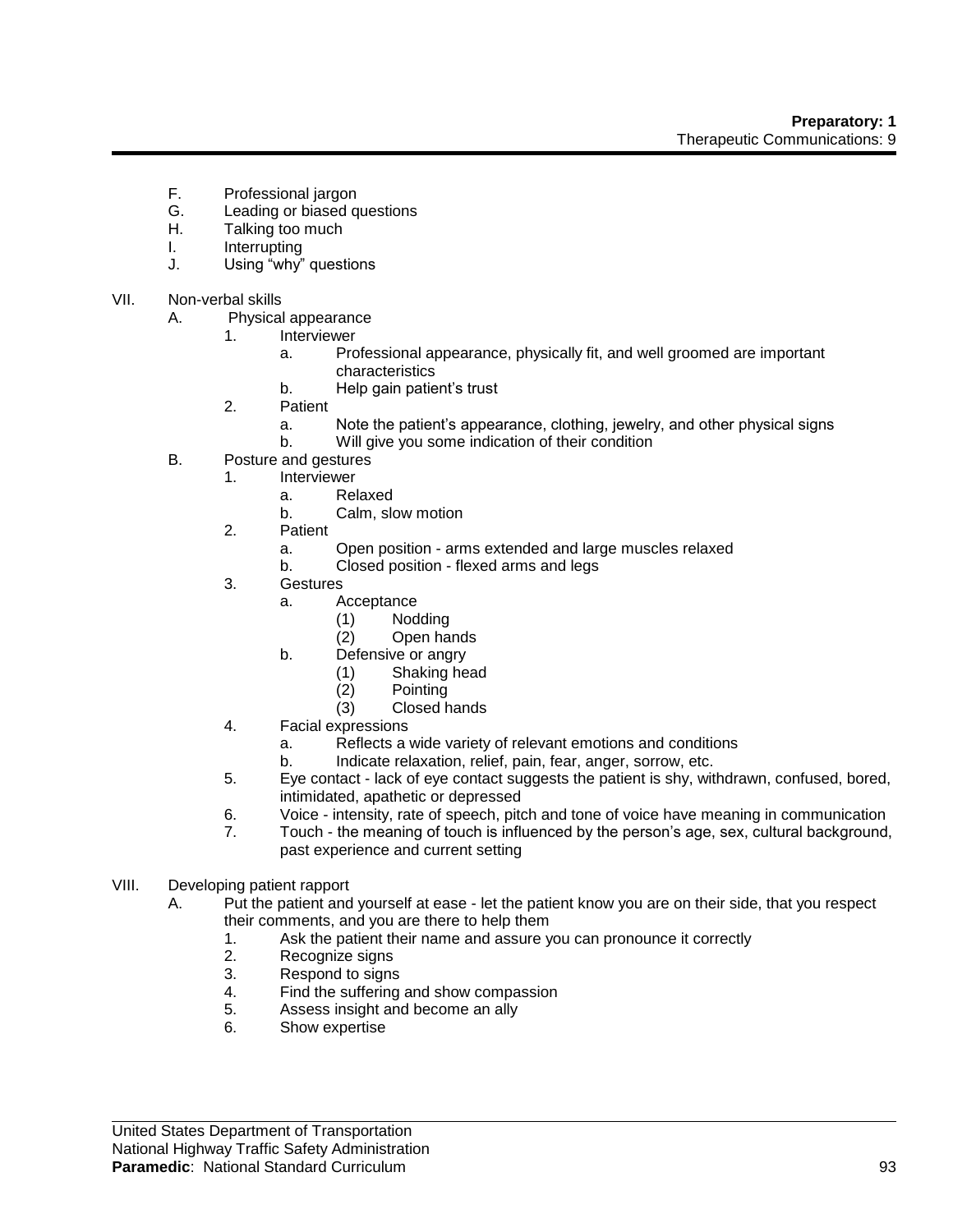- IX. Strategies to get information
	- A. Patients generally communicate in three ways
		- 1. Pouring out the information (complaints)
		- 2. By revealing some problems but concealing embarrassing items
		- 3. Hiding the most embarrassing parts to both the paramedic and himself
	- B. Obtaining information on complaints is accomplished based upon techniques of open-ended and closed or direct questions
		- 1. Resistance
			- a. Two main reasons for resistance
				- (1) The patient wishes to maintain an image
				- (2) The patient is uncertain about the paramedic's response and fear of rejection or ridicule
			- b. The paramedic must be non-judgmental if they expect to obtain information from the patient
			- c. Paramedics must be willing to talk with patients about any condition the patient may have
		- 2. Shifting focus
			- a. Approach a problem the patient does not want to talk about by shifting the focus away from the problem
			- b. Return focus to it from a different angle
		- 3. Defense mechanisms
			- a. Be aware of the patient's defense mechanisms
			- b. Anticipate them in advance
			- c. Confront them if necessary to obtain necessary medical information
		- 4. Distraction
			- a. When the patient is acting-out and hostile
			- b. Point out their behavior to them
			- c. Ask them if their behavior is their intention, and let them know this behavior is self-defeating
- X. Methods to assess mental status during the interview

# A. Observation

- 1. Appearance<br>2. Consciousne
- 2. Consciousness<br>3. Psychomotor m
- Psychomotor movements
- 4. Abnormal complex movements
- B. Conversation
	- 1. Orientation
		- a. Person
		- b. Place
		- c. Time
	- 2. Speech
		- a. Note the speed of speech
		- b. Note the flow of speech
	- 3. Thinking
	- 4. Attention
	- 5. Concentration
	- 6. Comprehension
	- 7. Remote, recent and immediate memory
		- a. Memory of event
		- b. Long and short term memory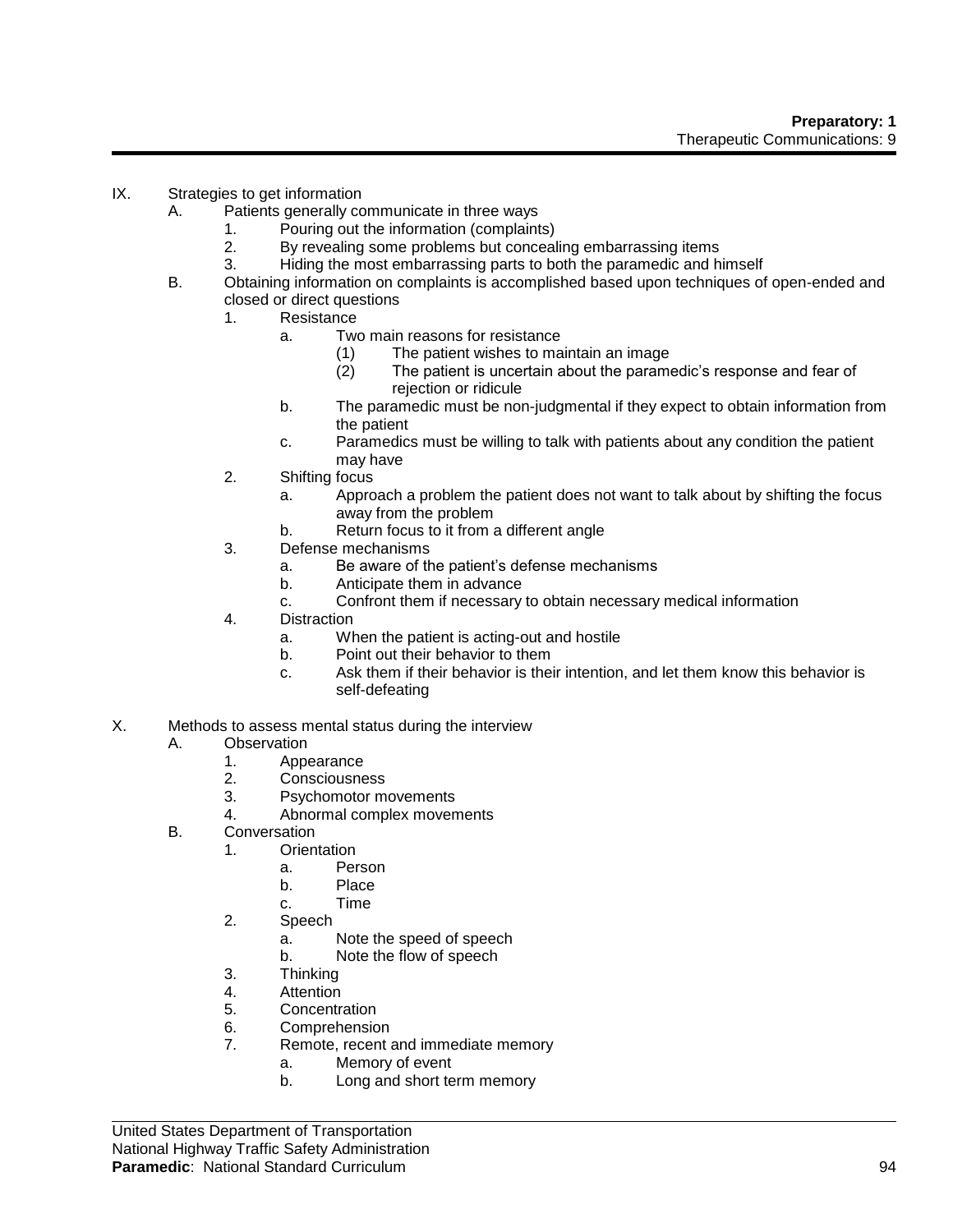- 8. Affect
	- a. Patient's emotional response to external and internal events
- 9. Autonomic responses sweating, trembling, etc.
- 10. Facial movements muscles around mouth, nose and eyes
- 11. Reactive movements made in response to novel movements such as looks at you when you are talking
- 12. Grooming movements
	- a. Fixing hair
	- b. Straightening clothes
	- c. Indicate patient is uncomfortable
- C. Exploration offers a method to review the patient's internal experiences
	- 1. Mood
	- 2. Energy level
	- 3. Content of thinking
- XI. Special interview situations
	- A. Patients unmotivated to talk
		- 1. Most patients are more than willing to talk
			- a. Some will require more time and varying techniques to communicate with during an interview
		- 2. Difficult interviews stem from four sources
			- a. Patient's signs and symptoms may impact the ability to talk
			- b. The patient may fear talking with you due to psychological disorders, cultural differences or age
			- c. A cognitive impairment may be developing in the patient
			- d. The patient may intentionally want to deceive you
		- 3. Techniques to use many are already known but they must be used in a special way with the patient who does not talk
			- a. Start the interview in the normal manner. When the patient does not talk, review the reason why you were called according to dispatch and take time to develop rapport with the patient.
			- b. Attempt to use open-ended questions
			- c. If unsuccessful, try direct questions
			- d. Provide some positive feedback to any responses by the patient
			- e. Make sure the patient understands the questions
				- (1) Language barriers
					- Hearing difficulty
			- f. Continue to ask questions about the critical information you need to know to progress with treatment
			- g. You may not be able to obtain information about non-essential information
			- h. Ask family members or others at the scene if the patient has been noncommunicative for a long time, attempt to rule out a pathology
			- i. Use summary and interpretation of events or conditions and ask the patient if your summary or interpretation is correct
			- j. See if you can get the patient to ask questions about your care, equipment, profession or any topic which will create conversation. If the patient does ask you questions make sure you answer them fully, not one word answers.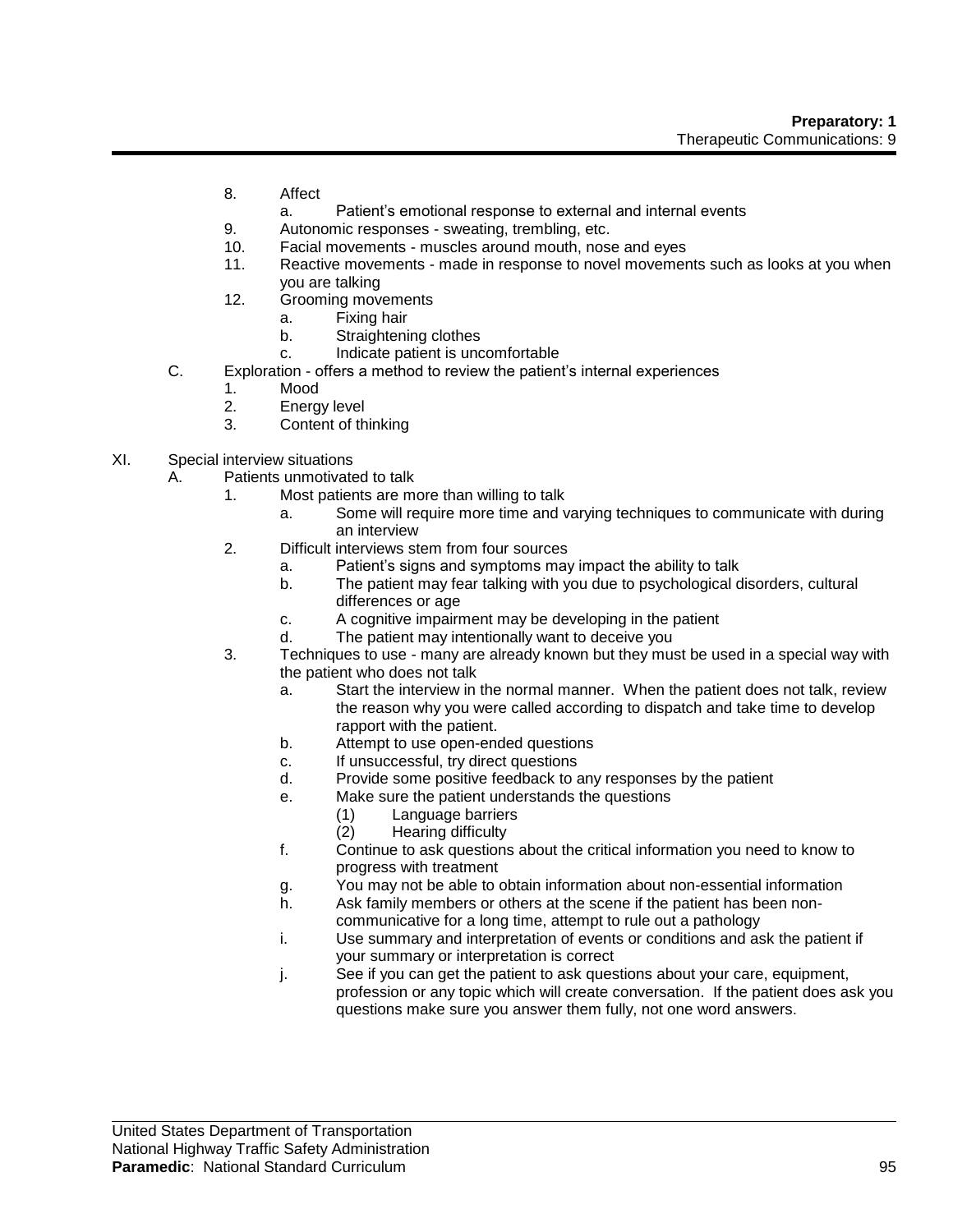- k. Don't be discouraged. You may not obtain all the information you are seeking. Observe affect and record information to establish a mental status baseline for later evaluations.
- l. You may desire to ask questions that you already know the answer to establish the patient's credibility
- B. Interviewing a hostile patient
	- 1. Closely monitor with overpowering force
	- 2. Be sure to stay far enough away from the patient, close to an exit
	- 3. Personal safety
	- 4. Never leave the patient alone without adequate assistance
	- 5. Use the same interviewing techniques
	- 6. Set limits and establish boundaries
	- 7. Tell the patient of the advantages of cooperation
	- 8. Be aware of local protocol for hostile patients, use of restraints, and psychological medications
- C. Developmental considerations when interviewing patients
	- 1. Children you must build rapport with two persons, the child and the parent
		- a. Begin conversations with both the child and parent
		- b. With younger children, 1 to 6 years old, focus most of your conversation with the parent
		- c. Offer the child toys or something to keep them occupied while you interview the parent
			- (1) Be aware you are collecting the child's history from a parent's point of view
			- (2) Your interview can put the parent on the defensive
			- (3) Be cautious not to be judgmental if the parents have not provided proper care or safety for the child before your arrival
			- (4) Be observant but not confrontational
		- d. Make contact with the child in a gradual approach as you are interviewing the parent
		- e. Speak to children at eye level
		- f. Use a quiet, calm voice
		- g. Be aware of your non-verbal communication
		- h. Be knowledgeable of communication with children according to their age group (1) Infants
			- (a) Respond best to firm, gentle handling and a quiet calm voice
			- (b) Older infants may have stranger anxiety so keep the parent within their view
			- (2) Preschoolers
				- (a) See the world only from their perspective
				- (b) Use short sentences with concrete explanations
			- (3) School aged children
				- (a) More objective and realistic
			- (4) Adolescents
				- (a) Want to be adults
				- (b) Should not be communicated with as children
- D. The older adult- they are seeking the meaning of older age, dealing with disease and the inevitability of their death
	- 1 Address older adults always by their last name with Mr., Mrs., or Ms.<br>2 Interviews usually take longer
	- Interviews usually take longer
	- 3 Fatigue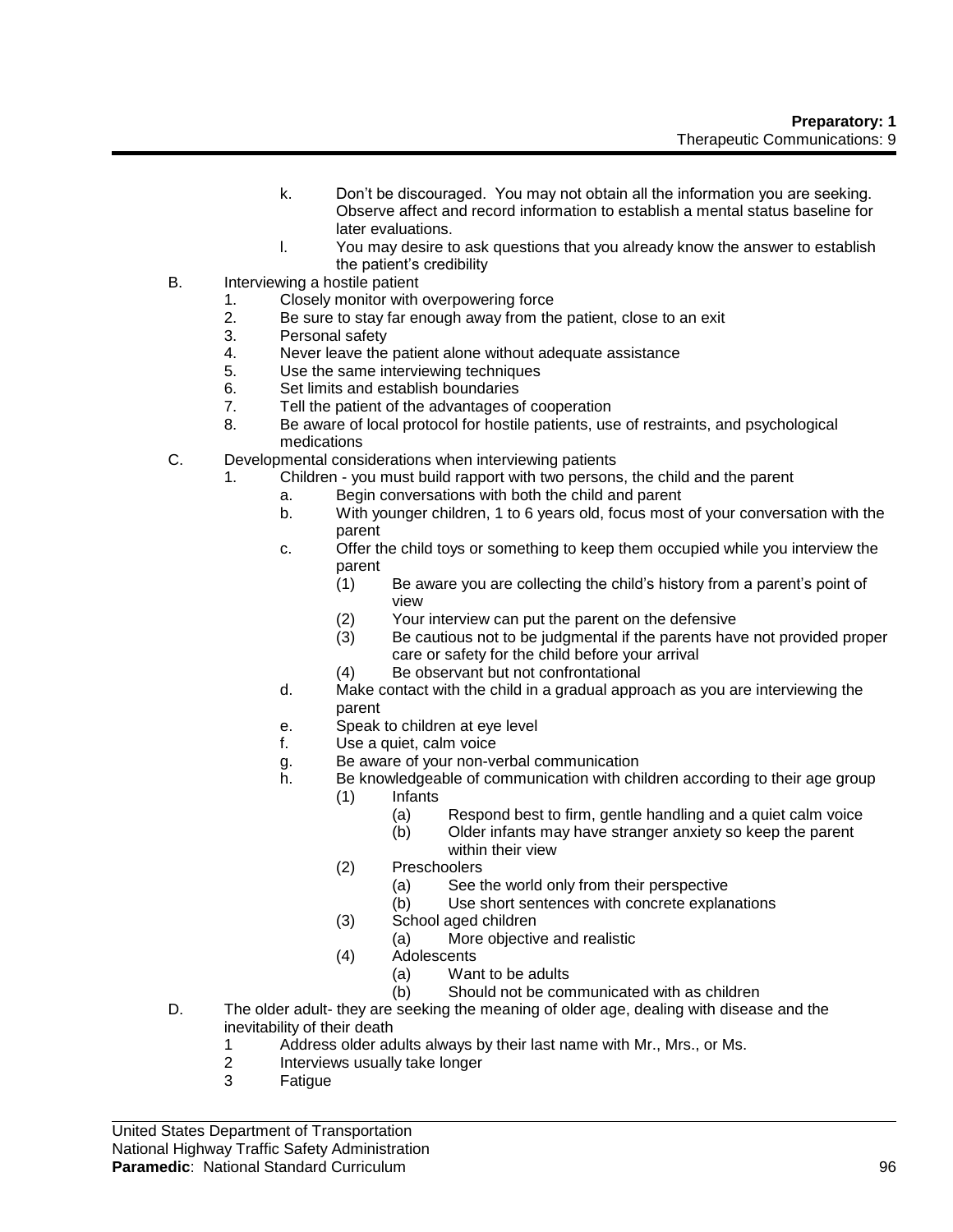- 4 Older patients may have physical disabilities that cause the interview to take longer
- 5 Touch is a non-verbal skill that is important to older persons
- E0 Hearing impaired patients
	- 1 Ask a deaf person their preferred method to communicate, either lip reading, signing, or writing
	- 2 Using writing is the best out-of-hospital method to communicate with the patient
	- 3 If they are lip reading be sure to face the patient squarely and have good lighting on your face
	- 4 Be aware that many hearing impaired patients will nod "yes" even if they do not understand what was asked
- F0 Patients under the influence of street drugs or alcohol
	- 1 Ask simple or direct questions
	- 2 Do not be threatening, avoid confrontation
- G0 Sexually aggressive patients
	- 1 Confront the patient so they are sure to understand your professional position and that you are a care giver
	- 2 Document any unusual occurrences with patients and have a witness to any of your actions or the incident and document their observations
	- 3 May want to consider "same sex" witness or tape recording all interaction in the back of the ambulance
- H0 Transcultural considerations in communicating with patients
	- 1 Introduce yourself and the way in which you want to be called
		- a0 By first name, last name, or title
		- b0 Ask the patient to do the same
	- 2 Both the paramedic and the patient will bring cultural stereotypes to a professional relationship. The role of a family member in providing care must be understood and explained.
	- 3 Ethnocentrism viewing your own life as the most desirable, acceptable or best and to act in a superior manner to another culture's way of life
	- 4 Cultural imposition tendency to impose your beliefs, values, and patterns of behavior on individuals from another culture
	- 5 Space between the paramedic and the patient is important and varies among different cultures
		- a0 Intimate zone
			- (1) 0 to 1.5 feet
			- (2) Visual distortion occurs
			- (3) Best for assessing breath and other body odors
		- b0 Personal distance
			- $(1) 1.5$  to 4 feet
			- (2) Perceived as extension of self, voice is moderate, body odors are not apparent, no visual distortion
			- (3) Much of the physical assessment occurs at this distance
		- c0 Social distance
			- $(1)$  4 to 12 feet
			- (2) Used for impersonal business transactions, perceptual information much less detailed
			- (3) Much of a patient interview will occur at this distance
		- d0 Public distance
			- (1) 12+ feet
				- Interaction with others is impersonal, speakers voice must be projected, subtle facial expressions imperceptible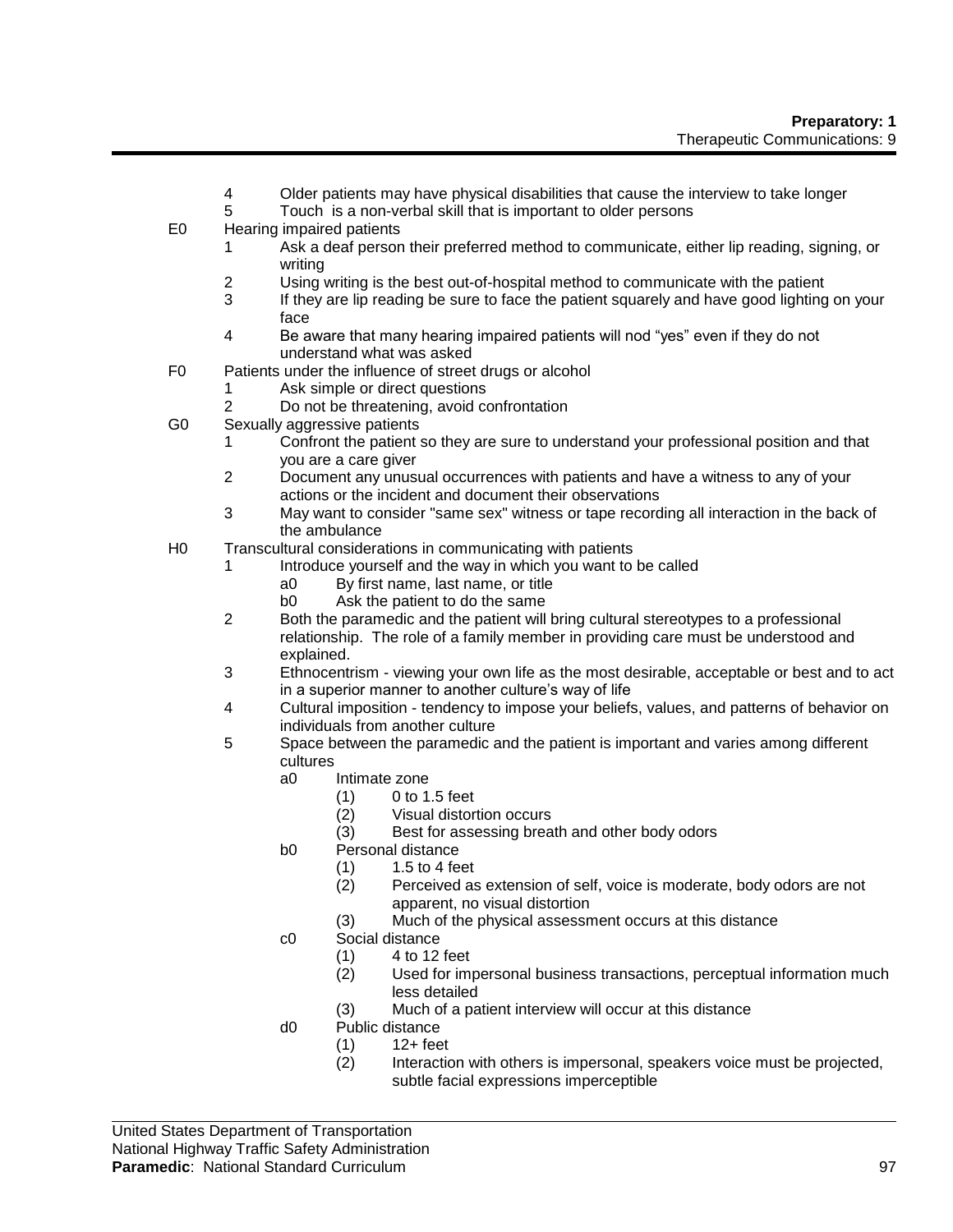- 6 Some cultures are more comfortable at a variety of spaces when communicating
- 7 Some cultures expect health care workers to have all the answers to their illness<br>8 Some cultures during illness or iniury accept the sick role in different ways
- Some cultures during illness or injury accept the sick role in different ways
- 9 Nonverbal communication such as handshaking and touching may be perceived differently in different cultures
- 10 Asian, Native Americans, Indochinese, and Arabs may consider direct eye contact impolite or aggressive and they may avert their eyes during an interview
- 11 Touch, especially between members of different culture groups may be of concern
- Language paramedics may encounter patients who do not speak the same language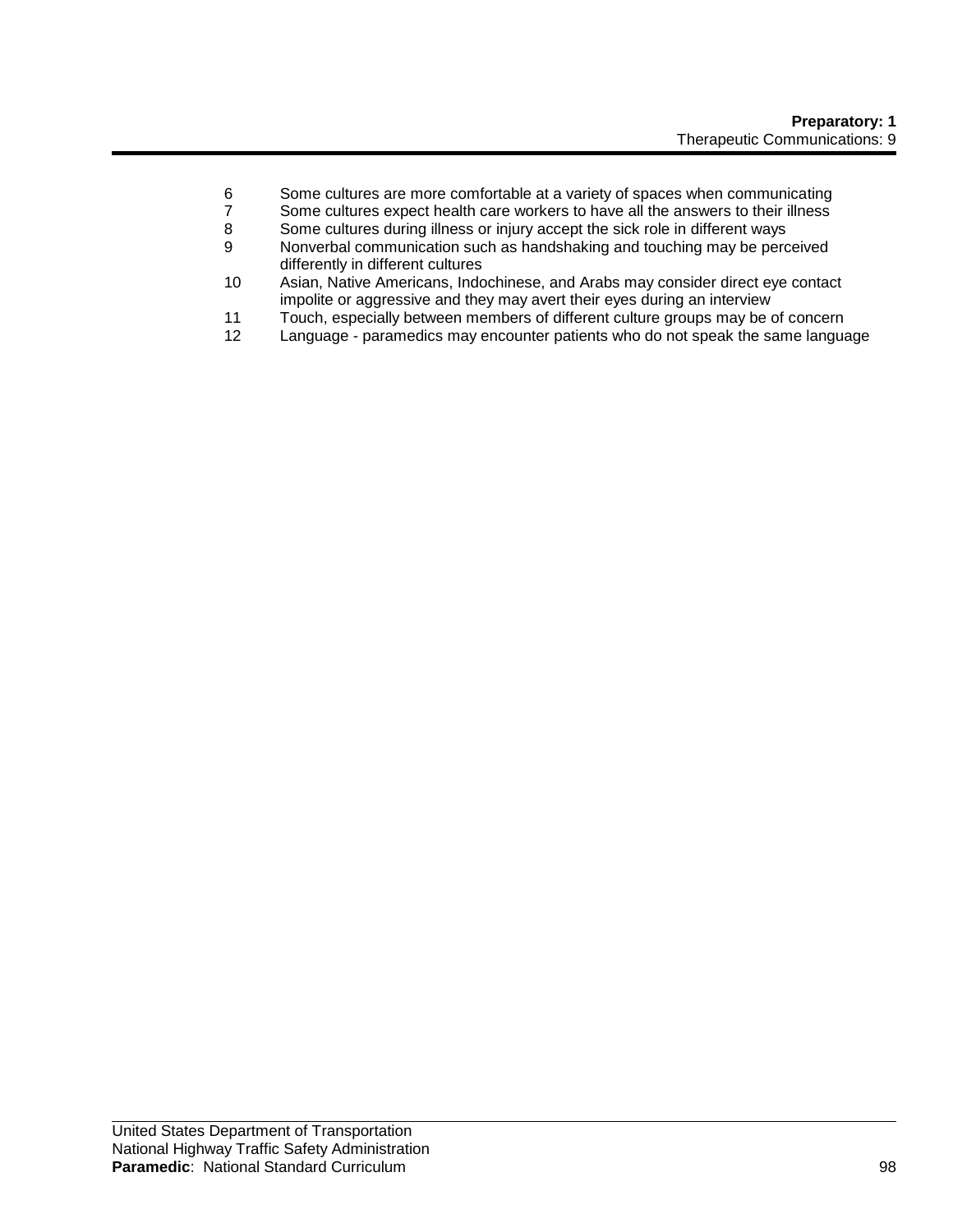# REFERENCES

- Jarvis, Carolyn, *Physical Examination and Health Assessment*, W.B. Saunders
- Othmer and Othmer, *The Clinical Interview, Using DSMV-IV, Fundamentals, Vol 1*, American Psychiatric Press
- Barker, Larry, *Communication*, Prentice-Hall
- Seidel, et. al., *Mosby's Guide to Physical Examination*, 3rd Ed., C.V. Mosby

Samouar and Mill, *Oral Communication, Message and Response*, William C. Brown Publishers, 1992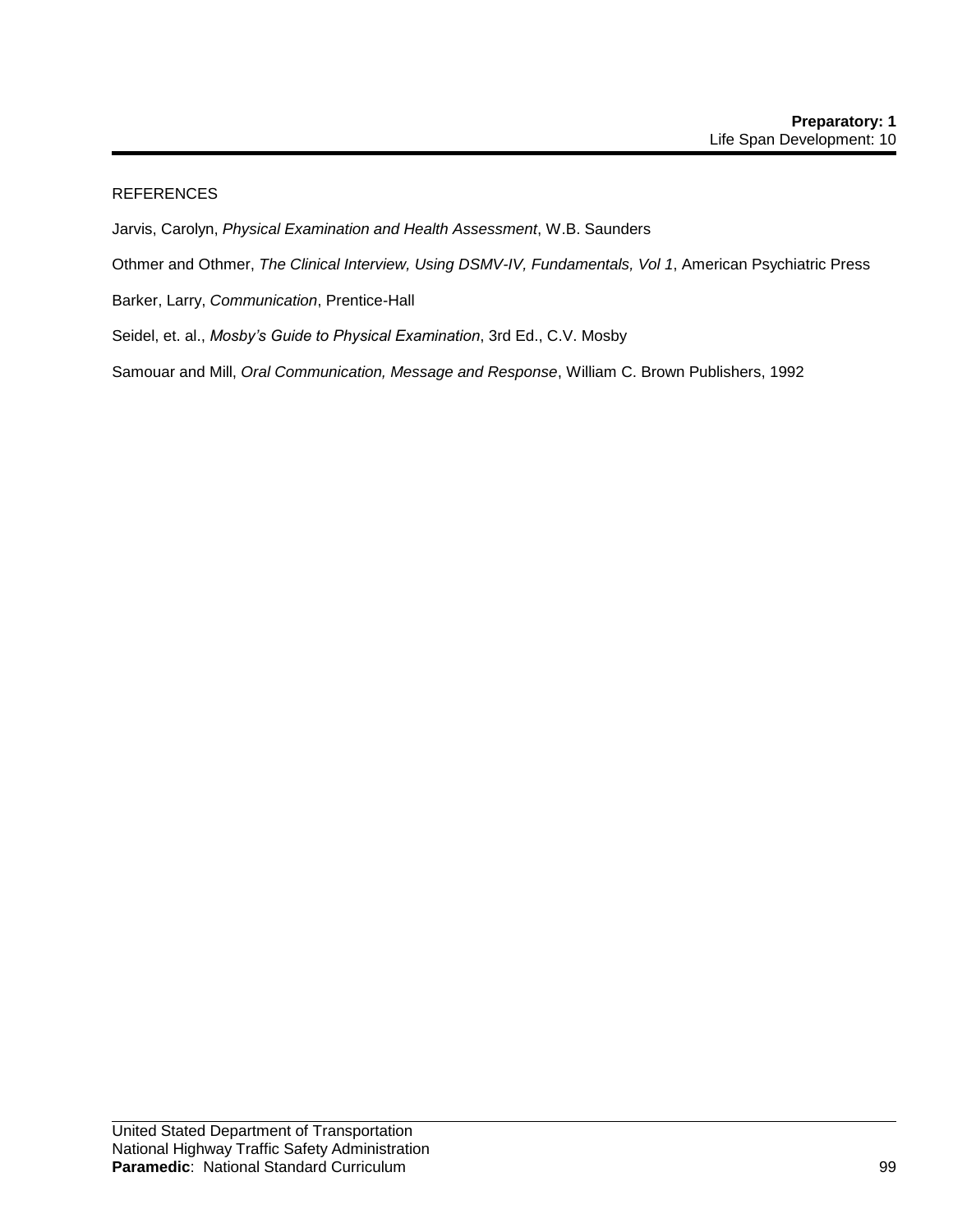#### **UNIT TERMINAL OBJECTIVE**

1-10 At the completion of this unit, the paramedic student will be able to integrate the physiological, psychological, and sociological changes throughout human development with assessment and communication strategies for patients of all ages.

# **COGNITIVE OBJECTIVES**

At the completion of this unit, the paramedic student will be able to:

- 1-10.1 Compare the physiological and psychosocial characteristics of an infant with those of an early adult. (C-3)
- 1-10.2 Compare the physiological and psychosocial characteristics of a toddler with those of an early adult. (C-3)
- 1-10.3 Compare the physiological and psychosocial characteristics of a pre-school child with those of an early adult. (C-3)
- 1-10.4 Compare the physiological and psychosocial characteristics of a school-aged child with those of an early adult. (C-3)
- 1-10.5 Compare the physiological and psychosocial characteristics of an adolescent with those of an early adult. (C-3)
- 1-10.6 Summarize the physiological and psychosocial characteristics of an early adult. (C-3)
- 1-10.7 Compare the physiological and psychosocial characteristics of a middle aged adult with those of an early adult. (C-3)
- 1-10.8 Compare the physiological and psychosocial characteristics of a person in late adulthood with those of an early adult. (C-3)

#### **AFFECTIVE OBJECTIVES**

1-10.9 Value the uniqueness of infants, toddlers, pre-school, school aged, adolescent, early adulthood, middle aged, and late adulthood physiological and psychosocial characteristics. (A-3)

# **PSYCHOMOTOR OBJECTIVES**

None identified for this unit.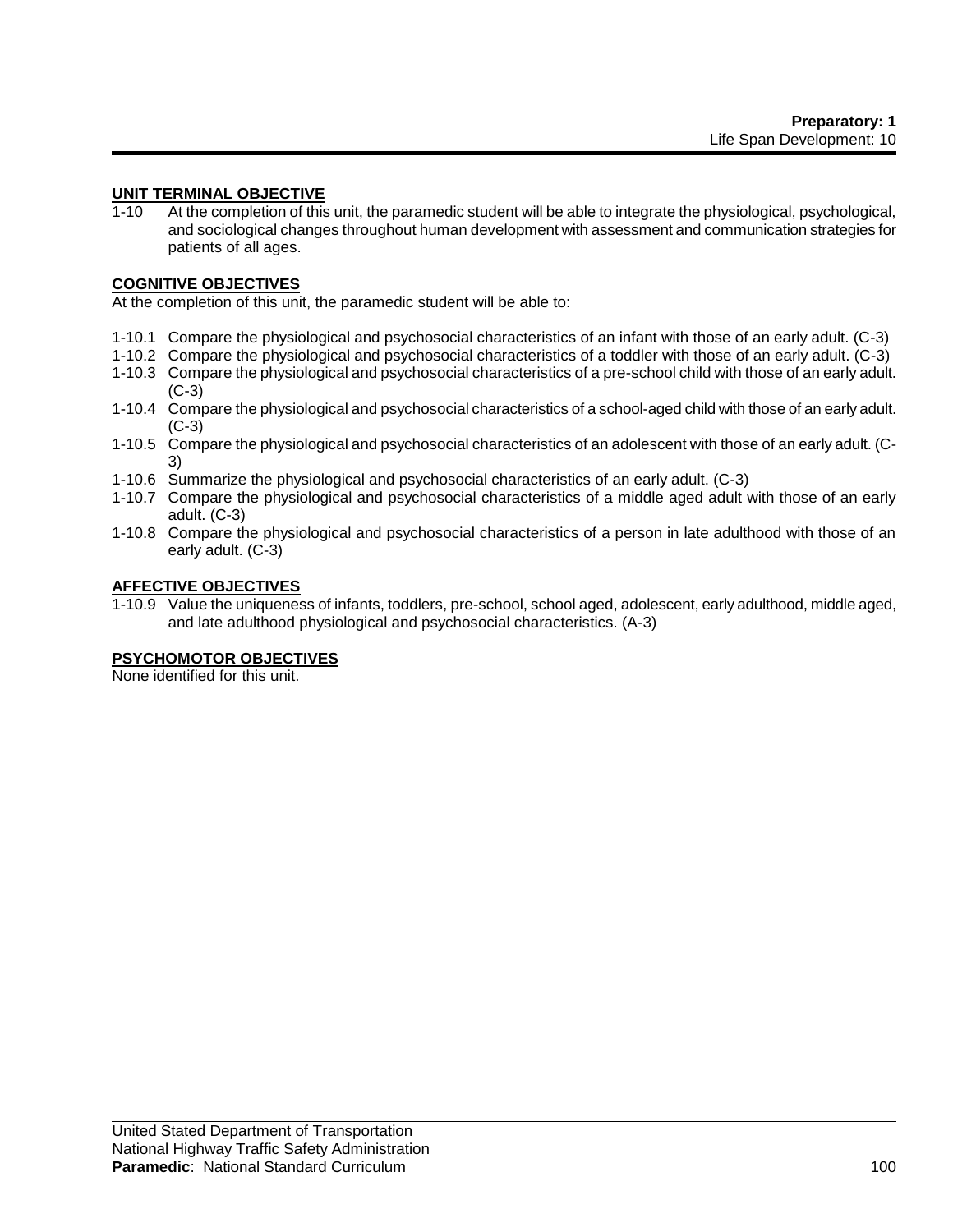#### **DECLARATIVE**

- I. Infancy (birth to 1 year)
	- A. Physiological
		- 1. Vital signs
			- a) Heart rate
				- (1) 100 to 160 beats per minute during first 30 minutes
				- (2) Settling around 120 beats per minute
				- b) Respiratory
					- (1) Rate
						- $(a)$  Initially 40 60
						- (b) Dropping to 30 40 after first few minutes of life
						- (c) Slowing to 20 30 by one year
					- (2) Tidal volume
						- $(a)$  6 8 ml/kg initially
						- (b) Increasing to 10 15 ml/ kg by 1 year
				- c) Blood pressure
					- (1) Average systolic blood pressure increases from 70 at birth to 90 at 1 year
				- d) Temperature ranges
					- (1) 98 to 100 degrees Fahrenheit is the thermoneutral range
		- 2. Weight
			- a) Normally 3.0-3.5 kg. at birth
			- b) Normally drops 5-10% in the first week of life due to excretion of extracellular fluid
			- c) Exceed birth weight by second week
			- d) Grows at approximately 30 gm/day during the first month
			- e) Should double weight by 4-6 months
			- f) Should triple weight at 9-12 months
			- g) Infants head equal to 25% of the total body weight
		- 3. Cardiovascular system
			- a) Circulatory changes soon after birth
				- (1) Closing of the ductus arteriosus
				- (2) Closing of the ductus venosus<br>(3) Closing of the foramen ovale
				- Closing of the foramen ovale
				- (4) Immediate increase in systemic vascular resistance<br>(5) Decrease in pulmonary vascular resistance
				- Decrease in pulmonary vascular resistance
			- b) Left ventricle strengthens throughout first year
		- 4. Pulmonary system
			- a) Airways, shorter, narrower, less stable, more easily obstructed
			- b) Infants primarily nose breathers until 4 weeks
			- c) Lung tissue is fragile and prone to barotrauma
			- d) Fewer alveoli with decreased collateral ventilation
			- e) Accessory muscles immature, susceptible to early fatigue
			- f) Chest wall less rigid
			- g) Ribs positioned horizontally, causing diaphragmatic breathing
			- h) Higher metabolic and oxygen consumption rates than adults
			- i) Rapid respiratory rates lead to rapid heat, and fluid loss
		- 5. Renal system
			- a) Kidneys unable to concentrate urine
			- b) Specific gravity rarely exceeds 1.020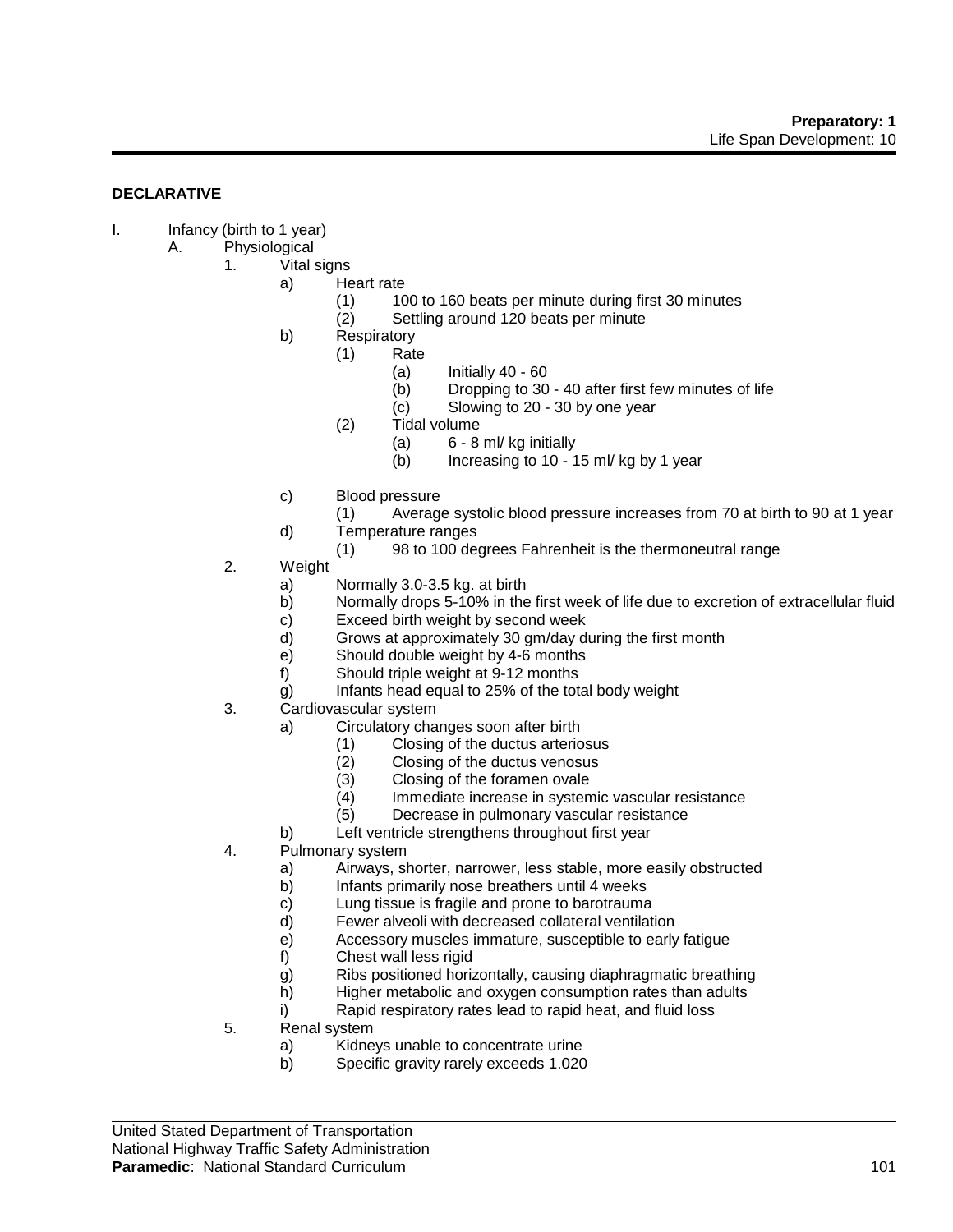- 6. Immune system
	- a) Passive immunity retained through the first 6 months of life
	- b) Based on maternal antibodies
- 7. Nervous system
	- a) Movements
		- (1) Strong, coordinated suck and gag
		-
		- (2) Well flexed extremities<br>(3) Extremities move equa Extremities move equally when infant is stimulated
		- b) Reflexes
			- (1) Moro reflex
			- (2) Palmar grasp
			- (3) Sucking reflex
			- (4) Rooting reflex
		- c) Fontanelles
			- (1) Posterior fontanelle closes at 3 months
			- (2) Anterior fontanelle closes between 9 to 18 months
			- (3) Fontanelles may provide an indirect estimate of hydration
		- d) Sleep
			- (1) Initially sleeps 16-18 hours per day with sleep and wakefulness evenly distributed over 24 hours.
			- (2) Gradually decreases to 14-16 hours per day with 9-10 hour concentration at night
			- (3) Sleeps through the night at 2-4 months
			- (4) Normal infant is easily arousable
- 8. Musculoskeletal system
	- a) Bone growth
		- (1) Epiphyseal plate length
		- (2) Growth in thickness occurs by deposition of new bone on existing bone
		- (3) Is influenced by
			- (a) Growth hormone
			- (b) Genetic factors
			- (c) Thyroid hormone
			- (d) General health
	- b) Muscle weight is about 25% in infants
- 9. Dental system
	- a) Teeth begin to erupt at 5-7 months
- 10. Growth and development in infants
	- a) Rapid changes over first year
		- (1) 2 months
			- (a) Tracks objects with eyes
			- (b) Recognizes familiar faces
		- (2) 3 months
			- (a) Moves objects to mouth with hands
			- (b) Displays primary emotions with distinct facial expressions
		- $(3)$  4 months
			- (a) Drools without swallowing
			- (b) Reaches out to people
		- (4) 5 months
			- (a) Sleeps throughout night without food
			- (b) Discriminates between family and strangers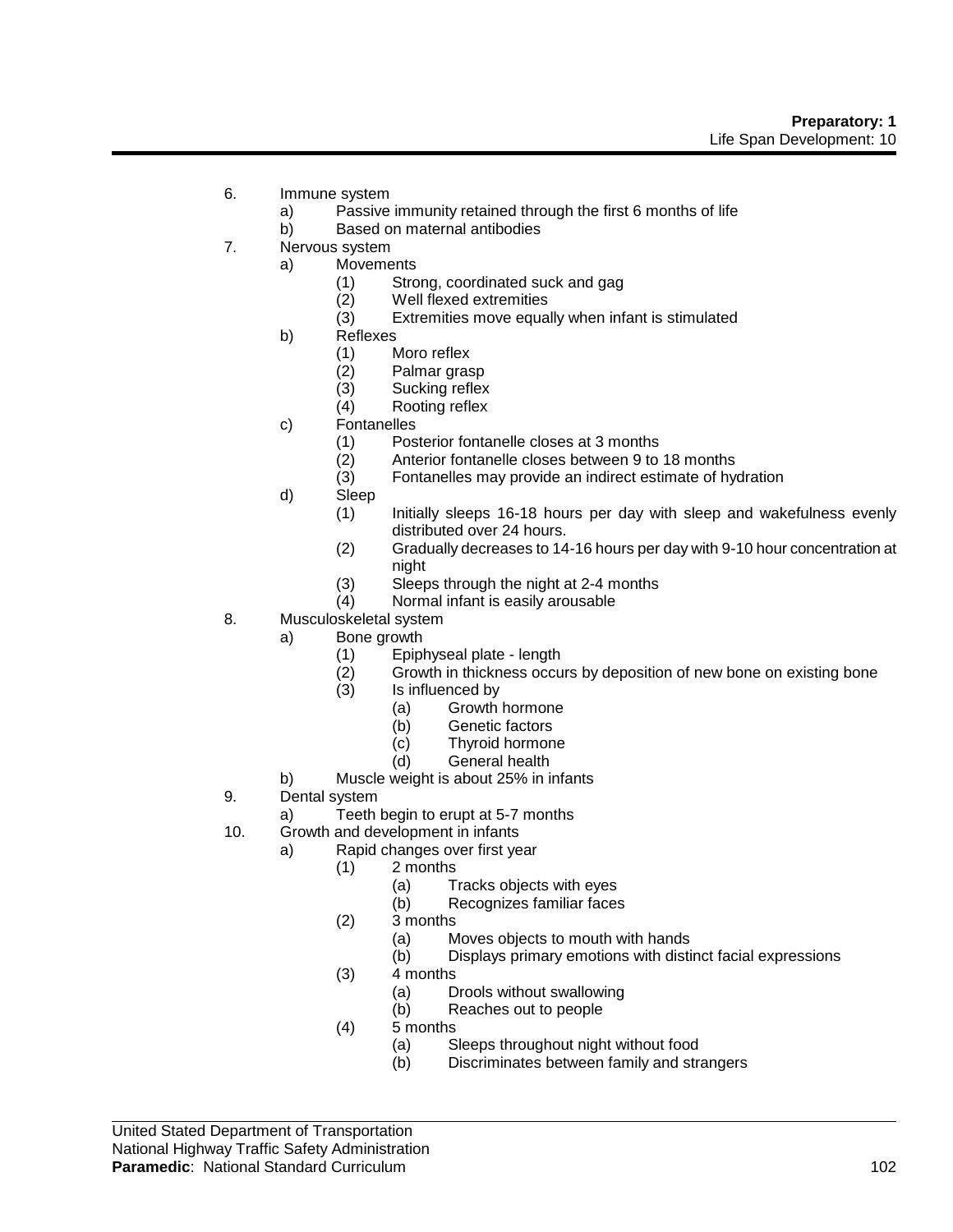- (5) 6 months
	- (a) Sits upright in a highchair
	- (b) Makes one syllable sounds; e.g., ma, mu, da, di
- (6) 7 months
	- (a) Fear of strangers
	- (b) Quickly changes from crying to laughing
- (7) 8 months
	- (a) Responds to "no"<br>(b) Sits alone
	- Sits alone
	- (c) Plays "peek-a-boo"
- (8) 9 months
	- (a) Respond to adult anger
	- (b) Pulls self to standing position
	- (c) Explores objects by mouthing, sucking, chewing, and biting
- (9) 10 months
	- (a) Pays attention to own name<br>(b) Crawls well
	- Crawls well
- (10) 11 months
	- (a) Attempts to walk without assistance<br>(b) Shows frustration to restrictions
	- Shows frustration to restrictions
- (11) 12 months
	- (a) Walks with help
	- (b) Knows own name
- B. Psychosocial development
	- 1. Family processes reciprocal socialization
		- a) Scaffolding
		- b) Attachment
		- c) Trust versus mistrust
		- d) Secure attachment
	- 2. Temperament infants may be
		- a) Easy child
		- b) Difficult child
		- c) Slow to warm-up child
	- 3. Crying
		- a) Basic cry
		- b) Anger cry
		- c) Pain cry
	- 4. Trust based on consistent parental care
	- 5. Situational crisis parental separation reactions
		- a) Protest
			- b) Despair
		- c) Withdrawal
	- 6. Growth charts
		- a) Good for comparing physical development to norm
- II. Toddler (12 to 36 months) and pre-school age (3 to 5 years)
	- A. Physiological
		- 1. Vital signs
			- a) Heart rate
				- (1) Toddlers 80 to 130 beats per minute
				- (2) Preschoolers 80 to 120 beats per minute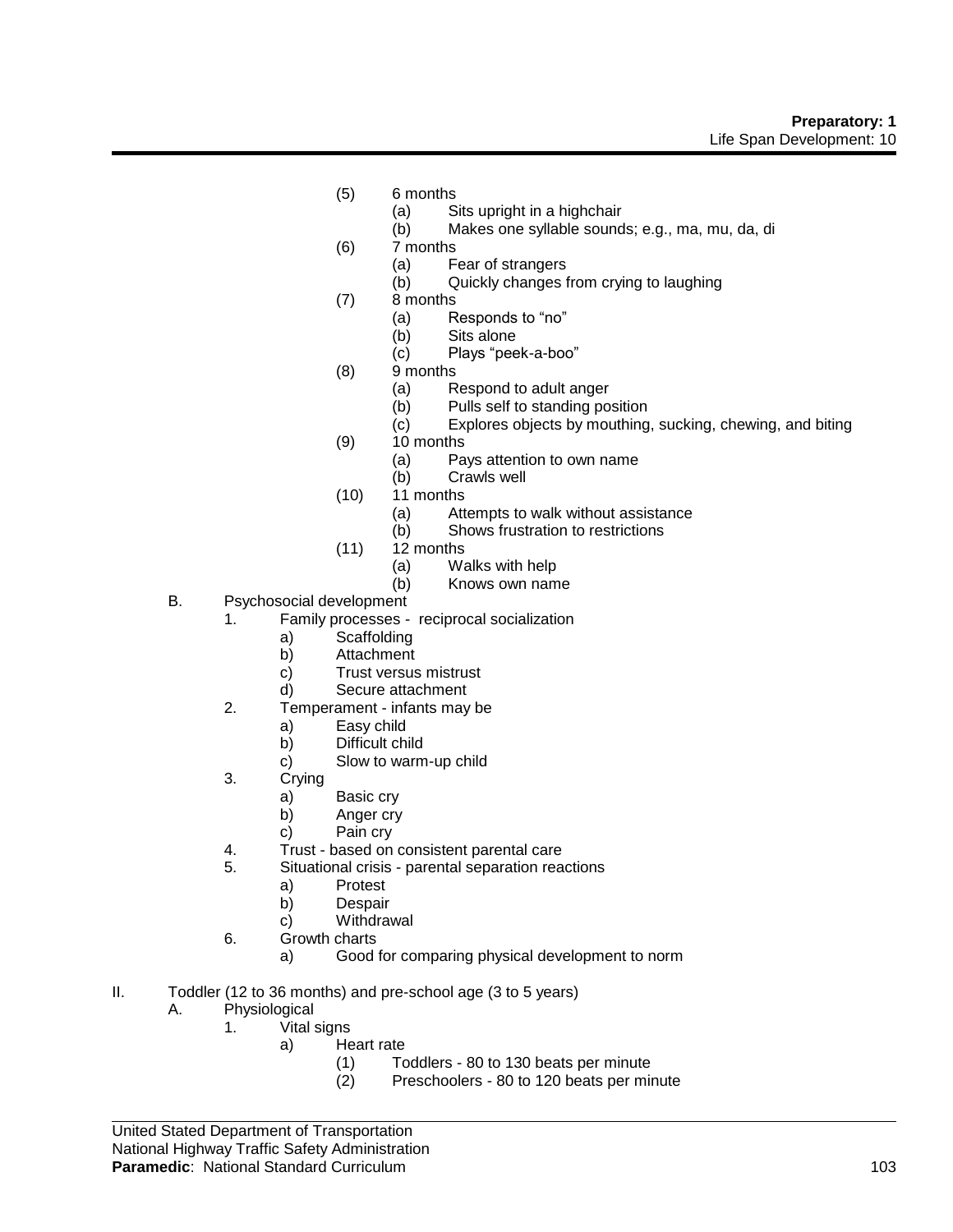- b) Respiratory rate
	- (1) Toddlers 20 to 30
	- (2) Preschoolers- 20 to 30
- c0 Systolic blood pressure
	- (1) Toddlers 70 to 100 mmHg
	- (2) Preschools 80 to 110 mmHg
- d0 Temperature 96.8 to 99.6 F degrees Fahrenheit
- 2 Weight
	- a0 Rate of gain slows dramatically
	- b0 Average child gains 2 kg per year
- 3 Cardiovascular system
	- a0 Capillary beds better developed to assist in thermoregulation
	- b0 Hemoglobin levels approach normal adult levels
- 4 Pulmonary system
	- a0 Terminal airways continue to branch
	- b0 Alveoli increase in number
- 5 Renal system
	- a0 Kidneys are well developed in toddler years
	- b0 Specific gravity and other urine findings similar to adults
- 6 Immune system
	- a0 Passive immunity lost, more susceptible to minor respiratory and gastrointestinal infections
	- b0 Develops immunity to common pathogens as exposure occurs
- 7 Nervous system
	- a0 Brain 90% of adult weight
	- b0 Myelination increases cognitive development
	- c0 Development allows effortless walking and other basic motor skills
	- d0 Fine motor skills developing
- 8 Musculoskeletal system
	- a0 Muscle mass increases
		- b0 Bone density increases
- 9 Dental system
	- a0 All primary teeth have erupted by 36 months
- 10 Elimination patterns
	- a0 Toilet training
		- (1) Physiologically capable by 12 to 15 months
		- Psychologically ready between 18 and 30 months
		- (3) Average age for completion 28 months
- 11 Sensory
	- a0 Visual acuity 20/ 30 during the toddler years
	- b0 Hearing essential maturity at 3 to 4 years
- B0 Psychosocial
	- 1 Cognitive
		- a0 Basics of language mastered by approximately 36 months, with continued refinement throughout childhood
		- b0 Understands cause and effect between 18-24 months
		- c0 Develops separation anxiety approximately 18 months
		- d0 Develops magical thinking between 24 and 36 months
	- 2 Play
		- a0 Exploratory behavior accelerates
		- b0 Able to play simple games and follow basic rules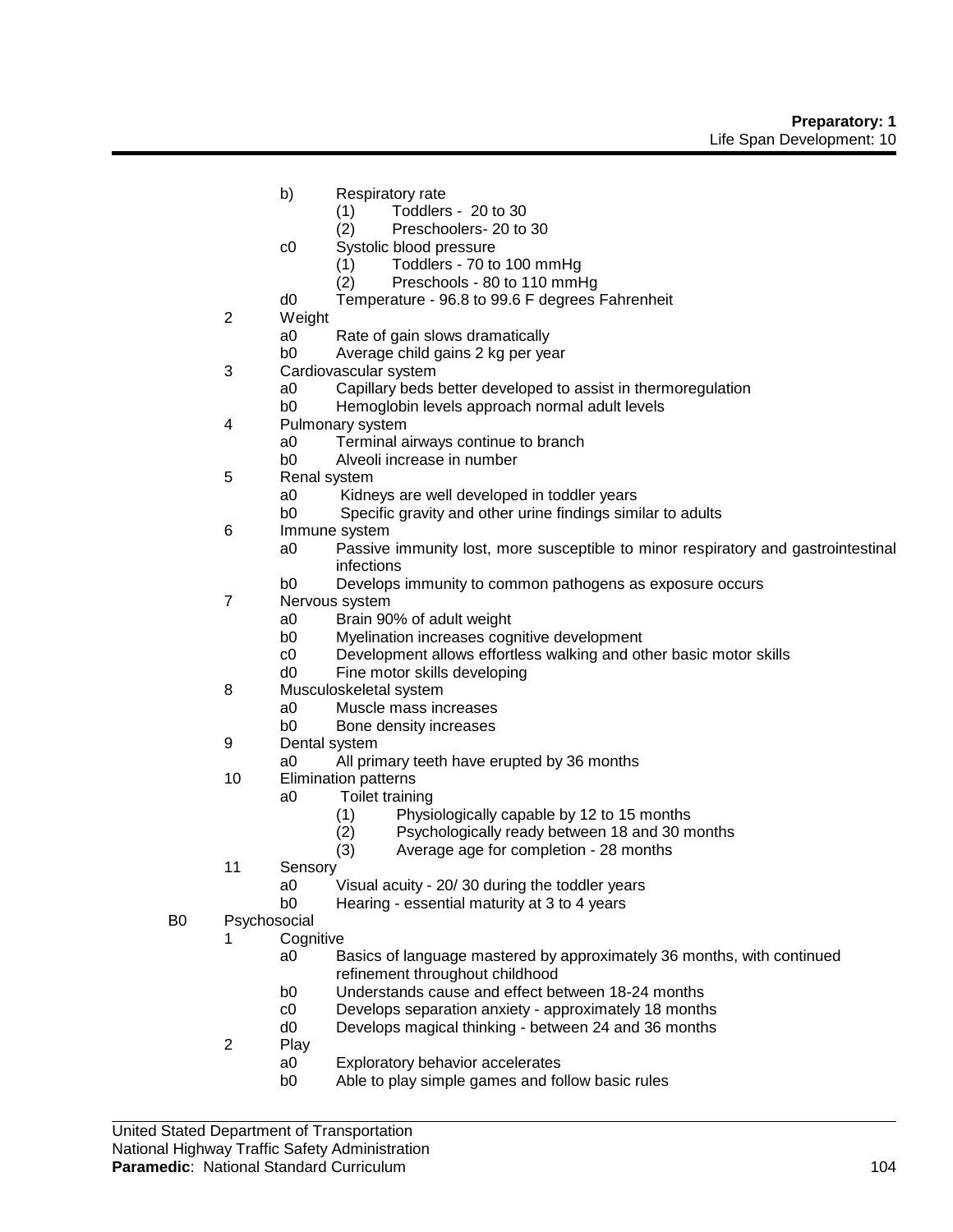- c0 Begin to display competitiveness
- d0 Observation of play may uncover frustrations otherwise unexpressed
- 3 Sibling relationships
	- a0 Sibling rivalry
		- b0 First born children
			- (1) Usually maintain special relationship with parents
			- (2) Expected to exercise self-control and show responsibility in interacting with younger siblings
- 4 Peer group functions
	- a0 Children about the same age and maturity levels
	- b0 Provide a source of information about the outside world and other families
	- c0 Become more important to the child throughout childhood
- 5 Parenting styles and its effect on children
	- a0 **Authoritarian parenting**
	- **b0** Authoritative parenting
	- c0 Permissive-indifferent parenting
	- d0 Permissive-indulgent parenting
- 6 Divorce effects on child development
	- a0 Mediated by
		- (1) Age
		- (2) Cognitive and social competencies
		- (3) Amount of dependency on parents
		- (4) Type of day care
		- (5) Parents' ability to respond to the child's needs
- 7 Television
	- a0 May be a cause in aggression at this age
	- b0 Careful screening of television exposure may be effective
- 8 Modeling
	- a0 Children begin to recognize the differences of sex
	- b0 Begin to model themselves based on sex
- III School age children (6 to 12 years)
	- A0 Physiological
		- 1 Vital signs
			- a0 Heart rate 70 to 110 beats per minute
			- b0 Respiratory rate 20 to 30
			- c0 Systolic blood pressure 80 to 120 mmHg
			- d0 Temperature 98.6 degrees Fahrenheit
		- 2 Growth rate
			- a0 Average child gains 3 kg per year and 6 cm per year
		- 3 Bodily functions
			- a0 Most reach adult levels during this period
			- b0 Lymph tissues proportionately larger than adult
			- c0 Brain function increases in both hemispheres
			- d0 Loss of primary teeth and replacement with permanent teeth begins
	- B0 Psychosocial
		- 1 Families
			- a0 Children allowed more self regulation
			- b0 Parents still provide general supervision
			- c0 Parents spend less time with children in this age group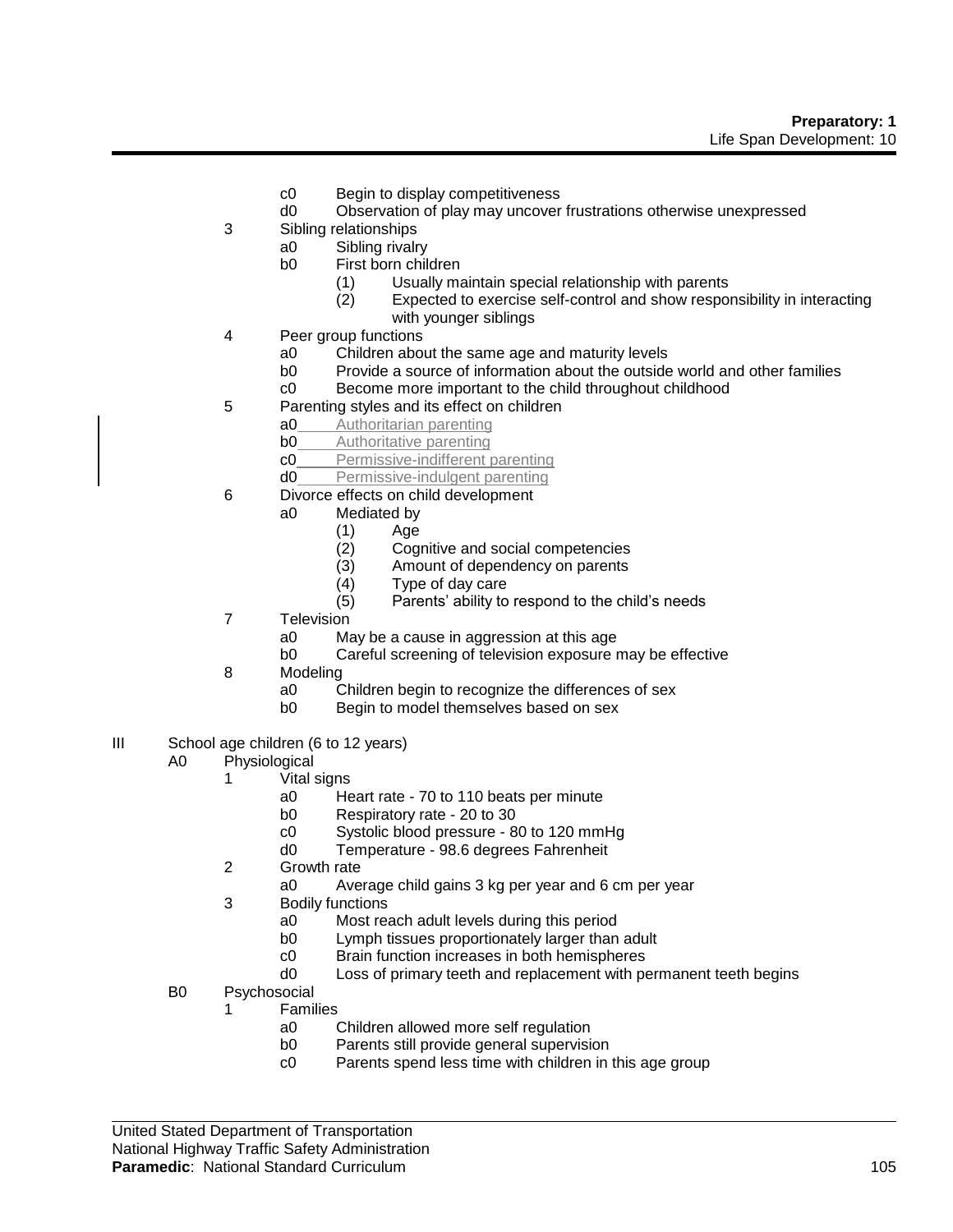- 2 Develop self-concept
	- a0 More interaction with adults and children
		- (1) Begin comparing themselves with others
		- (2) Develop self-esteem
			- (a) Tends to be higher during early years of school than later years
			- (b) Often based on external characteristics
			- (c) Effected by peer popularity, rejection, emotional support, and neglect
			- (d) Negative self-esteem can be damaging to further development
- 3 Moral development
	- a0 Pre-conventional reasoning
		- (1) Punishment and obedience
		- (2) Individualism and purpose
		- **b0** Conventional reasoning
			- (1) Interpersonal norms
			- (2) Social system morality
		- c0 Post-conventional reasoning
			- (1) Community rights versus individual rights
			- (2) Universal ethical principles
		- d0 Individuals move through development throughout school age and young adulthood at different paces
- IV Adolescence (13 to 18 years)
	- A0 Physiological
		- 1 Vital signs
			- a0 Heart rate 55 to 105 beats per minute
			- b0 Respiratory rate 12 to 20 breaths per minute
			- c0 Blood pressure 100 to 120
			- d0 Temperature- 98.6 degrees Fahrenheit
		- 2 Growth rate
			- a0 Most experience a rapid 2-3 year growth spurt
				- (1) Begins distally with enlargement of feet and hands
				- (2) Enlargement of the arms and legs follows
				- (3) Chest and trunk enlarge in final stage
			- b0 Girls are mostly done growing by age 16, boys are mostly done growing by age 18
			- c0 Secondary sexual development occurs
				- (1) Noticeable development of the external sexual organs
				- (2) Pubic and axillary hair develops
				- (3) Vocal quality changes occur (mostly in males)
				- (4) Menstruation initiates (in females)
			- d0 Endocrine changes
				- (1) Female
					- (a) FSH and LH release
					- (b) Gonadotropin promote estrogen and progesterone production
					- (c) Other biologic changes
					- (2) Male
						- (a) Gonadotropin promote testosterone production
			- e0 Reproductive maturity<br>f0 Muscle mass and bone
			- Muscle mass and bone growth nearly complete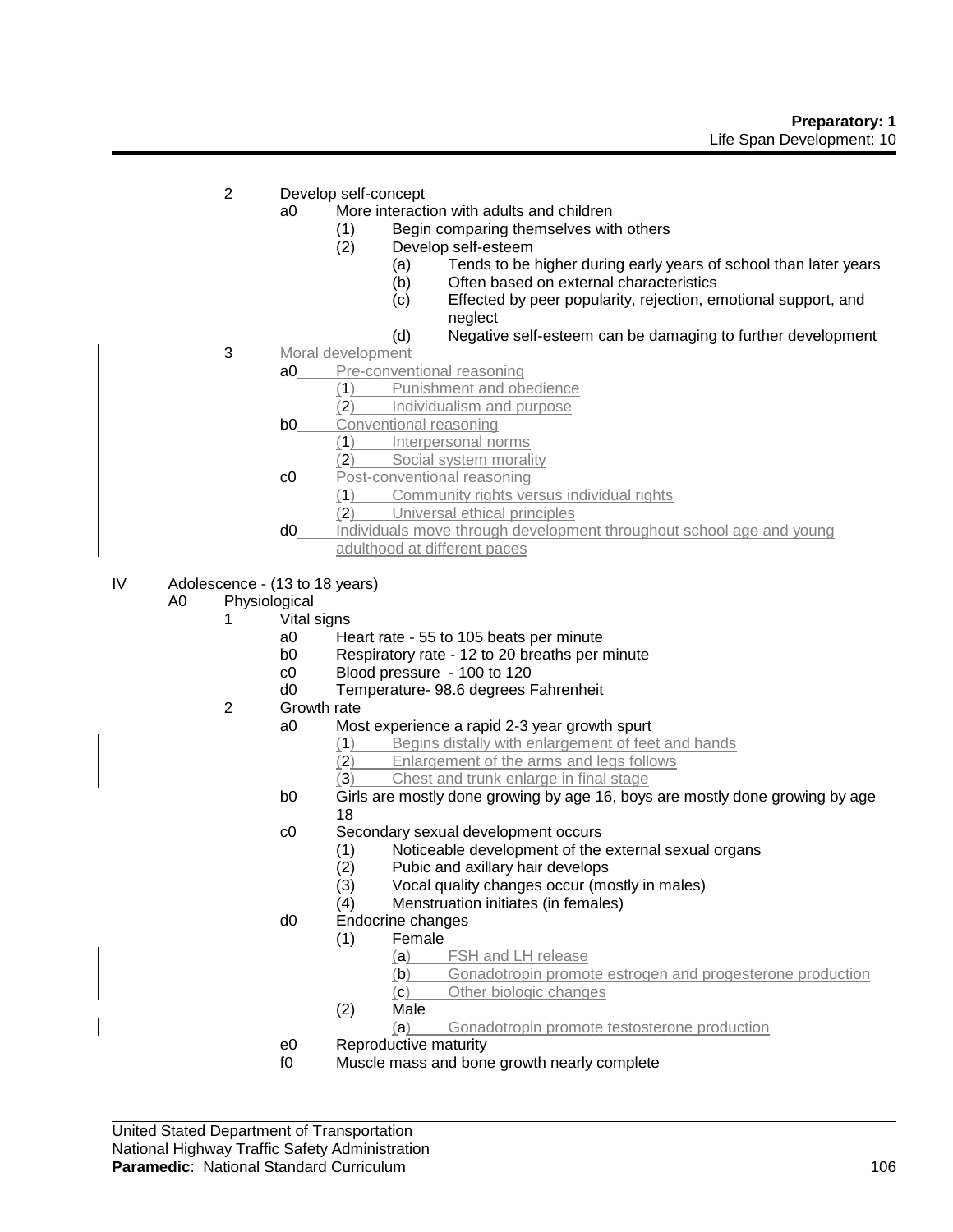- g0 Body fat decreases early in adolescence, and begins to increase later
	- (1) Females require 18-20% body fat percentage for menarche to occur
- h0 Blood chemistry nearly equal to adult levels
- i0 Skin toughens through sebaceous gland activity
- B0 Psychosocial
	- 1 Family
		- a0 Conflicts arise
			- (1) Adolescents strive for autonomy<br>(2) Biological changes associated wi
			- (2) Biological changes associated with puberty
			- Increased idealism
			- (4) Independence and identity changes
	- 2 Develop identity
		- a0 Self-consciousness increases
		- b0 Peer pressure increases
		- c0 Interest in the opposite sex increases
		- d0 Want to be treated like adults
		- e0 Progress through various stages based on how they handle crisis, etc.
		- f0 Anti-social behavior peaks around eighth or ninth grade
		- g0 Minority adolescents tend to have more identity crisis than non-minority
		- h0 Body image of great concern
			- (1) Continual comparison amongst peers
			- (2) Eating disorders are common
		- i0 Self-destructive behaviors begin
			- (1) Tobacco
			- **Alcohol**
			- (3) Illicit drugs
		- j0 Depression and suicide more common than any other age group
	- 3 Ethical development
		- a0 Develop capability for logical, analytical, and abstract thinking
		- **b0** Develop a personal code of ethics
- V Early adulthood (20 to 40 years)
	- A0 Physiological
		- 1 Vital signs
			- a0 Heart rate average 70 beats per minute
			- b0 Respiratory rate average 16 to 20
			- c0 Blood pressure average 120/ 80 mmHg
			- d0 Temperature 98.6 degrees Fahrenheit
		- 2 Peak physical conditioning between 19 and 26 years of age
		- 3 Adults develop lifelong habits and routines during this time
		- 4 All body systems at optimal performance
		- 5 Accidents are a leading cause of death in this age group
	- B0 Psychosocial
		- 1 Experience highest levels of job stress during this time
		- 2 Love develops
			- a0 Romantic love
			- b0 Affectionate love
		- 3 Childbirth most common in this age group<br>a0 New families provide new challend
			- New families provide new challenges and stress
		- 4 This period is less associated with psychological problems related to well-being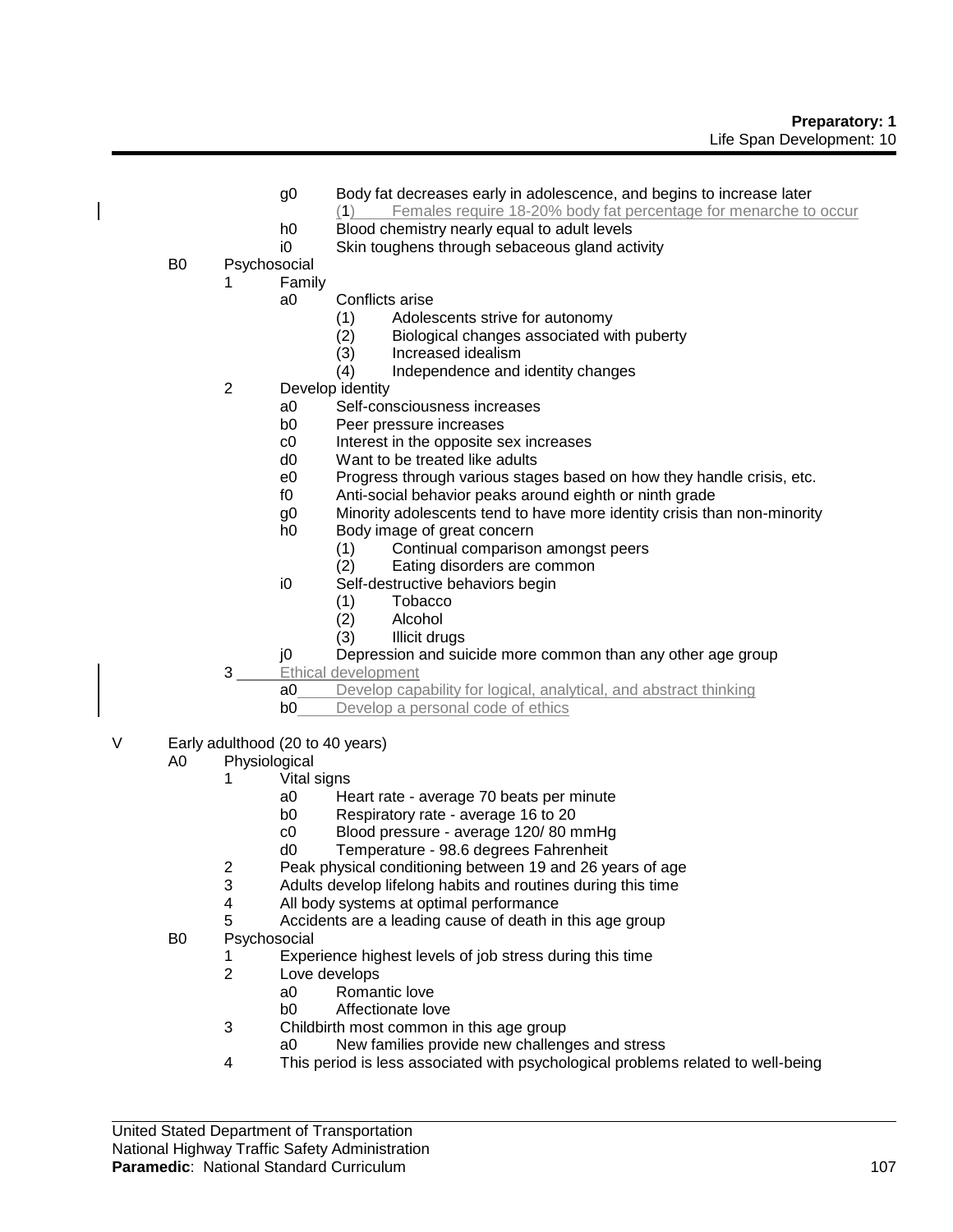- VI Middle adulthood (41 to 60 years)
	- A0 Physiological
		- 1 Vital signs
			- a0 Heart rate average 70 beats per minute
			- b0 Respiratory rate average 16 20
			- c0 Blood pressure average 120/ 80 mmHg
			- d0 Temperature 98.6 degrees Fahrenheit
		- 2 Body still functioning at high level with varying degrees of degradation<br>3 Vision changes
		- Vision changes
		- 4 Hearing less effective
		- 5 Cardiovascular health becomes a concern
			- a0 Cardiac output decreases throughout this period
			- b0 Cholesterol levels increased
		- 6 Cancer strikes in this age group often
		- 7 Weight control more difficult
		- 8 Menopause in women in late 40s early 50s
	- B0 Psychosocial
		- 1 Adults in this group more concerned with "social clock"
			- a0 Task oriented
			- b0 Pressed for time to accomplish lifelong goals
		- 2 Approach problems more as challenges than threats<br>3 Empty-nest syndrome
		- Empty-nest syndrome
		- 4 Often burdened by financial commitments for elderly parents as well as young adult children
- VII Late adulthood (61 years and older)
	- A0 Physiological
		- 1 Vital signs
			- a0 Heart rate depends on patient's physical and health status
			- b0 Respiratory rate depends on patient's physical and health status
			- c0 Blood pressure depends on patient's physical and health status
			- d0 Temperature 98.6 degrees Fahrenheit
			-
		- 2 Life span maximum approximately 120 years.<br>3 Life expectancy average length based on year Life expectancy - average length based on year of birth
		- 4 Cardiovascular function changes
			- a0 Blood vessels
				- (1) Thickening
				- (2) Increased peripheral vascular resistance
				- (3) Reduced blood flow to organs
				- (4) Decreased baroreceptor sensitivity
				- (5) By 80 years of age, there is approximately 50% decrease in vessel elasticity
			- b0 Heart
				- (1) Increased workload causes
					- (a) Cardiomegaly
					- (b) Mitral and aortic valve changes
					- (c) Decreased myocardial elasticity
					- (2) Myocardium is less able to respond to exercise
					- $(3)$  Fibrous tissues in SA node<br>(4) Pacemaker cells diminish re
					- Pacemaker cells diminish resulting in arrhythmia
					- (5) Tachycardia not well tolerated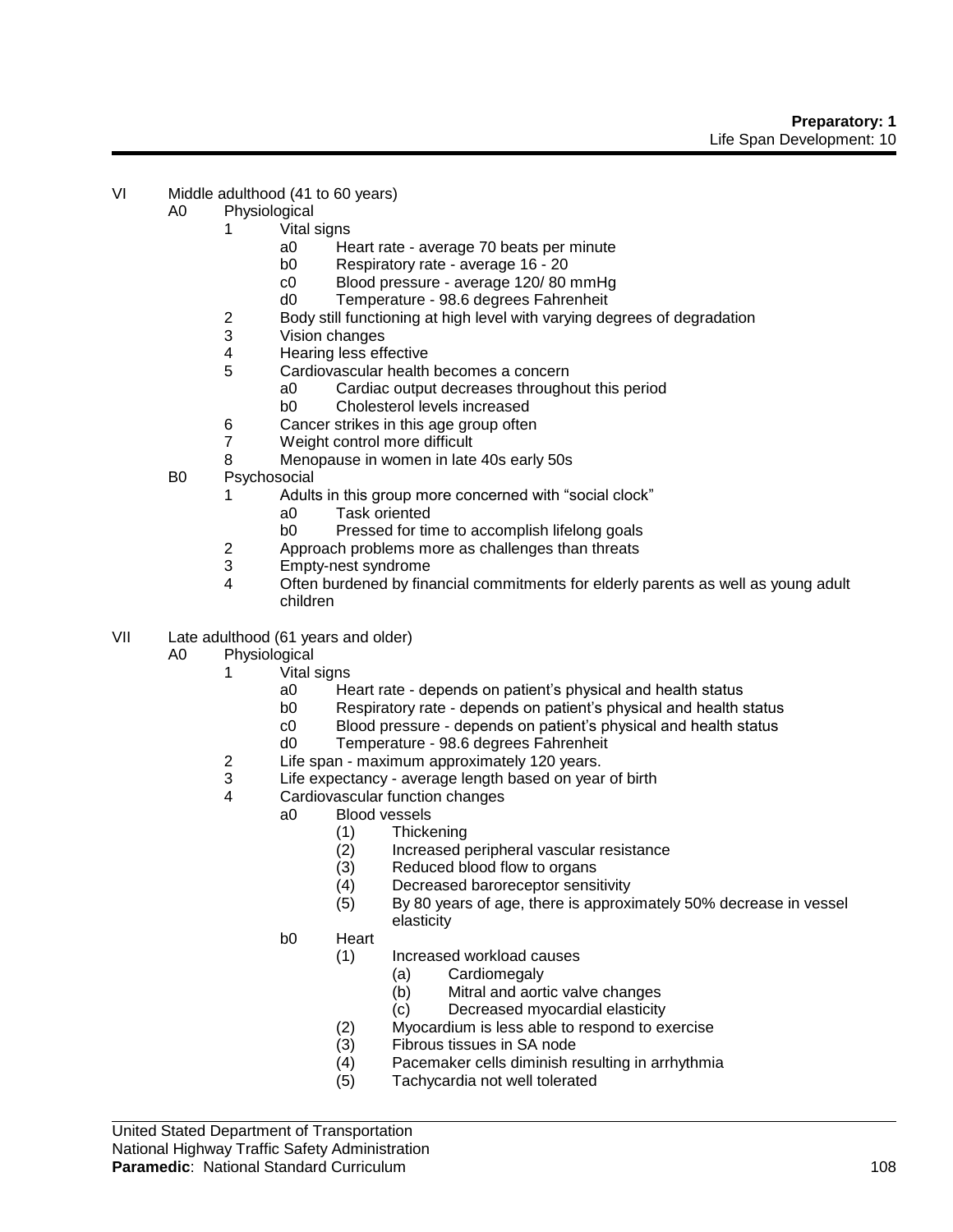- c0 Blood cells
	- (1) Functional blood volume decreased
	- (2) Decrease in platelet count
	- (3) RBCs diminished
	- (4) Poor iron levels
- 5 Respiratory system
	- a0 Changes in mouth, nose, and lungs
	- b0 Metabolic changes lead to decreased lung function
	- c0 Muscular changes
		- (a) Diaphragm elasticity diminished
		- (b) Chest wall weakens
	- d0 Diffusion through alveoli diminished
		- (a) Life long exposure to pollutants, etc.
	- e0 Lung capacity diminished
	- f0 Coughing ineffective
		- (1) Weakened chest wall
		- (2) Weakened bone structure
- 6 Endocrine system changes
	- a0 Decreased glucose metabolism
	- b0 Decreased insulin production
	- c0 Thyroid shows some diminished T3 production
	- d0 Cortisol diminished by 25 %
	- e0 Pituitary gland 20% less effective
	- f0 Reproductive organs atrophy in women
- 7 Gastrointestinal system
	- a0 Mouth, teeth, and saliva changes
	- b0 Peristalsis decreased
	- c0 Esophageal sphincter less effective
	- d0 GI secretions decreased
	- e0 Vitamin and mineral deficiencies
	- f0 Internal intestinal sphincters lose tone
- 8 Renal system
	- a0 50% nephrons lost<br>b0 Abnormal glomeruli
	- Abnormal glomeruli more common
	- c0 Decreased elimination
- 9 Sensory changes
	- a0 Loss of taste buds
	- b0 Olfactory diminished
	- c0 Diminished pain perception
	- d0 Diminished kinesthetic sense
	- e0 Visual acuity diminished
	- f0 Reaction time diminished
	- g0 Presbycusis problems with hearing
- 10 Nervous system
	- a0 Neuron loss
	- b0 Neurotransmitters diminish
	- c0 Sleep wake cycle disrupted